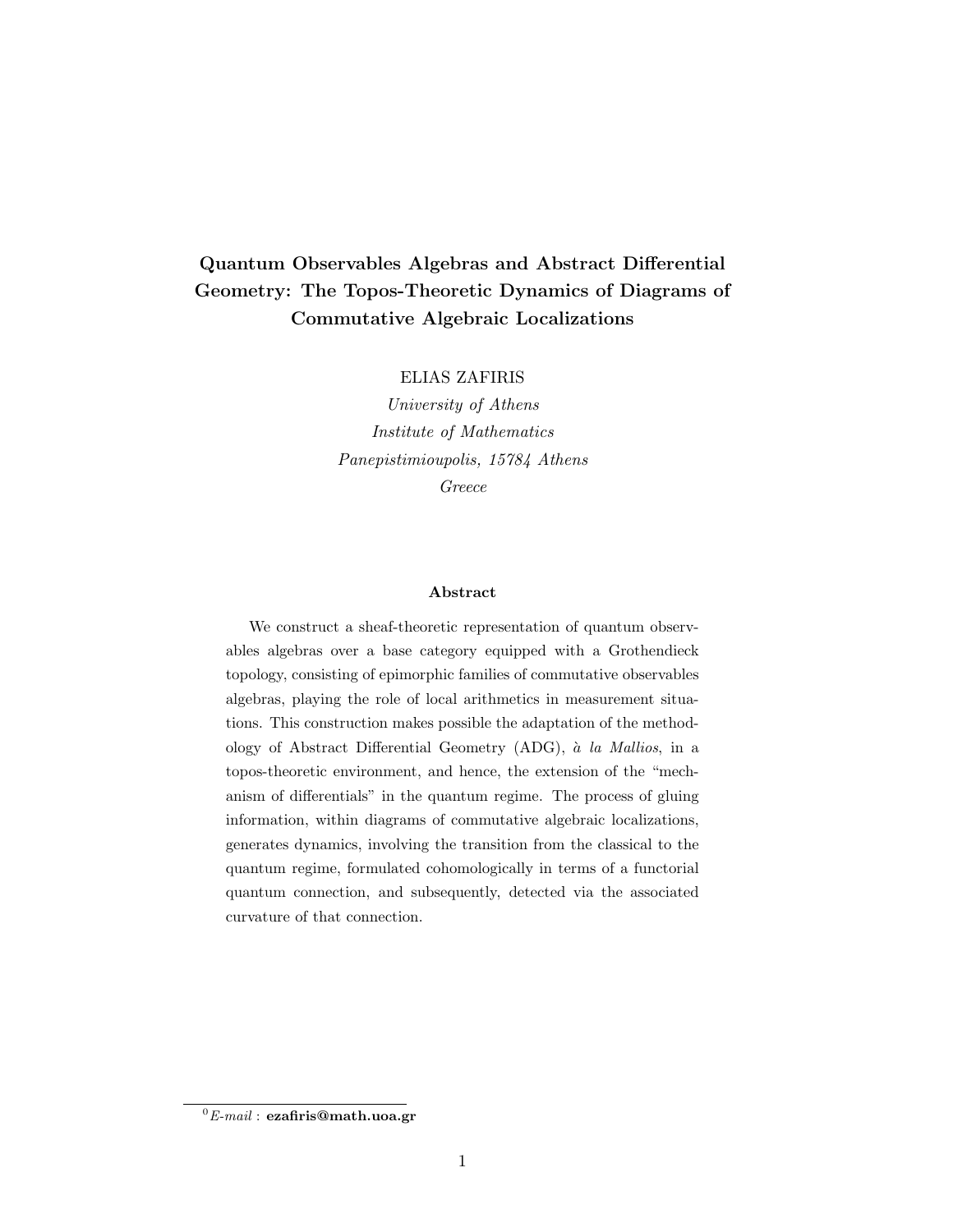## 1 PROLOGUE

The working understanding of contemporary physical theories is grounded on the notion of observables. Observables are associated with physical quantities that, in principle, can be measured. In this sense physical systems are completely described by the collection of all observed data determined by adequate devices in appropriate measurement situations. The mathematical formalization of this procedure relies on the idea of expressing the observables by functions corresponding to measuring devices. Usually it is also stipulated that quantities admissible as measured results must be real numbers. It is a common belief that the resort to real numbers has the advantage of making our empirical access secure. Hence the underlying assumption on the basis of physical theories postulates that our form of observation is expressed by real number representability, and subsequently, observables are modelled by real-valued functions corresponding to measuring devices. At a further stage of development of this idea, two further assumptions are imposed on the structure of observables: the first of them specifies the algebraic nature of the set of all observables used for the description of a physical system, by assuming the structure of a commutative unital algebra A over the real numbers. The second assumption restricts the content of the set of real-valued functions corresponding to physical observables to those that admit a mathematical characterization as measurable, continuous or smooth. Thus, depending on the means of description of a physical system, observables are modelled by  $R$ -algebras of measurable, continuous or smooth functions corresponding to suitably specifiable in each case measurement environments. Usually the smoothness assumption is postulated because it is desirable to consider derivatives of observables and effectively set-up a kinematical framework of description in terms of differential equations. Moreover, since we have initially assumed that real-number representability constitutes our form of observation in terms of the readings of measuring devices, the set of all R-algebra homomorphisms  $A \to \mathcal{R}$ , assigning to each observable in  $\mathcal{A}$ , the reading of a measuring device in  $\mathcal{R}$ , encapsulates all the information collected about a physical system in measurement situations in terms of algebras of real-valued observables. Mathematically, the set of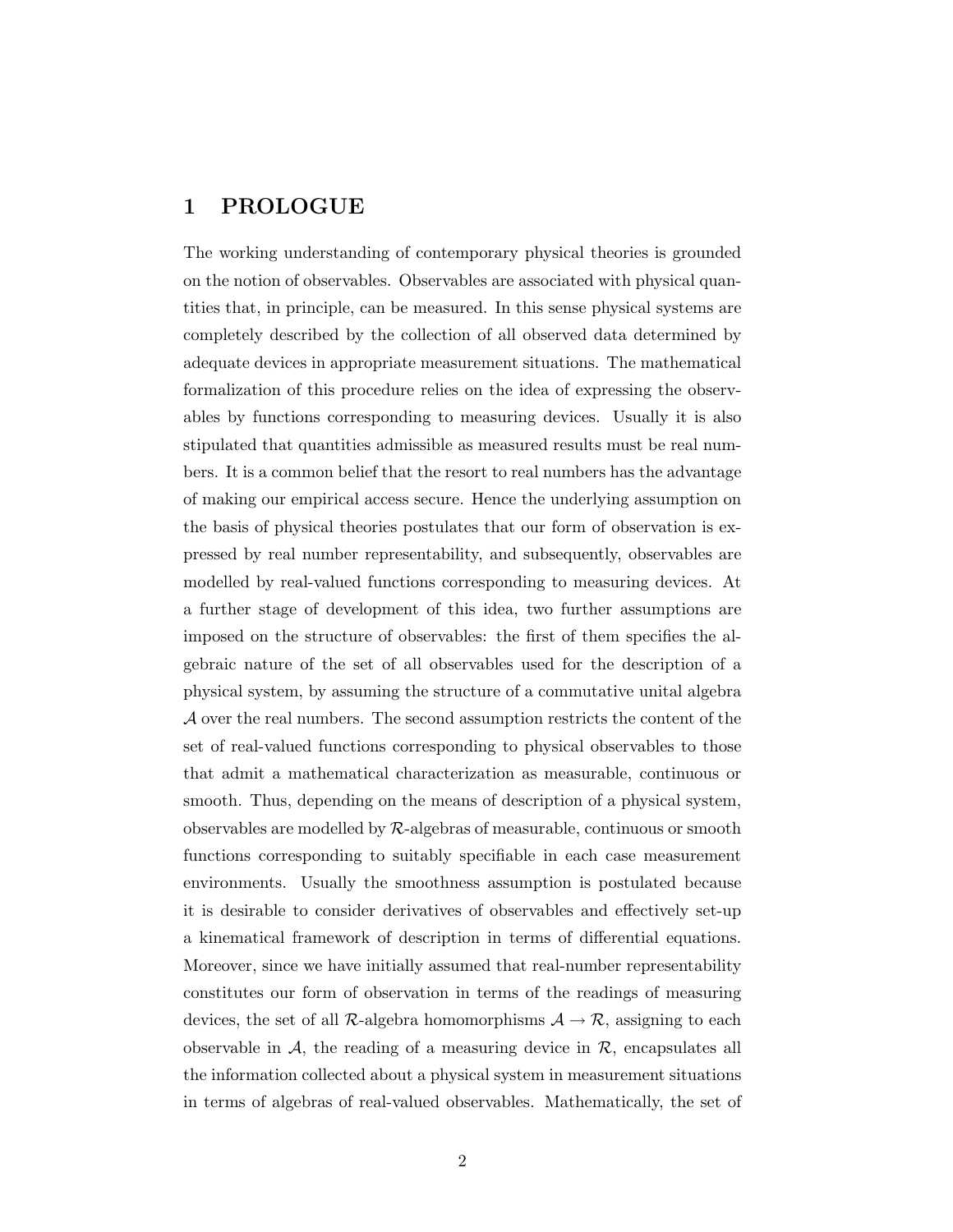all R-algebra homomorphisms  $A \to \mathcal{R}$  is identified as the R-spectrum of the unital commutative algebra of observables  $A$ . The physical semantics of this connotation denotes the set that can be R-observed by means of this algebra. It is well known that, in case  $A$  stands for a smooth algebra of real-valued observables, R-algebra homomorphisms  $A \to \mathcal{R}$  can be legitimately identified with the points of a space that can be observed by means of  $A$ , namely the points of a differential manifold that, in turn, denote the states of the observed physical system. From this perspective state spaces in general are derivative notions referring to sets of points R-observed, through the lenses of corresponding algebras of observables.

An equally important notion referring to the conceptualization of physical observables is related with the issue of localization. Usually the operationalizations of measurement situations assume their existence locally and the underlying assumption is that the information gathered about observables in different measurement situations can be collated together by appropriate means. The notion of local requires the specification of a topology on an assumed underlying measurement space over which algebras of observables may be localized. The net effect of this localization procedure of algebras of observables together with the requirement of compatible information collation along localizations are formalized by the notion of sheaf. A sheaf of commutative unital  $\mathcal{R}$ -algebras of observables incorporates exactly the conditions for the transition from locally collected observable data to globally defined ones. In case of smooth observational procedures the notion of a sheaf of smooth  $\mathcal{R}$ -algebras of observables  $\mathcal{A}$ , means that locally  $\mathcal{A}$ is like the R-algebra  $\mathcal{C}^{\infty}(\mathcal{R}^n)$  of infinitely differentiable functions on  $\mathcal{R}^n$ .

The interpretative power of this modeling scheme, based on sheaves of algebras of observables, has been recently vastly enhanced by the development of Abstract Differential Geometry (ADG) à la Mallios  $[1-8]$ , which generalizes the differential geometric mechanism of smooth manifolds. Remarkably, it shows that most of the usual differential geometric constructions can be carried out by purely algebraic means without any use of any sort of  $C^{\infty}$ -smoothness or any of the conventional calculus that goes with it. This conclusion is important because it permits the legitimate use of any appropriate R-algebra sheaf of observables suited to a measurement situa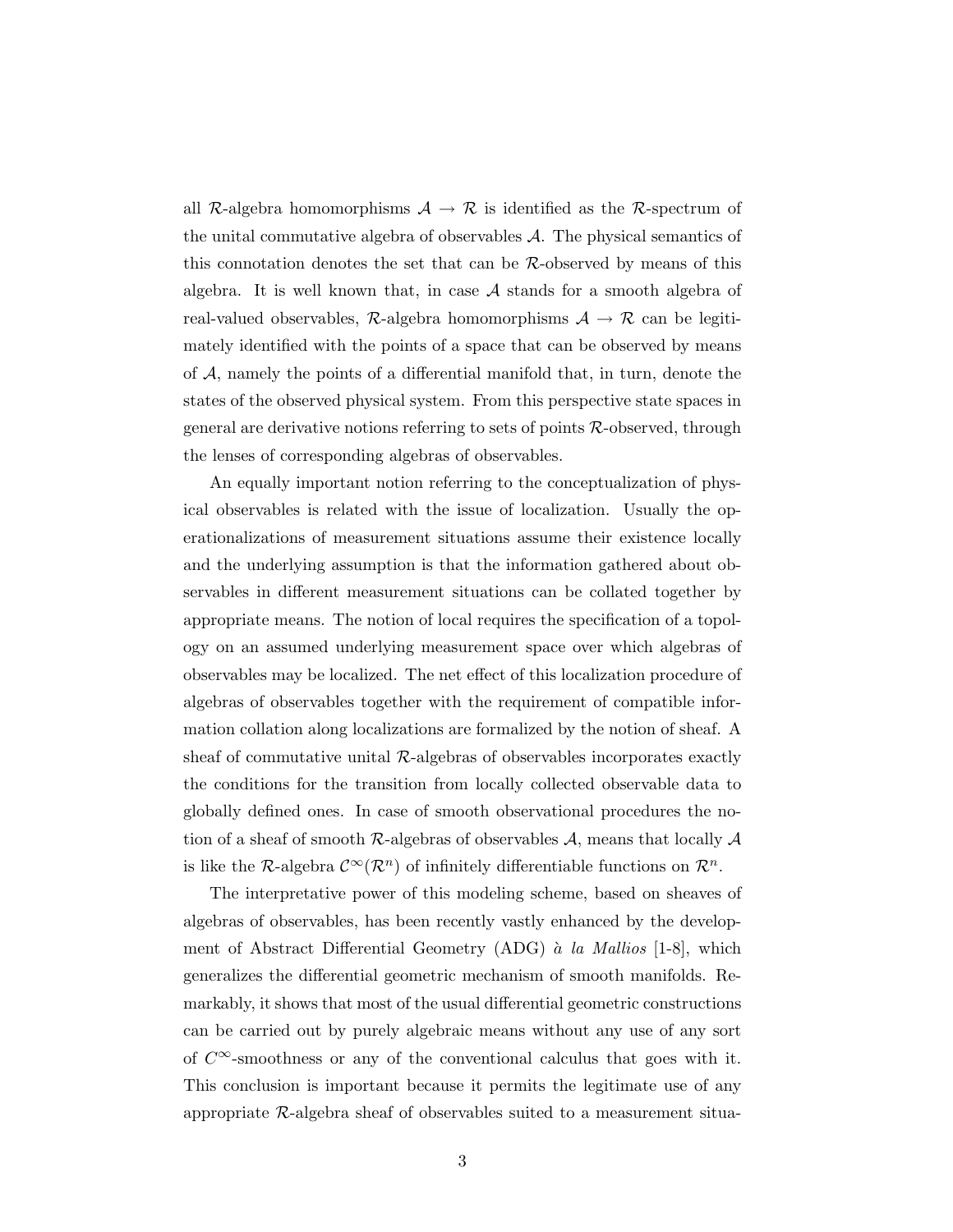tion, even Rosinger's singular algebra sheaf of generalized functions [7, 8], without loosing the differential mechanism, prior believed to be solely associated with smooth manifold state-spaces. Most significantly, ADG has made us realize that the differential geometric mechanism in its abstract algebraic sheaf theoretical formulation expressing from a physical viewpoint the kinematics and dynamics of information propagation through observables, is independent of the localization method employed for the extraction and subsequent coordinatization of its content. Thus, algebra sheaves of smooth real-valued functions together with their associated by measurement manifold R-spectrums are by no means unique coordinatizations of the universal physical mechanism of qualitative information propagation through observables.

The major foundational difference between classical and quantum physical systems from the perspective of the modeling scheme by observables is a consequence of a single principle that can be termed principle of simultaneous observability. According to this, in the classical description of physical systems all their observables are theoretically compatible, or else, they can be simultaneously specified in a single local measurement context. On the other side, the quantum description of physical systems is based on the assertion of incompatibility of all theoretical observables in a single local measurement context, and as a consequence quantum-theoretically the simultaneous specification of all observables is not possible. The conceptual roots of the violation of the principle of simultaneous observability in the quantum regime is tied with Heisenberg's uncertainty principle and Bohr's principle of complementarity of physical descriptions [9-13]. A natural question that arises in this setting is whether one could express algebras of quantum observables in terms of structured families of local commutative algebras of classical observables capable of carrying all the information encoded in the former. Of course, the notion of local has to be carefully redesigned in this formulation, as it will become clear at a later stage. From a category-theoretic standpoint, the transition from a classical to a quantum description can be made simply equivalent to a transition from a category of commutative algebra sheaves of observables to a category of diagrams of commutative algebra sheaves of observables. The advantage of this formula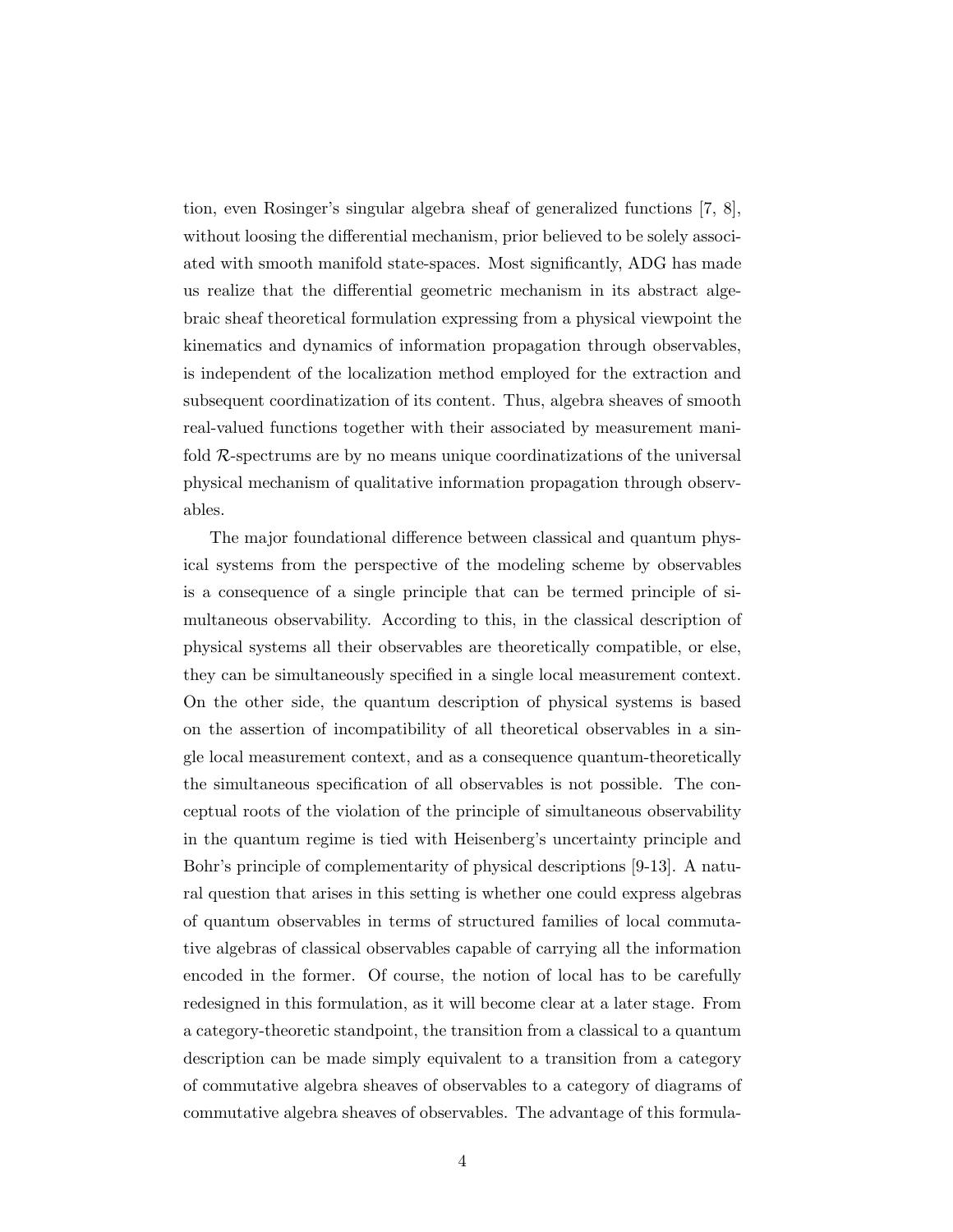tion in comparison to global non-commutative axiomatizations of operator algebras of quantum observables is twofold: firstly, it makes transparent the construction of an algebra of quantum observables from the interconnection of locally defined commutative algebras of classically conceived observables, and secondly, it makes possible the extension of the differential geometric mechanism of ADG in the quantum regime, thus, in effect, of the classical one, as well.

According to the above line of reasoning, we are guided in expressing a globally non-commutative object, like an algebra of quantum observables, in terms of structured families of commutative algebras of observables, which have to satisfy certain compatibility relations, and also, a closure constraint. Hence, commutative algebras of real-valued observables are used locally, in an appropriate manner, accomplishing the task of providing partial congruent relations with globally non-commutative observable algebras, the internal structure of which, is being effectively expressed in terms of the interconnecting machinery binding the local objects together. This point of view stresses the contextual character of quantum theory and establishes a relation with commutative algebras associated with typical measurement situations. In order to proceed a suitable mathematical language has to be used. The criterion for choosing an appropriate language is rather emphasis in the form of the structures and the universality of the constructions involved. The ideal candidate for this purpose is provided by category theory [14-20]. Subsequently, we will see that sheaf theory [21-23], (yet, see also [1]), is the appropriate mathematical vehicle to carry out the program implied by the proposed methodology.

The concept of sheaf expresses essentially gluing conditions, namely, the way by which local data can be collated into global ones. It is the mathematical abstraction suited to formalizing the relations between covering systems and properties, and, furthermore, provides the means for studying the global consequences/information from locally defined properties. The notion of local is characterized "geometrically", viz. by using a topology (in the general case a Grothendieck topology on a category), the axioms of which express closure conditions on the collection of covers. Essentially, a map which assigns a set to each object of a topology is called a sheaf if the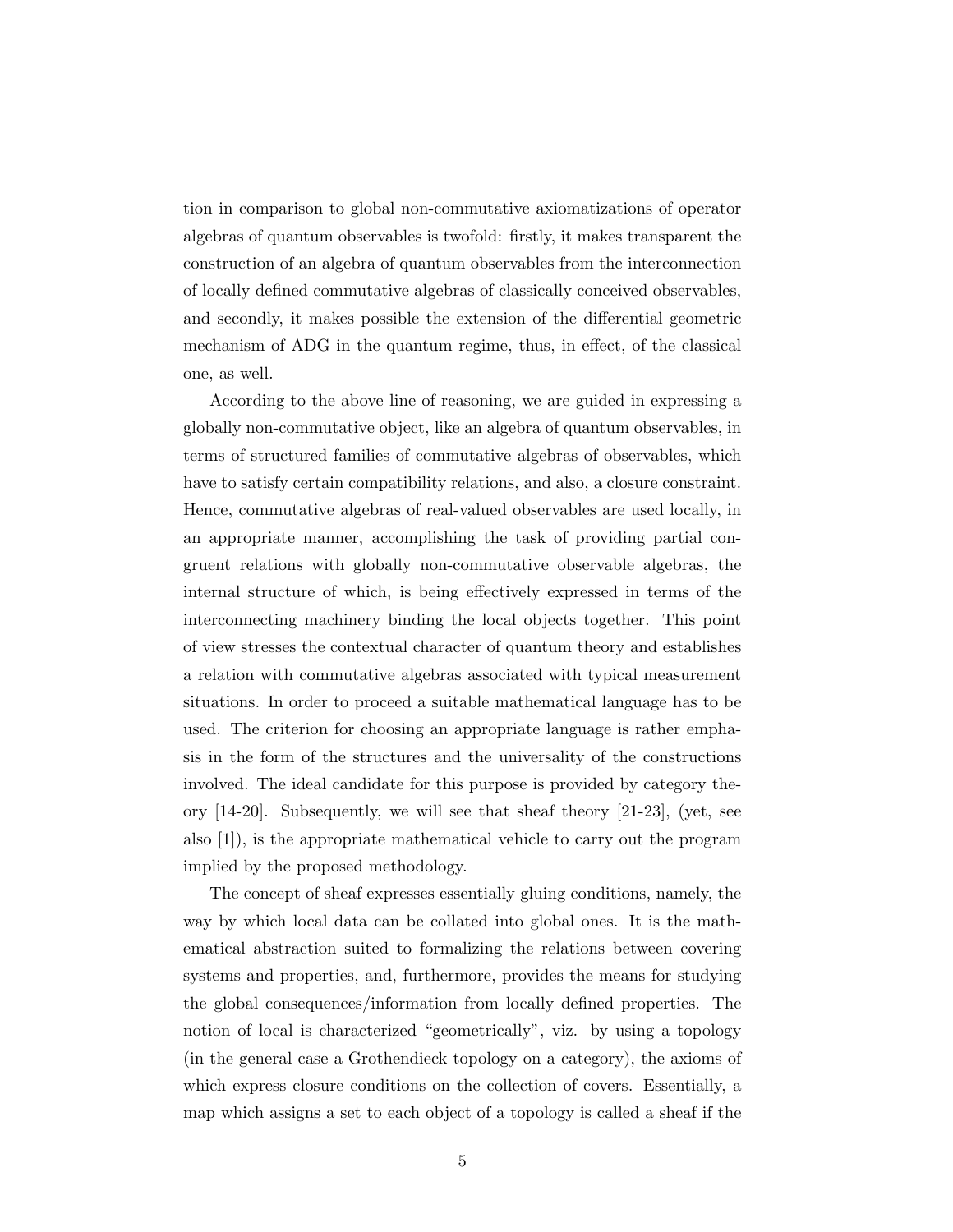map is locally defined, or else the value of the map on an object can be uniquely obtained from its values on any cover of that object. Categorically speaking, besides mapping each object to a set, a sheaf maps each arrow in the topology to a restriction function in the opposite direction. We stress the point that the transition from locally defined properties to global consequences/information happens via a compatible family of elements over a covering system of the global object. A covering system of the global object can be viewed as providing a decomposition of that object into local objects. The sheaf assigns a set to each element of that system, or else, to each local piece of the original object. A choice of elements from these sets, one for each piece, forms a compatible family if the choice respects the mappings by the restriction functions and if the elements chosen agree whenever two pieces of the covering system overlap. If such a locally compatible choice induces a unique choice for the object being covered, viz. a global choice, then the condition for being a sheaf is satisfied. We note that in general, there will be more locally defined or partial choices than globally defined ones, since not all partial choices need be extendible to global ones, but a compatible family of partial choices uniquely extends to a global one, or in other words, any presheaf uniquely defines a sheaf; thus, see e.g. A. Mallios [24], for an "information/choice"-theoretic formulation of the same.

In the following sections we shall see that a quantum observables algebra can be understood as a sheaf for a suitable Grothendieck topology on the category of commutative subalgebras of it. The idea is based on extension and elaboration of previous works of the author, communicated, both conceptually and technically, in the literature [25-29]. In all these papers, the focus has been shifted from point-set to topological localization models of quantum algebraic structures, that effectively, induce a transition in the semantics of observables from a set-theoretic to a sheaf-theoretic one. The primary physical motivation behind this strategy, has been generated by investigating the possibility of mathematically implementing localization processes referring to physical observation, concerning in particular quantum phenomena, that is not necessarily based on the existence of an underlying structure of points on the real line.

It is also instructive to mention that, contextual topos theoretical ap-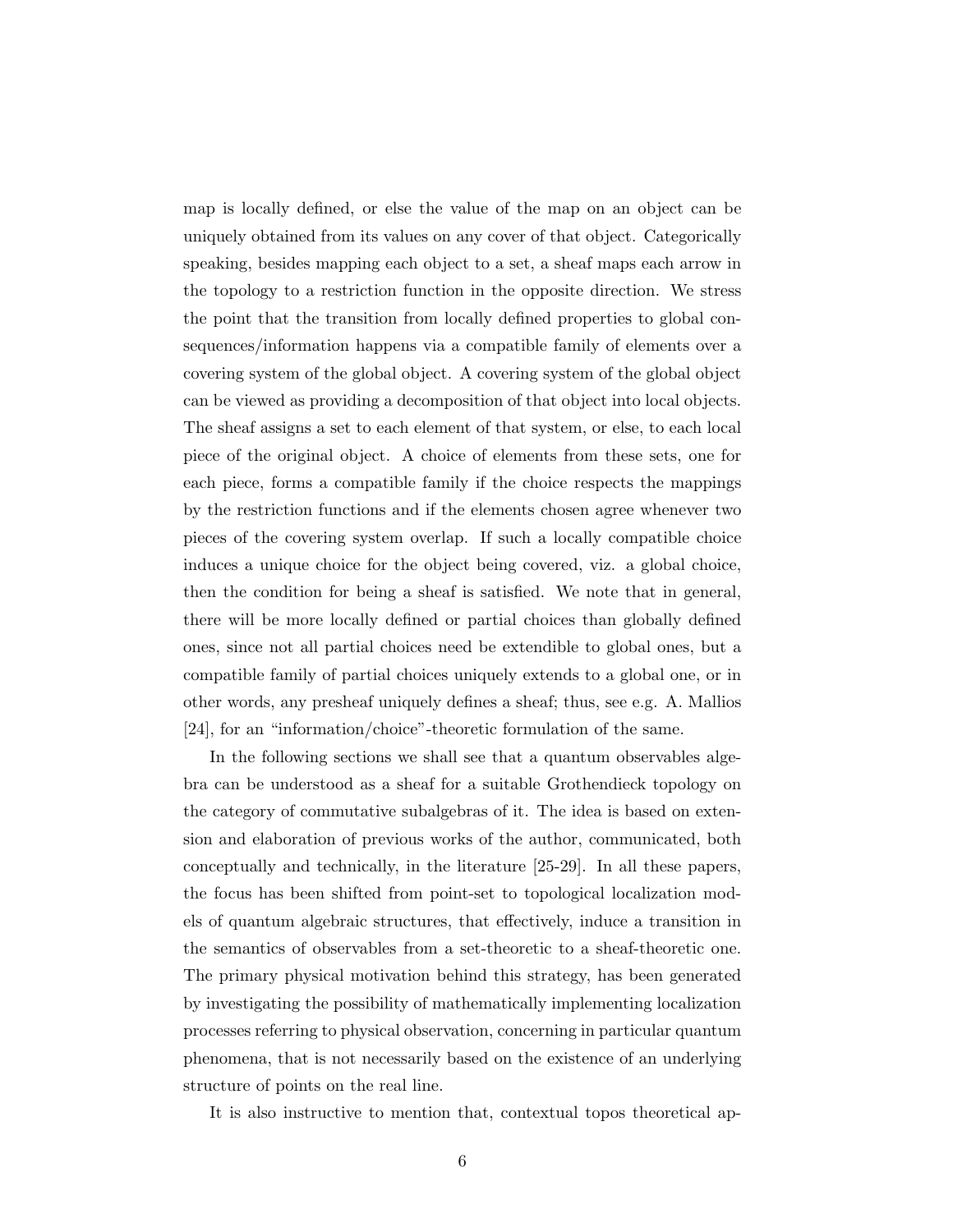proaches to quantum structures have been also developed, from a different viewpoint in [30-34]. Moreover, the necessity of implementation of a sheaftheoretic framework for overcoming the problems of singularities has been thoroughly discussed recently in [35]. Finally, the central thesis of [36], according to which, quantum physics at a fundamental level may itself be realized as a species of quantum computation, is strongly embraced by the author.

## 2 CATEGORIES OF OBSERVABLES

Category theory provides a general apparatus for dealing with mathematical structures and their mutual relations and transformations. The basic categorical principles that we adopt in the subsequent analysis are summarized as follows:

[i]. To each kind of mathematical structure, there corresponds a category whose objects have that structure, and whose morphisms preserve it.

[ii]. To any natural construction on structures of one kind, yielding structures of another kind, there corresponds a functor from the category of the first kind to the category of the second.

[iii]. To each translation between constructions of the above form there corresponds a natural transformation.

#### 2.1 Classical and Quantum Observables Structures

A Classical Observables structure is a small category, denoted by  $A_C$ , and called the category of Classical Observables algebras, or of classical arithmetics. Its objects are commutative unital  $\mathcal{R}$ -algebras of observables, and its arrows are unit preserving R-algebras morphisms. Thus,  $\mathcal{A}_C$  is a subcategory of that one of commutative unital R-algebras and unit preserving R-algebra morphisms.

Examples: [i] We consider the Boolean algebra of events B associated with the measurement of a physical system. In any experiment performed by an observer, the propositions that can be made concerning a physical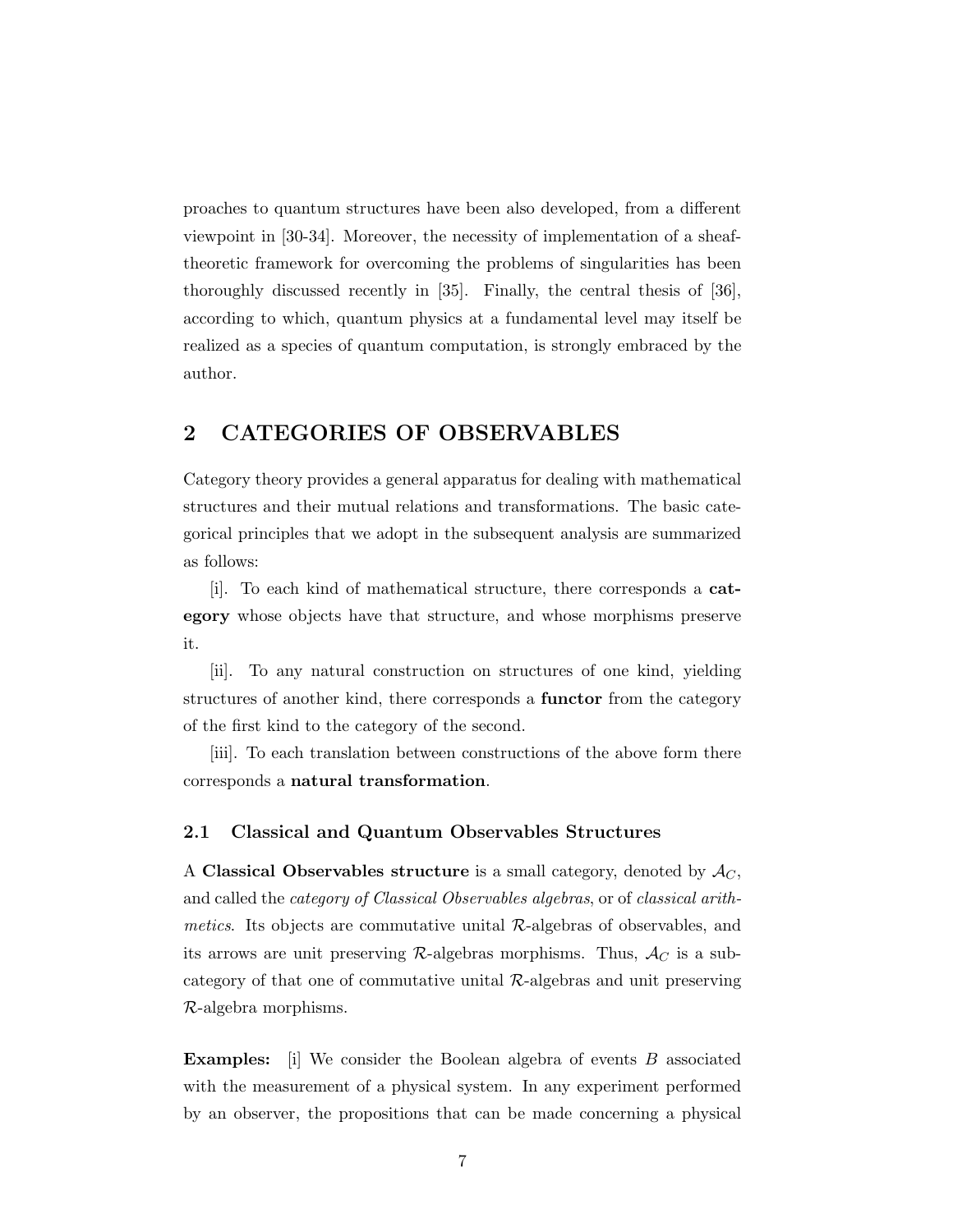quantity are of the type, which asserts that, the value of the physical quantity lies in some Borel set of the real numbers. The proposition that the value of a physical quantity lies in a Borel set of the real line corresponds to an event in the ordered event structure  $B$ , as it is apprehended by an observer. Thus we obtain a mapping  $A_C : Bor(\mathbf{R}) \to B$  from the Borel sets of the real line to the event structure which captures precisely the notion of observable. Most importantly the above mapping is required to be a homomorphism. In this representation  $Bor(\mathbf{R})$  stands for the algebra of events associated with a measurement device interacting with a physical system. The homomorphism assigns to every empirical event in  $Bor(\mathbf{R})$  a proposition or event in B, that states, a measurement fact about the physical system interacting with the measuring apparatus. According to Stone's representation theorem for Boolean algebras, it is legitimate to replace Boolean algebras by fields of subsets of a measurement space. Hence we may replace the Boolean algebra B by its set-theoretical representation  $[\Sigma, B_{\Sigma}]$ , consisting of a measurement space  $\Sigma$  and its field of subsets  $B_{\Sigma}$ . Then observables  $\xi$  are in injective correspondence with inverses of random variables  $f : \Sigma \to \mathcal{R}$ . In this setting we may also identify a classical observables algebra with the  $\mathcal{R}\text{-algebra}$  of measurable functions defined on the measurement space  $\Sigma$ .

[ii] We assume that the measurement space  $[\Sigma, B_{\Sigma}]$  above, is identified with the  $\sigma$ -algebra of Borel subsets of a topological space X. In this setting we could consider as a classical observables algebra the  $\mathcal{R}\text{-algebra}$  of continuous functions defined on X.

[iii] We assume that the topological space X above is paracompact and Hausdorff, and furthermore that can be endowed with the structure of a differential manifold. In this setting we could consider as a classical observables algebra the  $\mathcal{R}$ -algebra of smooth functions on X.

A Quantum Observables structure is a small category, denoted by  $\mathcal{A}_Q$ , and called the *category of Quantum Observables algebras*, or of *Quantum*  $arithmetics$ . Its objects are thus unital  $R$ -algebras of observables, and its arrows are unit preserving R-algebras morphisms. Hence, in other words,  $\mathcal{A}_Q$  is a subcategory of the category of unital R-algebras and unit preserving algebra morphisms.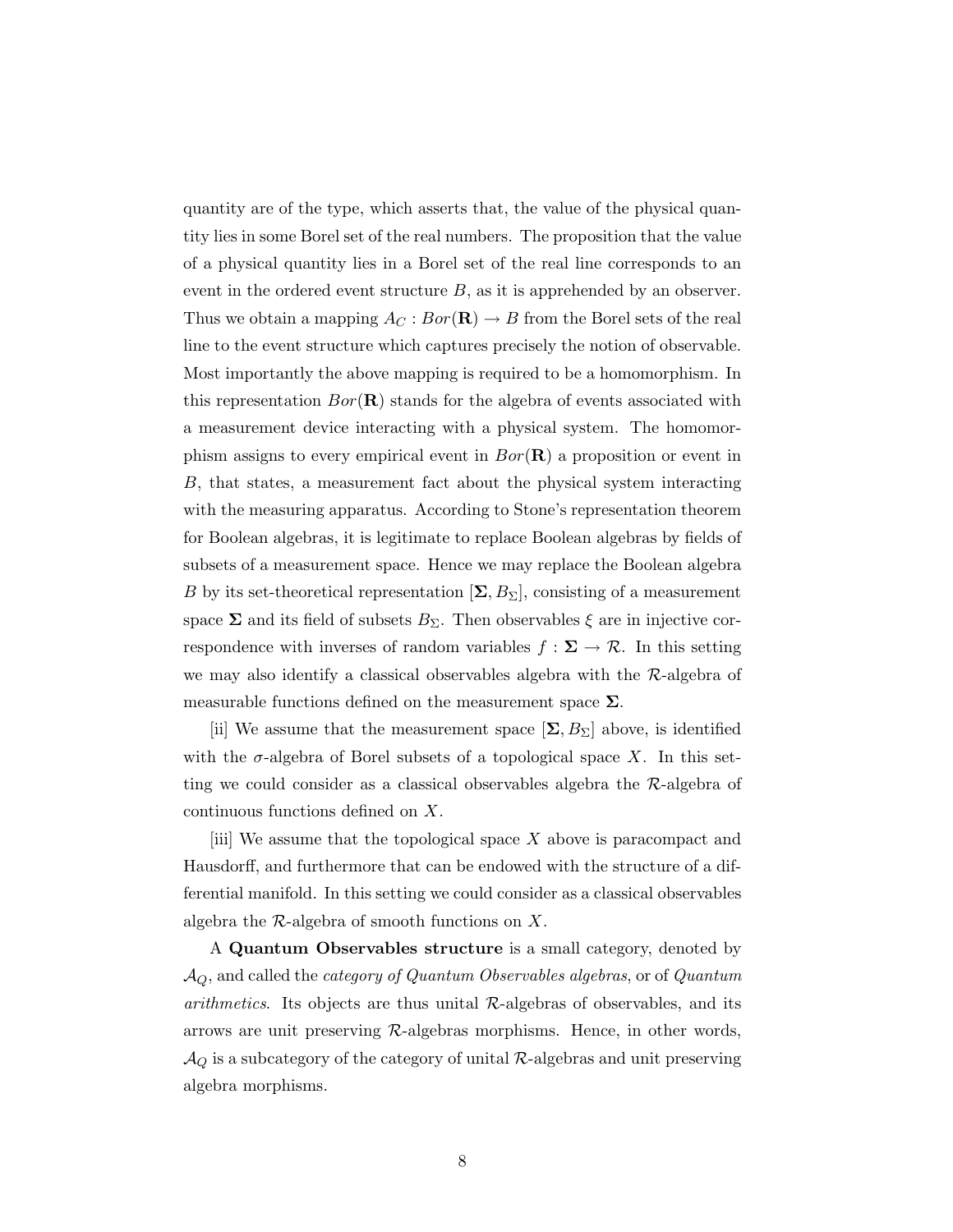**Examples:** [i] We consider the algebra of events  $L$  associated with the measurement of a quantum system. In this case  $L$  is not a Boolean algebra, but an orthomodular  $\sigma$ -orthoposet. A quantum observable  $\Xi$  is defined to be an algebra morphism from the Borel algebra of the real line  $Bor(\mathbf{R})$  to the quantum event algebra  $L$  [13, 25-26, 28].

$$
\Xi: Bor(\mathbf{R}) \to L
$$

such that: [i]  $\Xi(\emptyset) = 0, \Xi(\mathbf{R}) = 1$ , [ii]  $E \cap F = \emptyset \Rightarrow \Xi(E) \perp \Xi(F)$ , for  $E, F \in Bor(\mathbf{R}),$  [iii]  $\Xi(\bigcup_n E_n) = \bigvee_n \Xi(E_n)$ , where  $E_1, E_2, \ldots$  sequence of mutually disjoint Borel sets of the real line. Addition and multiplication on  $R$  induce on the set of quantum observables the structure of a partial commutative algebra over  $R$ . In most of the cases the stronger assumption of a non-commutative algebra of quantum observables is adopted.

[ii] If L is isomorphic with the orthocomplemented lattice of orthogonal projections on a Hilbert space, then it follows from von Neumann's spectral theorem that the quantum observables are in 1-1 correspondence with the hypermaximal Hermitian operators on the Hilbert space.

[iii] An algebra of quantum observables can be made isomorphic to the partial algebra of Hermitian elements in a  $C^*$ -algebra.

The crucial observation that the development of this paper will be based on, has to do with the fact that a globally non-commutative or partial algebra of quantum observables determines an underlying diagram of commutative subalgebras. Then each commutative subalgebra can be locally identified, in a sense that will be made clear later, with an algebra of classical observables. Thus the information that is contained in an algebra of quantum observabes can be recovered by a gluing construction referring to its commutative subalgebras. This construction is also capable of extending the differential geometric mechanism to the regime of quantum systems via ADG sheaf-theoretical methodology and collating information appropriately.

#### 2.2 The Notion of Differential Triad

A Differential Triad is a concept introduced by A. Mallios in an axiomatic approach to Differential Geometry [1]. The notion of Differential Triad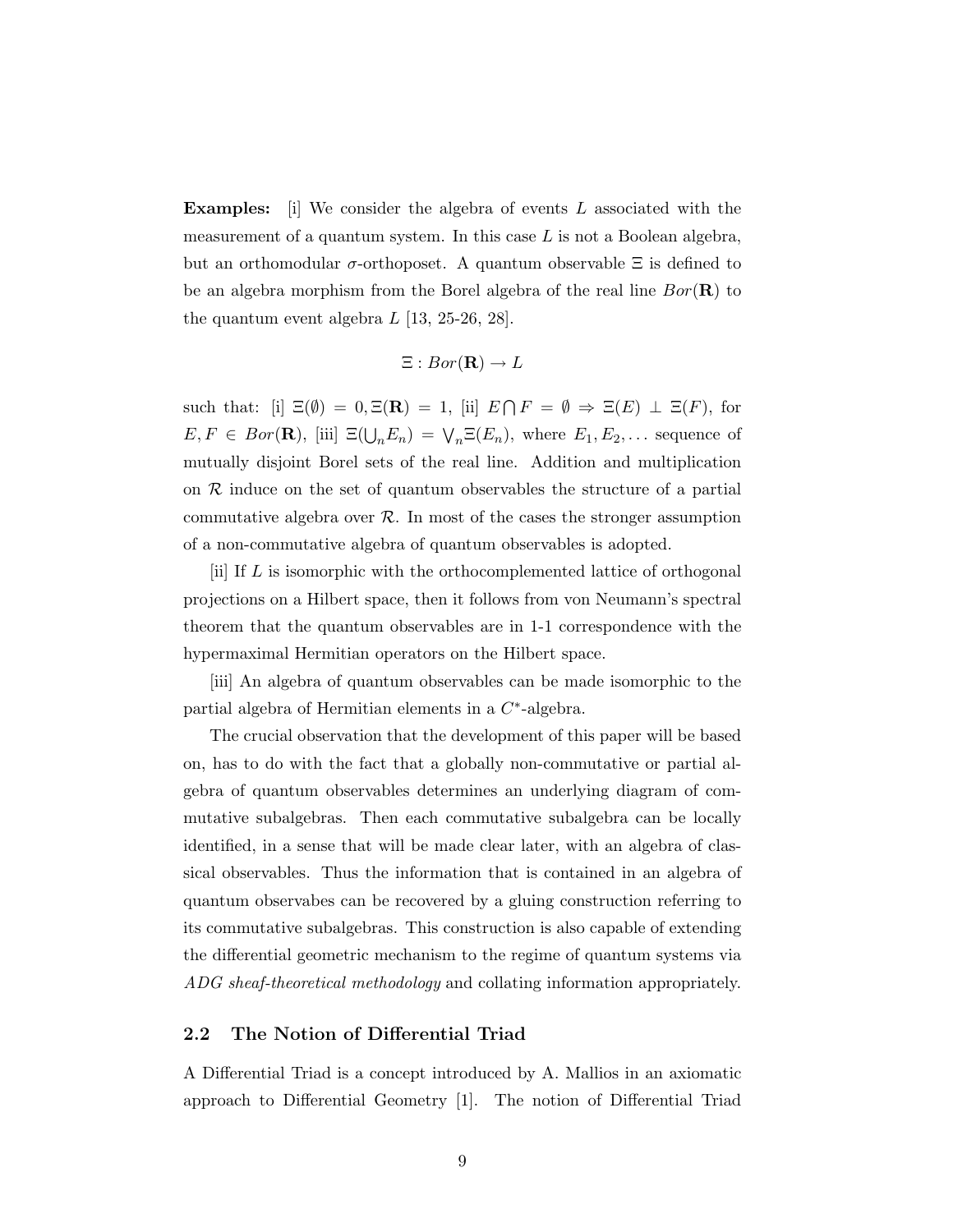replaces the assumptions on the local structure of a topological space X for its specification as a manifold, namely charts and atlases, with assumptions on the existence of a derivative ("flat connection") on an arbitrary sheaf of algebras on  $X$ , playing the equivalent role of the structure sheaf of germs of smooth functions on X. The major novelty of this notion relies on the fact that any sheaf of algebras may be regarded as the structural sheaf of a differential triad capable of providing a differential geometric mechanism, independent thus of any manifold concept, analogous, however, to the one supported by smooth manifolds.

The significance of the notion of Differential Triad for the purposes of the present work can be made clear in a procedure consisting of two levels:

The first level considers the localization of a commutative unital  $\mathcal{R}$ algebra of observables over a topological measurement space  $X$ . The general methodology of localization, by means of an arbitrary topological commutative algebra has been discussed extensively in [24]. The localization procedure provides a sheaf of unital, commutative  $\mathcal{R}\text{-algebras of observables}$ over X. Having at our disposal this localized structure we may set up a differential triad associated with the sheaf of commutative algebras of observables  $A_C$  as follows: Let  $\Omega$  be an  $A_C$ -module, that is,  $\Omega$  stands for a sheaf of R-vector spaces over X, such that  $\Omega(U)$  is an  $A_C(U)$  module, for every U in the topology  $\tau_X$  of X. Besides, let  $\vartheta := (\vartheta_U) : A_C \to \Omega$  be a sheaf morphism. Then the triplet  $\Delta = (A_C, \vartheta, \Omega)$  constitutes a differential triad, if it satisfies the following conditions:

[i]  $\vartheta$  is  $\mathcal{R}\text{-linear}$ , and

[ii]  $\vartheta$  satisfies the Leibniz rule: for every pair  $(\xi_1, \xi_2)$  in  $A_C \times_X A_C$  it holds that

$$
\vartheta(\xi_1 \cdot \xi_2) = \xi_1 \cdot \vartheta(\xi_2) + \xi_2 \cdot \vartheta(\xi_1)
$$

In this manner for every localized commutative unital  $\mathcal{R}\text{-algebra sheaf}$ of observables suited to a measurement situation we may associate a differential triad  $\Delta = (A_C, \vartheta, \Omega)$  as above, that is capable of expressing according to ADG a generalized differential geometric mechanism referred to the propagation of information encoded in the sheaf  $A_C$ , that in turn, instantiates a coordinatized arithmetic suited for the study of a physical system associ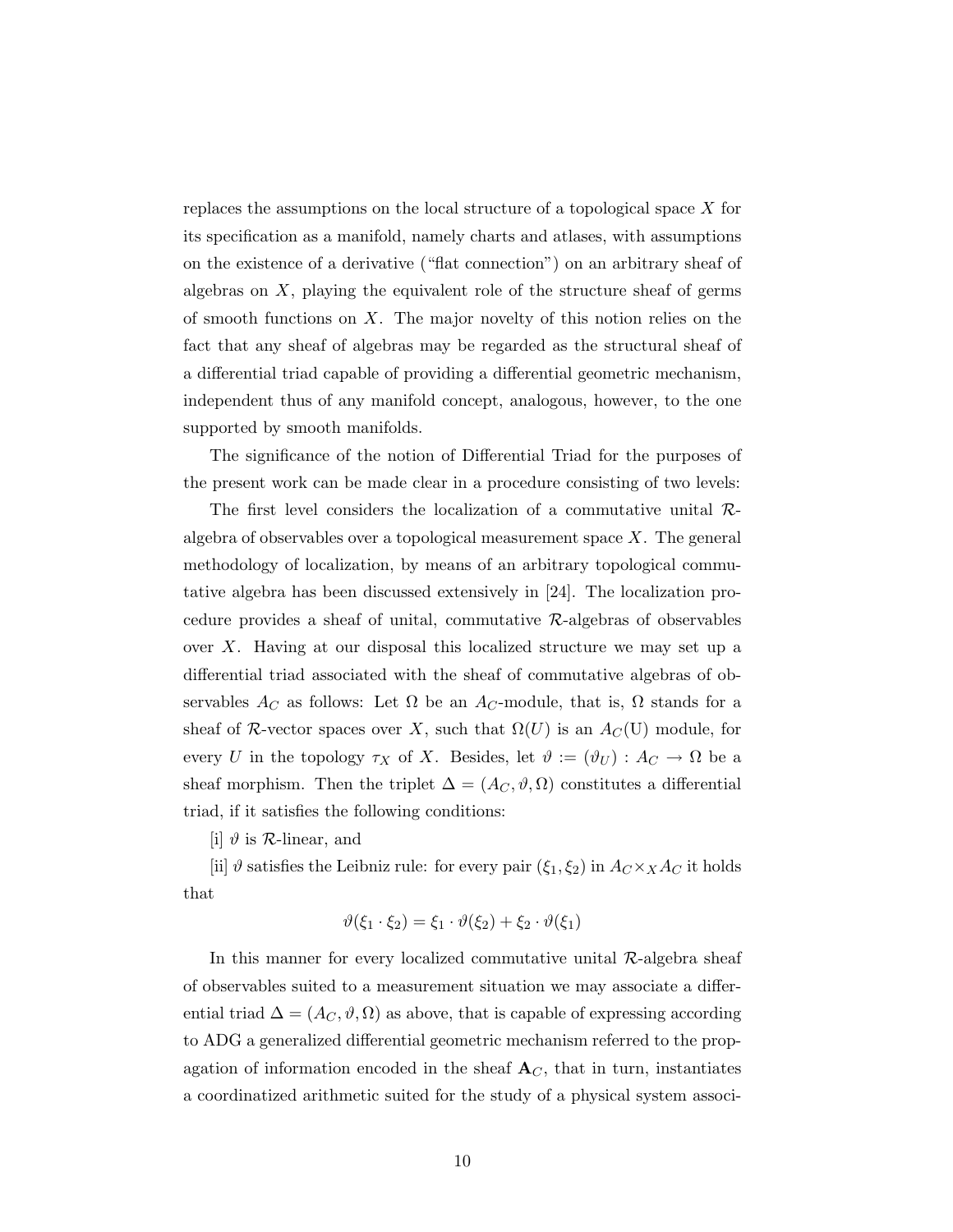ated with a measurement environment. It is instructive to emphasize here that classically speaking, viz. for a classical physical system, all the observables are theoretically compatible, or simultaneously detectable, thus a single differential triad is enough for the complete determination of the former mechanism.

The second level of the proposed scheme has the purpose of extending the differential geometric mechanism to globally non-commutative algebras of quantum observables. We may remind that according to the principle of non-simultaneous observability in the quantum regime, as above, the observables of quantum systems are not compatible. Thus, a single differential triad associated with a commutative sector of an algebra of quantum observables is not possible to encode the totality of the information required for the set-up of a generalized differential geometric mechanism in the quantum case. What is needed is a procedure of gluing together differential triads attached to local commutative sectors. In this case the notion of local is distinguished from the classical case and is naturally provided by the definition of an appropriate Grothendieck topology over the opposite category of commutative subalgebras of a quantum algebra of observables. In this perspective an algebra of quantum observables, or quantum arithmetic, can be made isomorphic with a sheaf of locally commutative algebras of observables for this Grothendieck topology. Thus the differential geometric mechanism, following ADG, can be now applied locally in the quantum regime, as well, by referring to the aforementioned sheaf of locally commutative algebras of observables. In the sequel, it will become clear that the transition to the quantum regime involves considering diagrams of differential triads attached to commutative subalgebras of an algebra of quantum observables, together with a generalized conception of locality in the Grothendieck sense, that permits collation of local information in a sheaf-theoretic manner among these diagrams.

Since a quantum algebra of observables could be theoretically built up from diagrams of commutative algebras of observables, each one of them carrying a differential triad, it is necessary to specify their morphisms in a category-theoretic language. Let us consider that  $\Delta_X = (A^X{}_C, \vartheta_X, \Omega_X)$ ,  $\Delta_Y = (A^Y_C, \vartheta_Y, \Omega_Y)$  are differential triads associated with measurement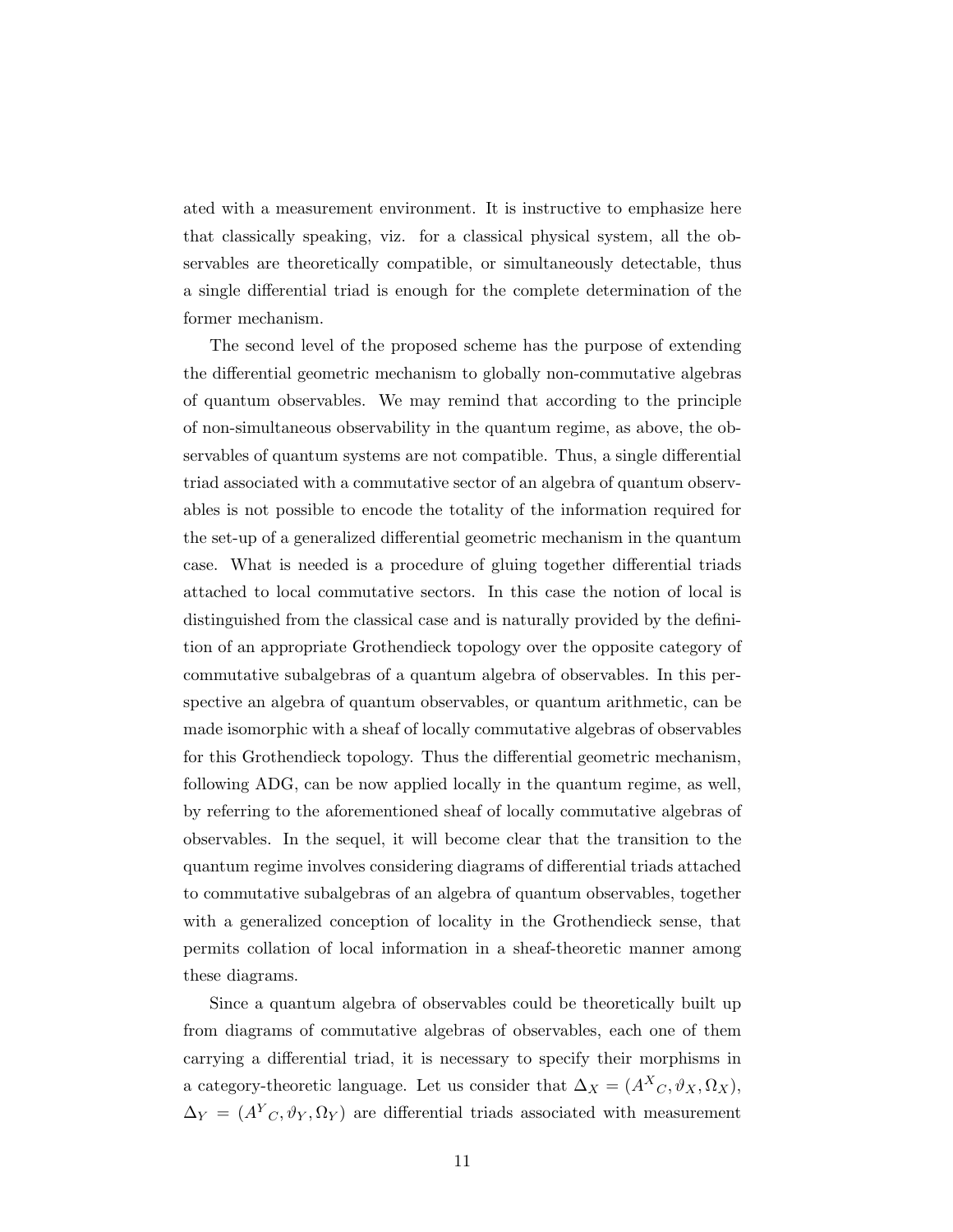situations that take place over the topological spaces  $X, Y$  respectively. A morphism from  $\Delta_X$  to  $\Delta_Y$  is a triplet  $(z, z_{A_C}, z_{\Omega})$  such that:

[i]:  $z: X \to Y$  is a continuous map,

[ii]:  $z_{A_C}$ :  $A^Y_C \rightarrow z_*(A^X_C)$  is a unit preserving morphism of classical sheaves of  $\mathcal{R}\text{-algebras over Y, where } z_* : Sh_X \to Sh_Y$  denotes the push-out functor,

[iii]:  $z_{\Omega} : \Omega_Y \to z_*(\Omega_X)$  is a morphism of sheaves of R-vector spaces over Y, such that  $z_{\Omega}(\xi\omega) = z_{A_C}(\xi)z_{\Omega}(\omega)$   $\forall (\xi,\omega)$  in  ${\bf A}^Y{}_C \times_Y \Omega_Y$ ,

[iv]: the diagram below, denoting push-out operations of differential triads, commutes;



In the sequel, the category of differential triads associated with the subcategory of commutative algebras of a quantum algebra of observables will be used only when we discuss the extension of the differential geometric mechanism in the quantum regime. The description of localization of a quantum algebra of observables with respect to an appropriate Grothendieck topology on the opposite subcategory of its commutatives algebras will be based solely on the definitions provided in Section 2.1 for reasons of simplicity in the exposition of the method. Of course, it is obvious that a commutative subalgebra of a quantum observables algebra once localized itself over a measurement topological space  $X$  becomes a sheaf. Hence, as we shall see in detail in what follows, a differential triad can be appropriately associated with it.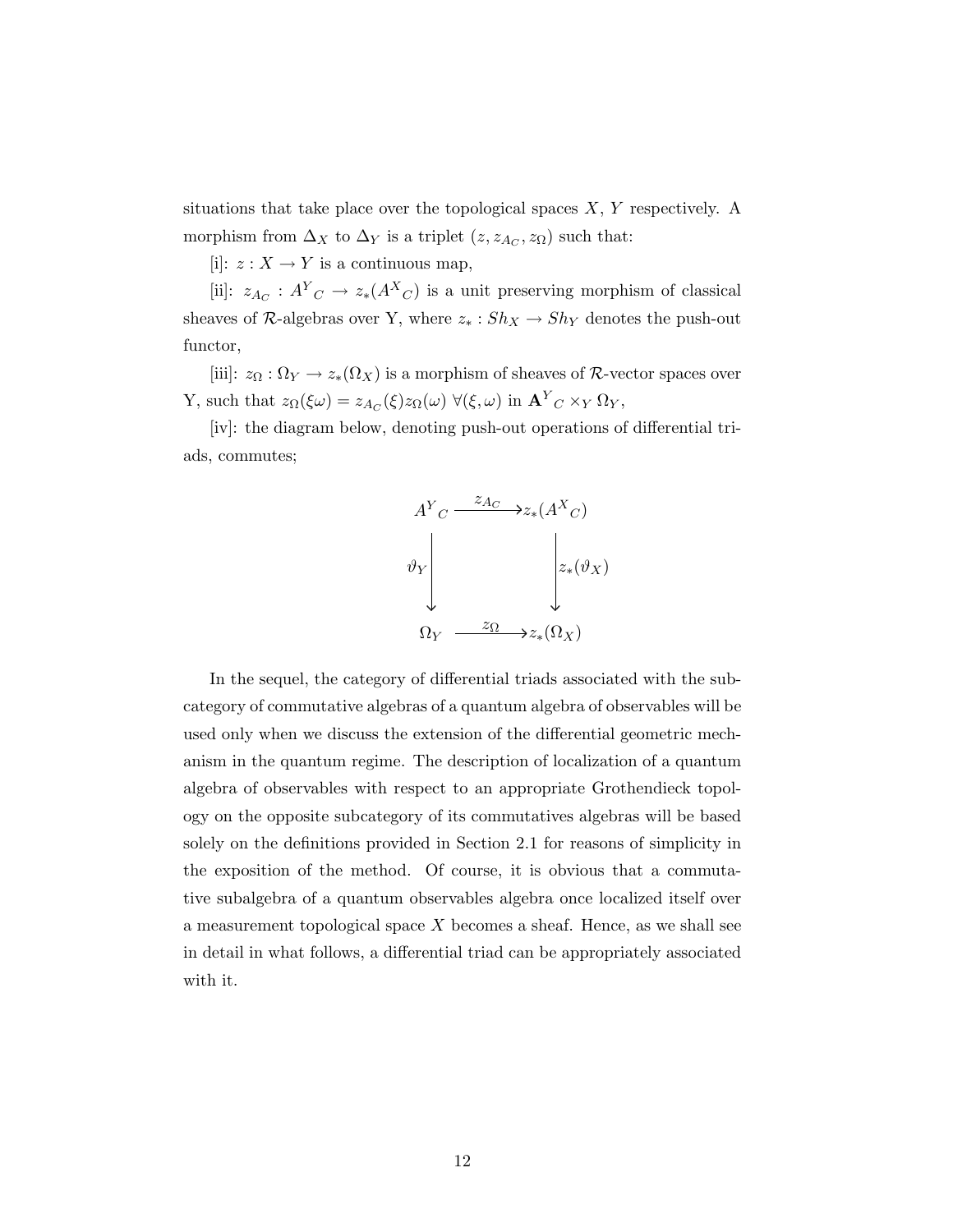## 3 FUNCTOR OF POINTS OF A QUANTUM OB-SERVABLES ALGEBRA

The development of the ideas contained in the proposed scheme are based on the notion of the functor of points of a quantum observables algebra, so it is worthwhile to explicate its meaning in detail. The ideology behind this notion has its roots in the work of Grothendieck in algebraic geometry. If we consider the opposite of the category of algebras of quantum observables, that is, the category with the same objects but with arrows reversed  $\mathcal{A}_Q{}^{op}$ , each object in that context can be thought of as the locus of a quantum observables algebra, or else it carries the connotation of space. The crucial observation is that, any such space is determined, up to canonical isomorphism, if we know all morphisms into this locus from any other locus in the category. For instance, the set of morphisms from the one-point locus to  $A_Q$  in the categorial context of  $A_Q^{\, op}$  determines the set of points of the locus  $A_Q$ . The philosophy behind this approach amounts to considering any morphism in  $A_Q^{op}$  with target the locus  $A_Q$  as a generalized point of  $A_Q$ . For our purposes we consider the description of a locus  $A_Q$  in terms of all possible morphisms from all other objects of  $A_Q^{op}$  as redundant. For this reason we may restrict the generalized points of  $A_Q$  to all those morphisms in  $A_Q^{op}$  having as domains spaces corresponding to commutative subablgebras of a quantum observables algebra. Variation of generalized points over all domain-objects of the subcategory of  $\mathcal{A}_Q^{\, op}$  consisting of commutative algebras of observables produces the functor of points of  $A_Q$  restricted to the subcategory of commutative objects, identified, in what follows, with  $AC^{op}$ . This functor of points of  $A_Q$  is made then an object in the category of presheaves  $\textbf{Sets}^{\mathcal{A}_C^{op}}$ , representing a quantum observables algebra -(in the sequel for simplicity we talk of an algebra and its associated locus tautologically)- in the environment of the topos of presheaves over the category of its commutative subalgebras. This methodology will prove to be successful if it could be possible to establish an isomorphic representation of  $A_Q$  in terms of its generalized points  $A_C \rightarrow A_Q$ , considered as morphisms in the same category, collated together by sheaf-theoretical means.

From a physical point of view, the domains of generalized points of  $A_Q$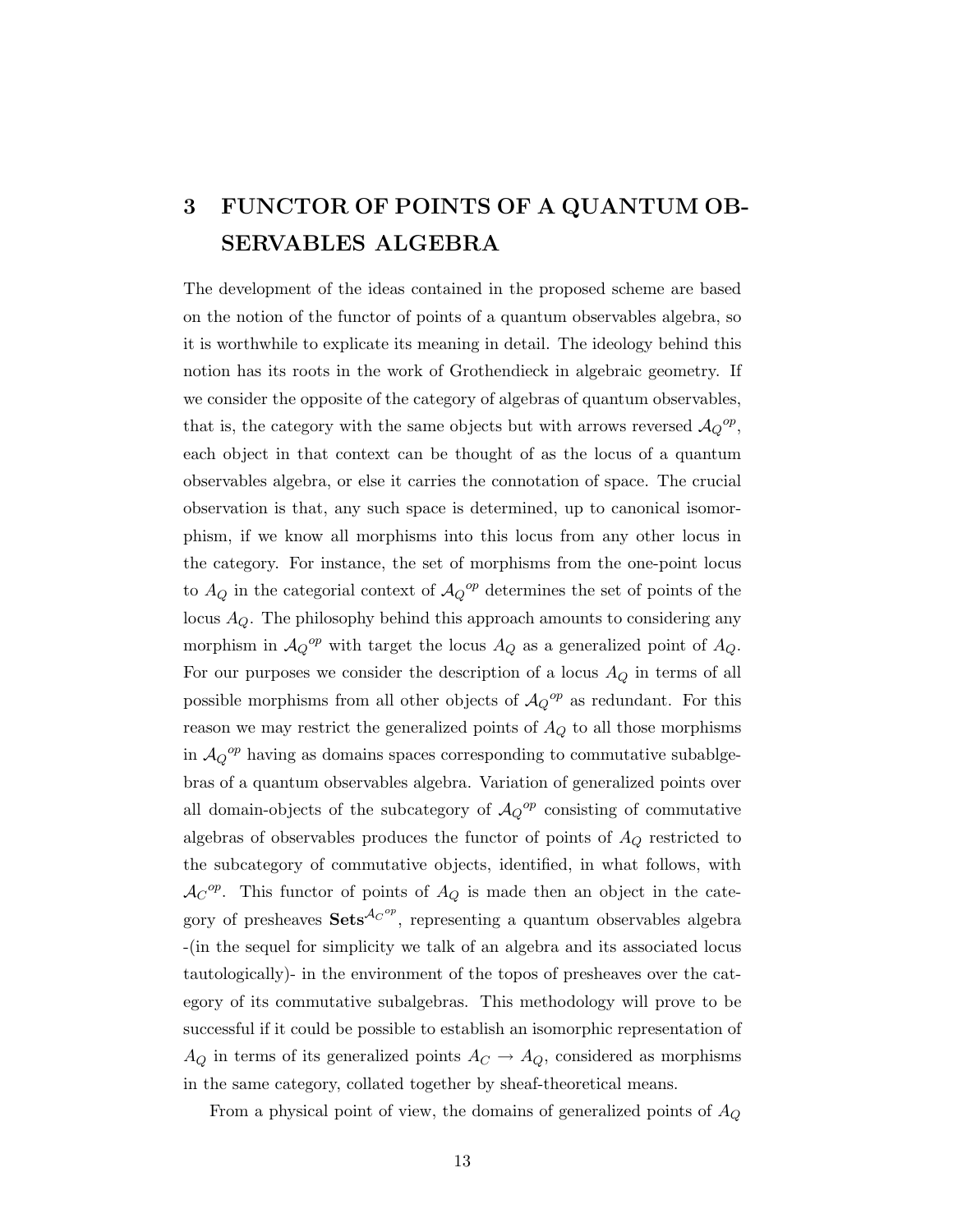specify precisely the kind of loci of variation that are used for individuation of observable events in the physical continuum in a quantum measurement situation, accomplishing an instantiation of Bohr's conception of a phenomenon, as referring exclusively to observations obtained under specific circumstances that constitute a physical descriptive context. Thus, the methodological underpinning of the introduction of generalized points  $A_C \rightarrow A_Q$  adapt Bohr's concept of phenomenon as a referent of the assignment of an observable quantity to a system, in the context of a commutative domain considered appropriately as a local environment of measurement. In this sense generalized points play the equivalent role of generalized reference frames, such that reference to concrete events of the specified kind can be made possible only with respect to the former. In the trivial case the only locus is a point serving as a unique idealized measure of localization, and moreover, the only kind of reference frame is the one attached to a point. This kind of reference frames are used in classical physics, but prove to be insufficient for handling information related with quantum measurement situations due to the principle of non-simultaneous observability explicated previously. Hence, generalized points  $A_C \rightarrow A_Q$  constitute reference frames only in a local sense by means of a Grothendieck topology, to be introduced at a latter stage, and information collected in different or overlapping commutative local domains  $A_C$  can be collated appropriately in the form of sheaf theoretical localization systems of  $A_Q$ . The net effect of this procedure, endowed in the above sense with a solid operational meaning, is the isomorphic representation of a quantum observable structure via a Grothendieck topos, understood as a sheaf for a Grothendieck topology. The notion of topos is essential and indispensable to the comprehension of the whole scheme, because it engulfs the crucial idea of a well-defined variable structure, admitting localizations over a multiplicity of generalized reference domains of coordinatizing coefficients, such that information about observable attributes collected in partially overlapping domains can be pasted together in a meaningful manner. Pictorially, the instantiation of such a topos theoretical scheme can be represented as a fibered structure, which we may call, as we shall see, a quantum observable structure, that fibers over a base category of varying reference loci, consisting of locally commutative coefficients, specified by operational means and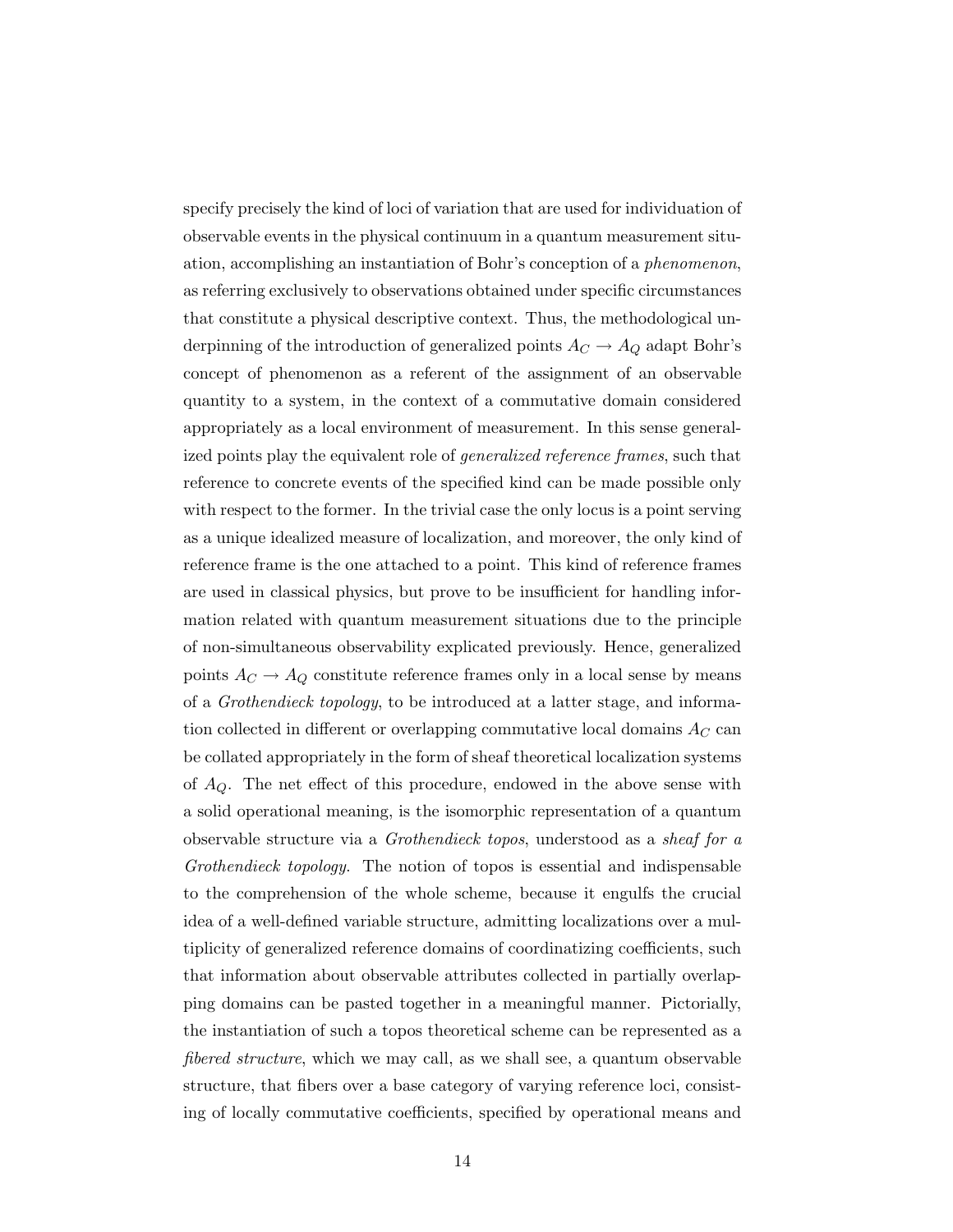standing for physical contexts of quantum measurement. We may formalize the ideas exposed above as follows:

We make the basic assumption that, there exists a *coordinatization func*tor,  $\mathbf{M}$ :  $\mathcal{A}_{C} \longrightarrow \mathcal{A}_{Q}$ , which assigns to commutative observables algebras in  $\mathcal{A}_C$ , that instantiates a model category, the underlying quantum algebras from  $A<sub>Q</sub>$ , and to commutative algebras morphisms the underlying quantum algebraic morphisms.

If  $\mathcal{A}_{C}{}^{op}$  is the opposite category of  $\mathcal{A}_{C},$  then  $\mathbf{Sets}^{\mathcal{A}_{C}{}^{op}}$  denotes the *functor* category of presheaves of commutative observables algebras, with objects all functors  $P : A_C^{op} \longrightarrow$ **Sets**, and morphisms all natural transformations between such functors. Each object  $P$  in this category is a contravariant set-valued functor on  $A_C$ , called a *presheaf* on  $A_C$ . The functor category of presheaves on commutative observables algebras  $\textbf{Sets}^{\mathcal{A}_{C}^{op}}$ , exemplifies a well defined notion of a universe of *variable sets*, and is characterized as a topos. We recall that a topos is a category which has a terminal object, pullbacks, exponentials, and a subobject classifier, that is conceived as an object of generalized truth values. In this sense, a topos can be conceived as a local mathematical framework corresponding to a generalized model of set theory, or as a generalized space.

For each commutative algebra  $A_C$  of  $\mathcal{A}_C$ ,  $\mathbf{P}(A_C)$  is a set, and for each arrow  $f: C_C \longrightarrow A_C$ ,  $P(f): P(A_C) \longrightarrow P(C_C)$  is a set-function. If P is a presheaf on  $\mathcal{A}_{C}$  and  $p \in \mathbf{P}(A_{C})$ , the value  $\mathbf{P}(f)(p)$  for an arrow f:  $C_C \longrightarrow A_C$  in  $A_C$  is called the restriction of p along f and is denoted by  $\mathbf{P}(f)(p) = p \cdot f$ .

Each object  $A_C$  of  $A_C$  gives rise to a contravariant Hom-functor  $y[A_C] :=$  $Hom_{\mathcal{A}_{C}}(-, A_{C})$ . This functor defines a presheaf on  $\mathcal{A}_{C}$ . Its action on an object  $C_C$  of  $\mathcal{A}_C$  is given by

$$
\mathbf{y}[A_C](C_C) := Hom_{\mathcal{A}_C}(C_C, A_C)
$$

whereas its action on a morphism  $D_C \rightarrow C_C$ , for  $v : C_C \rightarrow A_C$  is given by

$$
\mathbf{y}[A_C](x) : Hom_{\mathcal{A}_C}(C_C, A_C) \longrightarrow Hom_{\mathcal{A}_C}(D_C, A_C)
$$

$$
\mathbf{y}[A_C](x)(v) = v \circ x
$$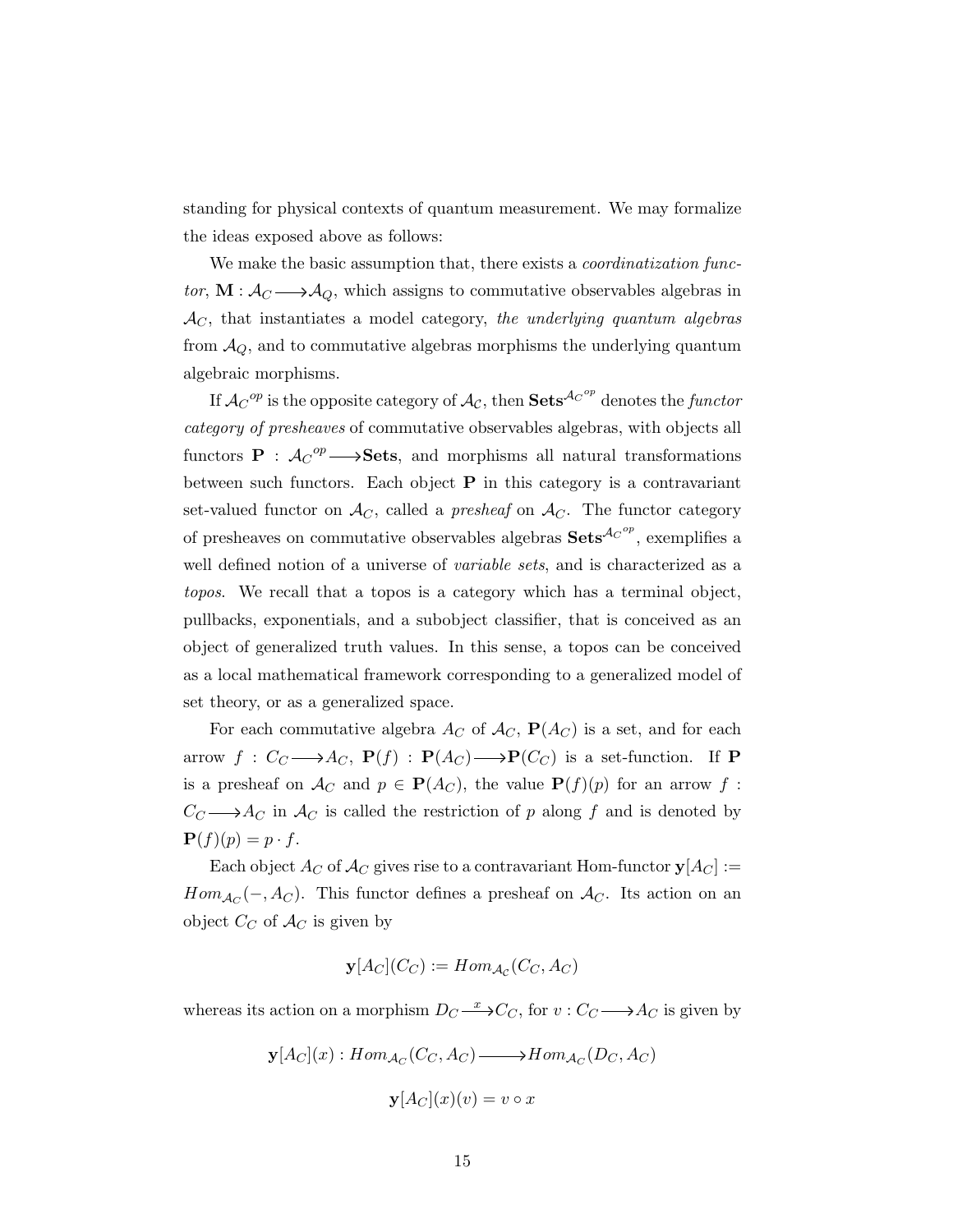Furthermore y can be made into a functor from  $\mathcal{A}_C$  to the contravariant functors on  $\mathcal{A}_C$ 

$$
\mathbf{y}:\mathcal{A}_{C}{\longrightarrow}\mathbf{Sets}^{\mathcal{A}_{C}^{op}}
$$

such that  $A_C \rightarrow Hom_{\mathcal{A}_C}(-, A_C)$ . This is called the Yoneda embedding and it is a full and faithful functor.

Next we construct the *category of elements* of **P**, denoted by  $G(P, \mathcal{A}_C)$ . Its objects are all pairs  $(A_C, p)$ , and its morphisms  $(\hat{A}_C, \hat{p}) \rightarrow (A_C, p)$  are those morphisms  $u : A_C \to A_C$  of  $A_C$  for which  $pu = \hat{p}$ . Projection on the second coordinate of  $\mathbf{G}(\mathbf{P}, \mathcal{A}_{\mathbf{C}})$ , defines a functor  $\mathbf{G}(\mathbf{P}) : \mathbf{G}(\mathbf{P}, \mathcal{A}_{\mathbf{C}}) \rightarrow \mathcal{A}_{\mathcal{C}}$ .  $\mathbf{G}(\mathbf{P}, \mathcal{A}_{\mathbf{C}})$  together with the projection functor  $\mathbf{G}(\mathbf{P})$  is called the *split dis*crete fibration induced by  $P$ , and  $A_C$  is the base category of the fibration. We note that the fibers are categories in which the only arrows are identity arrows. If  $A_C$  is an object of  $A_C$ , the inverse image under  $\mathbf{G}(\mathbf{P})$  of  $A_C$  is simply the set  $P(A_C)$ , although its elements are written as pairs so as to form a disjoint union. The construction of the fibration induced by  $P$ , is called the Grothendieck construction [13].



Now, if we consider the category of quantum observables algebras  $\mathcal{A}_{\mathcal{Q}}$ and the coefficient functor  $M$ , we can define the functor;

$$
\mathbf{R}: \mathcal{A}_Q \rightarrow \mathbf{Sets}^{\mathcal{A}_C^{op}}
$$

from  $A_Q$  to the category of presheaves of commutative observables algebras given by:

$$
\mathbf{R}(A_Q): A_C \rightarrow \mathbf{R}(A_Q)(A_C) := Hom_{\mathcal{A}_Q}(\mathbf{M}(A_C), A_Q)
$$

According to the philosophy of the functor of points of a quantum observables algebra, the objects of the category of elements  $\mathbf{G}(\mathbf{R}(A_Q), \mathcal{A}_C)$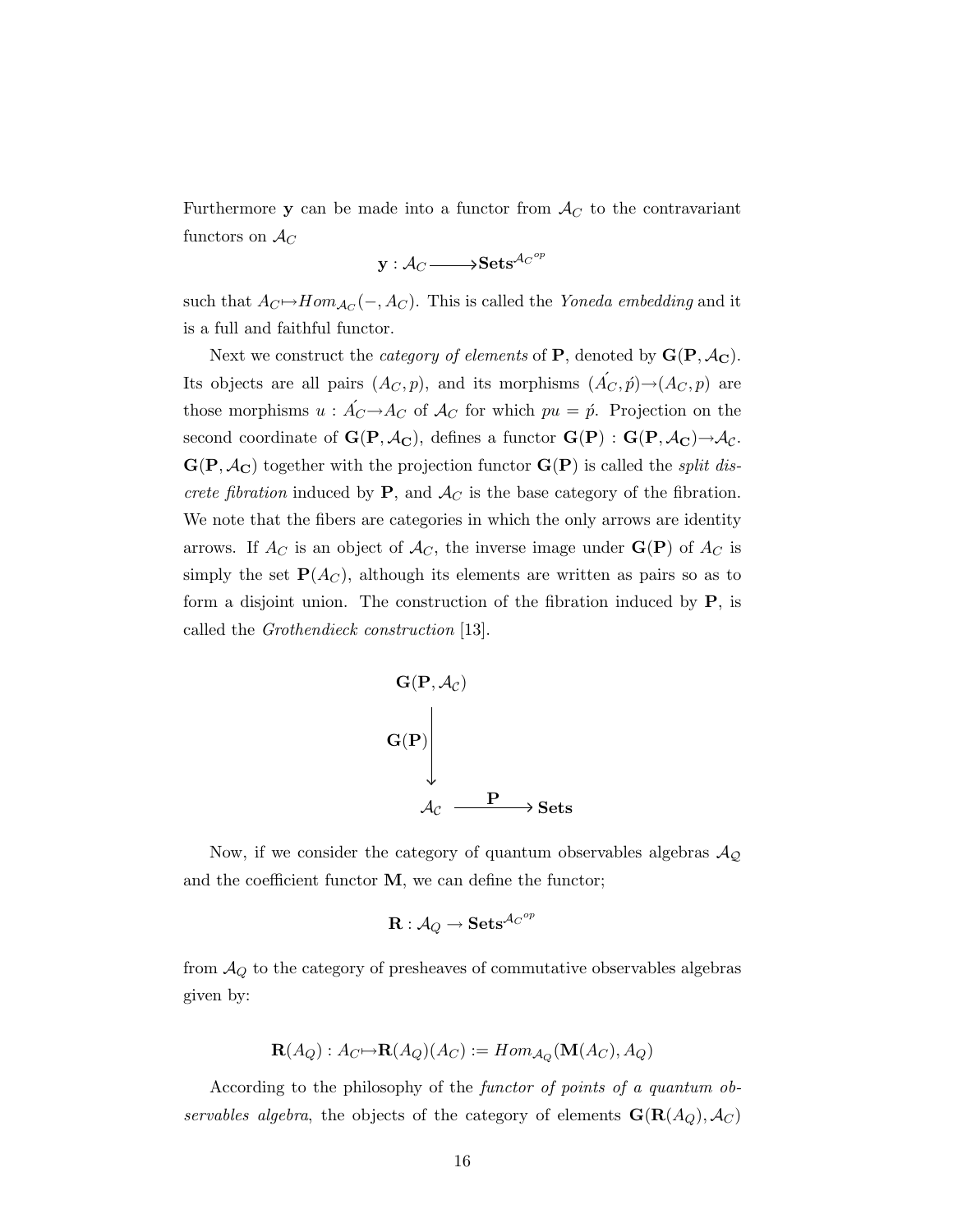constitute *generalized points* of  $A_Q$  in the environment of presheaves of commutative observables algebras  $A_C$ .

We notice that the set of objects of  $\mathbf{G}(\mathbf{R}(A_Q), \mathcal{A}_C)$ , considered as a small category, consists of all the elements of all the sets  $\mathbf{R}(A_{Q})(A_{C})$ , and more concretely, has been constructed from the disjoint union of all the sets of the above form, by labeling the elements. The elements of this disjoint union are represented as pairs  $(A_C, \psi_{A_C} | (\psi_{A_C} : M(A_C) \longrightarrow A_Q))$  for all objects  $A_C$  of  $\mathcal{A}_{\mathcal{C}}$  and elements  $\psi_{A_C} \in \mathbf{R}(A_Q)(A_C)$ .

It is finally instructive to clarify that the functor of points of a quantum observables algebra, can be also legitimately made an object in the category of presheaves of modules  $\mathbf{Mod}^{\mathcal{A}_{\mathcal{C}}^{op}}$ , under the requirement that its composition with the forgetful functor  $\mathbf{F}r : \mathbf{Mod} \to \mathbf{Sets}$  is the presheaf of sets functor of points as determined above.

## 4 THE ADJOINT FUNCTORIAL CLASSICAL-QUANTUM RELATION

The existence of an adjunctive correspondence between the commutative and quantum observables algebras, which will be proved in what follows, provides the conceptual ground, concerning the representation of quantum observables algebras in terms of sheaves of structured families of commutative observables algebras; this is based on a categorical construction of colimits over categories of elements of presheaves of commutative algebras.

A natural transformation  $\tau$  between the presheaves on the category of commutative algebras **P** and **R**(A<sub>Q</sub>),  $\tau$  : **P**  $\longrightarrow$ **R**(A<sub>Q</sub>), is a family  $\tau_{A_C}$ indexed by commutative algebras  $A_C$  of  $\mathcal{A}_C$  for which each  $\tau_{A_C}$  is a map of sets,

$$
\tau_{A_C} : \mathbf{P}(A_C) \to Hom_{\mathcal{A}_Q}(\mathbf{M}(A_C), A_Q) \equiv \mathbf{R}(A_Q)(A_C)
$$

such that the diagram of sets below commutes for each commutative algebras morphism  $u : \n\mathcal{A}_C \to \mathcal{A}_C$  of  $\mathcal{A}_C$ .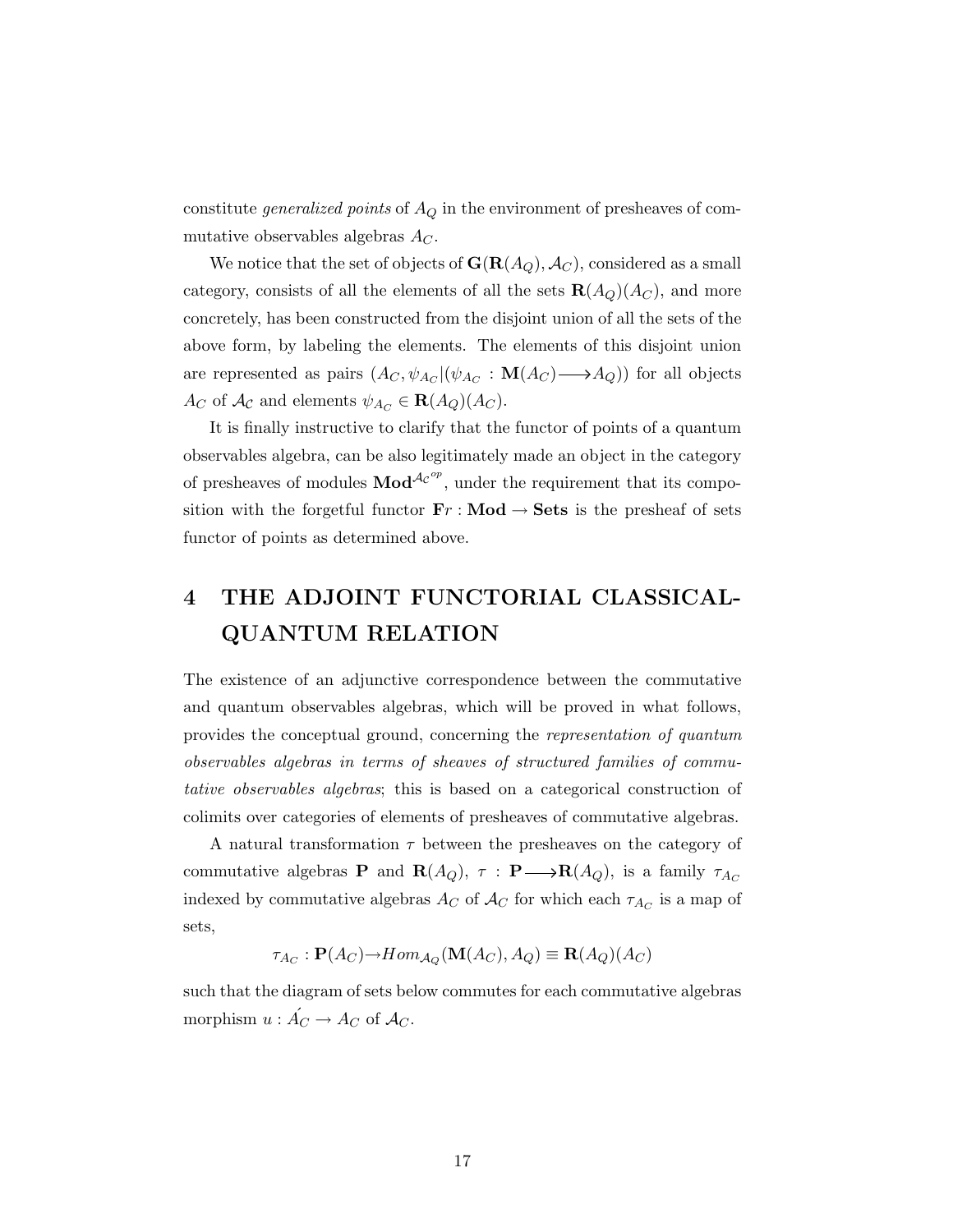

From the perspective of the category of elements of the commutative algebras-variable set P the map  $\tau_{A_C}$ , defined above, is identical with the map:

$$
\tau_{A_C}: (A_C, p) {\rightarrow} Hom_{\mathcal{A}_Q}(\mathbf{M} \circ G_{\mathbf{P}}(A_C, p), A_Q)
$$

Subsequently such a  $\tau$  may be represented as a family of arrows of  $\mathcal{A}_Q$ which is being indexed by objects  $(A_C, p)$  of the category of elements of the presheaf of commutative algebras P, namely

$$
\{\tau_{A_C}(p) : \mathbf{M}(A_C) \to A_Q\}_{(A_C, p)}
$$

Thus, according to the point of view provided by the category of elements of P, the condition of the commutativity of the previous diagram, is equivalent to the condition that for each arrow u the following diagram commutes.



Consequently, according to the diagram above, the arrows  $\tau_{A_C}(p)$  form a cocone from the functor  $\mathbf{M}\circ G_{\mathbf{P}}$  to the quantum observables algebra  $A_Q.$ The categorical definition of colimit, points to the conclusion that each such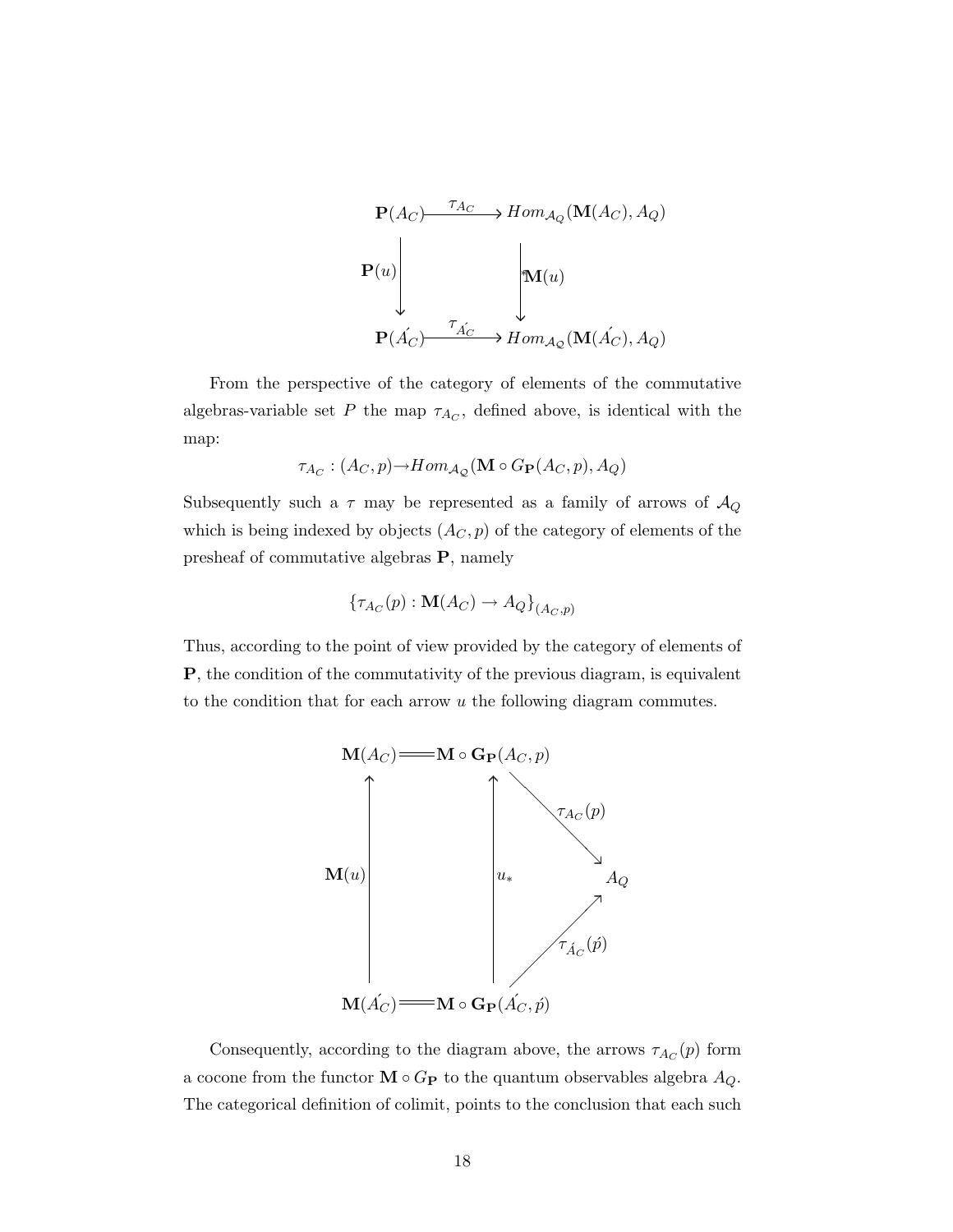cocone emerges by the composition of the colimiting cocone with a unique arrow from the colimit LP to the quantum observables algebra object  $A_Q$ . Equivalently, we conclude that there is a bijection, natural in **P** and  $A_Q$ , as follows:

$$
Nat(\mathbf{P}, \mathbf{R}(A_Q)) \cong Hom_{\mathcal{A}_{\mathcal{Q}}}(\mathbf{LP}, A_Q)
$$

The established bijective correspondence, interpreted functorially, says that the functor of points **R** from  $\mathcal{A}_{\mathcal{Q}}$  to presheaves given by

$$
\mathbf{R}(A_Q):A_C\!\!\mapsto\!\!Hom_{\mathcal{A}_Q}(\mathbf{M}(A_C),A_Q)
$$

has a left adjoint  $\mathbf{L} : \mathbf{Sets}^{\mathcal{A}_{C}^{op}} \to \mathcal{A}_{Q}$ , which is defined for each presheaf of commutative algebras **P** in  $\textbf{Sets}^{\mathcal{A}_{C}^{op}}$  as the colimit

$$
\mathbf{L}(\mathbf{P})=\mathit{Colim}\{\mathbf{G}(\mathbf{P},\mathcal{A}_{\mathbf{C}})\frac{\mathbf{G}_{\mathbf{P}}}{\longrightarrow}\mathcal{A}_{\mathbf{C}}\frac{\mathbf{M}}{\longrightarrow}\mathcal{A}_{\mathbf{Q}}\}
$$

Consequently there is a pair of adjoint functors  $L \dashv R$  as follows:

$$
\mathbf{L}: \mathbf{Sets}^{\mathcal{A}_{C}^{op}} \overline{\xrightarrow{\hspace{1.5cm}} } \mathcal{A}_{Q}: \mathbf{R}
$$

Thus we have constructed an adjunction which consists of the functors L and R, called left and right adjoints with respect to each other respectively, as well as, the natural bijection;

$$
Nat(\mathbf{P}, \mathbf{R}(A_Q)) \cong Hom_{\mathcal{A}_{\mathcal{Q}}}(\mathbf{LP}, A_Q)
$$

The content of the adjunction between the topos of presheaves of commutative observables algebras and the category of quantum observables algebras can be further developed, if we make use of the categorical construction of the colimit defined above, as a coequalizer of a coproduct. We consider the colimit of any functor  $\mathbf{F} : I \longrightarrow A_Q$  from some index category **I** to  $A_Q$ , called a diagram of a quantum observables algebra. Let  $\mu_i : \mathbf{F}(i) \to \mathrm{II}_i\mathbf{F}(i)$ ,  $i \in I$ , be the injections into the coproduct. A morphism from this coproduct,  $\chi: \mathcal{U}_i \mathbf{F}(i) \to A_Q$ , is determined uniquely by the set of its components  $\chi_i = \chi \mu_i$ . These components  $\chi_i$  are going to form a cocone over **F** to the quantum observable vertex  $A_Q$  only when, for all arrows  $v : i \longrightarrow j$  of the index category  $I$ , the following conditions are satisfied;

$$
(\chi \mu_j) \mathbf{F}(v) = \chi \mu_i
$$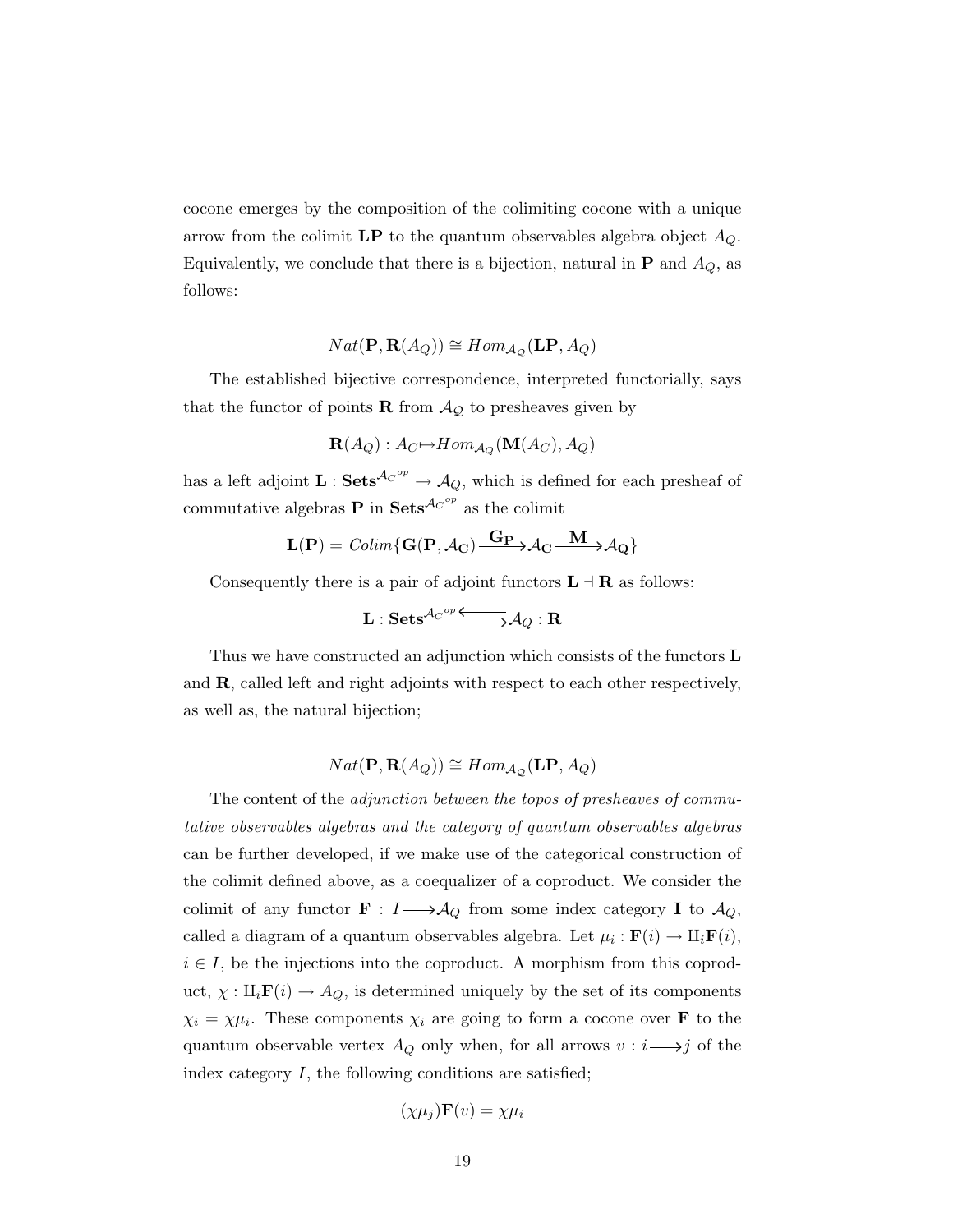

So we consider all  $\mathbf{F}(domv)$  for all arrows v with its injections  $\nu_v$  and obtain their coproduct  $\amalg_{v:i\rightarrow j}\mathbf{F}(domv)$ . Next we construct two arrows  $\zeta$  and  $\eta$ , defined in terms of the injections  $\nu_v$  and  $\mu_i$ , for each  $v : i \longrightarrow j$  by the conditions

$$
\zeta \nu_v = \mu_i
$$

$$
\eta \nu_v = \mu_j \mathbf{F}(v)
$$

as well as their coequalizer  $\chi$ 



The coequalizer condition  $\chi \zeta = \chi \eta$  tells us that the arrows  $\chi \mu_i$  form a cocone over **F** to the quantum observable vertex  $\mathcal{A}_Q$ . We further note that since  $\chi$  is the coequalizer of the arrows  $\zeta$  and  $\eta$  this cocone is the colimiting cocone for the functor  $\mathbf{F} : I \to \mathcal{A}_Q$  from some index category I to  $\mathcal{A}_Q$ . Hence the colimit of the functor  ${\bf F}$  can be constructed as a coequalizer of coproducts according to

$$
\underline{\Pi}_{v:i \to j} \mathbf{F}(domv) \xrightarrow{\zeta} \underline{\Pi} \mathbf{F}(i) \xrightarrow{\chi} Colim\mathbf{F}
$$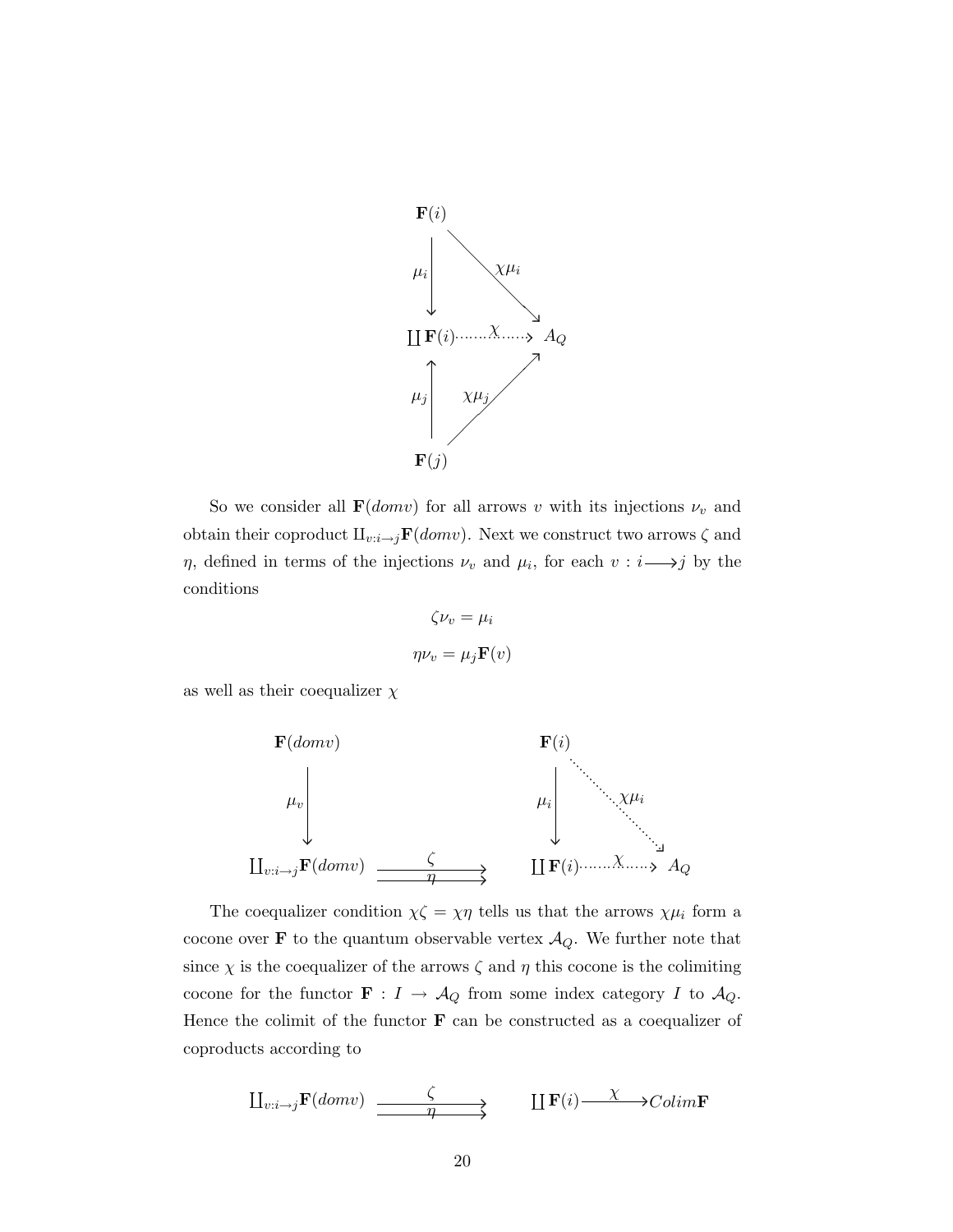In the case considered the index category is the category of elements of the presheaf of commutative observables algebras **P** and the functor  $\mathbf{M} \circ G_{\mathbf{P}}$ plays the role of the diagram of quantum observables algebras  $\mathbf{F}: I \longrightarrow \mathcal{A}_Q$ . In the diagram above the second coproduct is over all the objects  $(\xi, p)$  with  $p \in \mathbf{P}(A_C)$  of the category of elements, while the first coproduct is over all the maps  $v : (\n\vec{A}_C, \vec{p}) \longrightarrow (A_C, p)$  of that category, so that  $v : \vec{A}_C \longrightarrow \vec{A}_C$ and the condition  $pv = \acute{p}$  is satisfied. We conclude that the colimit  $\mathbf{L}_M(P)$ can be equivalently presented as the coequalizer:

$$
\amalg_{v: A_C' \to A_C} \mathbf{M}(A_C) \xrightarrow{\zeta} \amalg_{(A_C, p)} \mathbf{M}(A_C) \xrightarrow{\chi} \mathbf{P} \otimes_{A_C} \mathbf{M}
$$

The coequalizer presentation of the colimit shows that the Hom-functor  $\mathbf{R}(A_{Q})$  has a left adjoint which can be characterized categorically as the tensor product  $-\otimes_{\mathcal{A}_C} \mathbf{M}$ .

In order to clarify the above observation, we forget for the moment that the discussion concerns the category of quantum observables  $A_Q$ , and we consider instead the category **Sets**. Then the coproduct  $\mathbb{L}_p\mathbf{M}(A_C)$  is a coproduct of sets, which is equivalent to the product  $\mathbf{P}(A_C) \times \mathbf{M}(A_C)$  for  $A_C \in \mathcal{A}_C$ . The coequalizer is thus the definition of the tensor product  $\mathcal{P} \otimes \mathcal{A}$ of the set- valued functors:

## $P : {\cal A}_C{}^{op} \longrightarrow$ Sets, M :  ${\cal A}_C$   $\longrightarrow$  Sets

 $\coprod_{A_C, A_C'} \mathbf{P}(A_C) \times Hom(\acute{A_C}, A_C) \times \mathbf{M}(\acute{A_C}) \xrightarrow[\text{def}]\hspace{-0.2cm} \longrightarrow]{}$  $\overrightarrow{q} \qquad \coprod_{A_C} \mathbf{P}(A_C) \times \mathbf{M}(A_C) \longrightarrow \mathbf{P} \otimes_{\mathcal{A}_C} \mathbf{M}$ 

> According to the diagram above for elements  $p \in \mathbf{P}(A_C)$ ,  $v : A_C \to A_C$ and  $\acute{q} \in \mathbf{M}(\acute{A}_{C})$  the following equations hold:

$$
\zeta(p, v, \acute{q}) = (pv, \acute{q}), \qquad \eta(p, v, \acute{q}) = (p, v\acute{q})
$$

symmetric in **P** and **M**. Hence, the elements of the set  $\mathbf{P} \otimes_{\mathcal{A}_{C}} \mathbf{M}$  are all of the form  $\chi(p,q)$ . This element can be written as

$$
\chi(p,q) = p \otimes q, \quad p \in \mathbf{P}(A_C), q \in \mathbf{M}(A_C)
$$

Thus if we take into account the definitions of  $\zeta$  and  $\eta$  above, we obtain

$$
pv \otimes \acute{q} = p \otimes v\acute{q}
$$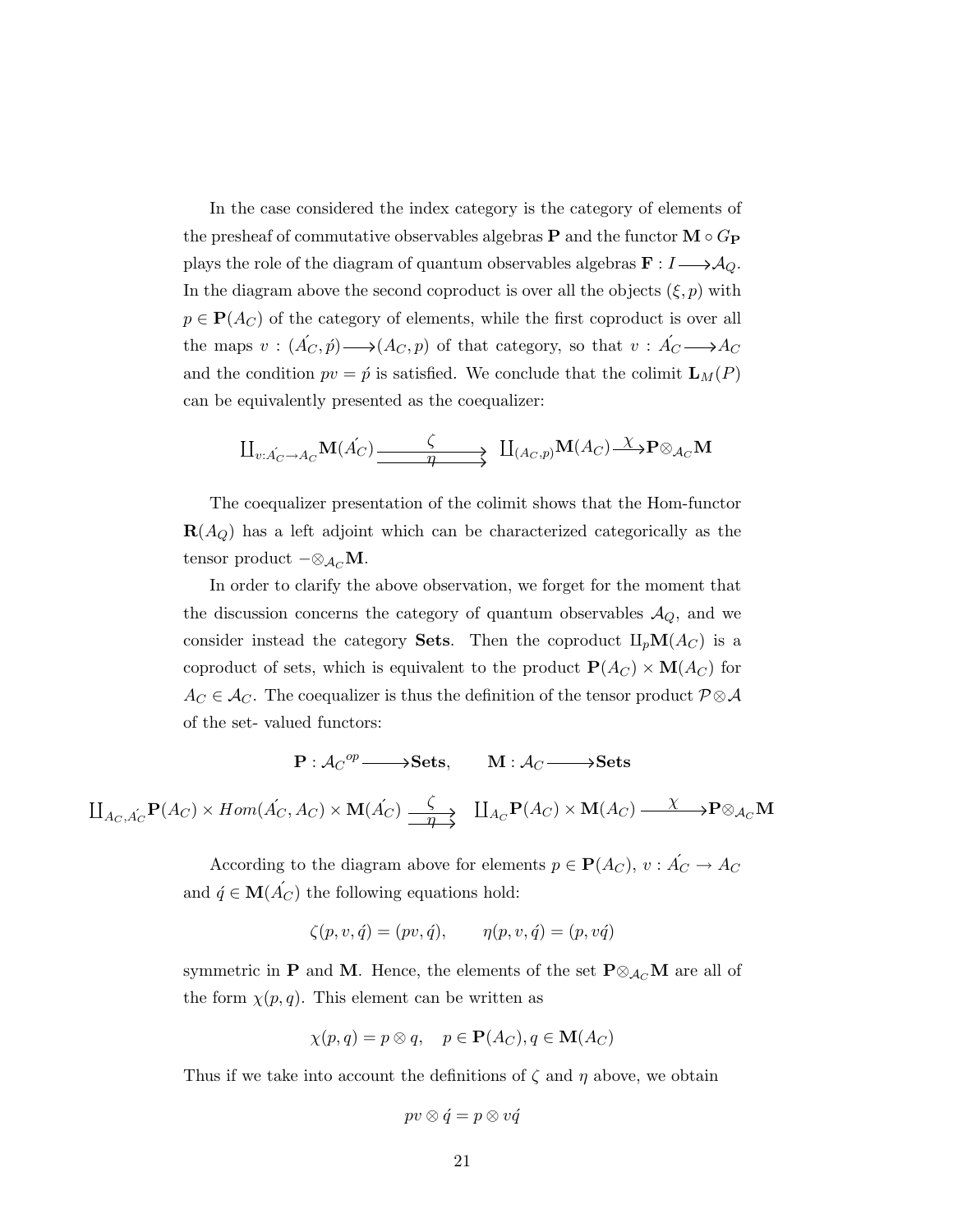Furthermore, if we define the arrows

$$
k_{A_C}: \mathbf{P} \otimes_{\mathcal{A}_C} \mathbf{M} \longrightarrow A_Q, \qquad l_{A_C}: \mathbf{P}(A_C) \longrightarrow Hom_{\mathcal{A}_Q}(\mathbf{M}(A_C), A_Q)
$$

they are related under the fundamental adjunction by

$$
k_{A_C}(p,q) = l_{A_C}(p)(q), \qquad A_C \in \mathcal{A}_C, p \in \mathbf{P}(A_C), q \in \mathbf{M}(A_C)
$$

Here we consider k as a function on  $\amalg_{A_C} \mathbf{P}(A_C) \times \mathbf{M}(A_C)$  with components  $k_{A_C} : \mathbf{P}(A_C) \times \mathbf{M}(A_C) \longrightarrow A_Q$ , satisfying the relation;

$$
k_{A_C}(pv,q) = k_{A_C}(p, vq)
$$

in agreement with the equivalence relation defined above.

Now we replace the category Sets by the category of quantum observables  $\mathcal{A}_Q$  under study. The element q in the set  $\mathbf{M}(A_C)$  is replaced by a generalized element  $q : M(J_C) \to M(A_C)$  from some modelling object  $\mathbf{M}(J_C)$  of  $\mathcal{A}_Q$ . Then we consider k as a function  $\amalg_{(A_C ,p)}\mathbf{M}(A_C) \longrightarrow A_Q$ with components  $k_{(A_C, p)} : \mathbf{M}(A_C) \to A_Q$  for each  $p \in \mathbf{P}(A_C)$ , that, for all arrows  $v : A_C' \longrightarrow A_C$  satisfy;

$$
k_{(\vec{A}_C, pv)} = k_{(A_C, p)} \circ \mathbf{M}(v)
$$

Then the condition defining the bijection holding by virtue of the fundamental adjunction is given by

$$
k_{(A_C,p)} \circ q = l_{A_C}(p) \circ q : \mathbf{M}(J_C) \to A_Q
$$

This argument, being natural in the object  $\mathbf{M}(J_C)$ , is determined by setting  $\mathbf{M}(J_C) = \mathbf{M}(A_C)$  with q being the identity map. Hence, the bijection takes the form  $k_{(A_C,p)} = l_{A_C}(p)$ , where  $k : \amalg_{(A_C,p)} \mathbf{M}(A_C) \longrightarrow A_Q$ , and  $l_{A_C}: \mathbf{P}(A_C) \longrightarrow Hom_{\mathcal{A}_Q}(\mathbf{M}(A_C), A_Q).$ 

The physical meaning of the adjunction between presheaves of commutative observables algebras and quantum observables algebras is made transparent if we consider that the adjointly related functors are associated with the process of encoding and decoding information relevant to the structural form of their domain and codomain categories. If we think of  $\textbf{Sets}^{\mathcal{A}_{C}^{op}}$  as the topos of variable commutative algebras modelled in Sets,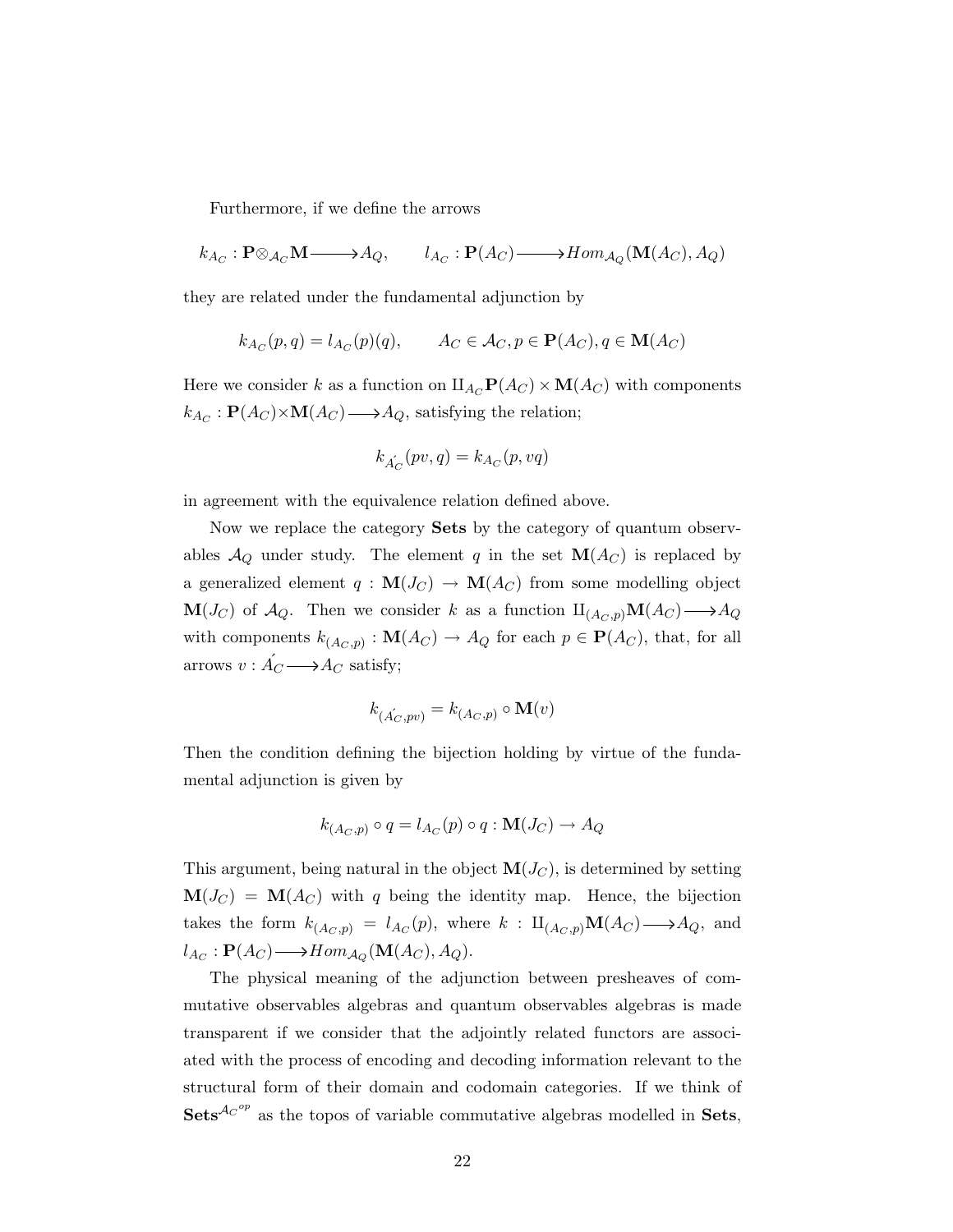and of  $\mathcal{A}_Q$  as the universe of quantum observable structures, then the functor  $\mathbf{L} : \mathbf{Sets}^{\mathcal{A}_{C}^{op}} \longrightarrow \mathcal{A}_{Q}$  signifies a translational code of information from the topos of commutative observables structures to the universe of globally noncommutative ones, whereas the functor  $\mathbf{R}:\mathcal{A}_{Q}{\longrightarrow} \mathbf{Sets}^{\mathcal{A}_{C}^{op}}$  a translational code in the inverse direction. In general, the content of the information is not possible to remain completely invariant with respect to translating transformations from one universe to another and back. However, there remain two alternatives for a variable set over commutative observables algebras P to exchange information with a quantum observables algebra  $A_Q$ . Either the content of information is exchanged in non-commutative terms with P translating, represented as the quantum morphism  $\mathbf{LP}{\longrightarrow}A_Q$ , or the content of information is exchanged in commutative terms with  $A_Q$  translating, represented correspondingly as the natural transformation  $\mathbf{P} \longrightarrow \mathbf{R}(A_Q)$ . In the first case, from the perspective of  $A_Q$  information is being received in quantum terms, while in the second, from the perspective of  $P$  information is being sent in commutative algebras terms. The natural bijection then corresponds to the assertion that these two distinct ways of communicating are equivalent. Thus, the fact that these two functors are adjoint, expresses a relation of variation regulated by two poles, with respect to the meaning of the information related to observation. We claim that the totality of the content of information included in quantum observables structures remains invariant under commutative algebras encodings, corresponding to local commutative observables algebras, if and only if the adjunctive correspondence can be appropriately restricted to an equivalence of the functorially correlated categories. In the following sections we will show that this task can be accomplished by defining an appropriate Grothendieck topology on the category of commutative observables algebras, that, essentially permits the comprehension of a quantum observables structure, as a sheaf of locally commutative ones over an appropriately specified covering system. Subsequently, the categorical equivalence that will be established in the sequel, is going to be interpreted, as the denotator of an informational invariance property, referring to the translational code of communication between variable commutative observables algebras and globally non-commutative ones.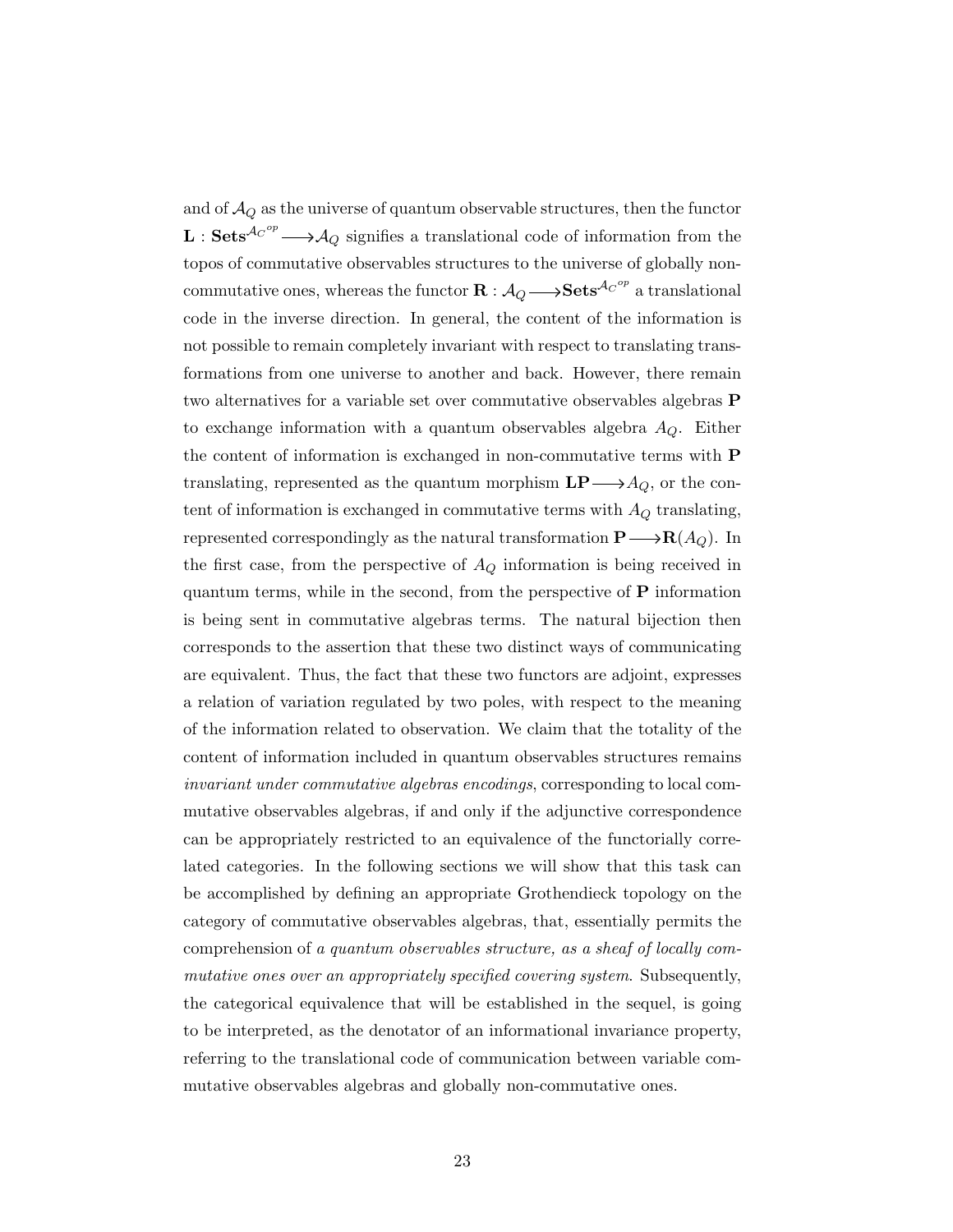### 5 TOPOLOGIES ON CATEGORIES

#### 5.1 Motivation

Our purpose is to show that the functor **R** from  $\mathcal{A}_Q$  to presheaves given by

$$
\mathbf{R}(A_Q):A_C{\mapsto} Hom_{\mathcal{A}_Q}(\mathbf{M}(A_C),A_Q)
$$

sends quantum observables algebras  $A_Q$  in  $A_Q$  not just into presheaves, but actually into sheaves for a suitable Grothendieck topology J on the category of commutative observables algebras  $A_C$ , so that the fundamental adjunction will restrict to an equivalence of categories  $\mathbf{Sh}(\mathcal{A}_{C}, \mathbf{J}) \cong \mathcal{A}_{Q}$ . From a physical perspective the above can be understood as a topos theoretical formulation of Bohr's correspondence, or as a generalized "complementarity principle".

We note at this point that the usual notion of sheaf, in terms of coverings, restrictions, and collation, can be defined and used not just in the spatial sense, namely on the usual topological spaces, but in a generalized spatial sense, on more general topologies (Grothendieck topologies). In the usual definition of a sheaf on a topological space we use the open neighborhoods  $U$ of a point in a space  $X$ ; such neighborhoods are actually monic topological maps  $U \to X$ . The neighborhoods U in topological spaces can be replaced by maps  $V \to X$  not necessarily monic, and this can be done in any category with pullbacks. In effect, a covering by open sets can be replaced by a new notion of covering provided by a family of maps satisfying certain conditions.

For an object  $A_C$  of  $\mathcal{A}_C$ , we consider indexed families

$$
\mathbf{S} = \{ \psi_i : A_{Ci} \to A_C, i \in I \}
$$

of maps to  $A_C$  (viz. maps with common codomain  $A_C$ ), and we assume that, for each object  $A_C$  of  $\mathcal{A}_C$ , we have a set  $\Lambda(A_C)$  of certain such families satisfying conditions to be specified later. These families play the role of coverings of  $A_C$ , under those conditions. Based on such coverings, it is possible to construct the analogue of the topological definition of a sheaf, where as presheaves on  $\mathcal{A}_C$  we consider the functors  $P : \mathcal{A}_C^{op} \to \mathbf{Sets}.$ According to the topological definition of a sheaf on a space, we demand that for each open cover  $\{U_i, i \in I\}$  of some U, every family of elements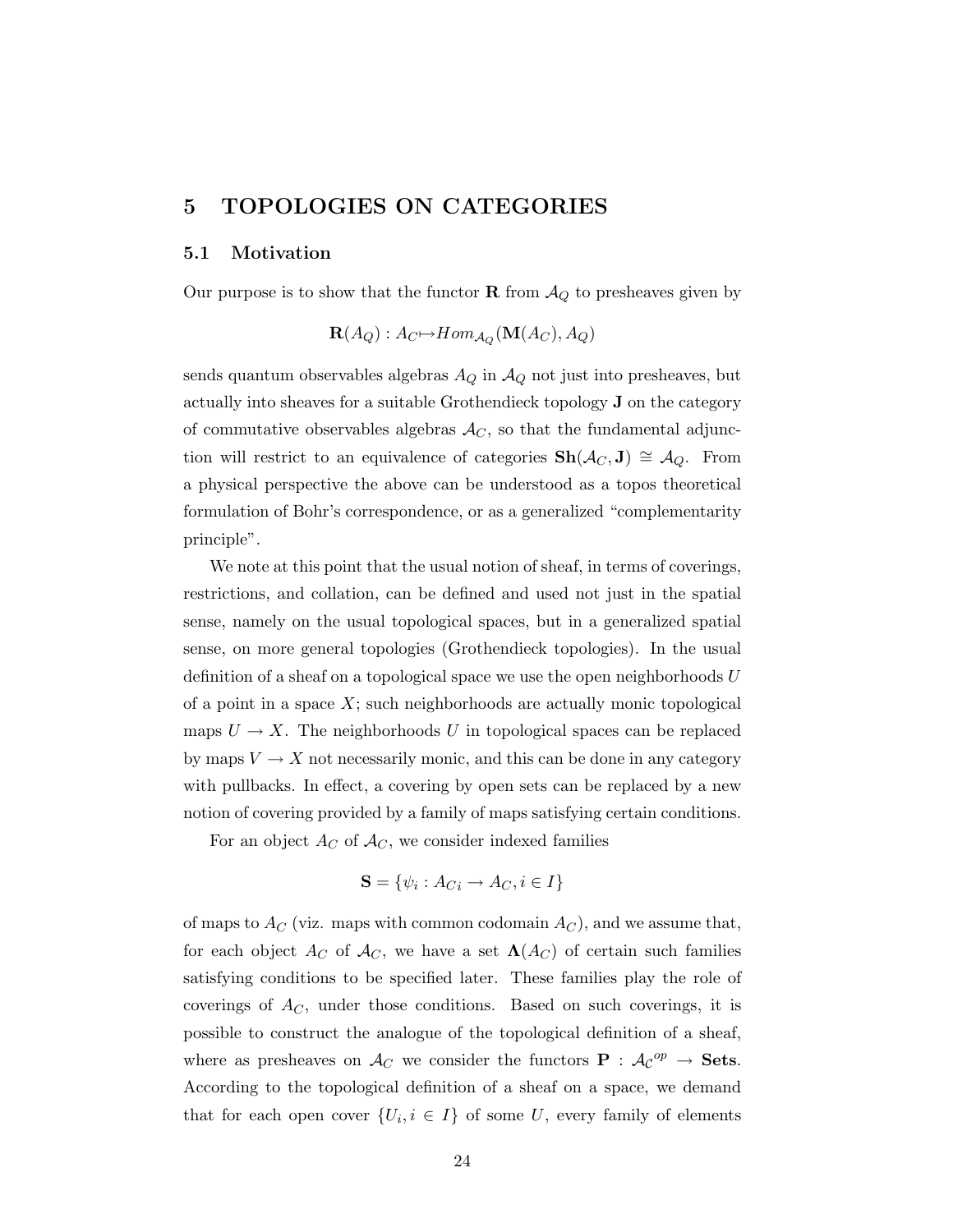${p_i \in \mathbf{P}(U_i)}$  that satisfy the compatibility condition on the intersections  $U_i \cap U_j, \forall i, j$ , are pasted together, as a unique element  $p \in \mathbf{P}(U)$ . Imitating the above procedure for any covering  $S$  of an object  $A_C$ , and replacing the intersection  $U_i \cap U_j$  by the pullback  $A_{C_i} \times_{A_C} A_{C_j}$  in the general case, according to the diagram



we effectively obtain for a given presheaf  $\mathbf{P} : \mathcal{A}_{\mathcal{C}}^{op} \to \mathbf{Sets}$  a diagram of sets as follows



In this case the compatibility condition for a sheaf takes the form: if  $\{p_i \in \mathbf{P}_i, i \in I\}$  is a family of compatible elements, namely satisfy  $p_i h_{ij} =$  $p_j g_{ij}, \forall i, j$ , then a unique element  $p \in \mathbf{P}(A_C)$  is being determined by the family such that  $p \cdot \psi_i = p_i, \forall i \in I$ , where the notational convention  $p \cdot \psi_i =$  $\mathbf{P}(\psi_i)(p)$  has been used. Equivalently, this condition can be expressed in the categorical terminology by the requirement that in the diagram

$$
\prod_{i,j} \mathbf{P}(A_{Ci} \times_{A_C} A_{Cj}) \xleftarrow{\bullet} \qquad \qquad \prod_i \mathbf{P}(A_{Ci}) \qquad \qquad \xleftarrow{e} \qquad \qquad \mathbf{P}(A_C)
$$

the arrow e, where  $e(p) = (p \cdot \psi_i, i \in I)$  is an equalizer of the maps  $(p_i, i \in I)$  $I) \to (p_i h_{ij}; i, j \in I \times I)$  and  $(p_i, i \in I) \to (p_i g_{ij}; i, j \in I \times I)$ , correspondingly.

The specific conditions that the elements of the set  $\Lambda(A_C)$ , or else the coverings of  $A_C$ , have to satisfy, naturally lead to the notion of a Grothendieck topology on the category  $\mathcal{A}_{C}$ .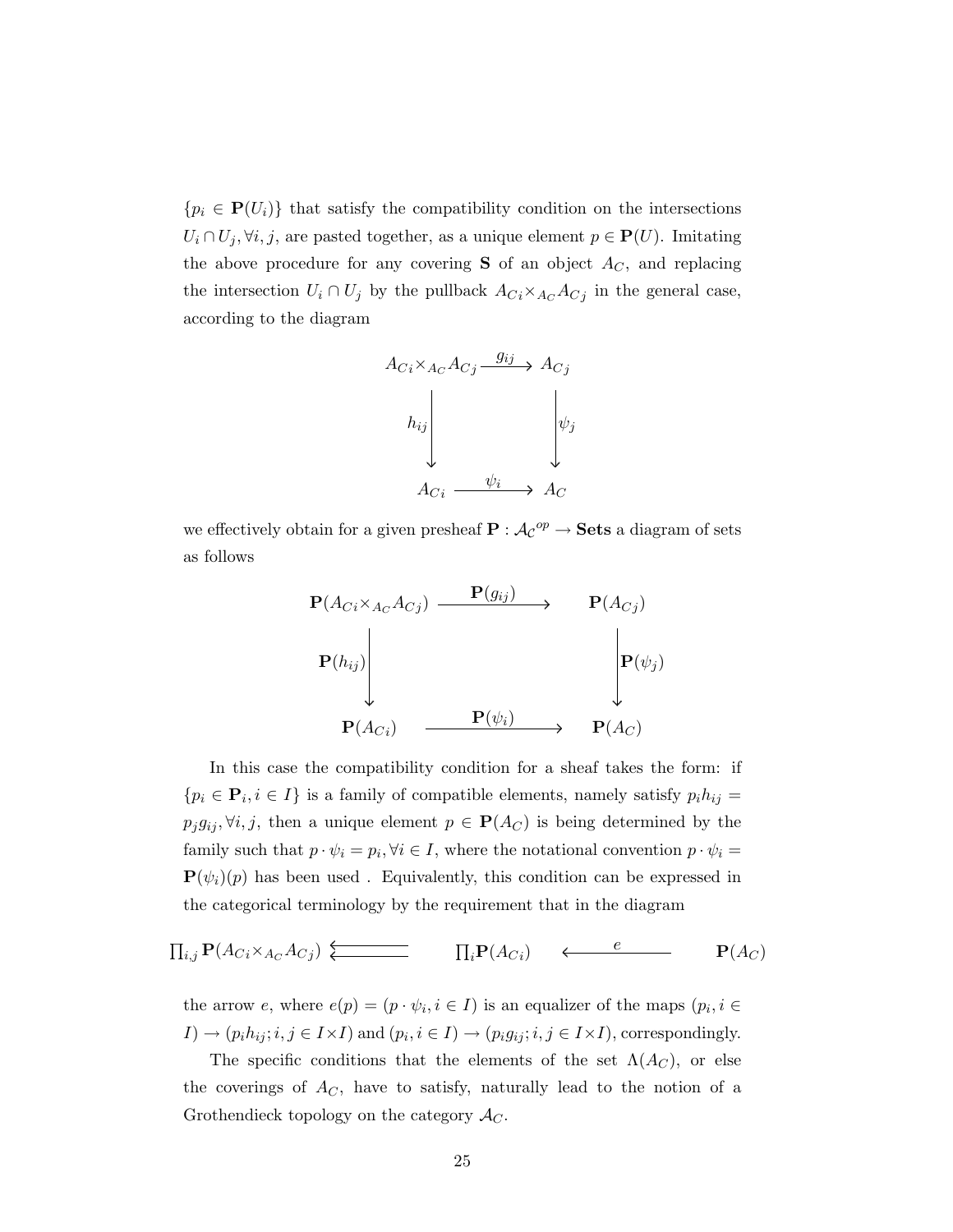#### 5.2 Grothendieck topologies

We start our discussion by explicating the notion of a pretopology on the category of commutative observables algebras  $A_C$ .

A pretopology on  $A_C$  is a function  $\Lambda$  where for each object  $A_C$  there is a set  $\Lambda(A_C)$ . Each  $\Lambda(A_C)$  contains indexed families of  $\mathcal{A}_C$ -morphisms

$$
\mathbf{S} = \{ \psi_i : A_{Ci} \to A_C, i \in I \}
$$

of maps to  $A_C$  such that the following conditions are satisfied:

(1) For each  $A_C$  in  $\mathcal{A}_C$ ,  $\{id_{A_C}\}\in \Lambda(A_C)$ ;

(2) If  $C_C \to A_C$  in  $\mathcal{A}_C$  and  $\mathbf{S} = \{\psi_i : A_{C_i} \to A_C, i \in I\} \in \Lambda(A_C)$  then  $\{\psi_1: C_C \times_{A_C} A_{C_i} \to A_C, i \in I\} \in \Lambda(C_C)$ . Note that  $\psi_1$  is the pullback in  $\mathcal{A}_C$  of  $\psi_i$  along  $C_C \rightarrow A_C$ ;

(3) If  $S = \{\psi_i : A_{Ci} \to A_C, i \in I\} \in \Lambda(A_C)$ , and for each  $i \in I$ ,  $\{\psi_{ik}^i : C_{Cik} \to A_{Ci}, k \in K_i\} \in \Lambda(A_{Ci}),$  then  $\{\psi_{ik}^i \circ \psi_i : C_{Cik} \to A_{Ci} \to$  $A_C, i \in I; k \in K_i$   $\in \Lambda(A_C)$ . Note that  $C_{Cik}$  is an example of a double indexed object rather than the intersection of  $C_{C_i}$  and  $C_{C_k}$ .

The notion of a pretopology on the category of commutative algebras  $\mathcal{A}_{C}$  is a categorical generalization of a system of set-theoretical covers on a topology **T**, where a cover for  $U \in \mathbf{T}$  is a set  $\{U_i : U_i \in \mathbf{T}, i \in \mathbf{I}\}\)$  such that  $\bigcup_i U_i = U$ . The generalization is achieved by noting that the topology ordered by inclusion is a poset category and that any cover corresponds to a collection of inclusion arrows  $U_i \rightarrow U$ . Given this fact, any family of arrows contained in  $\Lambda(A_C)$  of a pretopology is a cover, as well.

The passage from a pretopology to a categorical or Grothendieck topology on the category of commutative unital R-algebras takes place through the introduction of appropriate covering devices, called covering sieves. For an object  $A_C$  in  $A_C$ , an  $A_C$ -sieve is a family R of  $A_C$ -morphisms with codomain  $A_C$ , such that if  $C_C \rightarrow A_C$  belongs to R and  $D_C \rightarrow C_C$  is any  $\mathcal{A}_C$ -morphism, then the composite  $D_C \to C_C \to A_C$  belongs to R.

A Grothendieck topology on the category of commutative algebras  $A_C$ , is a system J of sets,  $J(A_C)$ , for each  $A_C$  in  $A_C$ , where each  $J(A_C)$  consists of a set of  $A_C$ -sieves, (called the covering sieves), that satisfy the following conditions: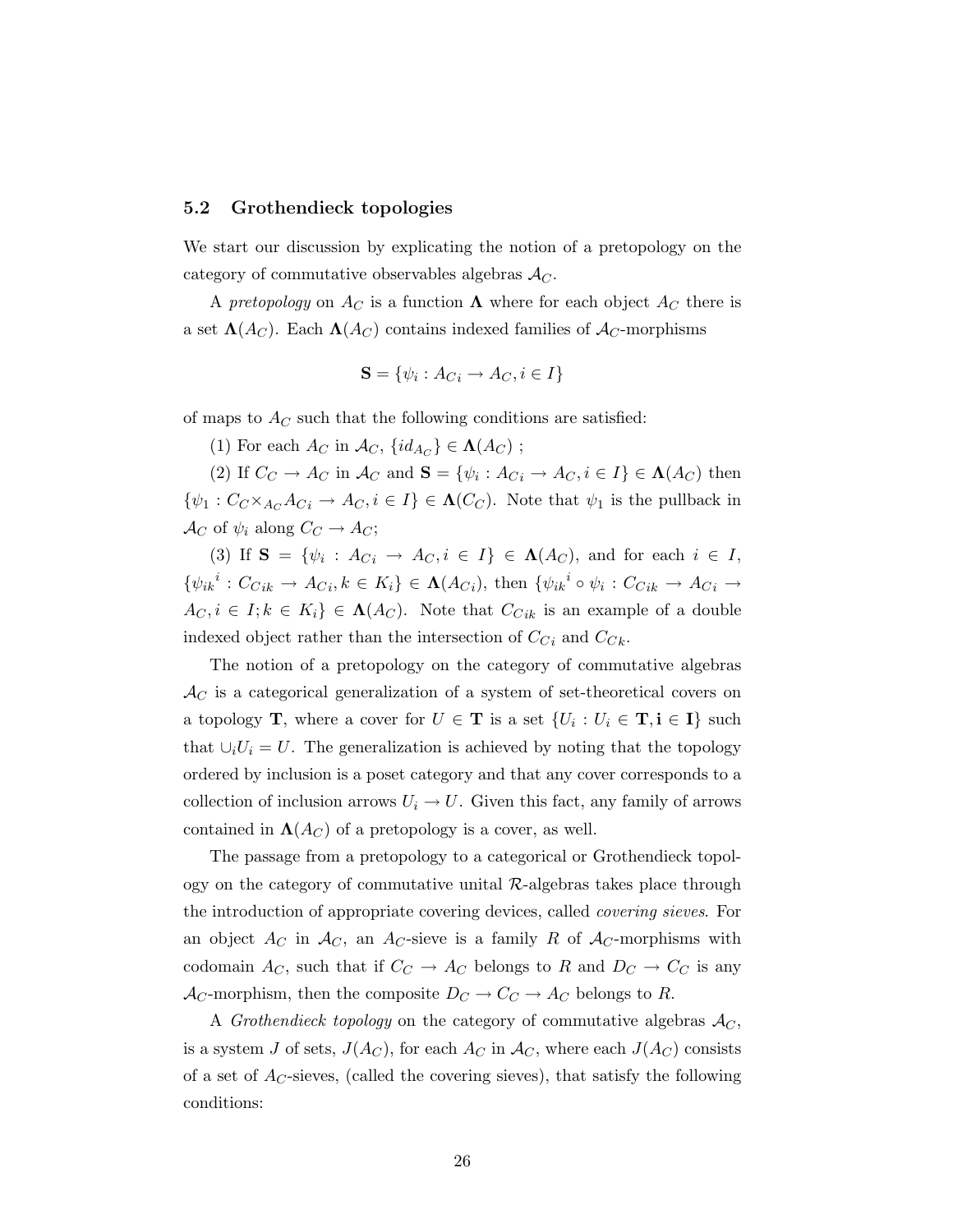(1) For any  $A_C$  in  $A_C$  the maximal sieve  $\{g : cod(g) = A_C\}$  belongs to  $J(A_C)$  (maximality condition).

(2) If R belongs to  $J(A_C)$  and  $f: C_C \to A_C$  is an  $A_C$ -morphism, then  $f^*(R) = \{h : C_C \to A_C, f \cdot h \in R\}$  belongs to  $J(C_C)$  (stability condition).

(3) If R belongs to  $J(A_C)$  and S is a sieve on  $C_C$ , where for each f:  $C_C \to A_C$  belonging to R, we have  $f^*(S)$  in  $J(C_C)$ , then S belongs to  $J(A_C)$ (transitivity condition).

The small category  $\mathcal{A}_{C}$  together with a Grothendieck topology **J**, is called a *site.* A *sheaf on a site*  $(\mathcal{A}_{C}, \mathbf{J})$  is defined to be any contravariant functor  $P: \mathcal{A}_{C}^{op} \to \mathbf{Sets}$ , satisfying the equalizer condition expressed in terms of covering sieves S for  $A_C$ , as in the following diagram in Sets:

 $\prod_{f\cdot g\in S} \mathbf{P}(domg)$  ;  $\overleftarrow{e}$   $\prod_{f \in S} \mathbf{P}(dom f)$   $\overrightarrow{e}$   $\mathbf{P}(A_C)$ 

If the above diagram is an equalizer for a particular covering sieve  $S$ , we obtain that P satisfies the sheaf condition with respect to the covering sieve S.

A Grothendieck topos over the small category  $\mathcal{A}_C$  is a category which is equivalent to the category of sheaves  $\text{Sh}(\mathcal{A}_{C}, \mathbf{J})$  on a site  $(\mathcal{A}_{C}, \mathbf{J})$ . The site can be conceived as a system of generators and relations for the topos. We note that a category of sheaves  $\text{Sh}(\mathcal{A}_{C},J)$  on a site  $(\mathcal{A}_{C},J)$  is a full subcategory of the functor category of presheaves  $\textbf{Sets}^{\mathcal{A}_{C}^{op}}$ .

The basic properties of a Grothendieck topos are the following:

(1). It admits finite projective limits; in particular, it has a terminal object, and it admits fibered products.

(2). If  $(B_i)_{i \in I}$  is a family of objects of the topos, then the sum  $\prod_{i \in I} B_i$ exists and is disjoint.

(3). There exist quotients by equivalence relations and have the same good properties as in the category of sets.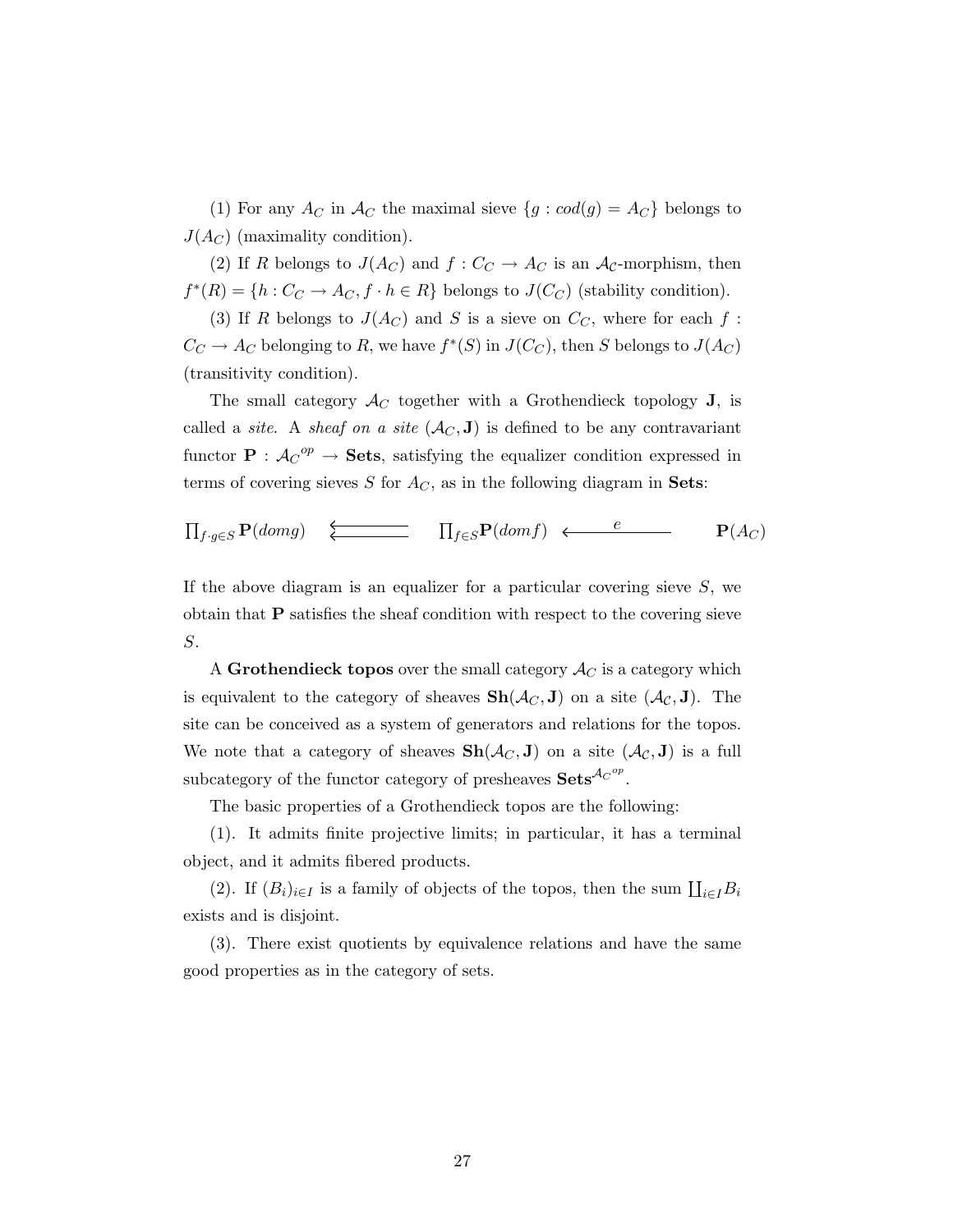## 6 GROTHENDIECK TOPOLOGY ON  $\mathcal{A}_C$

#### 6.1  $\mathcal{A}_{C}$  as a generating subcategory of  $\mathcal{A}_{Q}$

We consider  $\mathcal{A}_C$  as a *full subcategory* of  $\mathcal{A}_{\mathcal{Q}}$ , whose set of objects  $\{A_{Ci}: i \in$ I}, with I an index set, generate  $\mathcal{A}_Q$ ; that is, for any diagram in  $\mathcal{A}_{\mathcal{Q}}$ ,

$$
A_{Ci} \xrightarrow{w} A_Q \xrightarrow{v} \overrightarrow{A_Q}
$$

the identity  $v \circ w = u \circ w$ , for every arrow  $w : A_{C_i} \to A_Q$ , and every  $AC_i$ , implies that  $v = u$ . We notice that, for every pair of different parallel morphisms of  $A_Q$ , with common domain, there is a separating morphism of  $A_Q$ , with domain in  $A_{Ci} \hookrightarrow A_Q$  and codomain the previous common domain. Equivalently, we can say that the set of all arrows  $w : A_{C_i} \to A_Q$ , constitute an epimorphic family. We may verify this claim, if we take into account the adjunction and observe that objects of  $A_{\mathcal{Q}}$  are being constructed as *colimits* over categories of elements of presheaves over  $A_C$ . Since objects of  $A_Q$  are constructed as colimits of this form, whenever two parallel arrows

$$
A_Q \xrightarrow{~~v~~} \hat{A}_Q
$$

are different, there is an arrow  $l: A_{C_i} \to A_Q$  from some  $A_{C_i}$  in  $A_C$ , such that  $v \circ l \neq u \circ l$ .

Since we assume that  $\mathcal{A}_{C}$  is a full subcategory of  $\mathcal{A}_{Q}$  we omit the explicit presence of the coordinatization functor M in the subsequent discussion.

The consideration that  $\mathcal{A}_{C}$  is a generating subcategory of  $\mathcal{A}_{Q}$  points exactly to the depiction of the appropriate Grothendieck topology on  $\mathcal{A}_{C}$ , that accomplishes our purpose of comprehending quantum observables algebras as sheaves on  $\mathcal{A}_C$ .

We assert that a sieve S on a commutative algebra  $A_C$  in  $\mathcal{A}_C$  is to be a covering sieve of  $A_C$ , when the arrows  $s: C_C \to A_C$  belonging to the sieve S together form an epimorphic family in  $\mathcal{A}_Q$ . This requirement may be equivalently expressed in terms of a map

$$
G_S: \coprod_{\{s:C_C \to A_C\} \in S} C_C \to A_C
$$

being an epi in  $\mathcal{A}_{Q}$ .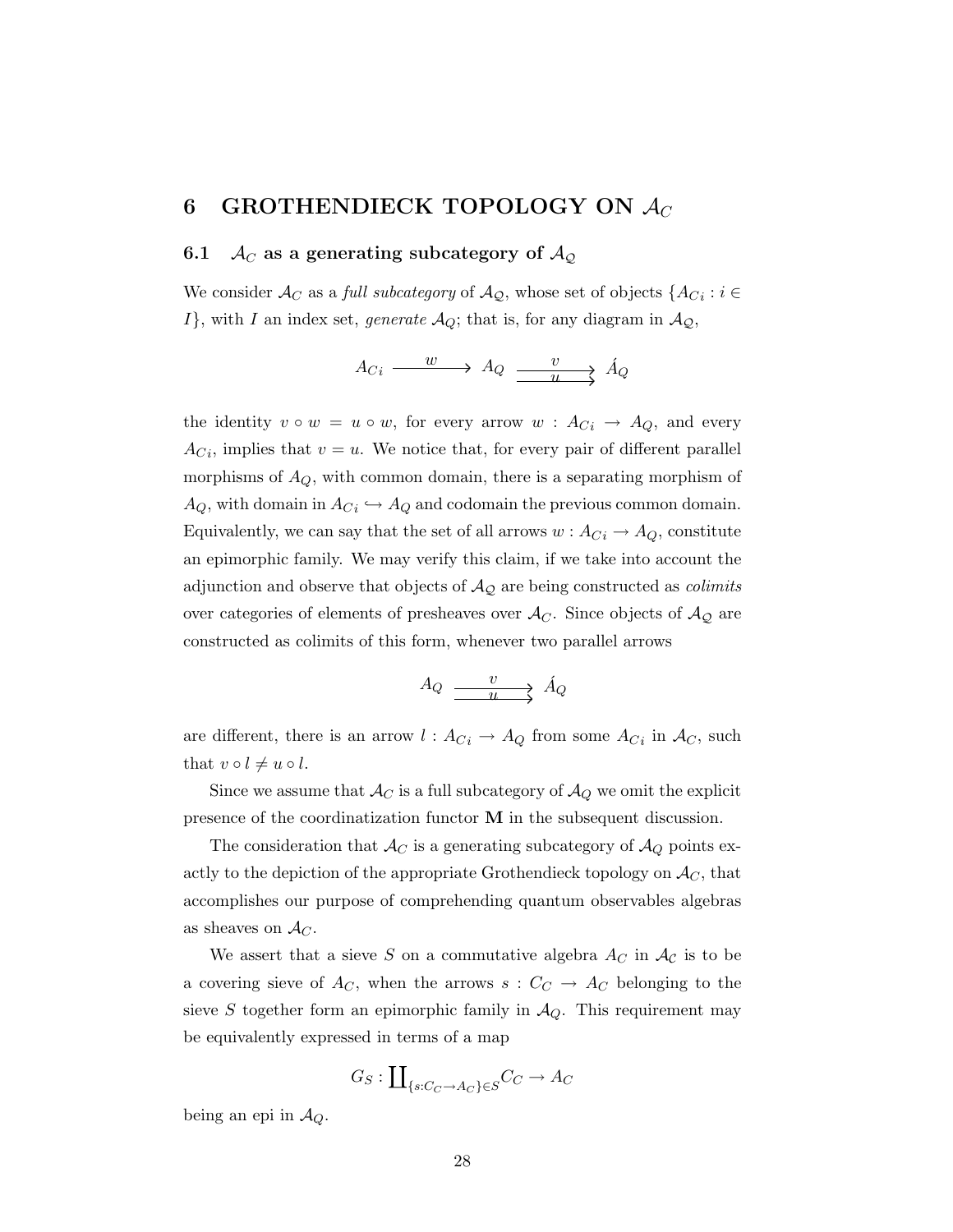#### 6.2 The Grothendieck topology of Epimorphic Families

We will show in the sequel, that *covering sieves on commutative algebras in*  $\mathcal{A}_{C},$  being epimorphic families in  $\mathcal{A}_{Q},$  indeed define, a Grothendieck topology on  $\mathcal{A}_C$ .

First of all we notice that the maximal sieve on each commutative algebra  $A_C$ , includes the identity  $A_C \rightarrow A_C$ , thus it is a covering sieve. Next, the transitivity property of the depicted covering sieves is obvious. It remains to demonstrate that the covering sieves remain stable under pullback. For this purpose we consider the pullback of such a covering sieve  $S$  on  $A_C$  along any arrow  $h: A_C' \to A_C$  in  $A_C$ 



The commutative algebras  $A_C$  in  $A_C$  generate the category of quantum observables algebras  $\mathcal{A}_Q$ , hence, there exists for each arrow  $s: D_C \to A_C$  in S, an epimorphic family of arrows  $\coprod [A_C]^s \to D_C \times_{A_C} A_C'$ , or equivalently  $\{ [A_C]_{j}^s \to D_C \times_{A_C} \Lambda_C \}_{j}$ , with each domain  $[A_C]^s$  a commutative algebra. Consequently the collection of all the composites:

$$
[A_C]^s{}_j \to D_C \times_{A_C} A_C \to A_C
$$

for all  $s: D_C \to A_C$  in S, and all indices j together form an epimorphic family in  $\mathcal{A}_Q$ , that is contained in the sieve  $h^*(S)$ , being the pullback of S along  $h: A_C \to \Lambda_C'$ . Therefore the sieve  $h^*(S)$  is a covering sieve.

It is important to construct the representation of covering sieves within the category of commutative observables algebras  $\mathcal{A}_C$ . This is possible, if we first observe that for an object  $C_C$  of  $\mathcal{A}_C$ , and a covering sieve for the defined Grothendieck topology on  $\mathcal{A}_{C}$ , the map

$$
G_S: \coprod_{(s:C_C \to A_C) \in S} C_C \to A_C
$$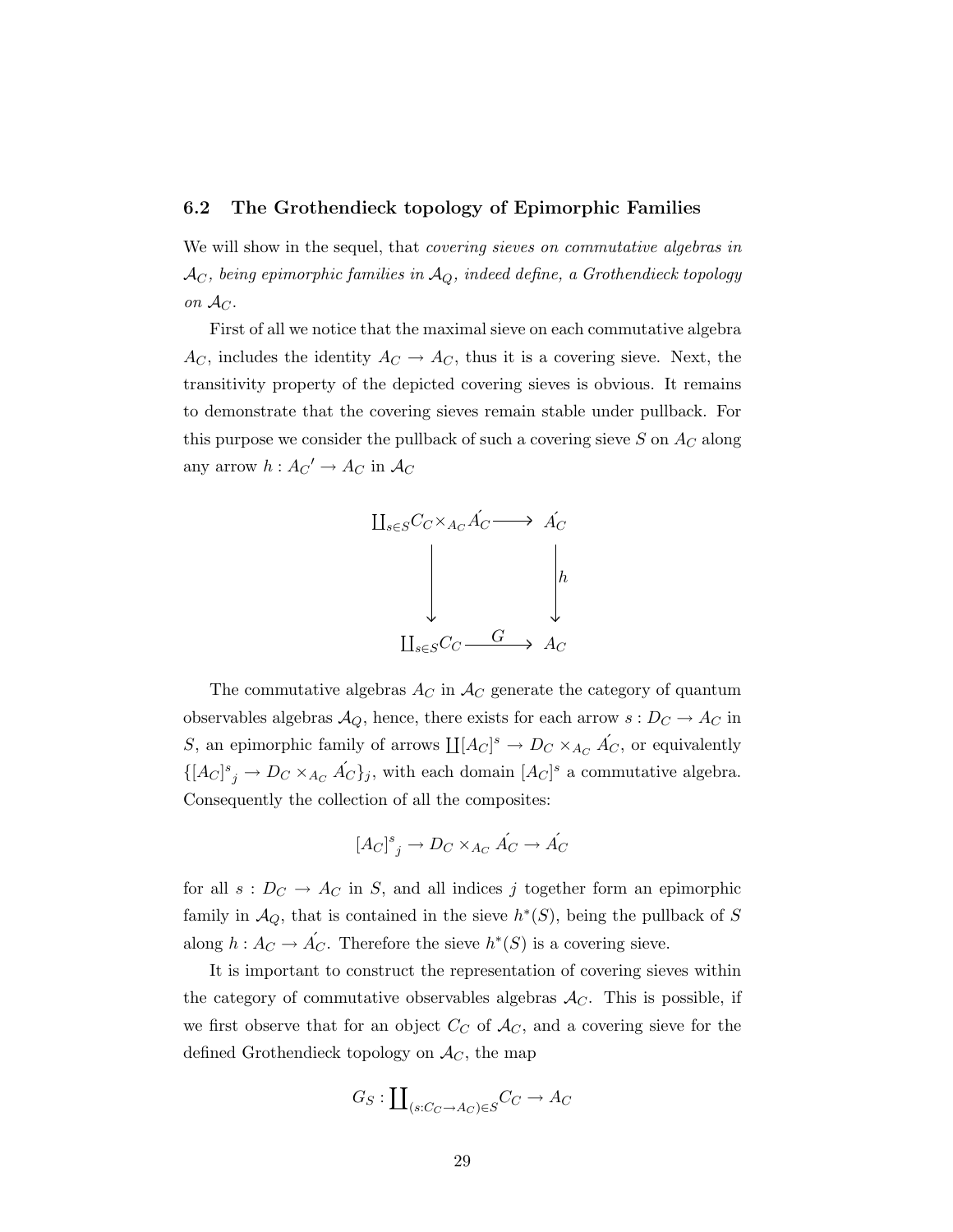being an epi in  $\mathcal{A}_{Q}$ , can be equivalently presented as the coequalizer of its kernel pair, or else the pullback of  $G_S$  along itself



Furthermore, using the fact that pullbacks in  $A_Q$  preserve coproducts, the epimorhic family associated with a covering sieve on  $C_C$ , admits the following coequalizer presentation

$$
\underline{\Pi}_{\underline{s},\underline{s}} \underline{\dot{D}_C} \times_{C_C} \underline{D_C} \xrightarrow{\underline{q_1}} \underline{\Pi}_{\underline{s}} \underline{D_C} \xrightarrow{\underline{G}} \underline{C_C}
$$

Moreover, since  $\mathcal{A}_C$  is a generating subcategory of  $\mathcal{A}_Q$ , for each pair of arrows  $s: D_C \to C_C$  and  $\acute{s}: \acute{D_C} \to C_C$  in the covering sieve S on the commutative algebra  $C_C$ , there exists an epimorphic family  $\{A_C \to D'_C \times_{C_C} D_C\}$ , such that each domain  $A_C$  is a commutative algebra object in  $A_C$ .

Consequently, each element of the epimorphic family, associated with a covering sieve  $S$  on a commutative algebra  $C_C$  is represented by a commutative diagram in  $\mathcal{A}_C$  of the following form:



At a further step we may compose the representation of epimorphic families by commutative squares in  $A_C$ , obtained previously, with the coequalizer presentation of the same epimorphic families. The composition results in a new coequalizer diagram in  $\mathcal{A}_C$  of the following form: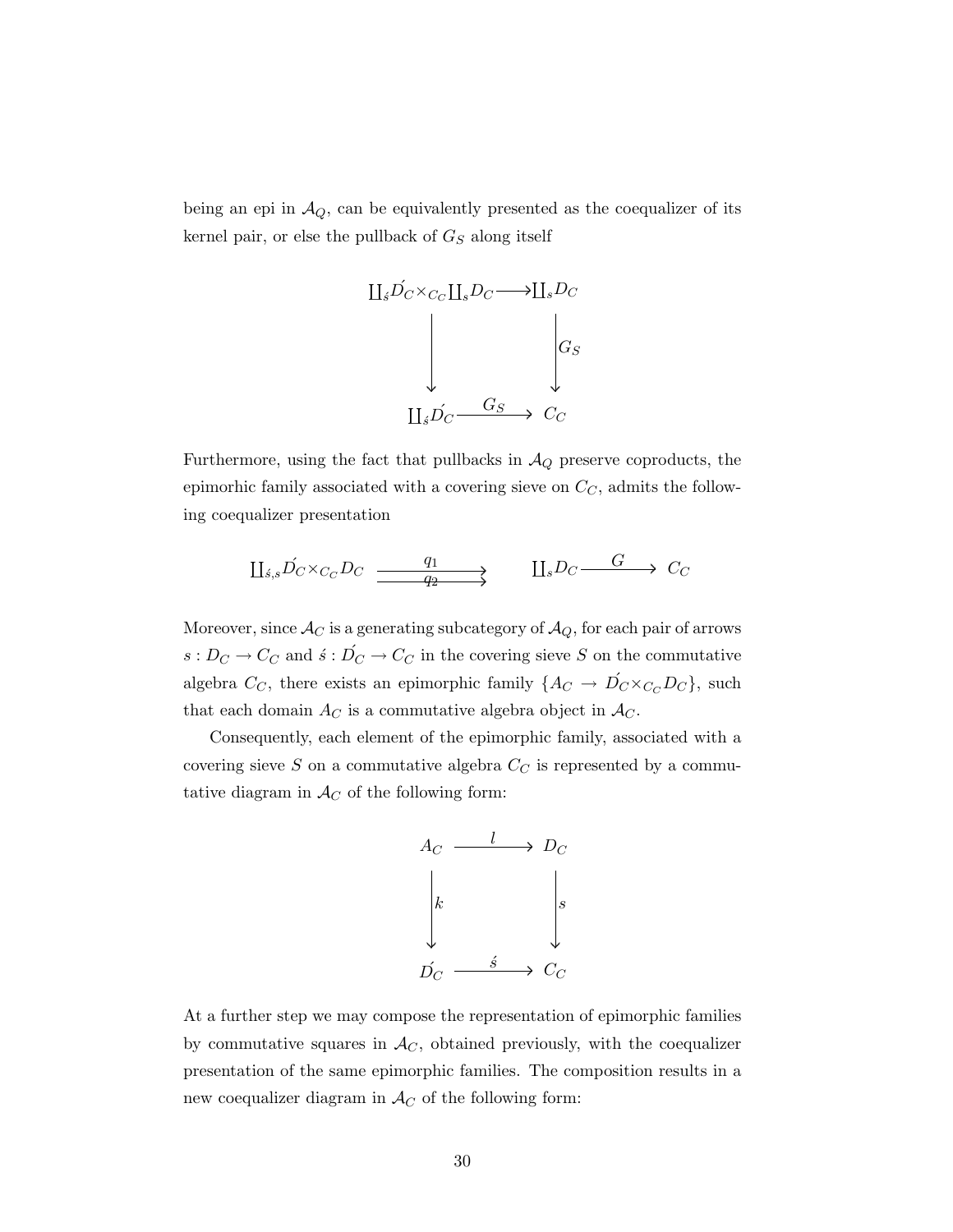$$
\begin{array}{ccc}\n\coprod_{A_C} A_C & \xrightarrow{\quad y_1} & \xrightarrow{\quad y_2} & \coprod_s D_C \xrightarrow{\quad G} & C_C\n\end{array}
$$

where the first coproduct is indexed by all  $A_C$  in the commutative diagrams in  $A_C$ , representing elements of epimorphic families.

### 6.3 The J-Sheaf  $R(A_Q)$

For each quantum observables algebra  $A_Q$  in  $A_Q$ , we consider the contravariant Hom-functor  $\mathbf{R}(A_Q) = Hom_{\mathcal{A}_Q}(-, A_Q)$  in  $\mathbf{Sets}^{\mathcal{A}_C^{op}}$ . If we apply this representable functor to the latter coequalizer diagram we obtain an equalizer diagram in Sets as follows:

$$
\prod_{A_C} Hom_{\mathcal{A}_Q}(A_C, A_Q) \underbrace{\Longleftarrow} \prod_{s \in S} Hom_{\mathcal{A}_Q}(D_C, A_Q) \underbrace{\longleftarrow} Hom_{\mathcal{A}_Q}(C_C, A_Q)
$$

where the first product is indexed by all  $A_C$  in the commutative diagrams in  $A_C$ , representing elements of epimorphic families.

The equalizer in Sets, thus obtained, says explicitly that the contravariant Hom-functor  $\mathbf{R}(A_Q) = Hom_{\mathcal{A}_Q}(-, A_Q)$  in  $\mathbf{Sets}^{\mathcal{A}_C^{op}}$ , satisfies the sheaf condition for the covering sieve  $S$ . Moreover, the equalizer condition holds, for every covering sieve in the Grothendieck topology of epimorphic families.

By rephrasing the above, we conclude that the representable Hom-functor  $\mathbf{R}(A_{Q})$  is a sheaf for the Grothendieck topology of epimorphic families on the category of commutative observables algebras.

# $7$  EQUIVALENCE OF THE TOPOS  $\text{Sh}(\mathcal{A}_{C}, \mathbf{J})$  WITH  $\mathcal{A}_{Q}$

We claim, that if the functor **R** from  $\mathcal{A}_Q$  to presheaves

$$
\mathbf{R}(A_Q): A_C \rightarrow Hom_{\mathcal{A}_Q}(\mathbf{M}(A_C), A_Q)
$$

sends quantum observables algebras  $A_Q$  in  $A_Q$  not just into presheaves, but into sheaves for the Grothendieck topology of epimorphic families, J, on the category of commutative observables algebras  $A_C$ , the fundamental adjunction restricts to an equivalence of categories  $\text{Sh}(\mathcal{A}_{C}, \mathbf{J}) \cong \mathcal{A}_{Q}$ . Thus,  $\mathcal{A}_{Q}$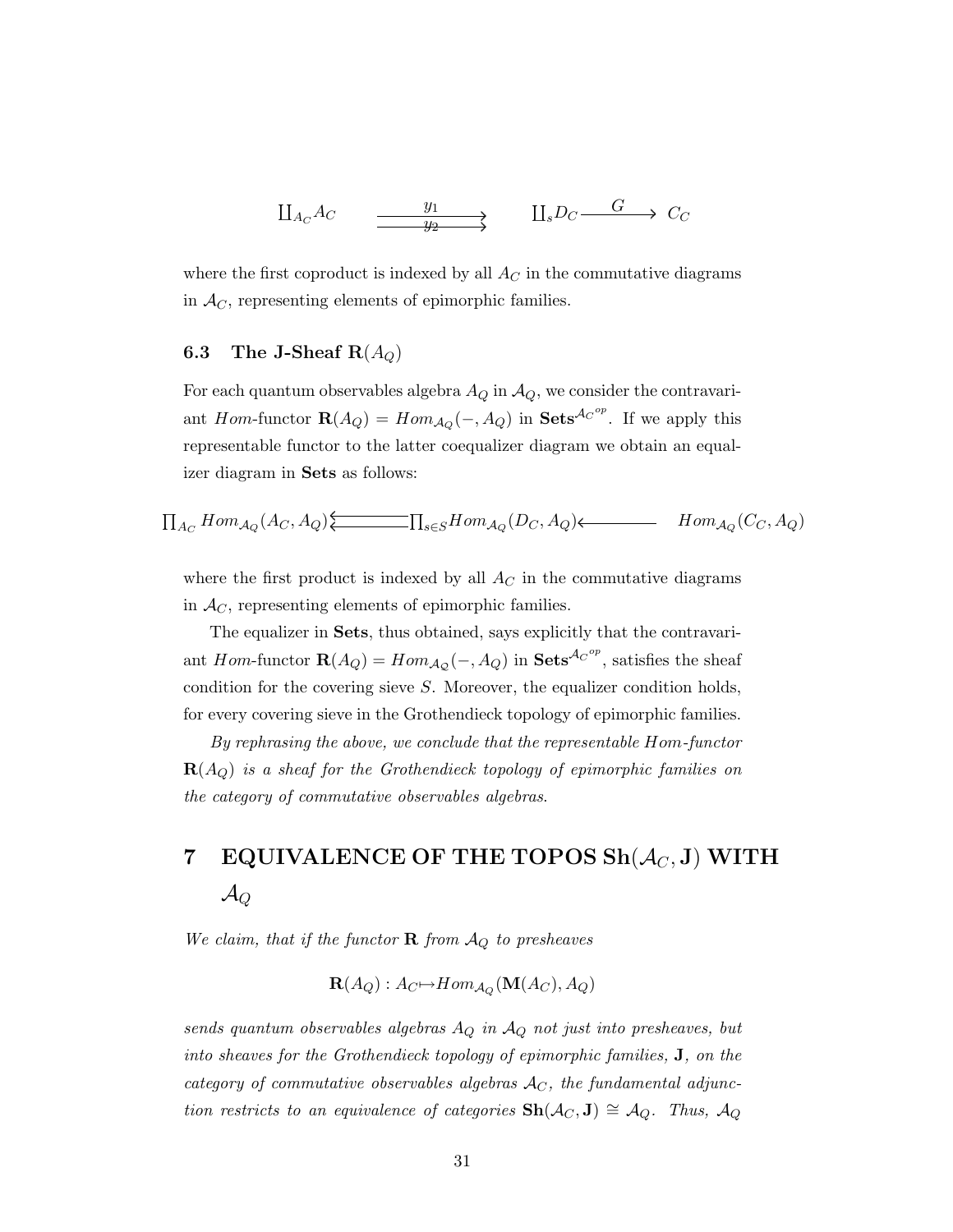is, in effect, a Grothendieck topos. Hence, in an epigrammatic manner we can assert that; appropriately sheafifying in the Grothendieck sense is equivalent to quantizing, equivalently, quantizing means, in effect, sheafifying  $\alpha$ la Grothendieck!.

#### 7.1 Covering Sieves on Quantum Observables Algebras

If we consider a quantum observables algebra  $A_Q$ , and all quantum algebraic morphisms of the form  $\psi : E_C \to A_Q$ , with domains  $E_C$ , in the generating subcategory of commutative observables algebras  $A_C$ , then the family of all these maps  $\psi$ , constitute an epimorphism:

$$
T:\coprod\nolimits_{(E_C\in{\cal A}_C,\psi:E_C\rightarrow A_Q)}E_C\rightarrow A_Q
$$

We notice that the quantum algebraic epimorphism  $T$  is actually the same as the map,

$$
T: \coprod_{(E_C \in \mathcal{A}_C, \psi: \mathbf{M}(E_C) \to A_Q)} \mathbf{M}(E_C) \to A_Q
$$

since the coordinatization functor **M** is, by the fact that  $\mathcal{A}_C$  is a full subcategory of  $\mathcal{A}_{Q}$ , just the inclusion functor  $\mathbf{M} : \mathcal{A}_{C} \hookrightarrow \mathcal{A}_{Q}$ .

Subsequently, we may use the same arguments, as in the discussion of the Grothendieck topology of epimorphic families of the previous section, in order to assert that the epimorphism  $T$  can be presented as a coequalizer diagram of the form [DI] in  $\mathcal{A}_Q$  as follows:

$$
\underline{\Pi}_{\nu} A_C \qquad \xrightarrow{\qquad y_1} \qquad \qquad \underline{\Pi}_{(E_C \in \mathcal{A}_C, \psi: E_C \to A_Q)} E_C \xrightarrow{\qquad T} A_Q
$$

where the first coproduct is indexed by all  $\nu$ , representing commutative diagrams in  $\mathcal{A}_Q$ , of the form:

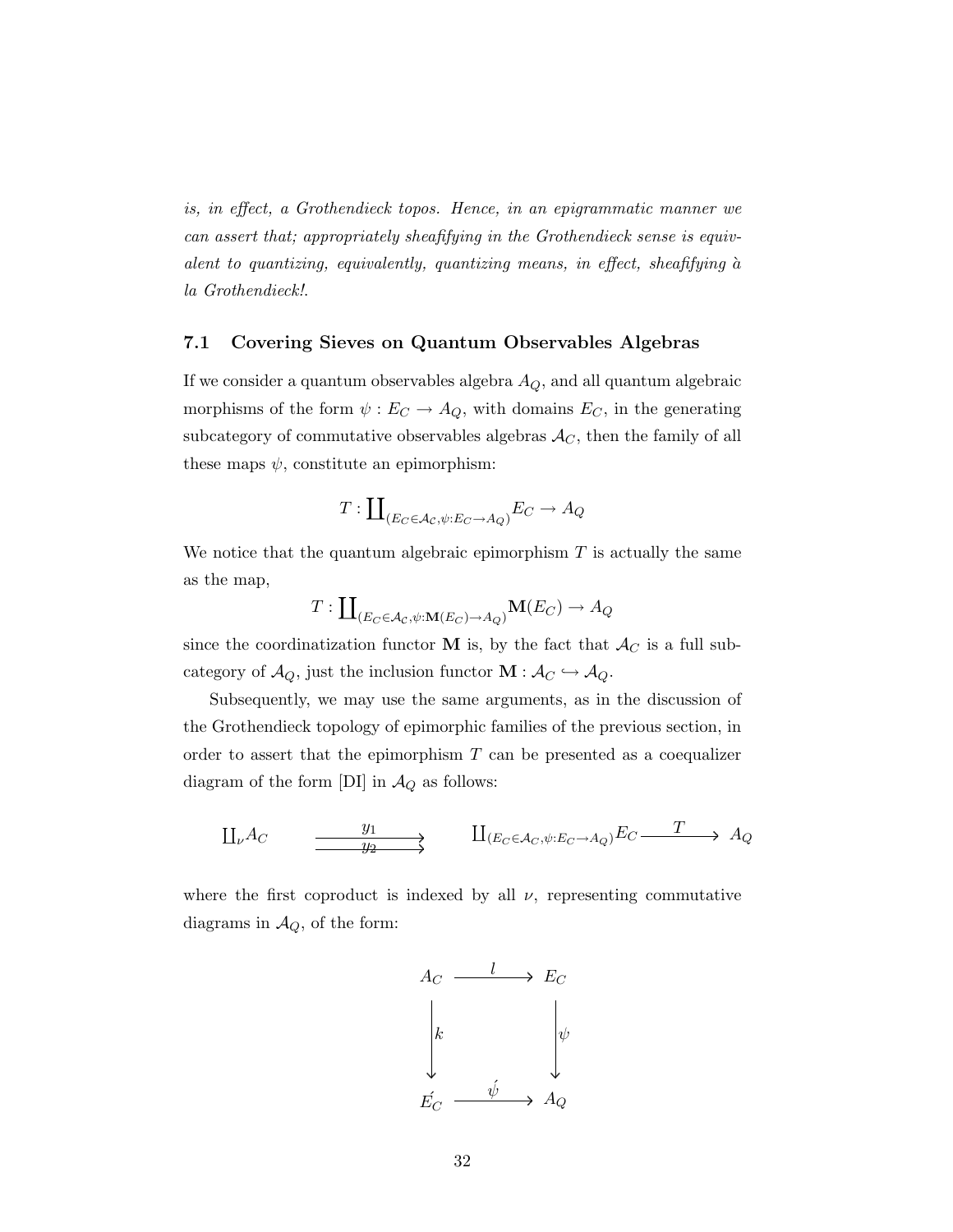where  $A_C$ ,  $E_C$ ,  $E_C$  are objects in the generating subcategory  $A_C$  of  $A_Q$ .

We say that a sieve on a quantum observables algebra defines a covering sieve by objects of its generating subcategory  $\mathcal{A}_C$ , when the quantum algebraic morphisms belonging to the sieve define an epimorphism

$$
T: \coprod_{(E_C \in \mathcal{A}_C, \psi: \mathbf{A}(E_C) \to A_Q)} \mathbf{M}(E_C) \to A_Q
$$

In this case the epimorphic families of quantum algebraic morphisms constituting covering sieves of quantum observables algebras fit into coequalizer diagrams of the latter form [DI].

From the physical point of view covering sieves of the form defined above, are equivalent with commutative algebras localization systems of quantum observables algebras. These localization systems filter the information of quantum observabes algebras, through commutative algebras domains, associated with procedures of measurement of observables. We will discuss localizations systems in detail, in order to unravel the physical meaning of the requirements underlying the notion of Grothendieck topology, and subsequently, the notion of covering sieves defined previously. It is instructive to begin with the notion of a system of prelocalizations for a quantum observables algebra.

A system of prelocalizations for a quantum observables algebra  $A_Q$  in  $\mathcal{A}_Q$  is a subfunctor of the Hom-functor  $\mathbf{R}(A_Q)$  of the form  $\mathbf{S} : \mathcal{A}_{\mathcal{C}}^{op} \to \mathbf{Sets},$ namely, for all  $A_C$  in  $\mathcal{A}_C$  it satisfies  $\mathbf{S}(A_C) \subseteq [\mathbf{R}(A_Q)](A_C)$ . Hence, a system of prelocalizations for a quantum observables algebra  $A_Q$  in  $A_Q$  is an *ideal*  $\mathbf{S}(A_C)$  of quantum algebraic morphisms from commutative algebras domains of the form

$$
\psi_{A_C} : \mathbf{M}(A_C) \longrightarrow A_Q, \qquad A_C \in \mathcal{A}_C
$$

such that  $\{\psi_{A_C} : \mathbf{M}(A_C) \longrightarrow A_Q \text{ in } \mathbf{S}(A_C), \text{ and } \mathbf{M}(v) : \mathbf{M}(\mathbf{A}_C) \longrightarrow \mathbf{M}(A_C)$ in  $\mathcal{A}_Q$  for  $v : \n\mathcal{A}_C \to \mathcal{A}_C$  in  $\mathcal{A}_C$ , implies  $\psi_{A_C} \circ \mathbf{M}(v) : \mathbf{M}(\n\mathcal{A}_C) \longrightarrow \mathcal{A}_Q$  in  $S(A_C)$ .

The introduction of the notion of a system of prelocalizations of a quantum observabes algebra has a sound operational physical basis: In every concrete experimental context, the set of observables that can be observed in this context forms a *unital commutative algebra*. The above remark is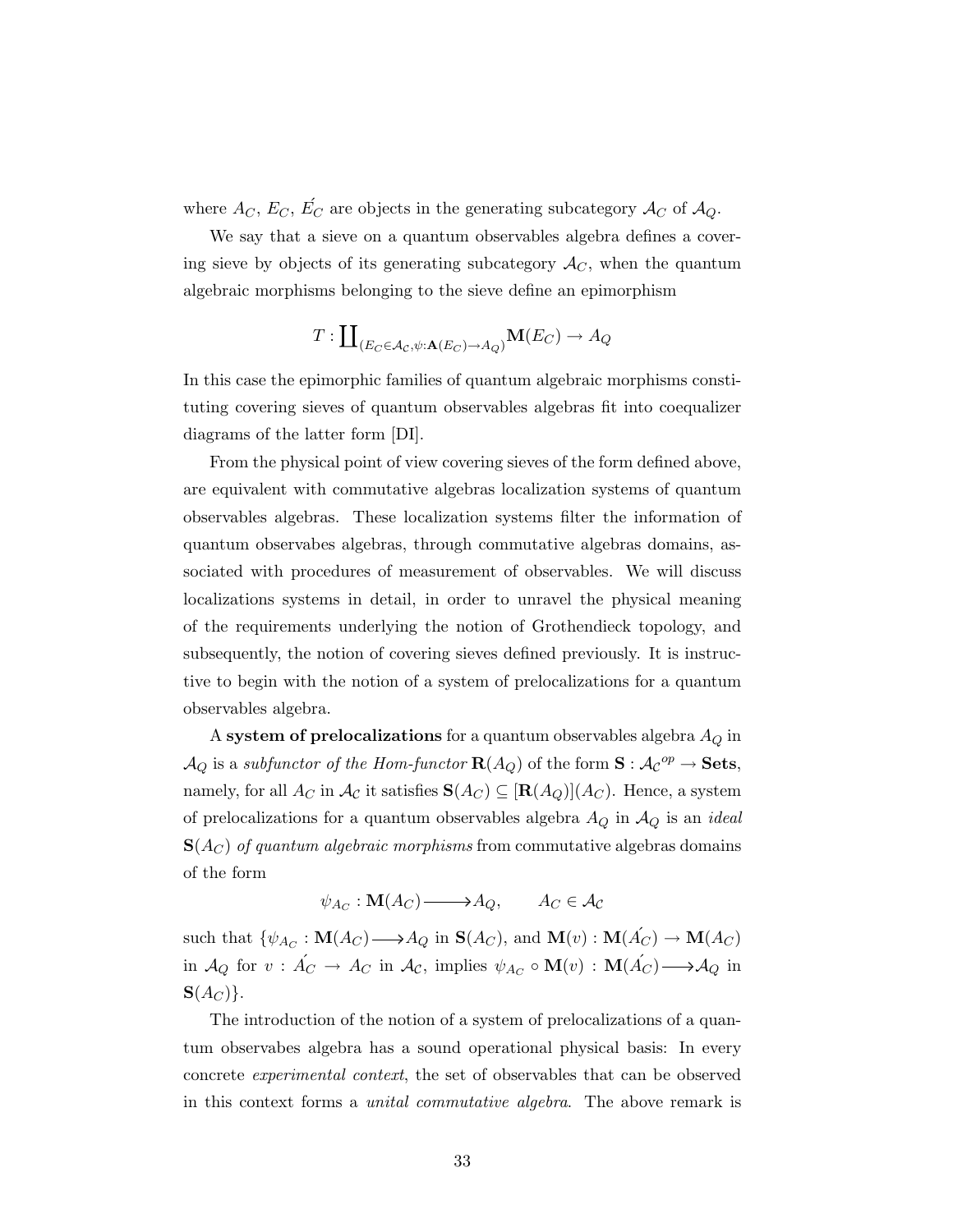equivalent to the statement that a measurement-induced commutative algebra of observables serves as a local reference frame, in a topos-theoretical environment, relative to which a measurement result is being coordinatized. Adopting the aforementioned perspective on quantum observables algebras, the operation of the Hom-functor  $\mathbf{R}(A_{\mathcal{O}})$  is equivalent to depicting an ideal of algebraic morphisms which are to play the role of local coverings of a quantum observables algebra, by coordinatizing commutative algebras related with measurement situations. From a geometrical viewpoint, we may thus characterize the maps  $\psi_{A_C} : \mathbf{M}(A_C) \longrightarrow A_Q, \quad A_C \in \mathcal{A_C}$ , in a system of prelocalizations for a quantum observables algebra  ${\cal A}_Q,$  as a cover of  ${\cal A}_Q$ by an algebra of commutative observables.

Under these intuitive identifications, we say that a family of commutative domains covers  $\psi_{A_C} : \mathbf{M}(A_C) \longrightarrow A_Q, \quad A_C \in \mathcal{A_C}$ , is the generator of the system of prelocalization S, iff this system is the smallest among all that contains that family. It is evident that a quantum observables algebra can have many systems of measurement prelocalizations, that, remarkably, form an ordered structure. More specifically, systems of prelocalizations constitute a partially ordered set, under inclusion. Furthermore, the intersection of any number of systems of prelocalization is again a system of prelocalization.We emphasize that the minimal system is the empty one, namely  $\mathbf{S}(A_C) = \emptyset$  for all  $A_C \in \mathcal{A}_{\mathcal{C}}$ , whereas the maximal system is the Hom-functor  $\mathbf{R}(A_Q)$  itself, or equivalently, all quantum algebraic morphisms  $\psi_{A_C} : \mathbf{M}(A_C) \longrightarrow A_Q$ , that is the set  $Hom_{\mathcal{A}_Q}(\mathbf{M}(A_C),A_Q)$ .

The transition from a system of prelocalizations to a system of localizations for a quantum observables algebra, can be effected under the restriction that, certain compatibility conditions have to be satisfied on the overlap of the coordinatizing commutative domain covers. In order to accomplish this, we use a *pullback* diagram in  $A_Q$  as follows: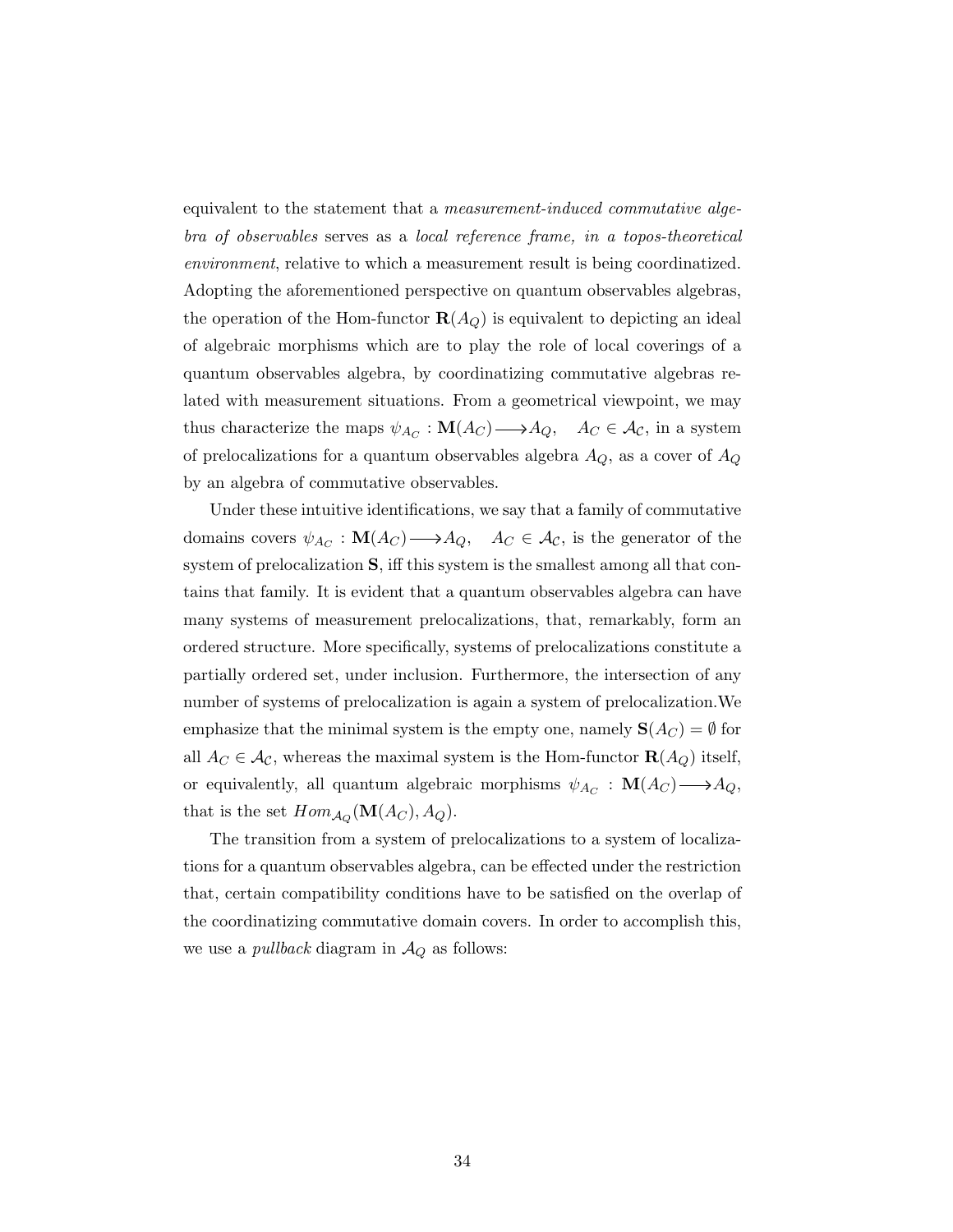

The pullback of the commutative domains covers  $\psi_{A_C} : \mathbf{M}(A_C) \longrightarrow A_Q, A_C \in \mathbb{C}$  $\mathcal{A}_{\mathcal{C}}$  and  $\psi_{A'_{\mathcal{C}}} : \mathbf{M}(\mathcal{A}_{\mathcal{C}}) \longrightarrow \mathcal{A}_{Q}, \mathcal{A}'_{\mathcal{C}} \in \mathcal{A}_{\mathcal{C}}$  with common codomain the quantum observables algebra  $A_Q$ , consists of the object  $\mathbf{M}(A_C) \times_{A_Q} \mathbf{M}(A_C)$  and two arrows  $\psi_{A_C A_C'}$  and  $\psi_{A_C A_C}$ , called projections, as shown in the above diagram. The square commutes and, for any object  $T$  and arrows  $h, g$  that make the outer square commute, there is a unique  $u : T \longrightarrow M(A_C) \times_{A_Q} M(A_C)$ that makes the whole diagram commutative. Hence, we obtain the condition:

$$
\psi_{A_C^{'}}\circ g=\psi_{A_C}\circ h
$$

We notice that if  $\psi_{A_C}$  and  $\psi_{A_C}$  are 1-1, then the pullback is isomorphic with the intersection  $\mathbf{M}(A_C) \cap \mathbf{M}(A_C)$ . Then, we can define the pasting map, which is an isomorphism, as follows:

$$
W_{A_C, A_C'} : \psi_{A_C'A_C}(\mathbf{M}(A_C) \times_{A_Q} \mathbf{M}(A_C')) \longrightarrow \psi_{A_C A_C'}(\mathbf{M}(A_C) \times_{A_Q} \mathbf{M}(A_C'))
$$

by putting

$$
W_{A_C,\acute A_C}=\psi_{A_C\acute A_C}\circ\psi_{\acute A_C\acute A_C}^{\quad \ \ -1}
$$

Then we have the following conditions: ("pull-back compatibility")

$$
W_{A_C, A_C} = 1_{A_C} \qquad with \qquad 1_{A_C} := id_{A_C}
$$

$$
W_{A_C, A_C} \circ W_{A_C, A_C} = W_{A_C, A_C} \qquad if \quad \mathbf{M}(A_C) \cap \mathbf{M}(A_C) \cap \mathbf{M}(A_C) \neq 0
$$

$$
W_{A_C, A_C} = W^{-1}_{A_C, A_C} \qquad if \quad \mathbf{M}(A_C) \cap \mathbf{M}(A_C) \neq 0
$$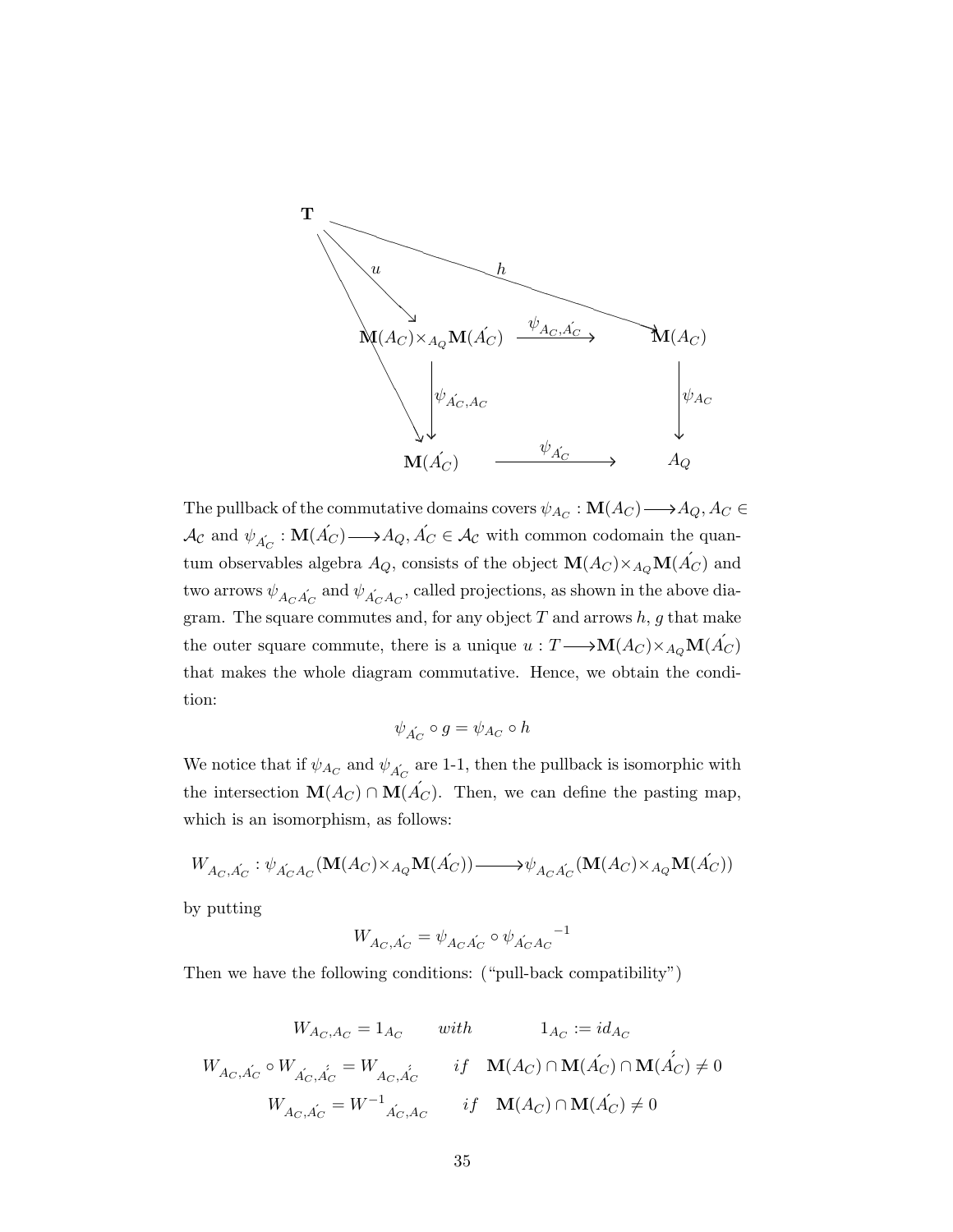The pasting map provides the means to guarantee that  $\psi_{A_C^{'}A_C}(\mathbf{M}(A_C)\times_{A_Q}\mathbf{M}(A_C))$ and  $\psi_{A_C A_C} ({\bf M}(A_C)\times_{A_Q} {\bf M}(A_C'))$  are going to cover the same part of a quantum observables algebra in a compatible way.

Given a system of measurement prelocalizations for a quantum observables algebra  $A_Q \in \mathcal{A}_Q$ , we call it a system of localizations iff the above compatibility conditions are being satisfied.

The compatibility conditions established, provide the necessary relations for understanding a system of measurement localizations for a quantum observables algebra as a structure sheaf or sheaf of coefficients from local commutative covering domains of observables algebras. This is related to the fact that systems of measurement localizations are actually subfunctors of the representable Hom-functor  $\mathbf{R}(A_Q)$  of the form  $\mathbf{S} : \mathcal{A}_{\mathcal{C}}^{op} \to \mathbf{Sets}$ , namely, all  $A_C$  in  $\mathcal{A}_C$  satisfy  $\mathbf{S}(A_C) \subseteq [\mathbf{R}(A_Q)](A_C)$ . In this sense the pullback compatibility conditions express gluing relations on overlaps of commutative domains covers and convert a presheaf subfunctor of the Hom-functor (system of prelocalizations) into a sheaf for the Grothendieck topology specified.

#### 7.2 Unit and Counit of the Adjunction

We focus again our attention in the fundamental adjunction and investigate the unit and the counit of it. For any presheaf  $P \in \text{Sets}^{\mathcal{A}_C^{op}}$ , we deduce that the unit  $\delta_{\mathbf{P}} : \mathbf{P} \longrightarrow Hom_{\mathcal{A}_{\mathcal{Q}}}(\mathbf{M}(.), \mathbf{P} \otimes_{\mathcal{A}_{C}} \mathbf{M})$  has components:

$$
\delta_{\mathbf{P}}(A_C) : \mathbf{P}(A_C) \longrightarrow Hom_{\mathcal{A}_Q}(\mathbf{M}(A_C), \mathbf{P} \otimes_{\mathcal{A}_C} \mathbf{M})
$$

for each commutative algebra object  $A_C$  of  $A_C$ . If we make use of the representable presheaf  $y[A_C]$ , we obtain:

$$
\delta_{\mathbf{y}[A_C]} : \mathbf{y}[A_C] \to Hom_{\mathcal{A}_{\mathcal{Q}}}(\mathbf{M}(.), \mathbf{y}[A_C] \otimes_{\mathcal{A}_C} \mathbf{M})
$$

Hence, for each object  $A_C$  of  $A_C$  the unit, in the case considered, corresponds to a map,

$$
\mathbf{M}(A_C) \to \mathbf{y}[A_C] \otimes_{\mathcal{A}_C} \mathbf{M}
$$

But, since

$$
\mathbf{y}[A_C] \otimes_{\mathcal{A}_C} \mathbf{M} \cong \mathbf{M} \circ \mathbf{G}_{\mathbf{y}[A_C]}(A_C, 1_{A_C}) = \mathbf{M}(A_C)
$$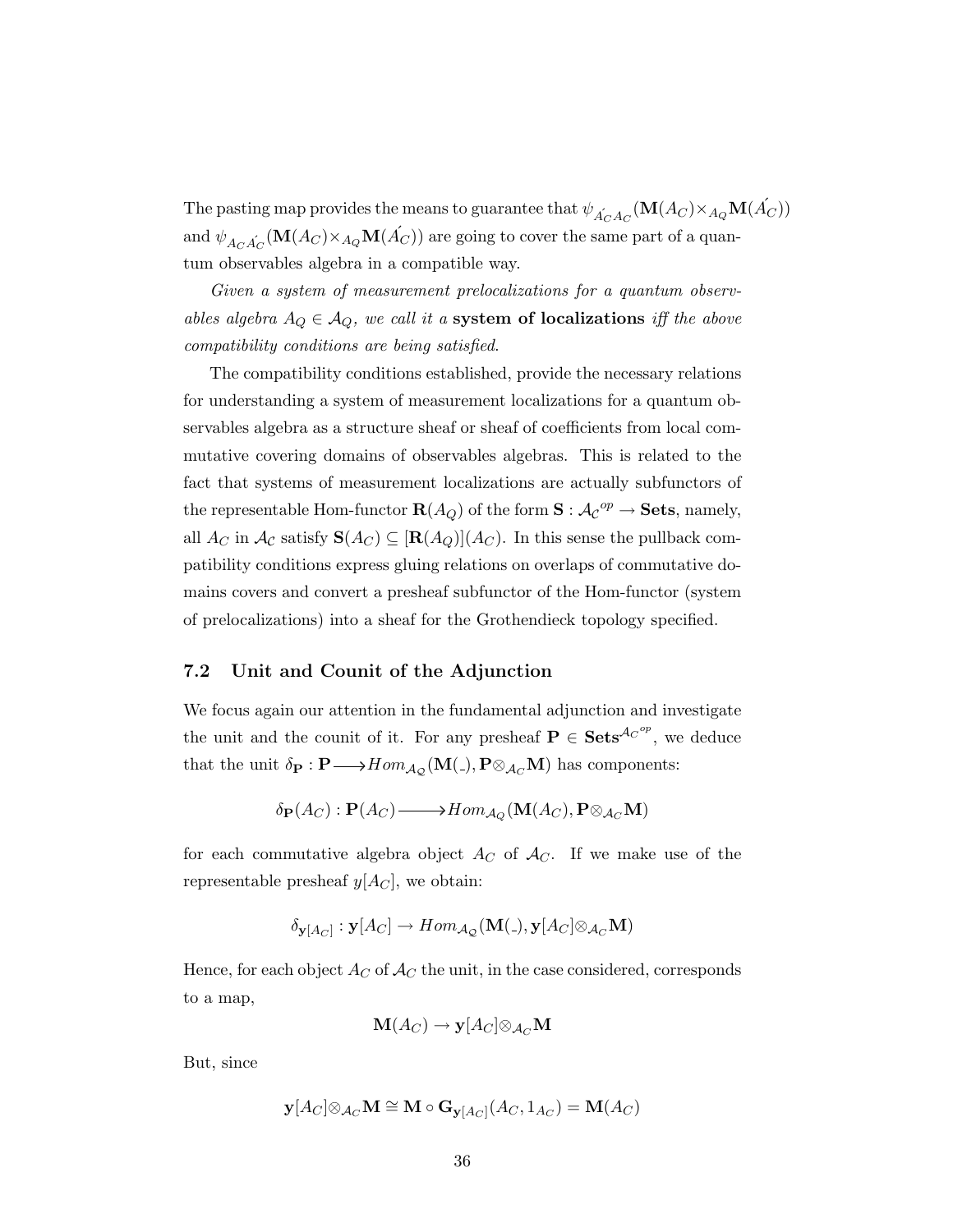the unit for the representable presheaf of commutative algebras, which is a sheaf for the Grothendieck topology of epimorphic families, is clearly an isomorphism. By the preceding discussion we can see that the diagram commutes



Thus, the unit of the fundamental adjunction, referring to the representable sheaf  $y[A_C]$  of the category of commutative observables algebras, provides a map (quantum algebraic morphism)  $\mathbf{M}(A_C) \longrightarrow \mathbf{y}[A_C] \otimes_{\mathcal{A}_C} \mathbf{M}$ , which is an isomorphism.

On the other side, for each quantum observables algebra object  $A_Q$  of  $\mathcal{A}_Q$ , the counit is

$$
\epsilon_{A_Q}:Hom_{\mathcal{A}_Q}(\mathbf{M}(\Lambda),A_Q)\otimes_{\mathcal{A}_C}\mathbf{M}\longrightarrow A_Q
$$

The counit corresponds to the vertical map in the following coequalizer diagram [DII]:

$$
\begin{array}{ccc}\n\coprod_{v:A_C \to E_C} \mathbf{M}(A_C) \xrightarrow{\zeta} & \coprod_{(E_C,\psi)} \mathbf{M}(E_C) & \longrightarrow [\mathbf{R}(A_Q)](-) \otimes_{\mathcal{A}_C} \mathbf{M} \\
\downarrow^{\epsilon} & \downarrow^{\epsilon} & \downarrow^{\epsilon} \\
\downarrow^{\epsilon} & & \downarrow^{\epsilon} \\
 & & A_Q\n\end{array}
$$

where the first coproduct is indexed by all arrows  $v : A_C \to E_C$ , with  $A_C$ ,  $E_C$  objects of  $\mathcal{A}_C$ , whereas the second coproduct is indexed by all objects  $A_C$  in  $\mathcal{A}_C$  and arrows  $\psi : \mathbf{M}(E_C) \to A_Q$ , belonging to a covering sieve of  $A_Q$  by objects of its generating subcategory.

It is important to notice the similarity in form of diagrams [DI] and [DII]. Based on this observation, it is possible to prove that if the domain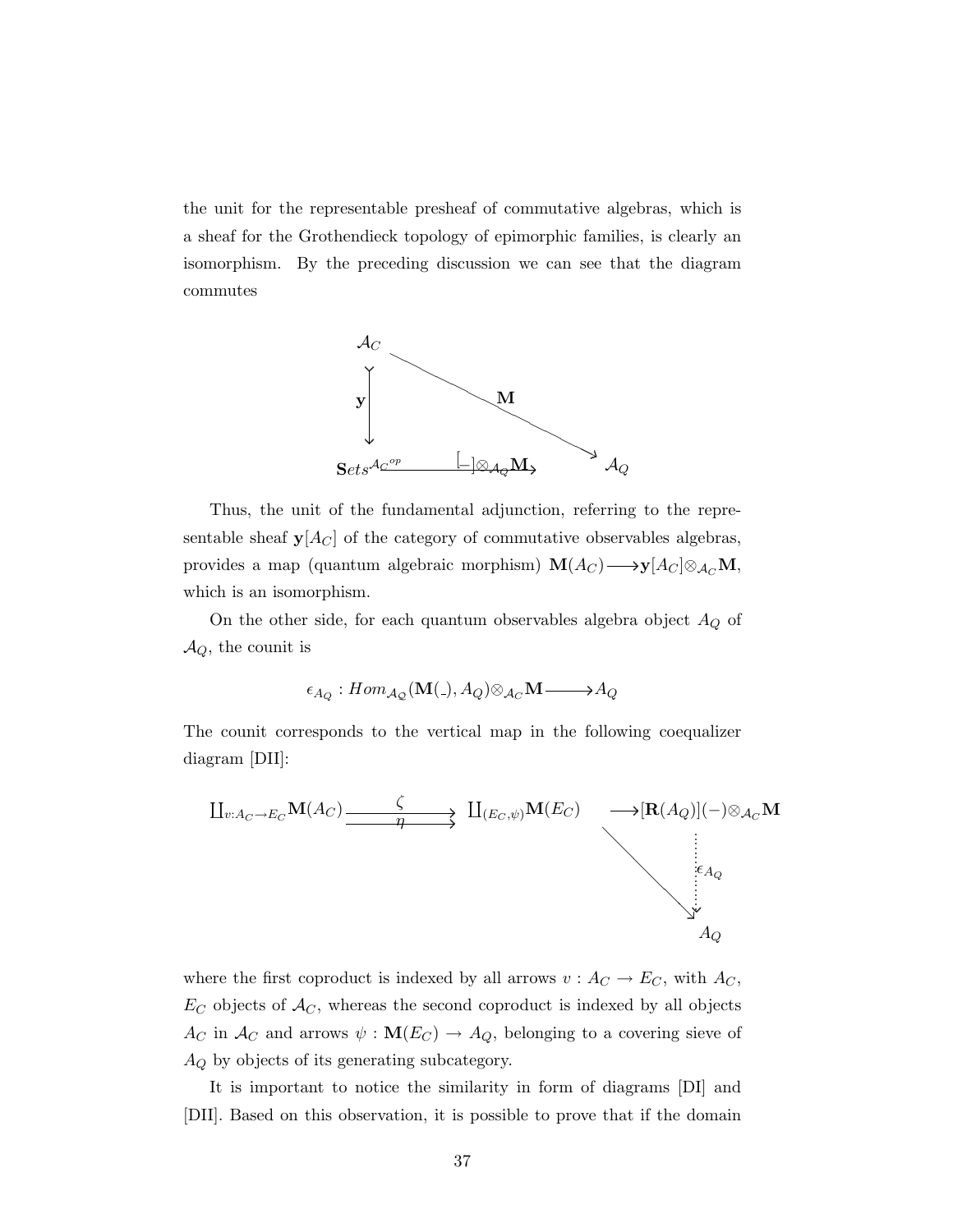of the counit of the adjunction is restricted to sheaves for the Grothendieck topology of epimorphic families on  $A_C$ , then the counit defines a quantum algebraic isomorphism;

$$
\epsilon_{A_Q}:Hom_{\mathcal{A}_Q}(\mathbf{M}(\Lambda),A_Q)\otimes_{\mathcal{A}_C}\mathbf{M}\simeq A_Q
$$

In order to substantiate our thesis, we inspect diagrams [DI] and [DII], observing that it is enough to prove that the pairs of arrows  $(\zeta, \eta)$  and  $(y_1, y_2)$  have isomorphic coequalizers, since, then, the counit is obviously an isomorphism. Thus, we wish to show that a covering sieve of a quantum event algebra

$$
T: \coprod_{(E_C \in \mathcal{A}_C, \psi: \mathbf{M}(E_C) \to A_Q)} \mathbf{M}(E_C) \to A_Q
$$

is the coequalizer of  $(y_1, y_2)$  iff it is the coequalizer of  $(\zeta, \eta)$ . In the following discussion, we may omit the explicit presence of the inclusion functor M, for the same reasons stated previously.

We consider a covering sieve of a quantum observables algebra  $A_Q$ , consisting of quantum algebraic morhisms  $T_{(E_C, \psi)}$ , that together constitute an epimorphic family in  $\mathcal{A}_Q$ . We observe that the condition  $T \cdot y_1 = T \cdot y_2$  is equivalent to the condition [CI] as follows:

$$
T_{(E_C,\psi)}\cdot l=T_{(E_C,\psi)}\cdot k
$$

for each commutative square  $\nu$ . Furthermore, the condition  $T \cdot \zeta = T \cdot \eta$  is equivalent to the condition [CII] as follows:

$$
T_{(E_C,\psi)}\cdot u=T_{(E_C,\psi\cdot u)}
$$

for every commutative algebras morphism  $u : E'_C \rightarrow E_C$ , with  $A_C$ ,  $E_C$ objects of  $\mathcal{A}_{C}$  and  $\psi : E_{C} \to A_{Q}$ , belonging to a covering sieve of  $A_{Q}$  by objects of its generating subcategory. Therefore, our thesis is proved if we show that  $[CI] \Leftrightarrow [CII]$ .

On the one hand,  $T \cdot \zeta = T \cdot \eta$ , implies for every commutative diagram of the form  $\nu$ :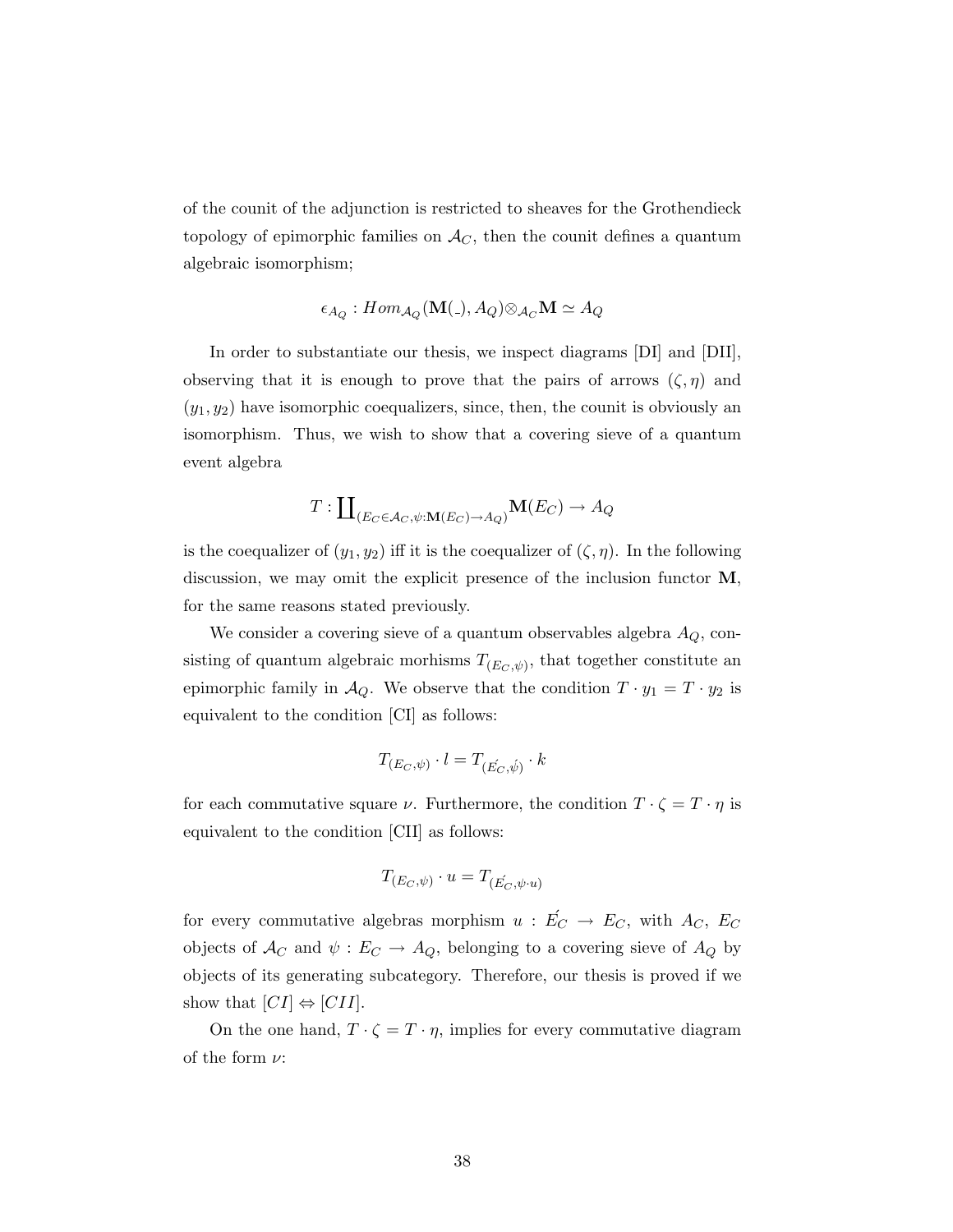

the following relations:

$$
T_{(E_C,\psi)} \cdot l = T_{(A_C,\psi \cdot l)} = T_{(A_C,\psi \cdot k)} = T_{(E_C,\psi)} \cdot k
$$

Thus  $|CI| \Rightarrow |CII|$ 

On the other hand,  $T \cdot y_1 = T \cdot y_2$ , implies that for every commutative algebras morphism  $u : \check{E_C} \to E_C$ , with  $A_C$ ,  $E_C$  objects of  $\mathcal{A_C}$  and  $\psi : E_C \to E_C$  $A_Q$ , the diagram of the form  $\nu$ 



commutes and provides the condition

$$
T_{(E_C,\psi)} \cdot u = T_{(\tilde{E_C},\psi \cdot u)}
$$

Thus  $[CI] \leftarrow [CII]$ .

Consequently, the pairs of arrows  $(\zeta, \eta)$  and  $(y_1, y_2)$  have isomorphic coequalizers, proving that the counit of the fundamental adjunction restricted to sheaves for the Grothendieck topology of epimorphic families on  $\mathcal{A}_C$  is an isomorphism.

## 8 ABSTRACT DIFFERENTIAL GEOMETRY IN THE QUANTUM REGIME

#### 8.1 The Quantum Quotient Algebra Sheaf of Coefficients

Having at our disposal the sheaf theoretical representation of a quantum observables algebra through the counit isomorphism established above, for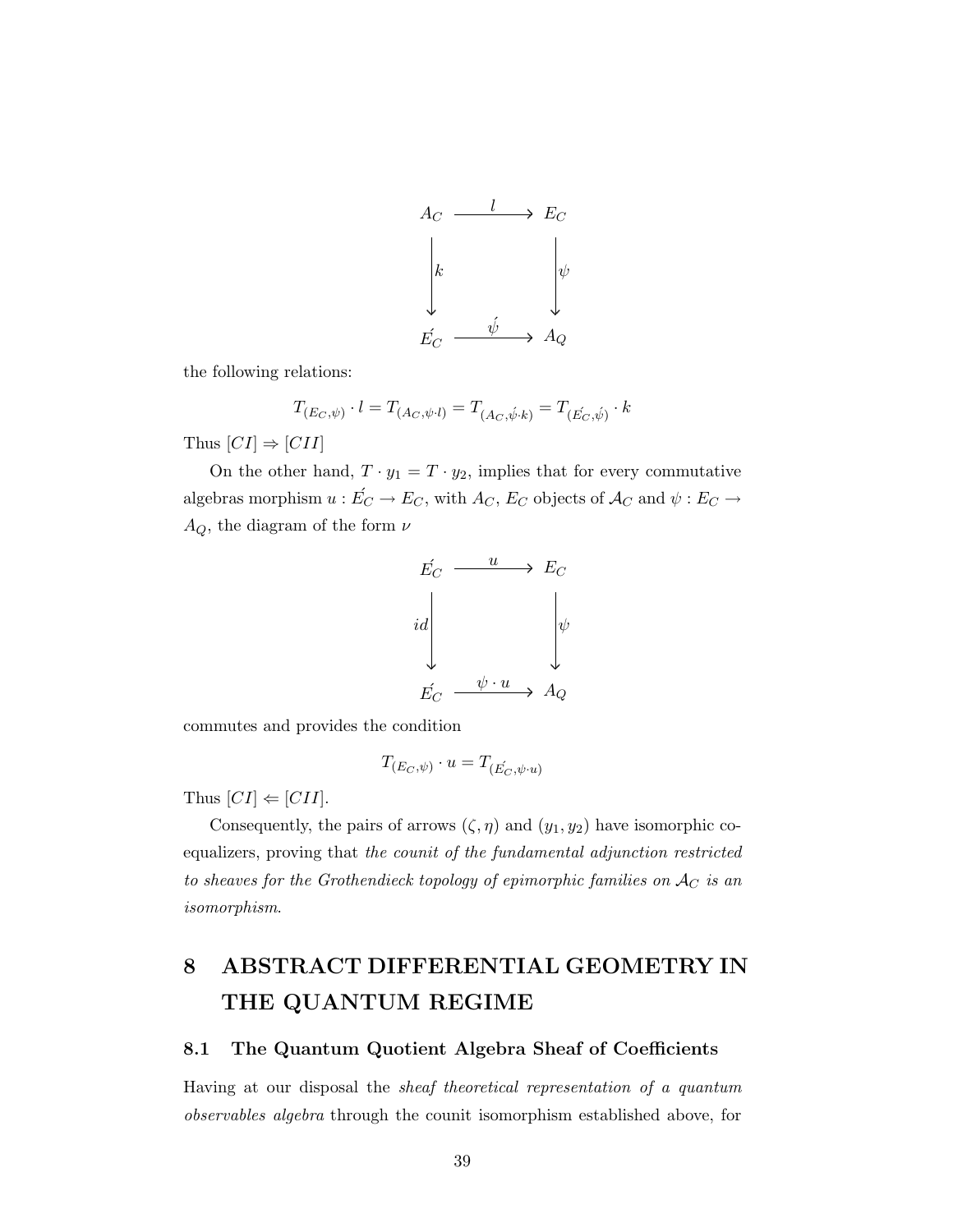the Grothendieck topology of epimorphic families of covers from local commutative algebras domains of observables, we may attempt to apply the methodology of Abstract (alias, Modern) Differential Geometry (ADG), in order to set up a differential geometric mechanism suited to the quantum regime of observables structures.

First of all we notice that the transition from the classical to the quantum case is expressed in terms of the relevant arithmetics used, as a transition from a commutative algebra of observables presented as a sheaf, if localized over a measurement topological space, to a globally non-commutative algebra of observables, presented correspondingly as a sheaf of locally commutative algebras of coefficients for the Grothendieck topology specified over the category of commutative subalgebras of the former. It is instructive to remind that the latter sheaf theoretical representation is established according to the counit isomorphism by

$$
\epsilon_{A_Q}: \mathbf{R}(A_Q) \otimes_{\mathcal{A}_C} \mathbf{M} \simeq A_Q
$$

Furthermore, we may give an explicit form of the elements of  $\mathbf{R}(A_Q) \otimes_{\mathcal{A}_C} \mathbf{M}$ according to the coequalizer of coproduct definition of the above tensor product

$$
\amalg_{v: A_C \to A_C} \mathbf{M}(A_C) \xrightarrow{\zeta} \amalg_{(A_C, \psi_{A_C})} \mathbf{M}(A_C) \xrightarrow{\chi} \mathbf{R}(A_Q) \otimes_{A_C} \mathbf{M}
$$

According to the diagram above for elements  $\psi_{A_C} \in \mathbf{R}(A_Q)(A_C)$ , v:  $\acute{A}_{C} \rightarrow A_{C}$  and  $\acute{\xi} \in \mathbf{M}(\acute{A}_{C}),$  the following equations hold:

$$
\zeta(\psi_{A_C}, v, \xi) = (\psi_{A_C} v, \xi), \qquad \eta(\psi, v, \xi) = (\psi_{A_C}, v \xi)
$$

symmetric in  $\mathbf{R}(A_Q)$  and M. Hence the elements of  $\mathbf{R}(A_Q) \otimes_{\mathcal{A}_C} \mathbf{M}$  are all of the form  $\chi(\psi_{A_C}, \xi)$ . This element can be written as

$$
\chi(\psi_{A_C}, \xi) = \psi_{A_C} \otimes \xi, \quad \psi_{A_C} \in \mathbf{R}(A_Q)(A_C), \xi \in \mathbf{M}(A_C)
$$

Thus if we take into account the definitions of  $\zeta$  and  $\eta$  above, we obtain

$$
\psi_{A_C} v \otimes \acute{\xi} = \psi_{A_C} \otimes v \acute{\xi}
$$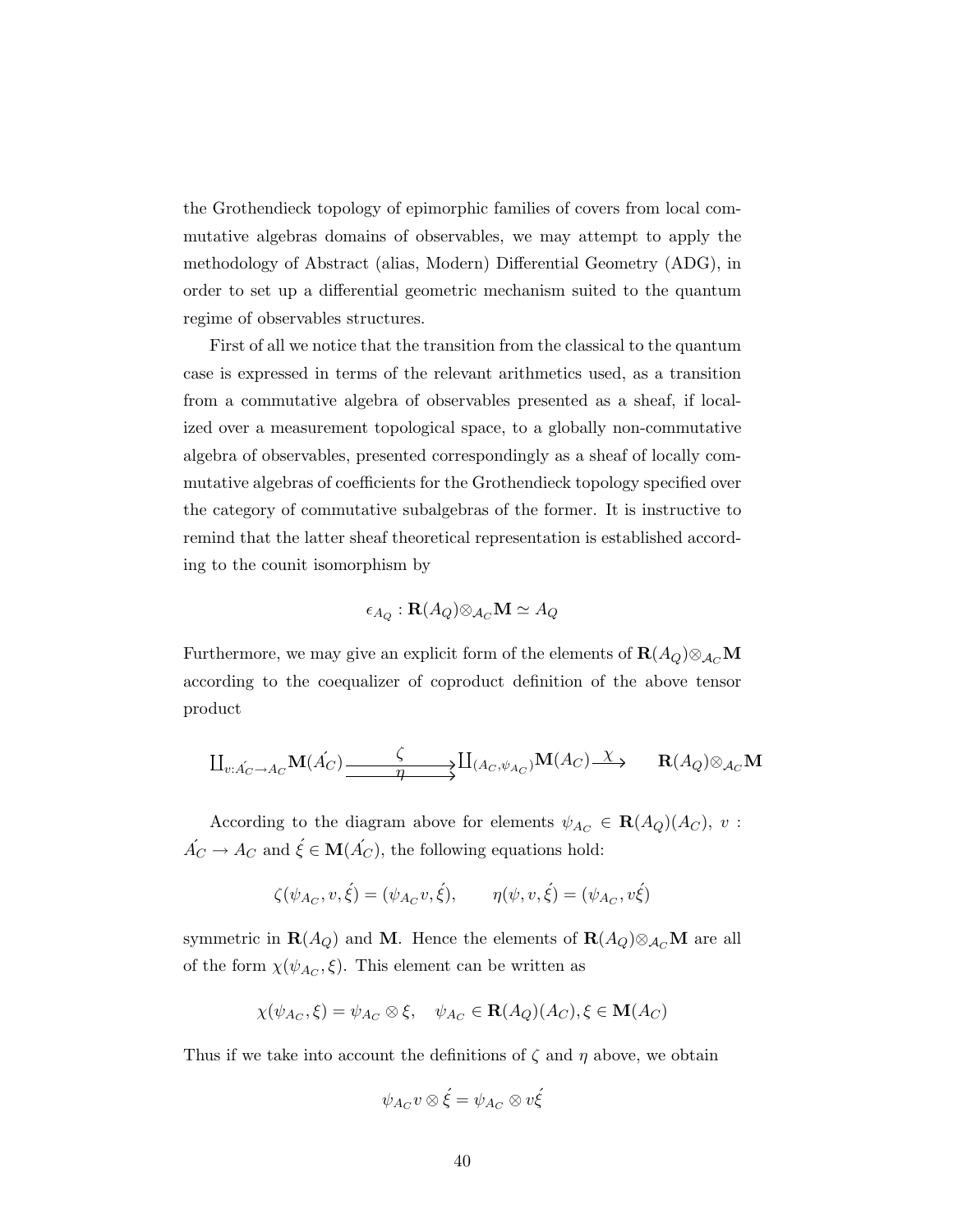We conclude that  $\mathbf{R}(A_Q) \otimes_{\mathcal{A}_C} \mathbf{M}$  is actually the quotient of  $\coprod_{(A_C, \psi_{A_C})} \mathbf{M}(A_C)$ by the smallest equivalence relation generated by the above equations. Moreover, if there exists  $A_D$  in  $A_C$  and homomorphisms  $w : A_D \rightarrow A_C$ ,  $v :$  $A_D \to \hat{A}_C$ , such that:  $w\bar{\xi} = \xi$ ,  $v\bar{\xi} = \xi$ , and  $\psi_{A_C} w = \psi_{A_C}$ ,  $\xi \in M(A_C)$ ,  $\xi \in$  $\mathbf{M}(\hat{A}_C), \bar{\xi} \in \mathbf{M}(A_D), \psi_{A_C} \in \mathbf{R}(A_Q)(A_C), \psi_{A_C} \in \mathbf{R}(A_Q)(\hat{A}_C)$  then the identification equations take the form

$$
\psi_{A_C}\otimes \xi=\psi_{\acute{A_C}}\otimes \acute{\xi}
$$

If we denote by  $l_Q(A_C)$  the ideal generated by the equivalence relation, corresponding to the above identification equations, for each  $A_C$  in  $A_C$ , we conclude that locally, in the Grothendieck topology defined, an element of  $\mathbf{R}(A_Q) \otimes_{\mathcal{A}_C} \mathbf{M}$  can be written in the form:

$$
\psi_{A_C} \otimes \xi = (\psi_{A_C}, \xi) + l_Q(A_C) \equiv [\psi_{A_C} \otimes \xi]
$$

Subsequently a quantum observables algebra admits a sheaf theoretical representation in terms of an algebra sheaf that, locally, that is, over a particular cover, has the quotient form;

$$
\mathbf{R}(A_Q)(A_C) \otimes_{\mathcal{A}_C} \mathbf{M}(A_C) = [\mathbf{R}(A_Q)(A_C) \times \mathbf{M}(A_C)]/l_Q(A_C)
$$

In this sense, the quantum arithmetics can be described locally, that is, over a particular cover in a localization system of a quantum observables algebra, as an algebra  $\mathbf{K}(A_C) := [\mathbf{R}(A_Q)(A_C) \times \mathbf{M}(A_C)]/l_Q(A_C)$ . The latter can be further localized over a "topological measurement space", categorically dual to the commutative observables algebra  $A_C$ , that serves as the algebra sheaf of a differential triad  $\Delta = (\mathbf{K}(A_C), \delta_{\mathbf{K}(A_C)}, \Omega(\mathbf{K}(A_C))),$  attached to this particular cover. The appropriate specification of the  $K(A_C)$ module  $\Omega(\mathbf{K}(A_C))$  is going to be the subject of a detailed discussion in what follows: From a physical viewpoint a reasonable choice would be the identification of  $\Omega(\mathbf{K}(A_C))$  with the  $\mathbf{K}(A_C)$ -module  $\Phi(\mathbf{K}(A_C))$  of all localized quotient commutative algebra of observables sheaf endomorphisms  $\nabla_{\mathbf{K}(A_C)} : \mathbf{K}(A_C) \to \mathbf{K}(A_C)$ , which are R-linear and satisfy the Leibniz rule ("derivations"). Thus the differential structure on a local commutative domain cover,  $\psi_{A_C} : \mathbf{M}(A_C) \hookrightarrow A_Q$ ,  $A_C$  in  $\mathcal{A_C}$ , being an inclusion, would be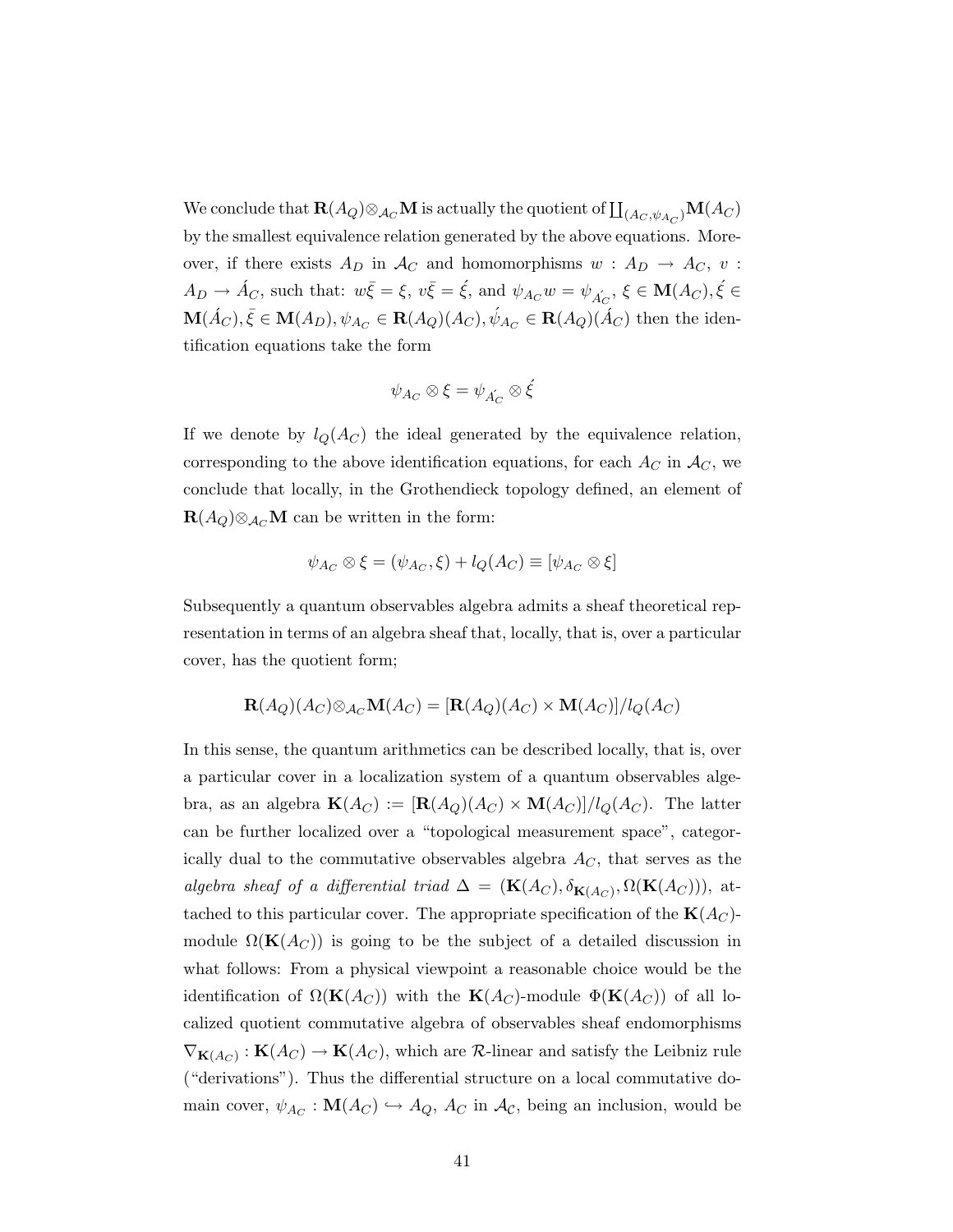naturally defined in the following manner:

$$
(\psi_{A_C}, \xi) + l_Q(A_C) \mapsto (\psi_{A_C}, \nabla_{A_C}\xi) + l_Q(A_C)
$$

where  $\nabla_{A_C} := \nabla : A_C \to A_C$  is an  $A_C$ -valued derivation of  $A_C$ , which we call differential variation of first-order, or equivalently differential 1-variation, applied to the observable  $\xi$ . In the sequel, we will specify the necessary conditions required for the existence of  $\nabla$  for a general commutative algebra of observables  $A_C$ .

In this sense, we may form the conclusion that locally in the Grothendieck topology specified, there exists a naturally defined differential operator, that has the following form over a particular cover for each  $A_C$  in  $A_C$ :

$$
\delta_{\mathbf{K}(A_C)}(\psi_{A_C} \otimes \xi) := (\psi_{A_C}, \nabla_{A_C} \xi) + l_Q(A_C)
$$

At this point we remind that a covering sieve, or equivalently, localization system of a quantum observables algebra contains epimorphic families from local commutative domain covers, such that each element associated with a covering sieve is represented by a commutative diagram of the form



where  $A_C$ ,  $E_C$ ,  $E_C$  are objects in the generating subcategory  $A_C$  of  $A_Q$ .

Moreover they fit all together in a coequalizer diagram

$$
\underline{\Pi}_{\nu} A_C \qquad \xrightarrow{\qquad y_1} \qquad \qquad \underline{\Pi}_{(E_C \in \mathcal{A}_C, \psi: E_C \to A_Q)} E_C \xrightarrow{\qquad T} A_Q
$$

where the first coproduct is indexed by all  $\nu$ , representing commutative diagrams in  $\mathcal{A}_Q$  of the form above.

Thus, having specified a differential triad  $\Delta = (\mathbf{K}(A_C), \delta_{\mathbf{K}(A_C)}, \Omega(\mathbf{K}(A_C)))$ attached to each particular cover, we may specify a diagram of differential triads that, in turn corresponds to an element associated with an epimorphic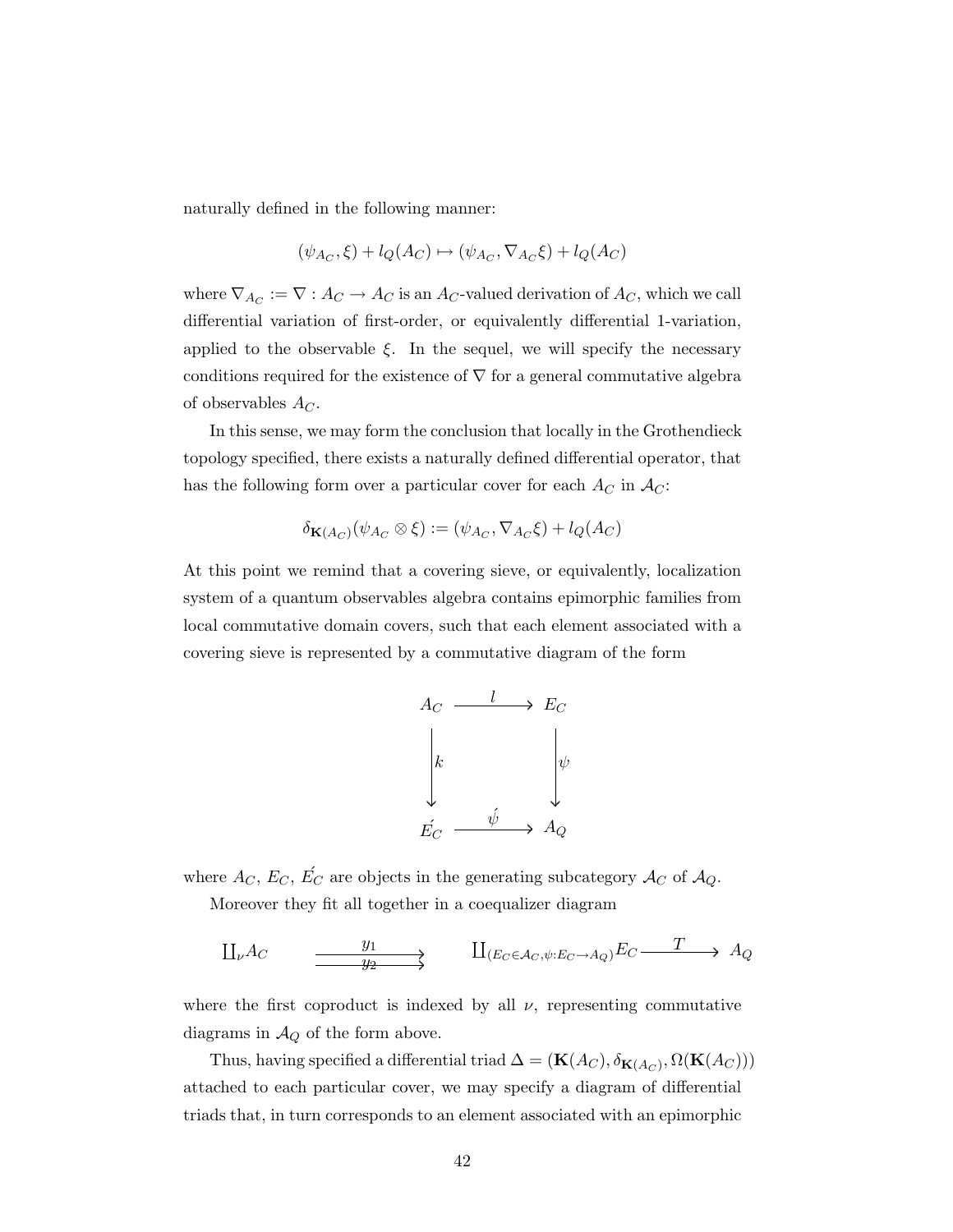covering sieve in the Grothendieck topology defined on  $A_C$ . This diagram of differential triads, together with the corresponding coequalizer of coproduct diagram, contain all the information necessary for the set-up of the differential geometric mechanism suited to the quantum regime. Hence, the transition from the classical to the quantum case amounts to a change of perspective from a single differential triad to a diagram of differential triads interlocking in such a way that information related to observation in different covering domains is compatible on their overlaps.

#### 8.2 Differential 1-variations

A derivation  $\nabla$  of a commutative observables algebra  $A_C$  is an R-linear endomorphism of the R-commutative arithmetic  $A_C$ , denoted by  $\nabla : A_C \rightarrow$  $A_C$ , that satisfies the Leibniz rule:

$$
\nabla(\zeta\xi) = \zeta \nabla(\xi) + \xi \nabla(\zeta)
$$

for all  $\zeta$ ,  $\xi$  belonging to  $A_C$ .

We also define the set of all derivations of  $A_C$ , denoted by  $G(A_C)$ . It is obvious that  $G(A_C)$  is a left  $A_C$ -module. Remarkably,  $G(A_C)$  can be also endowed with a Lie algebra structure if we define an R-linear skew-symmetric operator, called commutator of derivations in  $G(A_C)$  as follows:

For any two derivations  $\nabla_1$ ,  $\nabla_2 \in G(A_C)$  their commutator, denoted as  $[\nabla_1, \nabla_2]$ , is given by;

$$
[\nabla_1,\nabla_2]=\nabla_1\circ\nabla_2-\nabla_2\circ\nabla_1
$$

We can easily check that the commutator  $[\nabla_1, \nabla_2]$  is skew-symmetric, and also, it is a derivation belonging to  $G(A_C)$ . Furthermore, the commutator derivation satisfies the Jacobi identity as follows;

$$
[\nabla_1,[\nabla_2,\nabla_3]]=[[\nabla_1,\nabla_2],\nabla_3]+[\nabla_2,[\nabla_1,\nabla_3]]
$$

Actually if we consider  $\nabla \in G(A_C)$ , and also,  $\zeta, \xi \in A_C$ , then we define;

$$
(\overleftarrow{\zeta}\nabla)(\xi):=\zeta(\nabla(\xi))
$$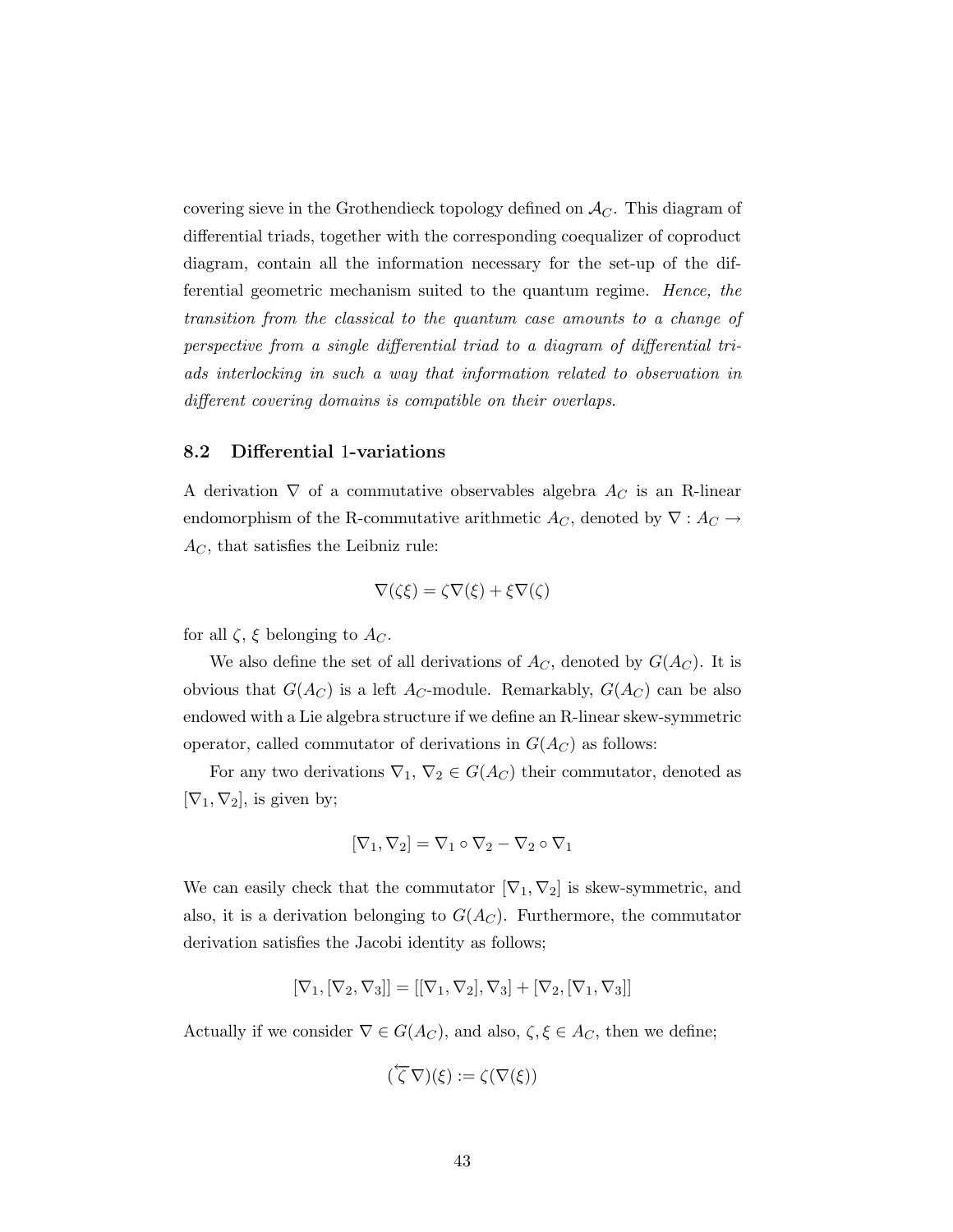It is clear that  $\overleftarrow{\zeta} \nabla \in G(A_C)$ , thus  $G(A_C)$  is a left  $A_C$ -module. We notice that we can also define a right  $A_C$ -module structure on  $G(A_C)$  according to the rule;

$$
(\overrightarrow{\zeta}\nabla)(\xi) := \nabla(\zeta\xi)
$$

Now, we may define a commutator as follows;

$$
[\hat{\zeta},\nabla](\xi):=(\overrightarrow{\zeta}\nabla-\overleftarrow{\zeta}\nabla)(\xi)=(\nabla(\zeta))\xi
$$

Thus, for any  $\zeta \in A_C$ , we can define the Lie derivative operator;

$$
L_{\zeta}: G(A_C) \to G(A_C)
$$
  

$$
L_{\zeta}(\nabla) := [\hat{\zeta}, \nabla]
$$

Moreover, if we consider operators  $L_{\zeta}$ ,  $L_{\eta}$ , we can easily show that they commute, and furthermore, the identity below is being satisfied;

$$
(L_{\eta} \circ L_{\zeta})(\nabla) = 0
$$

for every  $\zeta, \eta \in A_C$ . Thus we can state the following:

If we consider a commutative observables algebra  $A_C$ , then an R-linear morphism  $\nabla \in G(A_C)$  is called a differential 1-variation if for all  $\eta, \zeta \in$  $A_C$ , and corresponding commutator operators  $L_{\eta}$ ,  $L_{\zeta}$ , the following identity holds:

$$
(L_{\eta} \circ L_{\zeta})(\nabla) = 0
$$

In the case that the classical commutative arithmetic  $A_C$  represents  $\mathcal{C}^{\infty}(X,\mathbb{R})$ , then the above identity is satisfied and differential 1-variations are tautosemous with the usual fist-order linear differential operators of the form  $\nabla = \kappa^i \partial_i + \lambda$ , where  $\kappa^i, \lambda \in C^\infty(X, R)$ .

The fact that the set of all derivations of  $A_C$ , say  $G(A_C)$ , has an  $A_C$ module structure, motivates the definition of an M-valued derivation of an observables algebra  $A_C$ , for an arbitrary  $A_C$ -module M as follows:

An M-valued derivation  $\nabla_M$  of an observables algebra  $A_C$  is an R-linear morphism, denoted by  $\nabla_M : A_C \to M$ , that satisfies the Leibniz rule:

$$
\nabla_M(\zeta\xi) = \zeta \nabla_M(\xi) + \xi \nabla_M(\zeta)
$$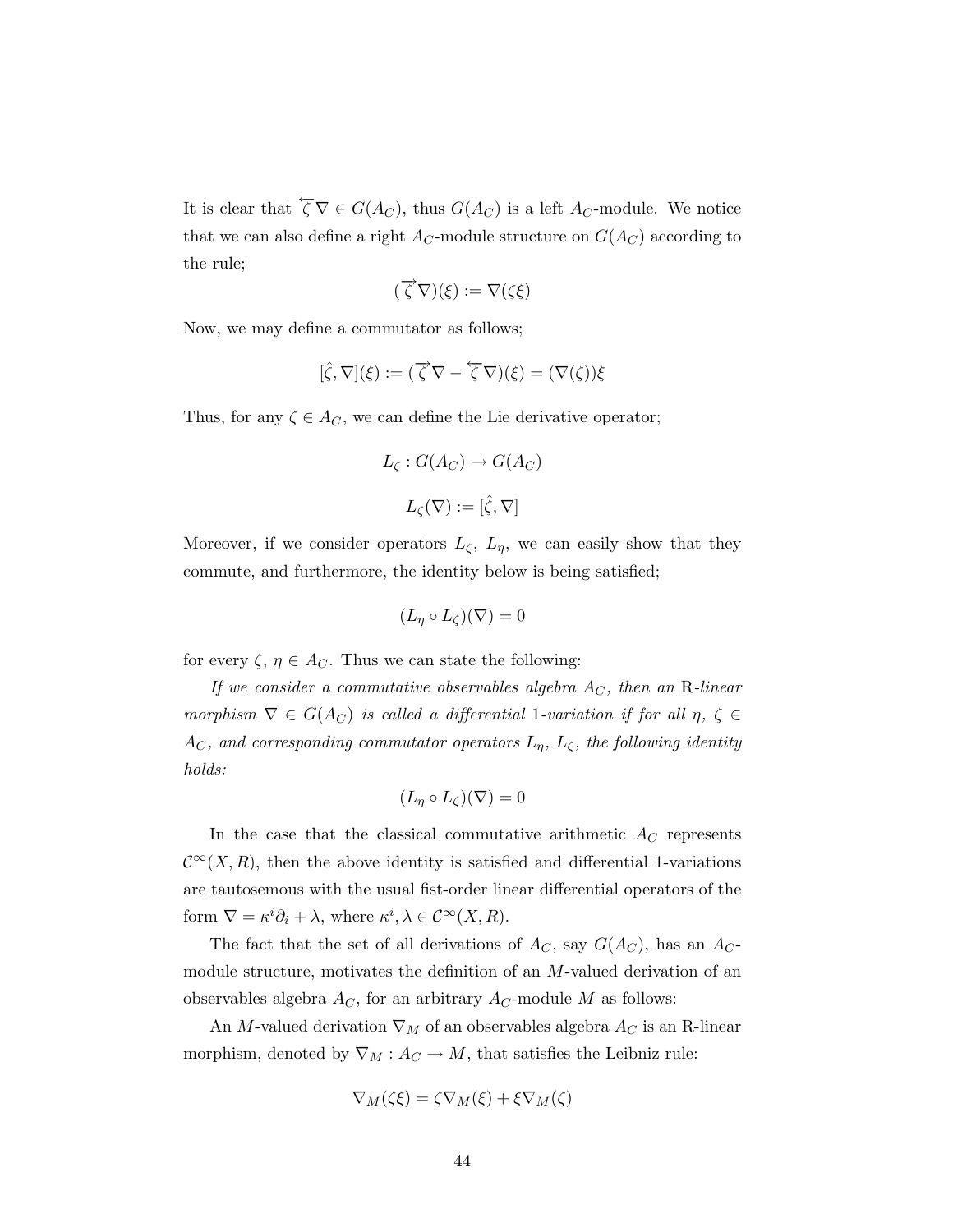for all  $\zeta$ ,  $\xi$  belonging to  $A_C$ . If we consider  $\nabla_M \in G(M)$ , and also,  $\zeta$ ,  $\xi \in A_C$ , then we have;

$$
(\overleftarrow{\zeta}\nabla_M)(\xi):=\zeta(\nabla_M(\xi))
$$

It is clear that  $\overleftarrow{\zeta} \nabla_M \in G(M)$ , thus  $G(M)$  is a left  $A_C$ -module. We also notice that we can define a right  $A_C$ -module structure on  $G(M)$  as follows;

$$
(\overrightarrow{\zeta}\nabla_M)(\xi):=\nabla_M(\zeta\xi)
$$

Now, we can define a commutator according to;

$$
[\hat{\zeta}, \nabla_M](\xi) := (\overrightarrow{\zeta} \nabla_M - \overleftarrow{\zeta} \nabla_M)(\xi) = (\nabla_M(\zeta))\xi
$$

Thus, for any  $\zeta \in A_C$ , we can again define the Lie derivative operator, as follows;

$$
L_{\zeta}: G(M) \to G(M)
$$
  

$$
L_{\zeta}(\nabla_M) := [\hat{\zeta}, \nabla_M]
$$

Furthermore, if we consider operators  $L_{\zeta}$ ,  $L_{\eta}$ , for every  $\zeta$ ,  $\eta \in A_C$ , they commute, and also, satisfy the identity;

$$
(L_{\eta} \circ L_{\zeta})(\nabla_M) = 0
$$

In this sense, we can state the criterion of identification of M-valued derivations, in an analogous manner as in 8.2, as follows:

If we consider the set  $S(M)$ , consisting of R-linear morphisms of a commutative observables algebra  $A_C$  into an arbitrary  $A_C$ -module M, then the elements of  $S(M)$  are identified as M-valued derivations,  $\nabla_M$ , of the algebra  $A_C$ , if for any  $\zeta$ ,  $\eta \in A_C$ , and corresponding Lie derivative operators  $L_{\zeta}$ ,  $L_{\eta}$  from  $S(M)$  to itself, the following identity holds:

$$
(L_{\eta} \circ L_{\zeta})(\nabla_M) = 0
$$

Furthermore, it is instructive to notice that, for an R-linear morphism  $\theta$ of  $A_C$ -modules,  $M, N \in S(M, N)$ ; where  $S(M, N)$  denotes the bimodule of all R-linear morphisms of  $A_C$ -modules M and N, we can analogously define a commutator operator  $\hat{L}_{\zeta}$ , for every  $\zeta \in A_C$ , according to;

$$
\hat{L}_{\zeta}:S(M,N)\to S(M,N)
$$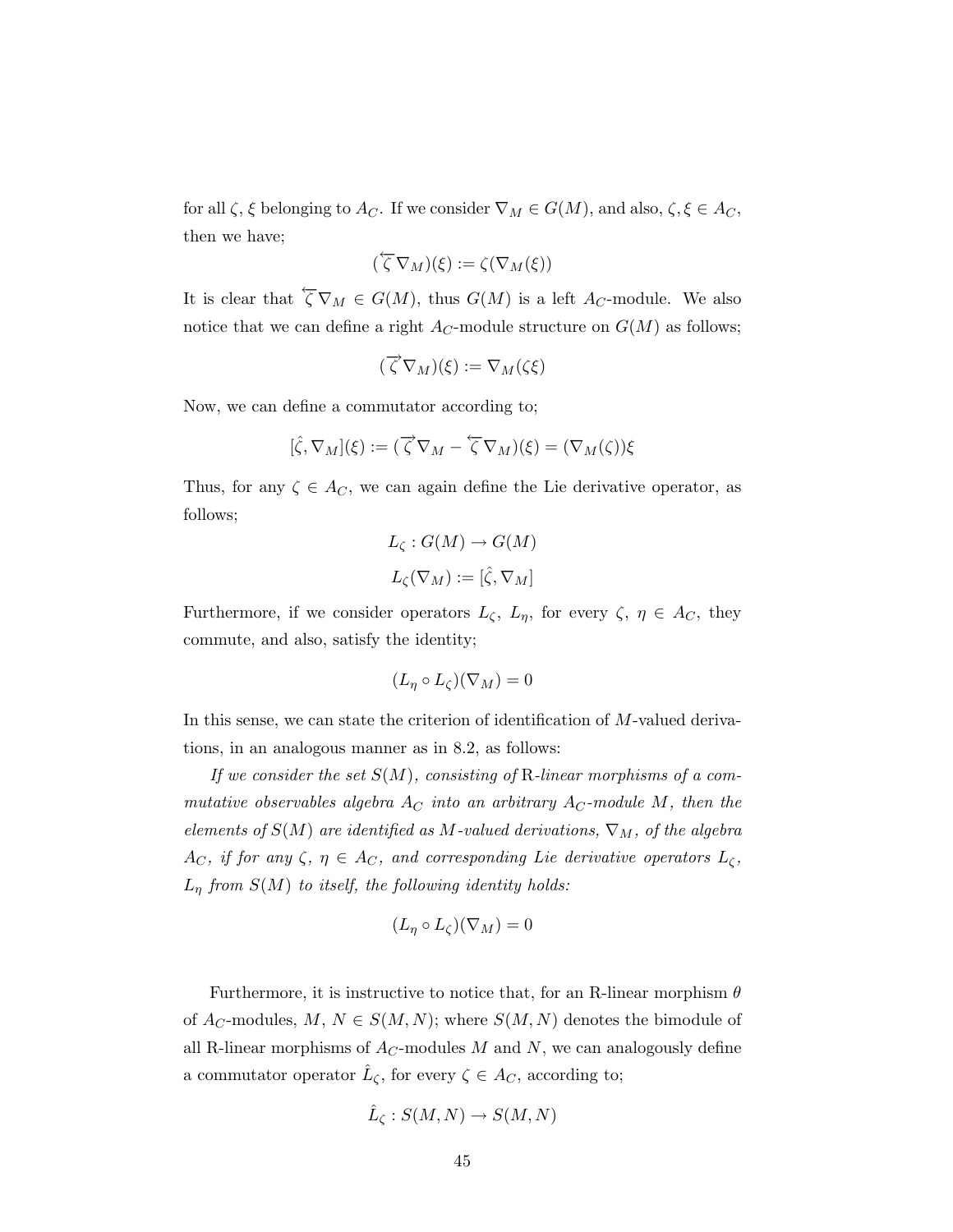such that;

$$
\hat{L}_{\zeta}(\theta) := [\hat{\zeta}, \theta] = (\overrightarrow{\zeta}\theta - \overleftarrow{\zeta}\theta)
$$

Thus, we can consider commutator operators  $\hat{L}_{\eta}$ ,  $\hat{L}_{\zeta}$ , for  $\eta$ ,  $\zeta \in A_C$ , and also, take their composition, denoted by  $\hat{L}_\eta \circ \hat{L}_\zeta$ . Then we can give the following definition:

We consider an observables algebra  $A_C$ , and let M, N be  $A_C$ -modules. An R-linear morphism  $\theta \in S(M, N)$  is called a differential 1-variation induced by the action of M on N if for all  $\eta$ ,  $\zeta \in A_C$ , and corresponding commutator operators  $\hat{L}_{\eta}$ ,  $\hat{L}_{\zeta}$ , the following identity holds:

$$
(\hat{L}_{\eta} \circ \hat{L}_{\zeta})(\theta) = 0
$$

Let us denote the set of all differential 1-variations induced by the action of M on N, by  $V^1{}_{A_C}(M,N)$ . The set  $V^1{}_{A_C}(M,N)$  can be endowed with a bimodule structure, where multiplication from the left by elements  $\zeta$  of  $A_C$ is denoted by  $\overleftrightarrow{\zeta}$ , whereas multiplication from the right is denoted by  $\overrightarrow{\zeta}$ ,  $\theta$ , according to;

$$
(\overleftarrow{\zeta}\theta)(m) := \zeta \cdot \theta(m)
$$

$$
(\overrightarrow{\zeta}\theta)(m) := (\theta \circ \zeta)(m)
$$

for every  $\zeta \in A_C$ . We also denote by  $\hat{V}^1_{A_C}(M,N)$  the bimodule structure, whereas by  $\overleftarrow{V}^1$  $A_C(M,N)$  and  $\overrightarrow{V}^1$  $A_C(M, N)$ , the left and right  $A_C$ module structures, respectively. Moreover, the bimodule of all differential 1-variations, induced by the action of  $A_C$ , being an  $A_C$ -module over itself, on N, is denoted by  $\hat{V}_{A_C}^1(N)$ . We also denote by  $\overline{V}^1$  $A_C(N)$  the left  $A_C$ -module structure, whereas by  $\overrightarrow{V}^1$  $A_C(N)$  the right  $A_C$ -module structure.

#### 8.3 Left Modules of 1-Forms

From now on, we shall focus our attention to the left module structure alone. The correspondence  $N \mapsto \overleftarrow{V}^1$  $A_C(M, N)$  if applied to all objects and arrows of the category of  $A_C$ -modules  $\mathcal{M}^{(A_C)}$ , specifies a covariant functor from the category of  $A_C$ -modules to themselves;

$$
\overleftarrow{\mathbf{V}}^1_{A_C}(M,-): \mathcal{M}^{(A_C)} \to \mathcal{M}^{(A_C)}
$$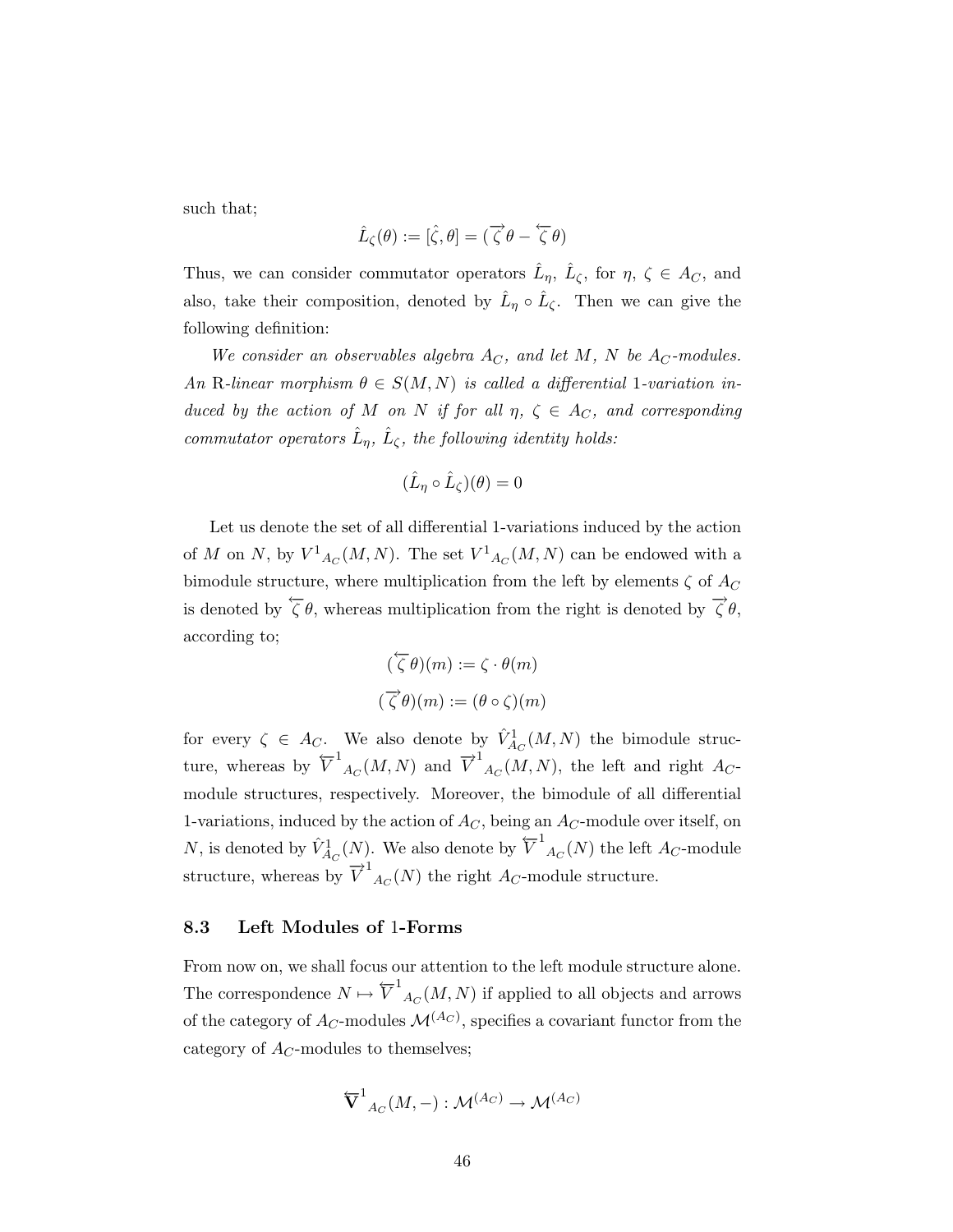Furthermore, we define the R-linear map;

$$
l:M\to (A_C)\otimes_R M
$$

by setting;

$$
l(m) = 1 \otimes m
$$

where  $m \in M$ . The codomain of the map l is called the tensor product of the left  $A_C$ -modules  $A_C$  and  $M$ , and most significantly it is an  $A_C$ -module itself, where the left multiplication is specified by;

$$
\overleftarrow{\zeta}(\xi\otimes m):=(\zeta\xi)\otimes m
$$

where  $\zeta$ ,  $\xi \in A_C$ , and  $m \in M$ . The tensor product  $(A_C) \otimes_R M$ , can be further endowed with a right  $A_C$ -module structure defined by

$$
\overrightarrow{\zeta}(\xi\otimes m):=\xi\otimes(\zeta m)
$$

Thus, we may form a commutator operator for every  $\zeta \in A_C$  defined as follows;

$$
\hat{L}_{\zeta} : (A_C) \otimes_R M \to (A_C) \otimes_R M
$$

$$
\hat{L}_{\zeta}(l(m)) := [\hat{\zeta}, l(m)] = (\overrightarrow{\zeta} l(m) - \overleftarrow{\zeta} l(m))
$$

Subsequently, we can consider for  $\eta$ ,  $\zeta \in A_C$ , the corresponding commutator operators  $\hat{L}_{\eta}$ ,  $\hat{L}_{\zeta}$ , and also, take their composition. Consequently, the elements  $((\hat{L}_{\eta} \circ \hat{L}_{\zeta})(l))(m)$  generate a submodule of the tensor product  $(A_C) \otimes_R M$ , denoted by <u>M</u>. Moreover, we may form a quotient  $A_C$ -module corresponding to each  $A_C$ -module  $M$ , defined as follows;

$$
\pi(M):=((A_C)\otimes_{\mathbf{R}}M)/\underline{M}
$$

It is straightforward to see, if we take into account the definition of the quotient  $A_C$ -module  $\underline{M}$ , that the map;

$$
\Pi: M \to \pi(M)
$$

defined by the assignment

$$
m \mapsto \Pi(m) := (l(m)) \mod(M) := [l(m)]
$$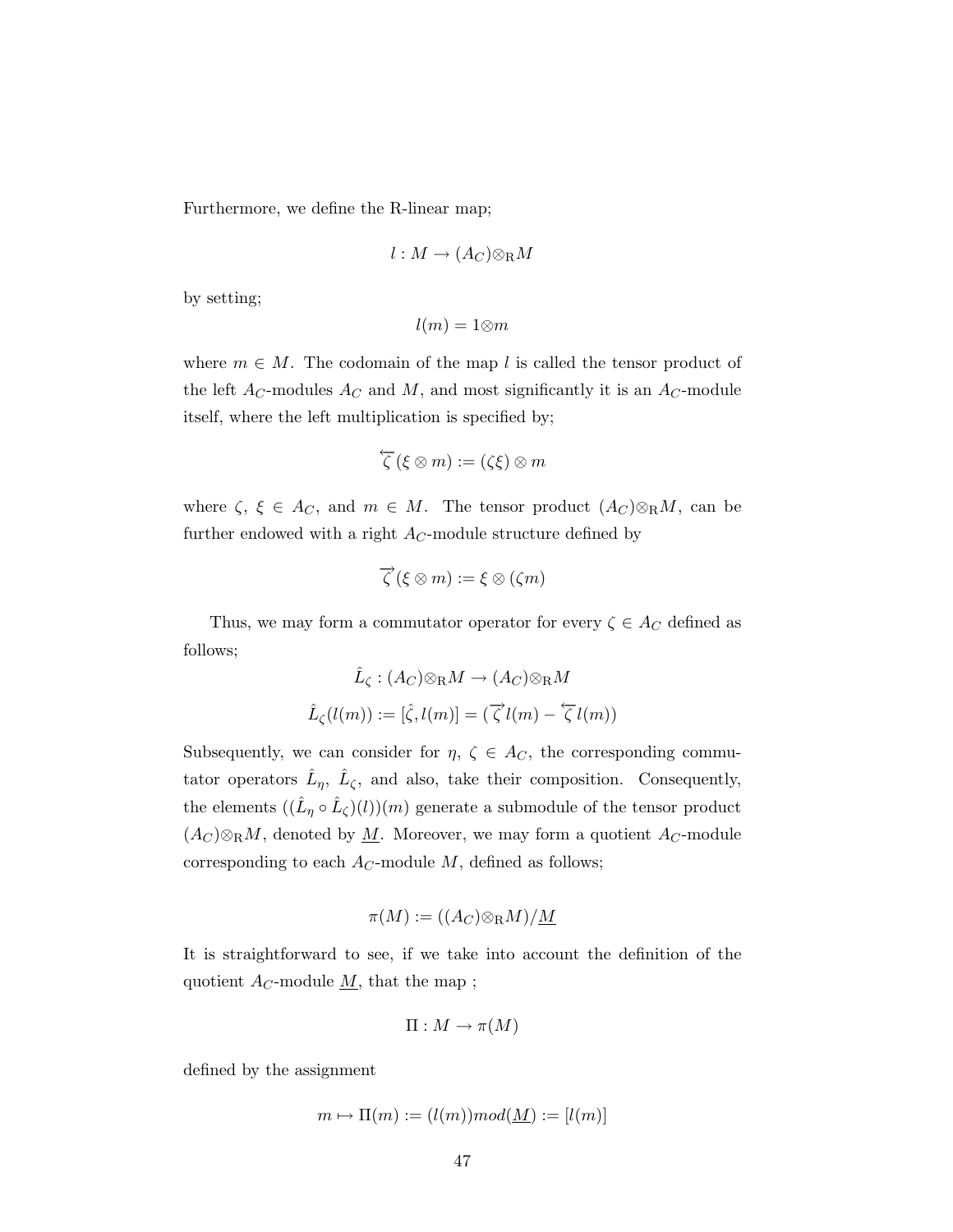for each  $A_C$ -module  $M$ , is a differential 1-variation.

Moreover, the above map for each  $A_C$ -module M, gives rise to a covariant functor

$$
\Pi: {\cal M}^{(A_C)} \rightarrow {\cal M}^{(A_C)}
$$

[i]. Its action on a  $A_C$ -module in  $\mathcal{M}^{(A_C)}$  is given by;

$$
\mathbf{\Pi}(M):=\pi(M)
$$

[ii]. Its action on a morphism of  $A_C$ -modules  $\alpha : M \to N$ , for  $[l(m)] \in$  $\pi(M)$  is given by;

$$
\mathbf{\Pi}(\alpha) : \mathbf{\Pi}(M) \to \mathbf{\Pi}(N)
$$

$$
\mathbf{\Pi}(\alpha)([l(m)]) = \alpha \circ [l(m)]
$$

Now, we consider that  $\theta$  is a differential 1-variation, that is  $\theta \in \overleftarrow{\mathbf{V}}_{A_C}(M, N)$ . Obviously,  $\overleftarrow{\mathbf{V}}_{A_C}(M,N) \subset Hom_R(M,N)$ , so we may further consider the morphism;

$$
\chi:Hom_{A_C}(((A_C)\otimes_R M),N)\to Hom_R(M,N)
$$

defined by the relation;

$$
\chi(\tau)=\tau\circ l
$$

Next, we apply the commutator operator  $\hat{L}_{\zeta}$  on  $\chi(\tau)$ , taking into account that  $\tau$  is an  $A_C$ -morphism, as follows;

$$
\hat{L}_{\zeta}(\chi(\tau)) = \hat{L}_{\zeta}(\tau \circ l) = \tau \circ \hat{L}_{\zeta}(l) = \chi(\hat{L}_{\zeta}(\tau))
$$

Consequently,  $\chi(\tau) \in Hom_R(M, N)$ , is a differential 1-variation, iff

$$
\hat{L}_{\zeta}(\chi(\tau))=0
$$

or equivalently, iff;

$$
\tau(\underline{M})=0
$$

Thus, by restricting the codomain of  $\chi$  to elements being qualified as differential 1-variations, we obtain the following isomorphism;

$$
\iota:Hom_{A_C}(\mathbf{\Pi}(M),N)\to \overleftarrow{\mathbf{V}}_{A_C}(M,N)
$$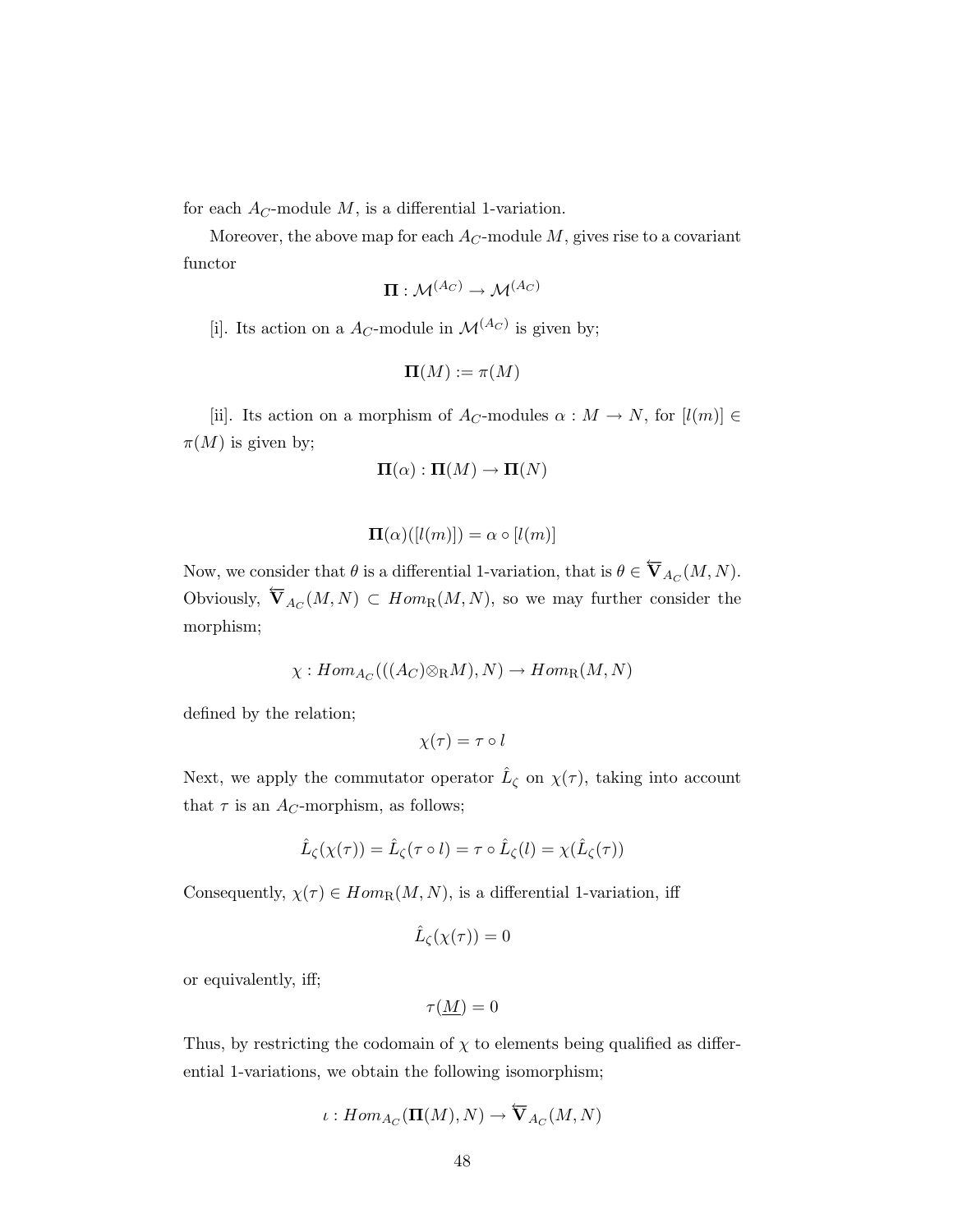Its inverse is denoted by  $\varepsilon$  and is subsequently defined as;

$$
\varepsilon : \overleftarrow{\mathbf{V}}_{A_C}(M, N) \to Hom_{A_C}(\mathbf{\Pi}(M), N)
$$

$$
\theta \mapsto \varepsilon_{\theta}
$$

$$
\theta = \varepsilon_{\theta} \circ \Pi
$$

according to the diagram below;



Hence, we can draw the conclusion that the covariant functor corresponding to a left  $A_C$ -module M in  $\mathcal{M}^{(A_C)}$ ;

$$
\overleftarrow{\mathbf{V}}_{A_C}(M,-): \mathcal{M}^{(A_C)} \to \mathcal{M}^{(A_C)}
$$

is being representable by the left  $A_C$ -module in  $\mathcal{M}^{(A_C)}$ ;

$$
\mathbf{\Pi}(M):=((A_C)\otimes_{\mathbf{R}} M)/\underline{M}
$$

according to the established isomorphism;

$$
\overleftarrow{\mathbf{V}}_{A_C}(M,N) \cong Hom_{A_C}(\mathbf{\Pi}(M),N)
$$

As a consequence, if we consider the case  $M=A_C,$  we obtain;

$$
\overleftarrow{\mathbf{V}}_{A_C}(N) \cong Hom_{A_C}(\mathbf{\Pi}(A_C), N)
$$

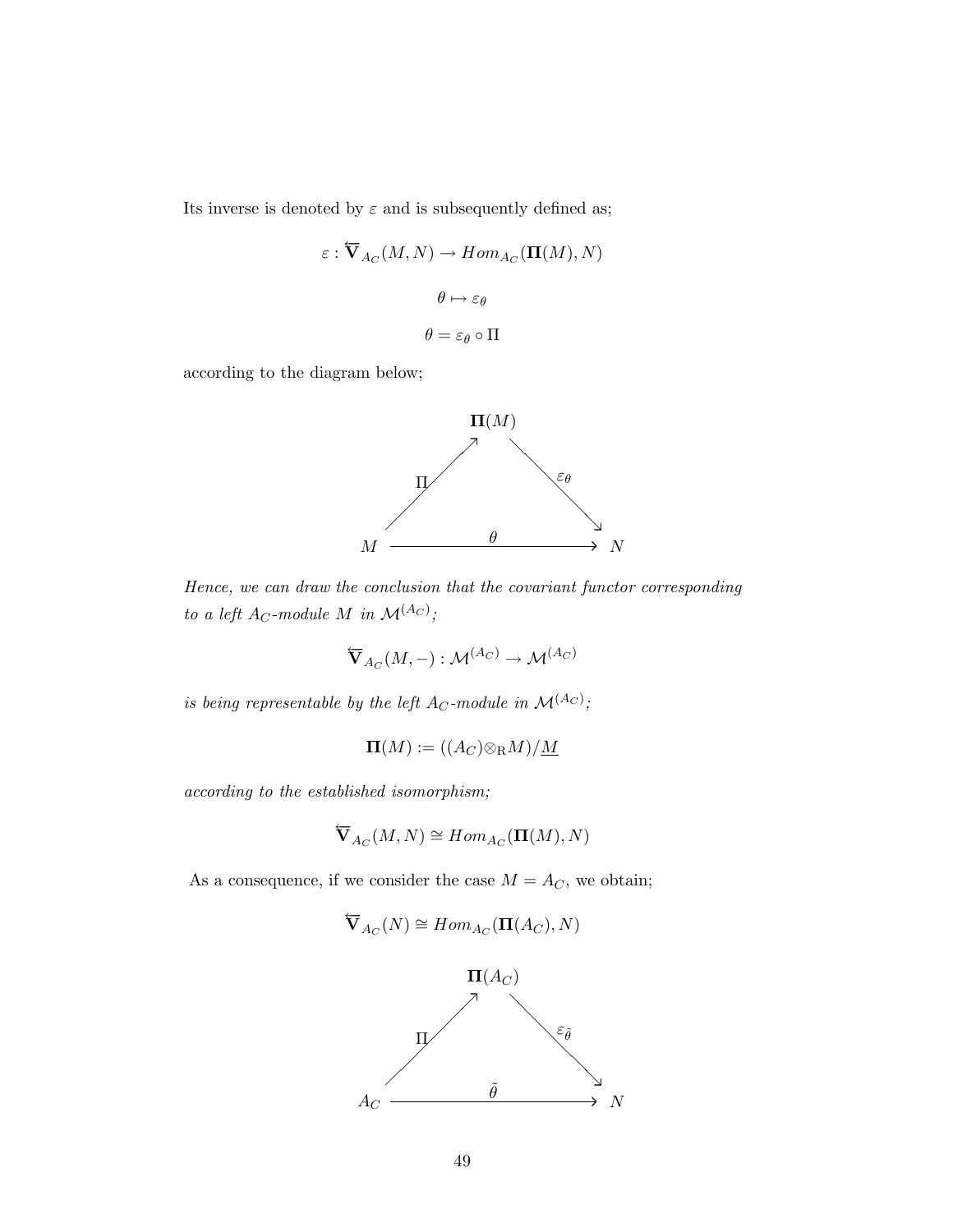where the map,

$$
\Pi: A_C \to \mathbf{\Pi}(A_C)
$$

is defined by the assignment

$$
\zeta \mapsto \Pi(\zeta) = [l(\zeta)] = [1 \otimes \zeta]
$$

Now, we may form the quotient left  $A_C$ -module  $\Omega^1(A_C)$  defined as follows;

$$
\Omega^1(A_C) := \mathbf{\Pi}(A_C)/Im(\Pi)
$$

where  $Im(\Pi)$  denotes the submodule of  $\Pi(A_C)$  depicted by the image of the morphism Π. There exists a natural projection mapping defined by;

$$
pr: \mathbf{\Pi}(A_C) \to \Omega^1(A_C)
$$

So, we may form the composition;

$$
d_{A_C}: A_C \to \Omega^1(A_C)
$$
  

$$
d_{A_C} := pr \circ \Pi
$$

Then,  $d_{A_C}$  is clearly an  $\Omega^1(A_C)$ -valued derivation of  $A_C$ .

In a suggestive terminology,  $d_{A_C}$  is called a first order differential of the observables algebra  $A_C$ , whereas the left  $A_C$ -module  $\Omega^1(A_C)$  is characterized as the module of 1-forms of  $A_C$ . In this sense, a differential 1-variation is tautosemous with a first order differential of  $A_C$ , evaluated on 1-forms in  $\Omega^1(A_C).$ 

Consequently, we may further consider the following commutative diagram;

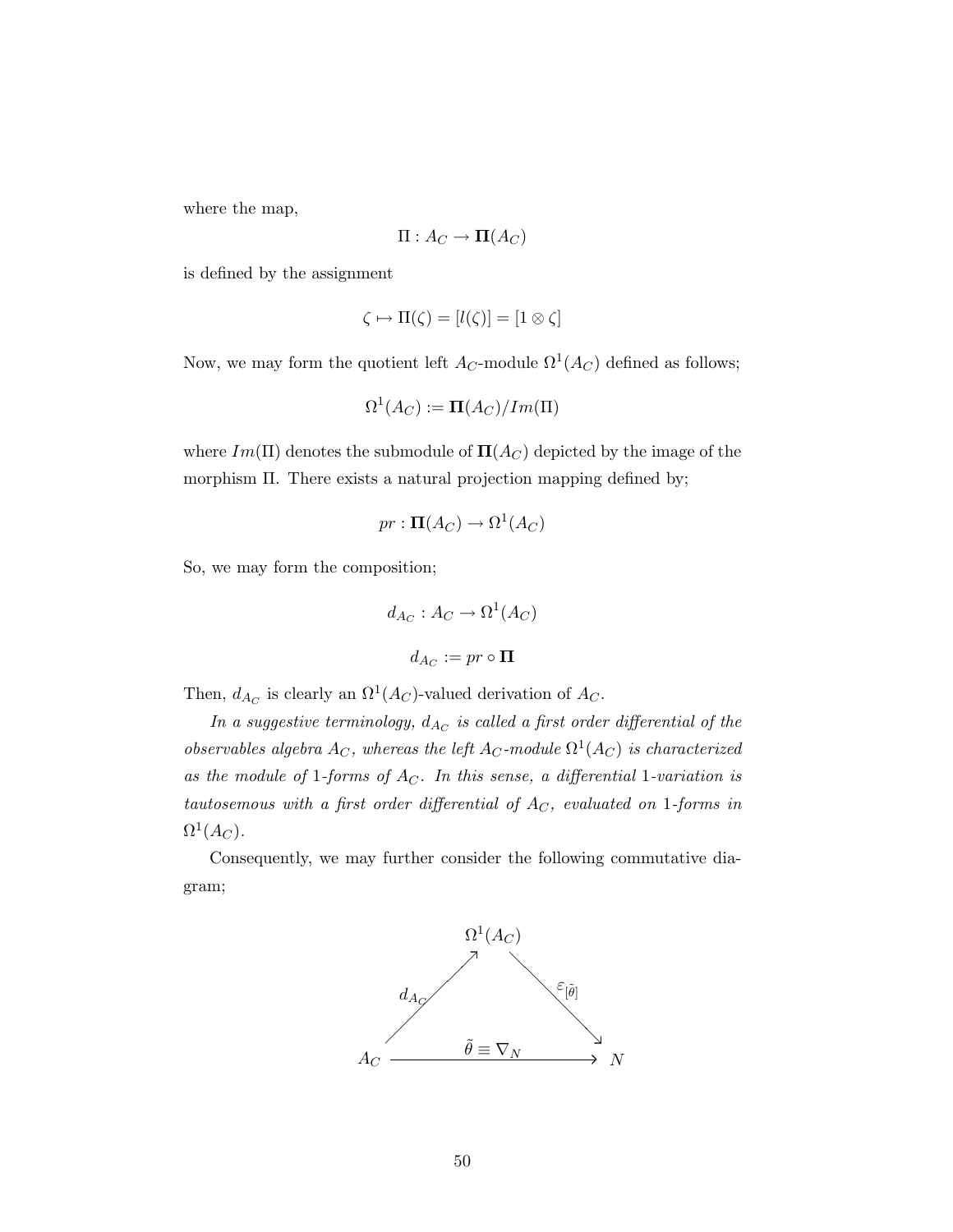We conclude that for any N-valued derivation  $\tilde{\theta} \equiv \nabla_N$  of  $A_C$ , there exists a uniquely defined morphism  $\varepsilon_{\lbrack \tilde{\theta}\rbrack} : \Omega^1(A_C) \to N$  making the diagram above commutative.

In functorial language the statement above means that the covariant functor of left  $A_C$ -modules valued derivations of  $A_C$ ;

$$
\overleftarrow{\nabla}_{A_C} : \mathcal{M}^{(A_C)} \to \mathcal{M}^{(A_C)}
$$

is being representable by the left  $A_C$ -module of 1-forms in  $\mathcal{M}^{(A_C)};$ 

$$
\Omega^1(A_C):=\Pi(A_C)/Im(\Pi)
$$

for every commutative arithmetic  $A_C$ , according to the isomorphism;

$$
\overleftarrow{\nabla}_{A_C}(N) \cong Hom_{A_C}(\Omega^1(A_C), N)
$$

Consequently, the conclusion stated above resolves completely the issue related with the appropriate specification of the  $\mathbf{K}(A_C)$ -module  $\Omega(\mathbf{K}(A_C))$ in 8.1. If we remind the relevant discussion, it has been initially conjectured that from a physical viewpoint, a reasonable choice would be the identification of  $\Omega(\mathbf{K}(A_C))$  with the  $\mathbf{K}(A_C)$ -module  $\Phi(\mathbf{K}(A_C))$  of all derivations, that is localized arithmetics endomorphisms  $\nabla_{\mathbf{K}(A_C)} : \mathbf{K}(A_C) \to \mathbf{K}(A_C)$ , which are R-linear and satisfy the Leibniz rule. From the isomorphism established above, the covariant functor of  $K(A_C)$ -modules valued derivations of  $\mathbf{K}(A_C)$  is being representable by the  $\mathbf{K}(A_C)$ -module of 1-forms in  $\mathcal{M}^{K(A_C)}$ ; Hence, we finally identify the  $K(A_C)$ -module  $\Omega(K(A_C))$  in 8.1 with the  $\mathbf{K}(A_C)$ -module of 1-forms  $\Omega^1(\mathbf{K}(A_C))$  and from now on we use them interchangeably.

Summarizing and recapitulating, we state that the differential structure on a local commutative domain cover,  $\psi_{A_C} : \mathbf{M}(A_C) \hookrightarrow A_Q$ ,  $A_C$  in  $\mathcal{A_C}$ , being an inclusion, is defined as follows:

$$
(\psi_{A_C}, \xi) + l_Q(A_C) \mapsto (\psi_{A_C}, d_{A_C}\xi) + l_Q(A_C) \equiv [(\psi_{A_C}, d_{A_C}\xi)]
$$

Hence, locally in the Grothendieck topology specified, there exists a naturally defined differential operator, that has the following form over a particular cover for each  $A_C$  in  $\mathcal{A}_C$ ;

$$
d_{\mathbf{K}(A_C)}(\psi_{A_C} \otimes \xi) := (\psi_{A_C}, d_{A_C} \xi) + l_Q(A_C) \equiv [(\psi_{A_C}, d_{A_C} \xi)]
$$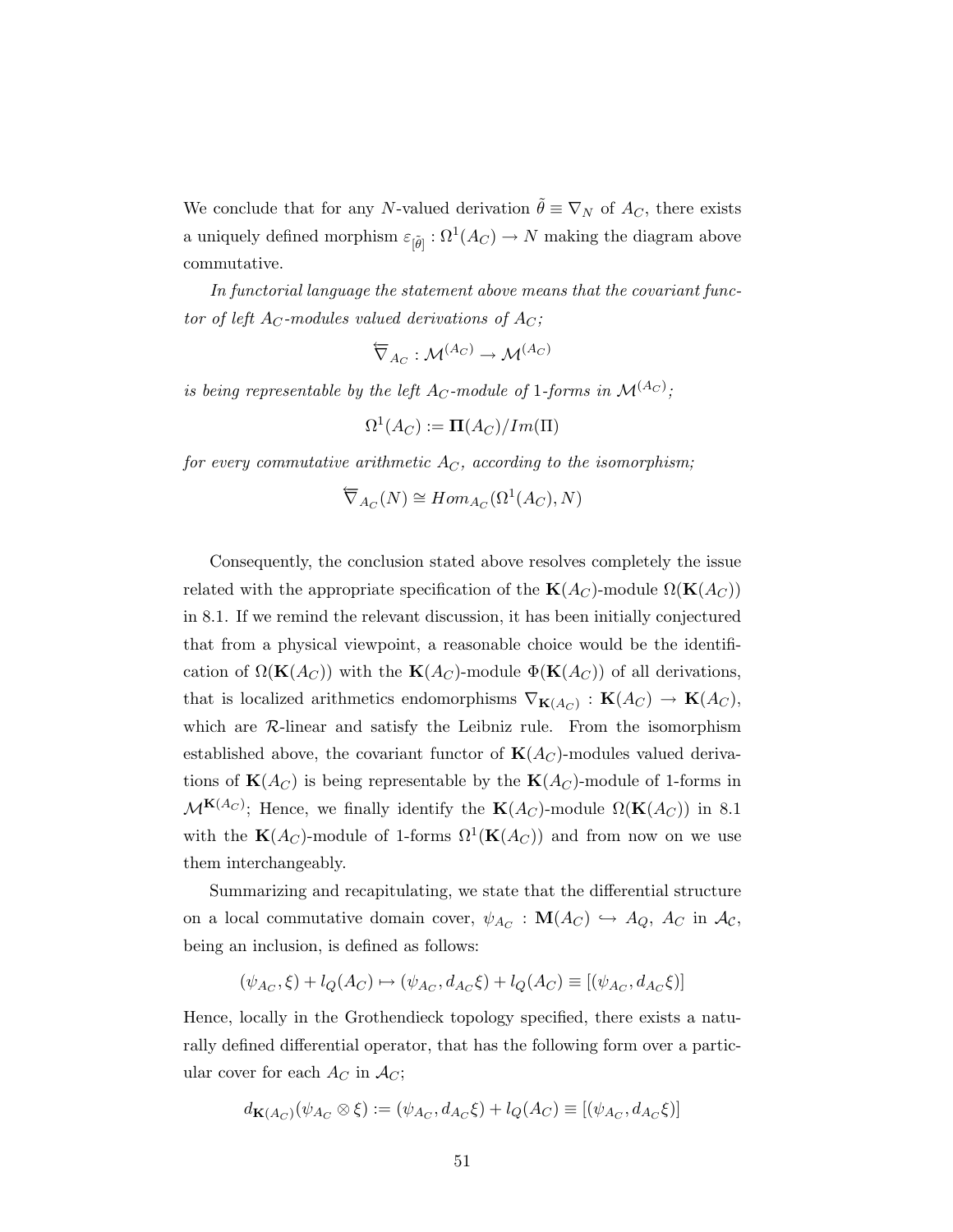#### 8.4 Non-Local Information Encoded in Ideals

If we focus our attention to a localization system of compatible overlapping commutative domain covers, we can specify accurately the information encoded in the ideal  $l_Q(A_C)$  in  $\mathbf{K}(A_C)$ , where  $\psi_{A_C} : \mathbf{M}(A_C) \hookrightarrow A_Q$ ,  $A_C$  in  $\mathcal{A}_{\mathcal{C}}$ , stands for a local cover belonging to this system. More concretely the ideal  $l_Q(A_C)$  contains information about all the other covers in the localization system that are compatible in pullback diagrams over  $A_Q$  with the specified one. This is evident if we inspect the isomorphism pasting map  $W_{A_C, A_C} = \psi_{A_C A_C} \circ \psi_{A_C A_C}^{-1}$  and noticing that its existence guarantees the satisfaction of the relations needed, as has been explained previously, for the establishment of the identification equations  $\psi_{A_C} \otimes \xi = \psi_{A_C} \otimes \acute{\xi}$  in the localization system. Thus, essentially the information encoded in the ideal  $l_Q(A_C)$  refers to all other local covers that are compatible with the specified one in the localization system. This is a unique peculiar characteristic of the quantum arithmetics as substantiated in the form of the algebras  $K(A_C)$ . Remarkably, each one of them in a covering sieve contains information about all the others in the same sieve that can be made compatible, and explicitly, the content of this information is encoded in the structure of an ideal. This is a crucial observation and pertains to discussions of non-locality characterizing the behavior of quantum systems. In our perspective the assumed paradoxical behaviour of quantum systems exhibiting non-local correlations stems from two factors: The first factor has to do with the employment of supposedly unrelated classical arithmetics, while the second stems from the identification of the general notion of localization in the sense of Grothendieck with the restricted notion of spatial localization. These two factors, of course are intimately connected, since if somebody sticks blindly to the notion of spatial localization, that works nicely for a space of points but is completely inadequate to function in a category of points, is not possible to think of a correlation of arithmetics that are spatially employed far apart from each other for the description of the observables of the same quantum system, that can even be the whole universe itself. This is only possible if the notion of localization is detached from its spatial connotation, as it is the case with Grothendieck localiza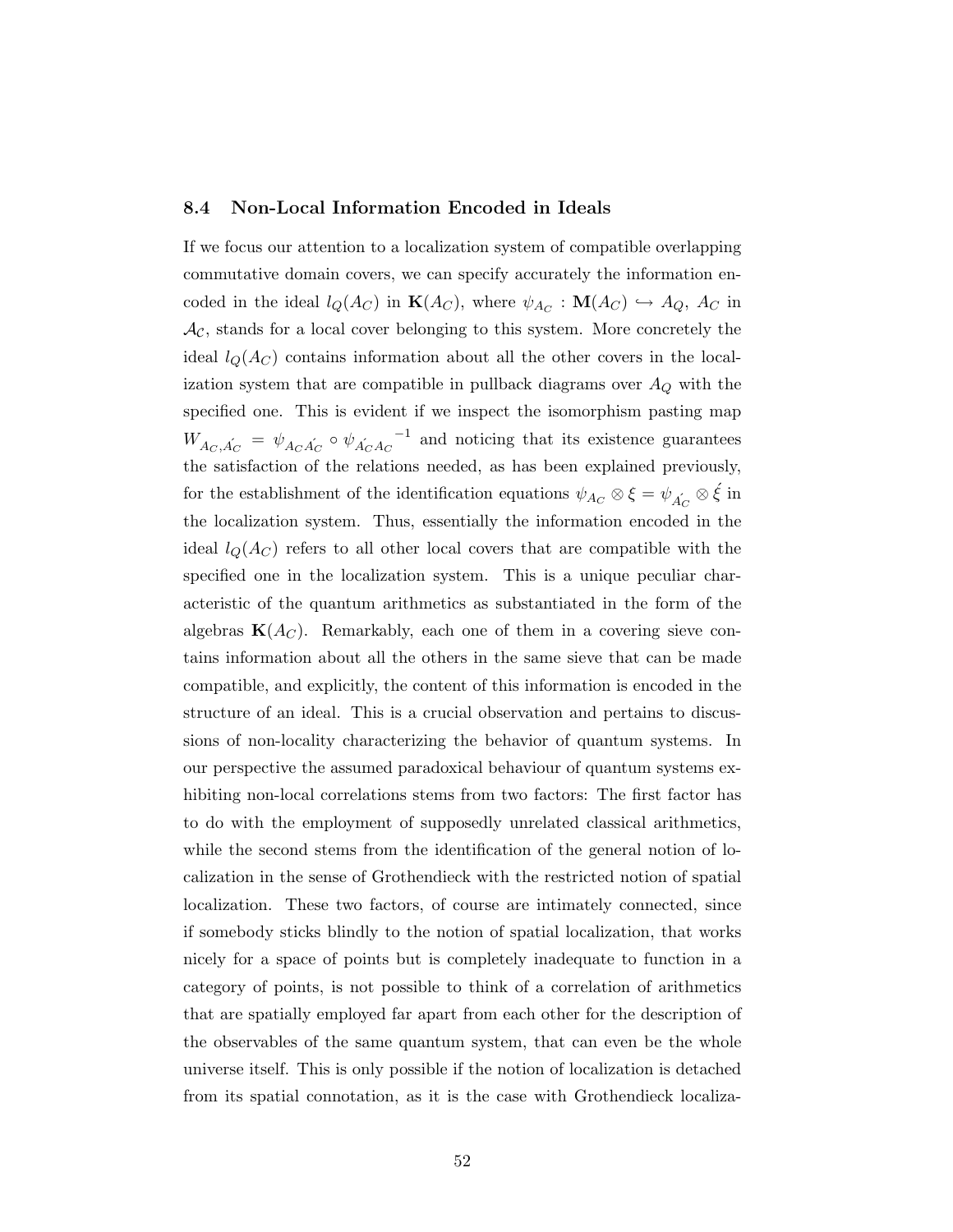tion in categories. We have seen in detail how the functioning of covering sieves permits the conception of localization systems in a generalized topological sense and subsequently the natural appearance of commutative local arithmetics correlated by means of compatible information content.

#### 8.5 The Abstract De Rham Complex

We consider the differential triad  $\Delta = (\mathbf{K}(A_C), d_{\mathbf{K}(A_C)}, \Omega(\mathbf{K}(A_C)))$  that has been attached to each particular cover in a localization system of a quantum observables algebra. We further localize over a topological measurement space X, that we may consider as a nonvoid open subset in  $\mathbb{R}^n$ , or an *n*-dimensional manifold. In this setting we assume that the classical commutative arithmetic  $A_C$  represents  $\mathcal{C}^{\infty}(X,R)$ , whereas its corresponding module of variations is the respective set of 1-forms.

Now, given the differential triad  $\Delta = (\mathbf{K}(A_C), d_{\mathbf{K}(A_C)}, \Omega(\mathbf{K}(A_C)))$  localized sheaf-theoretically over a finite open covering  $U = (U_a)$  of X as above, we define algebraically, for each  $n \in N$ ,  $n \geq 2$  the *n*-fold exterior product  $\Omega^n(\mathbf{K}(A_C)) = \bigwedge^n \Omega^1(\mathbf{K}(A_C)),$  where  $\Omega(\mathbf{K}(A_C)) := \Omega^1(\mathbf{K}(A_C)).$ 

Furthermore, we assume the existence of an R-linear sheaf morphism  $d^1: \Omega^1(\mathbf K(A_C)) \to \Omega^2(\mathbf K(A_C))$ , satisfying the Leibniz rule as follows:

$$
d^1(ft) = fd^1(t) + \vartheta(f) \wedge t
$$

for every  $f \in \mathbf{K}(A_C)(U)$ ,  $t \in \Omega^1(\mathbf{K}(A_C))(U)$ ,  $U \subseteq X$ . Moreover, we require that  $d^1 \circ d^0 = 0$ , where  $d^0 := d_{\mathbf{K}(A_C)}$ .

Based on the above, we can now further construct the  $R$ -linear sheaf morphism  $d^2 : \Omega^2(\mathbf{K}(A_C)) \to \Omega^3(\mathbf{K}(A_C))$ , satisfying:

$$
d^2(t \wedge r) = t \wedge d^1(r) + d^1(t) \wedge r
$$

where  $t, r \in \Omega^1(A_C)(U), U \subseteq X$ . Finally, we may assume that  $d^2$  satisfies:  $d^2 \circ d^1 = 0.$ 

Thus, by iteration, for each  $n \in N$ ,  $n \geq 3$  we can construct the R-linear sheaf morphism  $d^n : \Omega^n(\mathbf{K}(A_C)) \to \Omega^{n+1}(\mathbf{K}(A_C))$ , satisfying:

$$
d^{n}(t \wedge r) = (-1)^{n-1}t \wedge d^{1}(r) + d^{n-1}(t) \wedge r
$$

where  $t \in \Omega^{n-1}(\mathbf{K}(A_C))(U)$ ,  $r \in \Omega^1(\mathbf{K}(A_C))(U)$ ,  $U \subseteq X$ .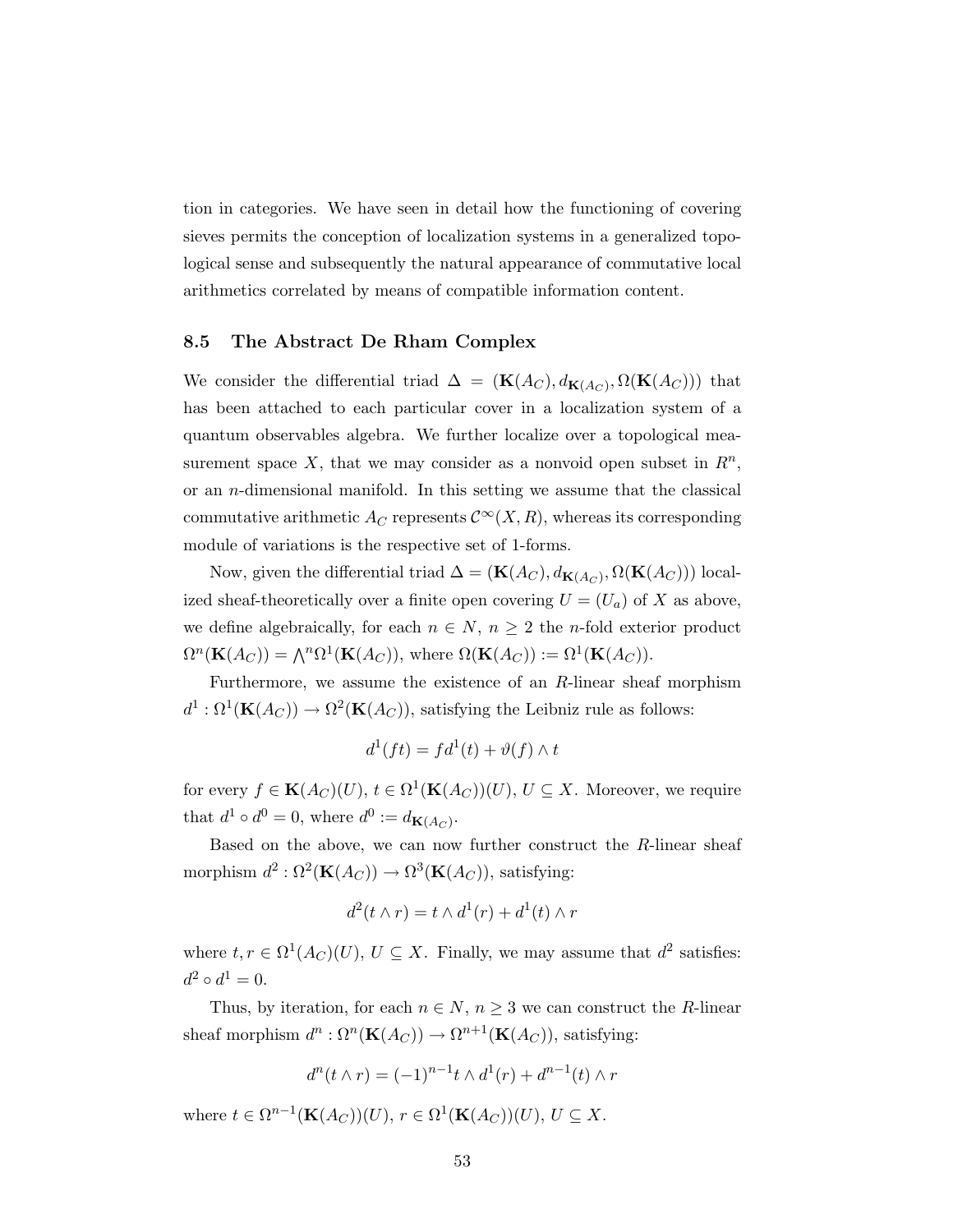In the above framework we obtain the following relations:

$$
d^3 \circ d^2 = d^4 \circ d^3 = \ldots = d^{n+1} \circ d^n = \ldots = 0
$$

where  $n \in N$ ,  $n \geq 2$ . This fact allows the construction of the de Rham complex in our case, as a complex of R-linear sheaf morphisms as follows:

$$
0 \to R \to \mathbf{K}(A_C) \to \Omega^1(\mathbf{K}(A_C)) \to \Omega^2(\mathbf{K}(A_C)) \to \dots
$$

Now, if we remind that  $\mathbf{K}(A_C)$  consists of elements of the form  $\psi_{A_C} \otimes \xi =$  $(\psi_{A_C}, \xi) + l_Q(A_C)$ , as well as, that the differential structure is defined by means of  $(\psi_{A_C}, \xi) + l_Q(A_C) \mapsto (\psi_{A_C}, d_{A_C}\xi) + l_Q(A_C)$ , where  $d_{A_C}\xi$  corresponds to the usual differential of a smooth observable  $\xi$ , in the case considered, it can be checked the exactness of the de Rham complex above, by reduction to the well-known classical case of smooth functions. In this sense, there can be obtained a version of the Poincare Lemma corresponding to  $\mathbf{K}(A_C)$ .

#### 8.6 Functoriality of the Differential Geometric Mechanism

At this subtle point of the present discussion the major conceptual innovation of ADG consists of the realization that the differential geometric mechanism as it is explicated by the functioning of differential triads is not dependent on both, the arithmetics employed, and the localization methodology adopted. Put differently, the form of the mechanism describing the propagation of information is universally the same, irrespectively of the arithmetics employed for encoding and decoding its content, as well as, the localization contexts deviced for its qualification through observation. This essentially means that the nature of the differential geometric mechanism is functorial; therefore, the differential equations based on it, as well [37].

In order to explain the claim presented above in the context of our inquiry related with the transition from the classical to quantum regime of observable structure we will make use of a topos-theoretic argument. The argument is based on the observation that in the functorial environment of the topos of presheaves over the category of commutative arithmetics the difference between classical and quantum observable behaviour is expressed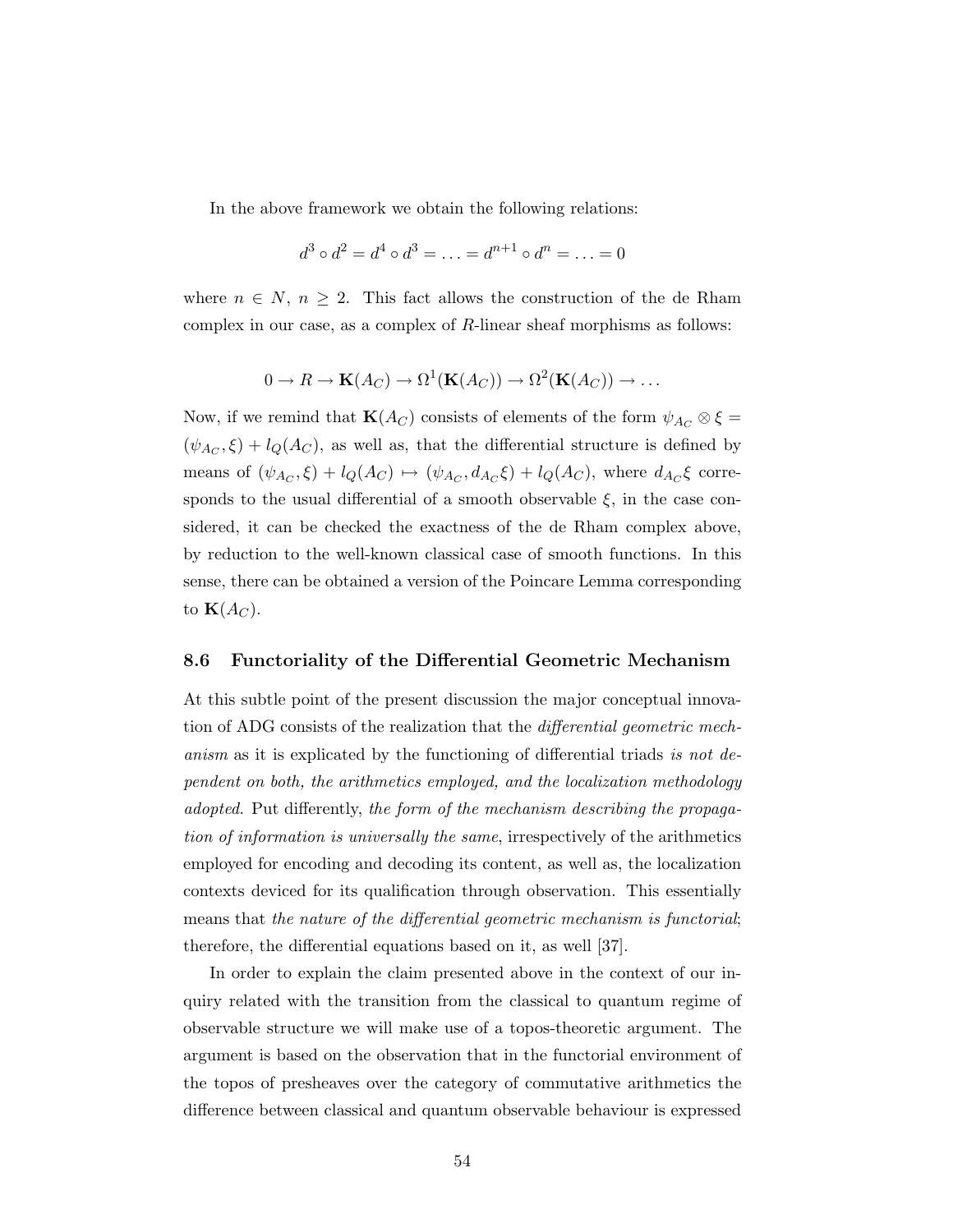as a switch on the representable functors of the corresponding arithmetics from  $\mathbf{y}[A_C]\otimes_{\mathcal{A}_C}\mathbf{M}$  to  $\mathbf{R}(A_Q)\otimes_{\mathcal{A}_C}\mathbf{M}$ . In the classical case,

$$
\mathbf{y}[A_C] \otimes_{\mathcal{A}_C} \mathbf{M} \cong \mathbf{M} \circ \mathbf{G}_{\mathbf{y}[A_C]}(A_C, 1_{A_C}) = \mathbf{M}(A_C)
$$

and the modelling functor  $M$  is assumed to be the identity functor. Under this identification in the classical case, we may equivalently assume that the category of commutative arithmetics may be endowed with a discrete Grothendieck topology, such that, the representable presheaves of commutative arithmetics  $y[A_C]$  are being transformed into sheaves for this topology. In the quantum case, respectively,

$$
\mathbf{R}(A_Q) \otimes_{\mathcal{A}_C} \mathbf{M} \cong A_Q
$$

by virtue of the counit isomorphism, and moreover,  $\mathbf{R}(A_Q)$  becomes a sheaf for the Grothendieck topology of epimorphic families from commutative domain arithmetics. Furthermore, inspecting the unit of the established adjunction as applied to the representable functors  $y[A_C]$  and  $R(A_Q)$  we obtain the corresponding isomorphisms:

$$
\delta_{\mathbf{y}[A_C]} : \mathbf{y}[A_C] \to Hom_{A_Q}(\mathbf{M}(.), \mathbf{y}[A_C] \otimes_{A_C} \mathbf{M})
$$
  

$$
\delta_{\mathbf{R}(A_Q)} : \mathbf{R}(A_Q) \to Hom_{A_Q}(\mathbf{M}(.) , \mathbf{R}(A_Q) \otimes_{A_C} \mathbf{M})
$$

At this instance, if we remind the construction of differential triads, we realize the following: In the classical case, a differential triad is specified locally by the triple  $\Delta_C = (A_C, d_{A_C}, \Omega(A_C))$ , whereas in the quantum case, a differential triad is specified locally by the triple  $\Delta_Q = (\mathbf{K}(A_C), d_{\mathbf{K}(A_C)}, \Omega(\mathbf{K}(A_C))).$ Of course, the notion of local is solely determined with respect to the imposed Grothendieck topology in each case correspondingly. Thus, formally the differential geometric mechanism is expressed in the classical case by a category of differential triads attached to the category of commutative arithmetics equipped with the discrete Grothendieck topology, which is equivalent to considering disjoint differential triads globally, whereas in the quantum case, by a category of differential triads attached to the category of commutative arithmetics equipped with the Grothendieck topology of epimorphic families, which is equivalent, correspondingly, to considering diagrams of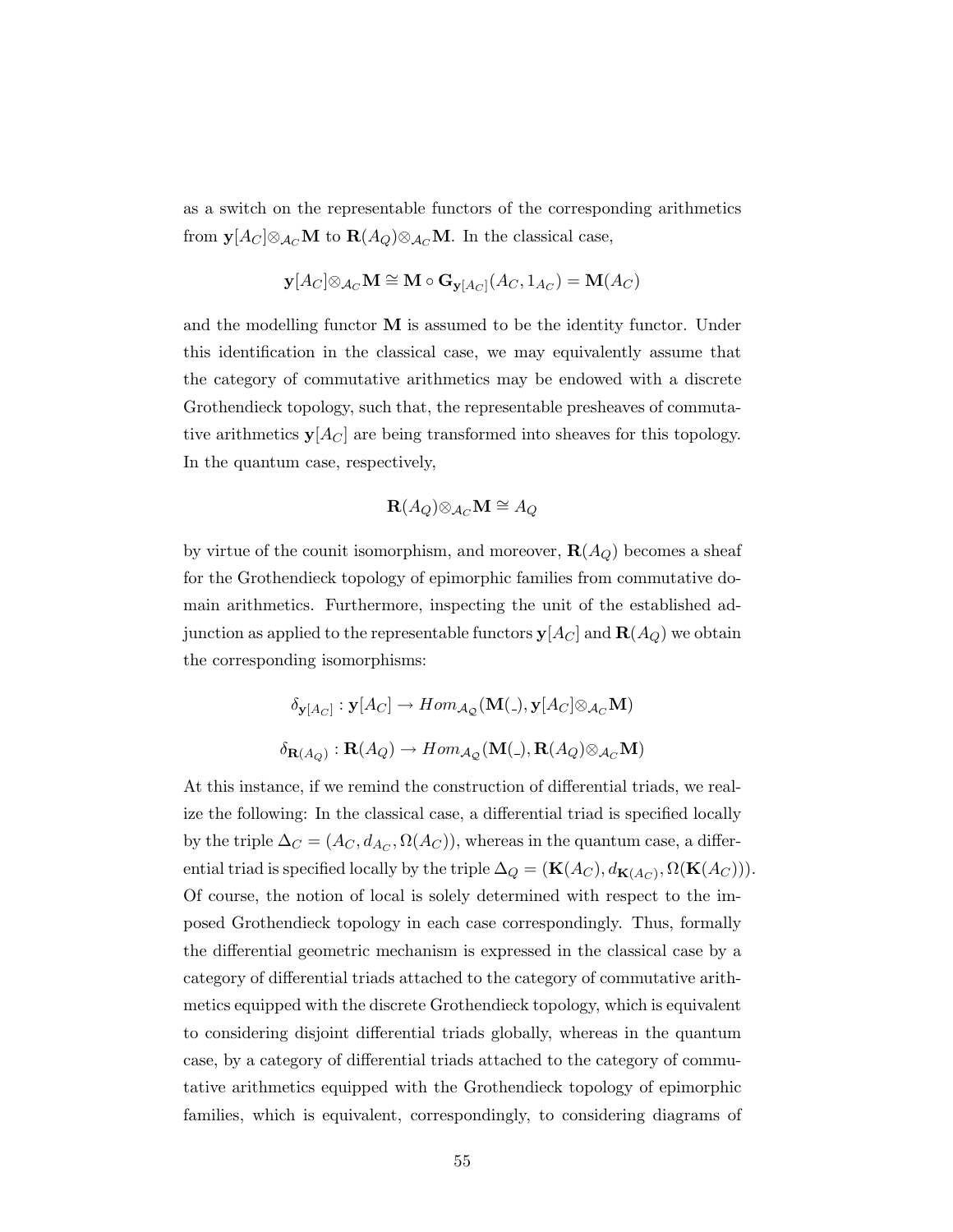interconnected differential triads globally. Consequently, the mechanism expressed universally as a morphism from the employed arithmetics to the modules of variation of these arithmetics is functorial with respect to its domain and codomain instantiations in each case.

Conclusively, whereas the "mechanism of differentials" can be relativized with respect to different arithmetics and different modules of variation, the form it assumes is covariant, and simply expressed as an R-linear Leibniz morphism from the arithmetics to their corresponding modules of variation, provided that the same localization procedure is respectively employed in both the domain and the codomain of this morphism within the categorical environments specified.

#### 8.7 The Notions of Connection and Curvature

Interesting things start to happen from a differential geometric point of view when the assumed localization of the domain categorical environment is different from the one that is actually applicable in the codomain. This is exactly the case when a single classical commutative arithmetic  $A_C$ , in the environment of  $\mathcal{A}_{\mathcal{C}}$  equipped with the discrete Grothendieck topology, attempts to describe a quantum system whose actual variation is described by the module  $\Omega^{A_Q}(A_C)$ , by setting up a mechanism of propagation of information. Although we have not defined strictly  $\Omega^{A_Q}(A_C)$  yet, for the heuristic purposes of the intuitive discussion of this section, we may assume that it exists and denotes the  $A_Q$ -module of differentials on  $A_C$  corresponding to the arrow  $A_C \to A_Q$ . We will see in the next section, where  $\Omega^{A_Q}(A_C)$  is strictly defined, that it actually stands for an abelian group object of differentials in the comma category  $A_{\mathcal{Q}}/A_{\mathcal{Q}}$ .

It is instructive to consider two observers using classical commutative arithmetic  $A_C$  and  $\overline{A}_C$  respectively. The observers may localize their arithmetics over a topological measurement space  $X$  and thus have at their disposal the corresponding algebra sheaves over  $X$ . In the terminology of ADG a locally finite open covering  $U = (U_a)$  of X constitutes a local frame. From the perspective of the arithmetics of the observers, within their operational categorical environment, viz.,  $A_{\mathcal{C}}$  equipped with the discrete Grothendieck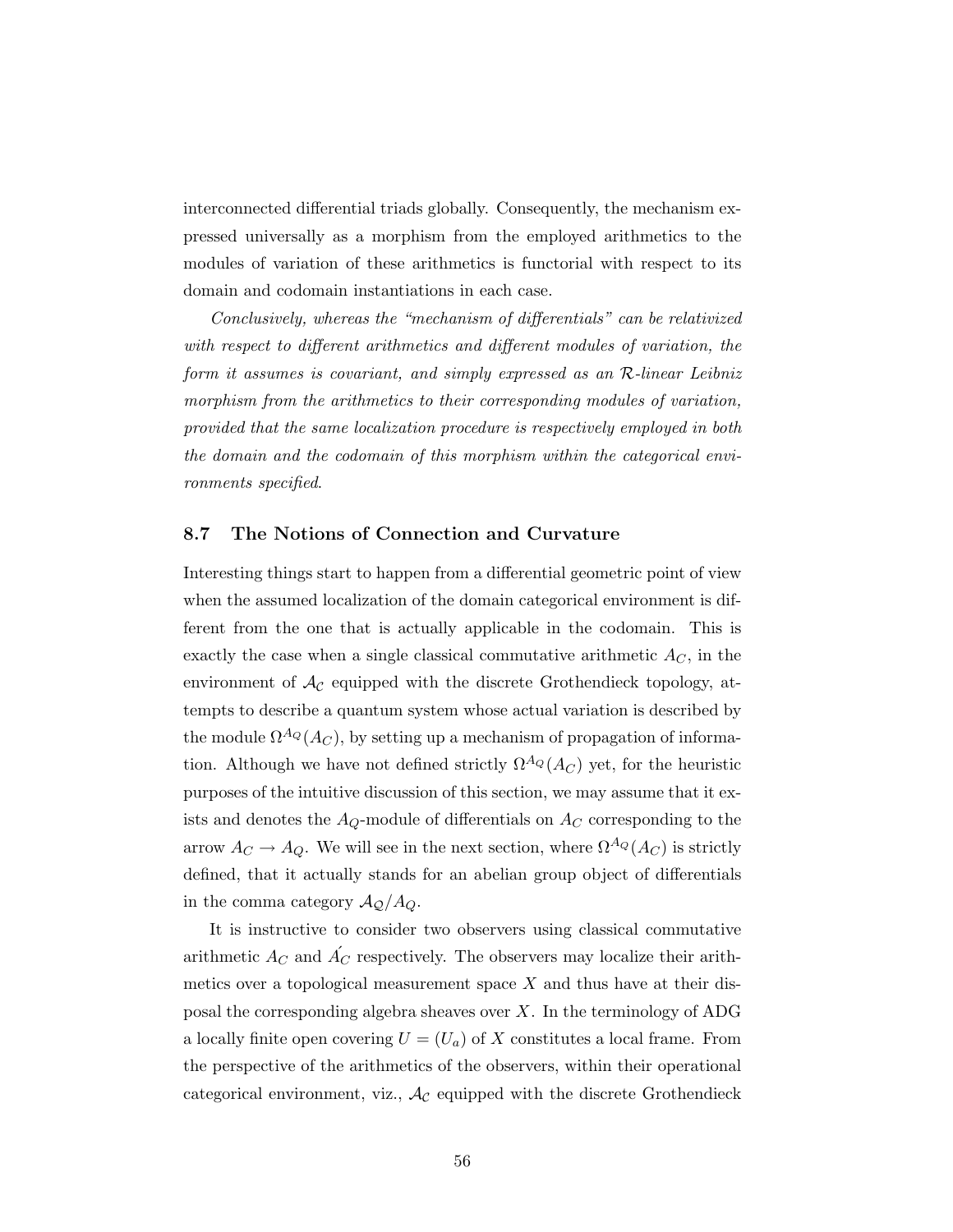topology, quantum observable behaviour is being inferred and uniquely determined, up to isomorphism in the same categorical environment, by the cocycle  $W_{A_C',A_C}$ , provided that  $A_C' \cap A_C \neq 0$ , using the suggestive notation of Section 7.1. Thus, essentially each observer is equipped with an arrow  $A_C \cap A_C \to A_C$  and  $A_C \cap A_C \to A_C$  respectively, that provides information about quantum observable behaviour. Let us now restrict our attention to the observer using the commutative arithmetic  $A_C$ , and pose the following question: How should the observer  $A_C$  set up a differential geometric mechanism of information propagation related with quantum observable behaviour? First of all, it is obvious that the expression of the mechanism should be constrained by the existence of the arrow  $\vec{A_C} \cap A_C \rightarrow A_C$  in the environment of  $A_{\mathcal{C}}$ . This means that the observer should relativize the mechanism with respect to information contained in  $\overrightarrow{A}_C \cap A_C$ . For this purpose the observer restricts the arithmetic  $A_C$  at the image of the cocycle in  $A_C$ , viz., restricts the scalars from  $A_C$  to  $\overrightarrow{A}_C \cap A_C$ . Thus, the observer becomes capable of expressing the mechanism in terms of the  $A_C$ -module sheaf  $E(A_C)$ , written suggestively as  $E(A_C) := [Res]^{A_C}{}_{A_C \bigcap A_C}{}^{A_C}$ , meaning that  $\overrightarrow{A}_{C}\bigcap A_{C}$  is understood as the  $A_{C}$ -module sheaf  $E(A_{C})$ . Furthermore, from the perspective of the arithmetic  $A_C$  the observer perceives variation of information regarding quantum behaviour by relativizing the  $A_C$ -module sheaf of differentials  $\Omega(A_C)$  with respect to the arrow  $\vec{A_C} \bigcap A_C \to A_C$ . Let us denote this relativization by  $\Omega^{A_C}{}_{\Lambda_C} \cap A_C = \Omega(E(A_C))$ , meaning the  $A_C$ -module of differentials on  $\Lambda_C \cap A_C$ . Thus, the observer  $A_C$  should be able to set up a differential geometric mechanism of information propagation related with quantum observable behaviour, by means of the following R-linear Leibniz sheaf morphism:

$$
D_{A_C}: E(A_C) \to \Omega(E(A_C))
$$

We will now explain that the sheaf morphism  $D_{A_C}$  is actually a connection on the  $A_C$ -module sheaf  $E(A_C)$ , introduced by the observer  $A_C$  in order to express the relativization of the differential mechanism with respect to the arrow  $\Lambda_C \cap A_C \to A_C$  that induces information about quantum behaviour in the categorical environment  $\mathcal{A}_{\mathcal{C}}$ . For this purpose, we initially notice that to give a derivation  $d_{A_C}: A_C \to \Omega(A_C)$  is equivalent to giving a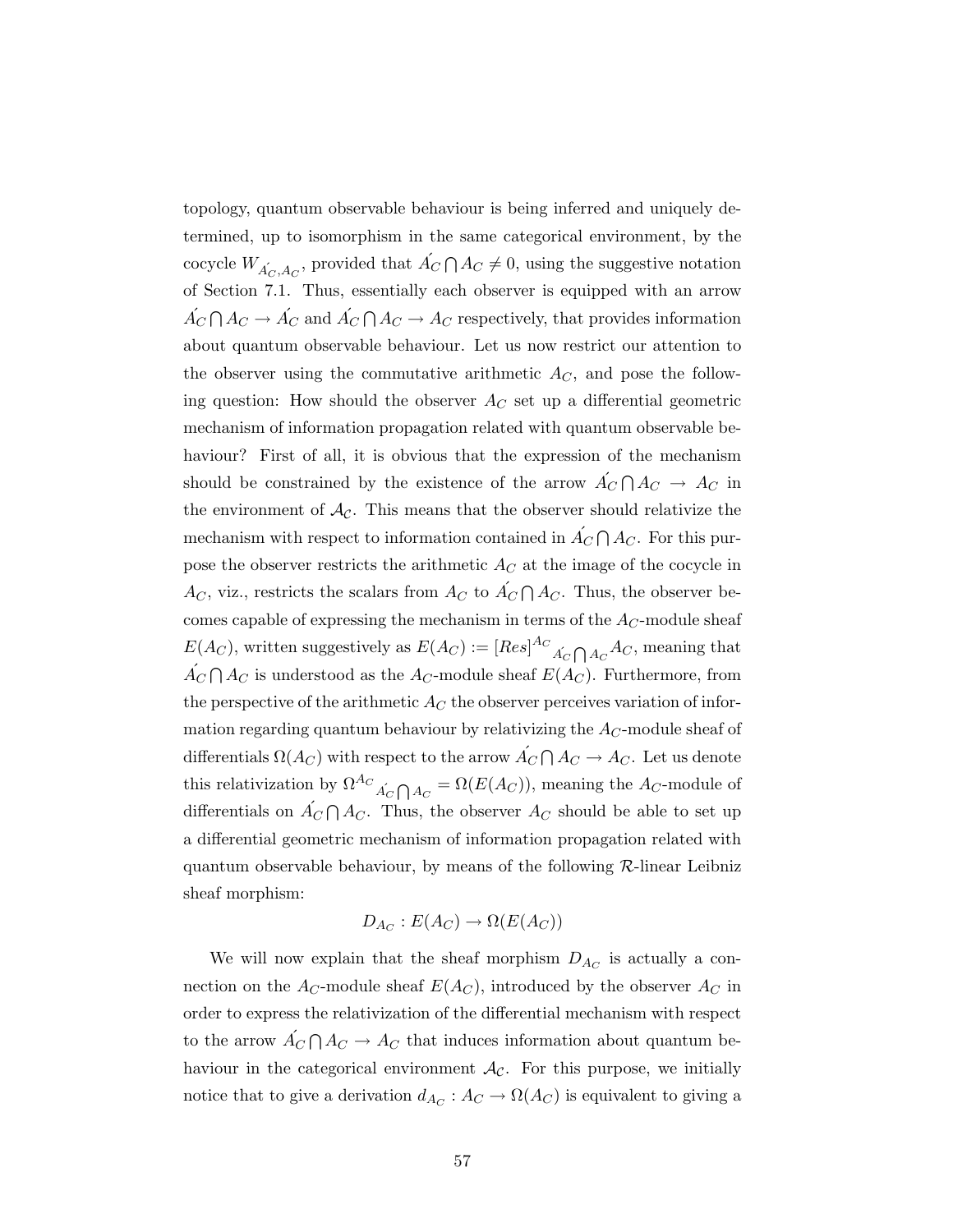R-linear sheaf morphism of R-algebras

$$
\tilde{d}_{A_C}: A_C \to A_C \bigoplus \Omega(A_C) \cdot \epsilon
$$

$$
a \mapsto a + da \cdot \epsilon
$$

where  $A_C \bigoplus \Omega(A_C) \cdot \epsilon$ , with  $\epsilon^2 = 0$ , is the ring of dual numbers over  $A_C$  with coefficients in  $\Omega(A_C)$ . We note that as an abelian group  $A_C \bigoplus \Omega(A_C) \cdot \epsilon$  is the direct sum  $A_C \bigoplus \Omega(A_C)$ , and the multiplication law is defined by

$$
(a + da \cdot \epsilon) \bullet (\acute{a} + d\acute{a} \cdot \epsilon) = (a \cdot \acute{a} + (a \cdot \acute{a} \acute{a} + \acute{a} \cdot da) \cdot \epsilon)
$$

We further require that the composition of the augmentation

$$
A_C \bigoplus \Omega(A_C) \cdot \epsilon \to A_C
$$

with  $\tilde{d}_{A_C}$  is the identity.

At a next stage, if we use the functor of scalars extension, referring to the sheaf morphism of  $\mathcal{R}$ -algebras  $\tilde{d}_{A_C}: A_C \to A_C \bigoplus \Omega(A_C) \cdot \epsilon$ , we obtain:

$$
E(A_C) \mapsto E(A_C) \bigotimes_{A_C} [A_C \bigoplus \Omega(A_C) \cdot \epsilon]
$$

Notice that  $E(A_C) \otimes_{A_C} [A_C \oplus \Omega(A_C) \cdot \epsilon]$  is an  $A_C \oplus \Omega(A_C) \cdot \epsilon$ -module. Hence, by restricting it to  $A_C$ , denoted obviously by the same symbol, we obtain a comparison morphism of  $A_C$ -modules as follows:

$$
\tilde{D}_{A_C}: E(A_C) \to E(A_C) \bigotimes_{A_C} [A_C \bigoplus \Omega(A_C) \cdot \epsilon]
$$

Thus, the information incorporated in the comparison morphism can be now expressed as a connection on  $E(A_C)$ , viz., as an  $\mathcal{R}$ -linear Leibniz sheaf morphism:

$$
D_{A_C}: E(A_C) \to E(A_C) \bigotimes_{A_C} \Omega(A_C)
$$

Hence the  $A_C$ -module of differentials on  $\vec{A_C} \cap A_C$ , i.e.  $\Omega(E(A_C))$ , is identified with the tensor product of  $A_C$ -modules  $E(A_C) \otimes_{A_C} \Omega(A_C)$ , that is:

$$
\Omega(E(A_C)) \equiv E(A_C) \bigotimes_{A_C} \Omega(A_C)
$$

Thus, the differential geometric mechanism of information propagation, related with quantum observable behaviour, that the observer  $A_C$  sets up for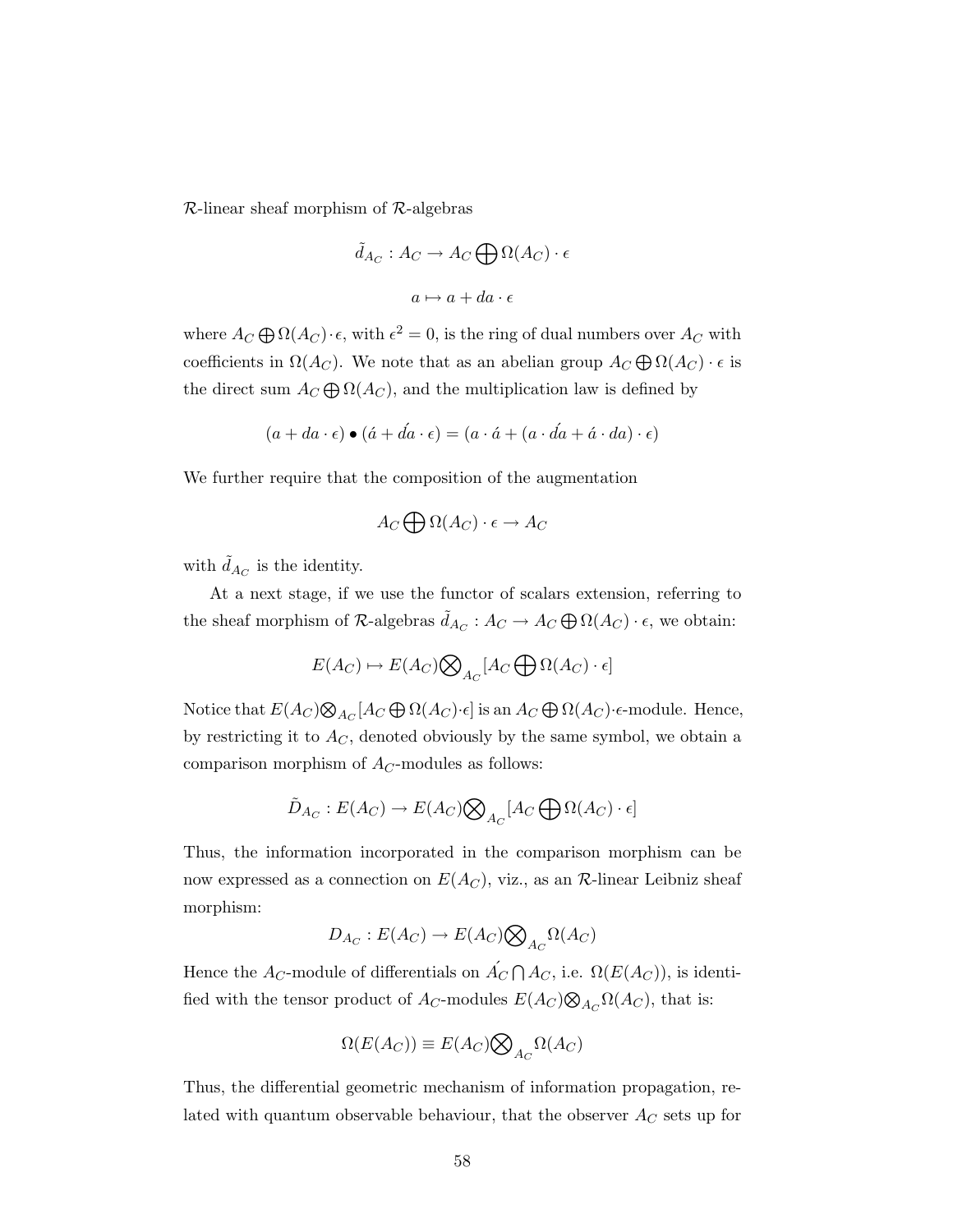this purpose, which is expressed in terms of the  $\mathcal{R}$ -linear Leibniz sheaf morphism,  $D_{A_C}: E(A_C) \to \Omega(E(A_C))$ , is equivalent with the introduction of a connection on the  $A_C$ -module  $E(A_C)$  in order to account for that observable behaviour, defined by means of the  $R$ -linear Leibniz sheaf morphism,  $D_{A_C}: E(A_C) \to \Omega(A_C) \otimes E(A_C)$ . We conclude this discussion by realizing the following;

Whereas an observer using quantum arithmetics, expressed locally in the Grothendieck topology of epimorphic families of its categorical environment by means of the algebra  $\mathbf{K}(A_C) := [\mathbf{R}(A_Q)(A_C) \times \mathbf{M}(A_C)]/l_Q(A_C)$ , formulates the differential geometric mechanism locally in terms of the Leibniz morphism  $d^0_{\mathbf K(A_C)} : \mathbf K(A_C) \to \Omega(\mathbf K(A_C)),$  an observer using classical arithmetics, expressed locally in the atomic Grothendieck topology of its corresponding categorical environment by means of the algebra  $A_C$  has to device the notion of connection in order to express the same mechanism.

In the latter case, from the viewpoint of a classical observer using a commutative arithmetic, in a discretely topologized categorical environment, not respecting the localization properties holding in the codomain of variations of his observations, and by virtue of invariance of the mechanism under relativizations, the only way that the formed discrepancy can be compensated is through the introduction of the notion of connection. Furthermore, using a local frame of  $E(A_C)$ , it can be readily shown that the  $A_C$ -connection  $D_{A_C}$  can be locally expressed in the form

$$
D_{A_C} = d^0_{A_C} + \omega_{A_C}
$$

Hence,  $D_{A_C}$  is locally determined uniquely by  $\omega_{A_C}$ , called the local  $A_C$ connection matrix of  $D_{A_C}$ . This means that the  $A_C$ -connection  $D_{A_C}$  of an observer using a commutative arithmetic plays locally the role of potential.

The notion of  $A_C$ -connection is always accompanied by the *notion of* curvature, that in the context of ADG is expressed as another appropriately defined sheaf morphism, however, now, respecting the arithmetic used, in contradistinction with what happens with  $D_{A_C}$ . More concretely, algebraically is possible to define the various exterior powers of the module of variations  $\Omega(A_C) = \Omega^1(A_C)$ , and furthermore, assume the existence of a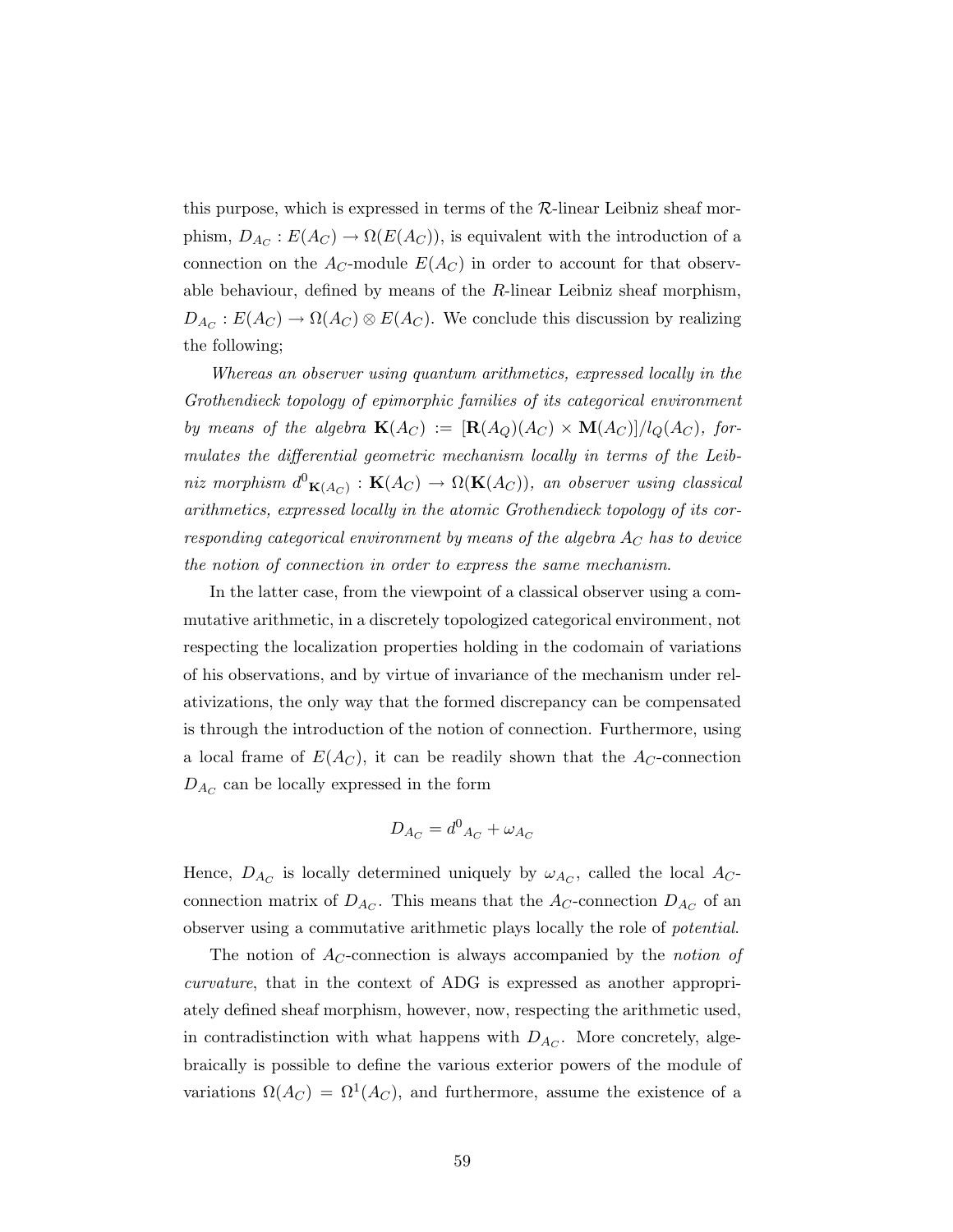second  $\mathcal{R}$ -linear morphism

$$
d^1_{AC} : \Omega^1(AC) \to \Omega^2(AC) := \Omega^1(AC) \wedge \Omega^1(AC)
$$

such that  $d^1{}_{A_C} \circ d^0{}_{A_C} = 0$ , where  $d^1{}_{A_C}$  is called the first exterior derivation. Moreover, it is possible to define the 1st prolongation of  $D_{A_C}$  by

$$
D^1{}_{A_C} : \Omega^1(A_C) \otimes E(A_C) \to \Omega^2(A_C) \otimes E(A_C)
$$

Finally, we can define the curvature of the given  $A_C$ -connection by the following commutative diagram:



where  $R_{A_C} := D^1{}_{A_C} \circ D_{A_C}$ .

It is readily seen that the curvature  $R_{A_C}$  of the given  $A_C$ -connection  $D_{A_C}$  is an  $A_C$ -morphism of the  $A_C$ -modules involved, that is

$$
R_{A_C} \in Hom(E(A_C), \Omega^2(A_C) \otimes E(A_C))
$$

The physical meaning of the curvature  $R_{A_C}$  refers to the detectable effect or strength of the potential represented by the connection  $D_{A_C}$ . From our prism of interpretation, we emphasize that the curvature  $R_{A_C}$  is the effect detected by an observer employing a commutative arithmetic in a discretely topologized categorical environment, in the attempt to understand the quantum localization properties in the codomain of variations of his observations, after having introduced a potential in order to reproduce the differential geometric mechanism.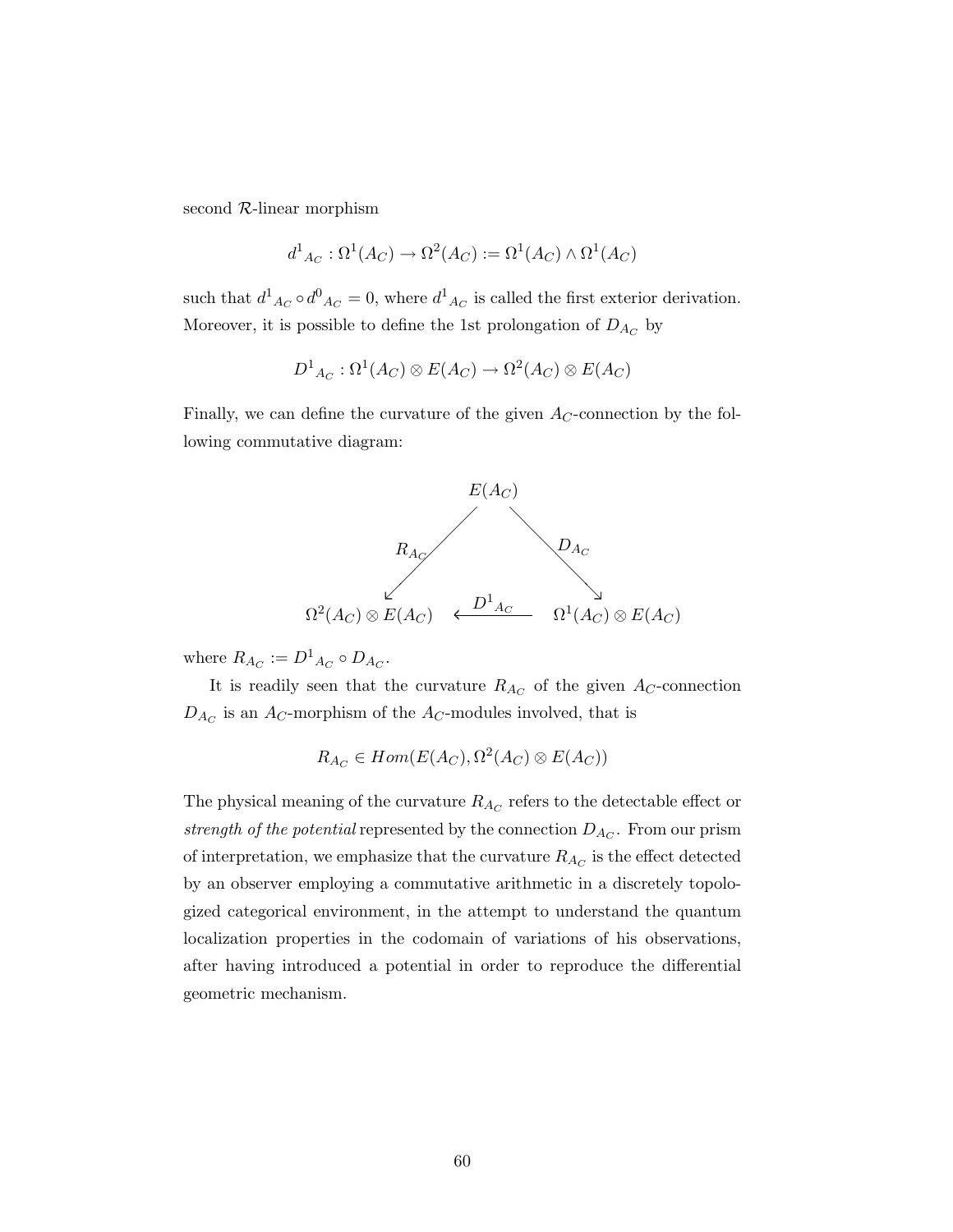# 9 QUANTUM FUNCTORIAL DIFFERENTIAL GEOMETRIC MECHANISM

#### 9.1 Relativization and Abelian group Objects

In the previous Section we have noticed that in the functorial environment of the topos of presheaves over the category of commutative arithmetics the difference between classical and quantum observable behaviour is expressed as a switch on the representable functors of the corresponding arithmetics from  $\mathbf{y}[A_C]\otimes_{\mathcal{A}_C} M$  to  $\mathbf{R}(A_Q)\otimes_{\mathcal{A}_C} M$ . The problem of establishing a well defined functorial differential geometric mechanism suitable for quantum observables algebras, based on the adjunction

### $\mathbf{L}:\mathbf{Sets}^{\mathcal{A}_{\mathcal{C}}^{op}}\overline{\longrightarrow} \mathcal{A}_{\mathcal{Q}}:\mathbf{R}$

necessitates the construction of a cohomological scheme of interpretation of these algebras. For this purpose, it is indispensable to have well defined notions of cohomology modules and derivations in the category  $A_{\mathcal{Q}}$ , as it is actually the case in the category  $\mathcal{A}_{\mathcal{C}}$ . In order to accomplish this task we adopt the following strategy: Firstly, we unfold the notions of modules and derivations in the paradigmatic case of the category  $\mathcal{A}_{\mathcal{C}}$  using the method of relativization, and secondly, we adapt appropriately the definition of these notions in the category  $\mathcal{A}_{\mathcal{Q}}$ .

The categorical method of relativization involves the passage to comma categories. The initial problem that is posed in this context of inquiry has to do with the possibility of representing the information contained in an  $A_C$ -module, where  $A_C$  is a commutative arithmetic in  $\mathcal{A_C}$ , with a suitable object of the relativization of  $\mathcal{A}_{\mathcal{C}}$  with respect to  $\mathcal{A}_{\mathcal{C}}$ , viz., with an object of the comma category  $A_{\mathcal{C}}/A_{\mathcal{C}}$ . For this purpose, we define the split extension of the commutative arithmetic  $A_C$ , considered as a commutative ring, by an  $A_C$ -module M, denoted by  $A_C \bigoplus M$ , as follows: The underlying set of  $A_C \oplus M$  is the cartesian product  $A_C \times M$ , where the group and ring theoretic operations are defined respectively as;

$$
(a, m) + (b, n) := (a + b, m + n)
$$

$$
(a, m) \bullet (b, n) := (ab, a \cdot n + b \cdot m)
$$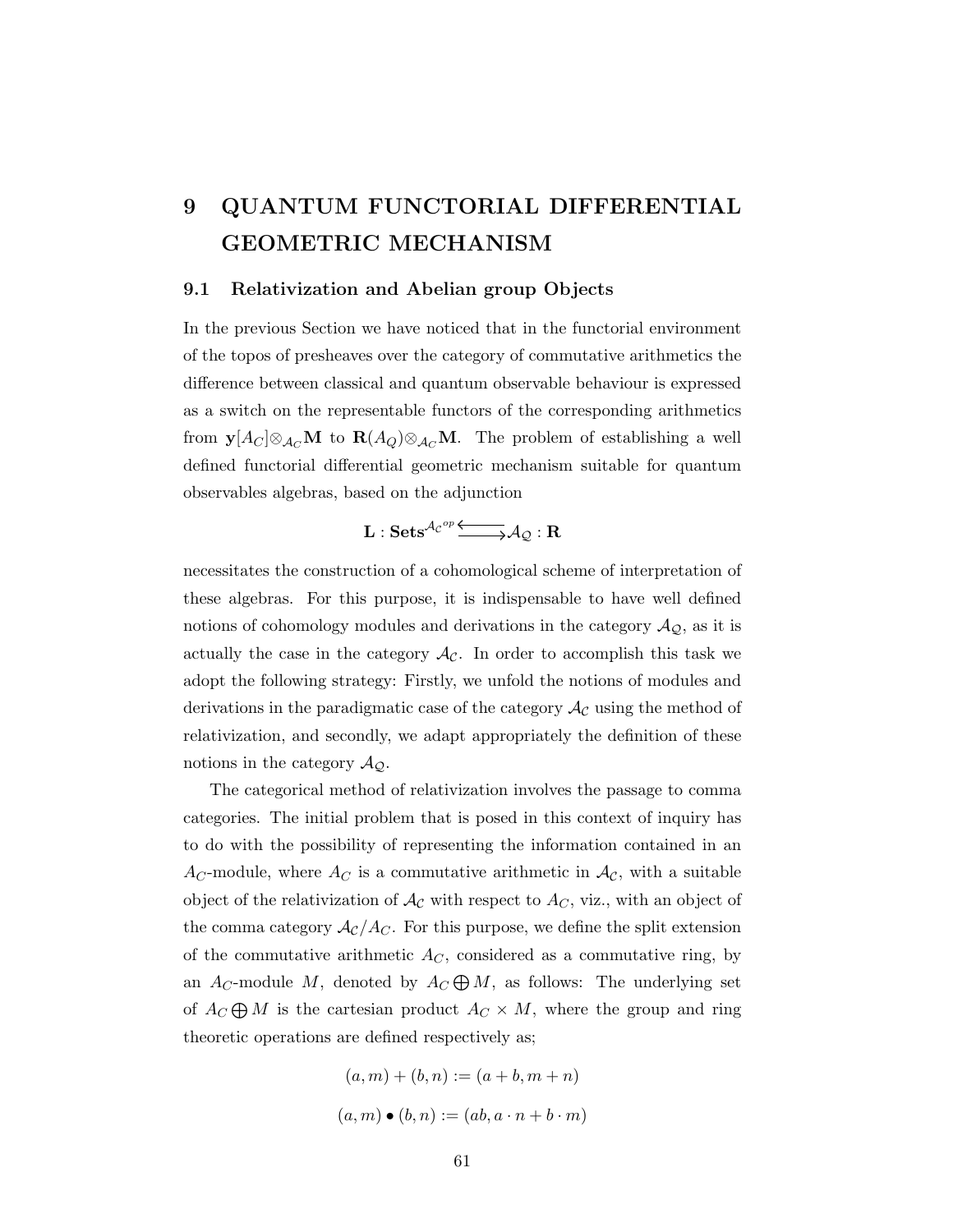Notice that the identity element of  $A_C \bigoplus M$  is  $(1_{A_C}, 0_M)$ , and also that, the  $\mathrm{split~extension~}A_{C}\bigoplus M\text{ contains an ideal}~0_{A_{C}}\!\times\! M:=\langle M\rangle, \text{that corresponds}$ naturally to the  $A_C$ -module M. Thus, given a commutative arithmetic  $A_C$ in  $\mathcal{A}_{\mathcal{C}}$ , the information of an  $A_C$ -module M, consists of an object  $\langle M \rangle$  (ideal in  $A_C \bigoplus M$ ), together with a split short exact sequence in  $\mathcal{A}_{\mathcal{C}}$ ;

$$
\langle M\rangle \hookrightarrow A_C \bigoplus M \to A_C
$$

We infer that the ideal  $\langle M \rangle$  is identified with the kernel of the epimorphism  $A_C \bigoplus M \to A_C$ , viz.,

$$
\langle M \rangle = Ker(A_C \bigoplus M \to A_C)
$$

From now on we focus our attention to the comma category  $\mathcal{A}_{\mathcal{C}}/A_C$ , noticing that  $id_{A_C}: A_C \to A_C$  is the terminal object in this category. If we consider the split extension of the commutative arithmetic  $A_C$ , by an  $A_C$ -module M, that is  $A_C \bigoplus M$ , then the morphism:

$$
\lambda: A_C \bigoplus M \to A_C
$$

$$
(a, m) \mapsto a
$$

is obviously an object of  $\mathcal{A}_{\mathcal{C}}/A_{\mathcal{C}}$ . It is a matter of simple algebra to realize that it is actually an abelian group object in the comma category  $A_{\mathcal{C}}/A_{\mathcal{C}}$ . This equivalently means that for every object  $\xi$  in  $\mathcal{A}_{\mathcal{C}}/A_C$  the set of morphisms  $Hom_{A_{\mathcal{C}}/A_{\mathcal{C}}}(\xi,\lambda)$  is an abelian group in **Sets**. Moreover, the arrow  $\gamma : \kappa \to \lambda$  is a morphism of abelian groups in  $\mathcal{A}_{\mathcal{C}}/A_C$  if and only if for every  $\xi$  in  $\mathcal{A}_{\mathcal{C}}/A_C$  the morphism;

$$
\hat{\gamma}_{\xi}:Hom_{\mathcal{A}_{\mathcal{C}}/A_{\mathcal{C}}}(\xi,\kappa)\to Hom_{\mathcal{A}_{\mathcal{C}}/A_{\mathcal{C}}}(\xi,\lambda)
$$

is a morphism of abelian groups in Sets. We denote the category of abelian group objects in  $\mathcal{A}_{\mathcal{C}}/A_C$  by the suggestive symbol  $[\mathcal{A}_{\mathcal{C}}/A_C]_{\mathbf{Ab}}$ . Based on our previous remarks it is straightforward to show that the category of abelian group objects in  $\mathcal{A}_{\mathcal{C}}/A_C$  is equivalent with the category of  $A_C$ -modules, viz.:

$$
[\mathcal{A}_{\mathcal{C}}/A_{C}]_{\mathbf{Ab}} \cong \mathcal{M}^{(A_{C})}
$$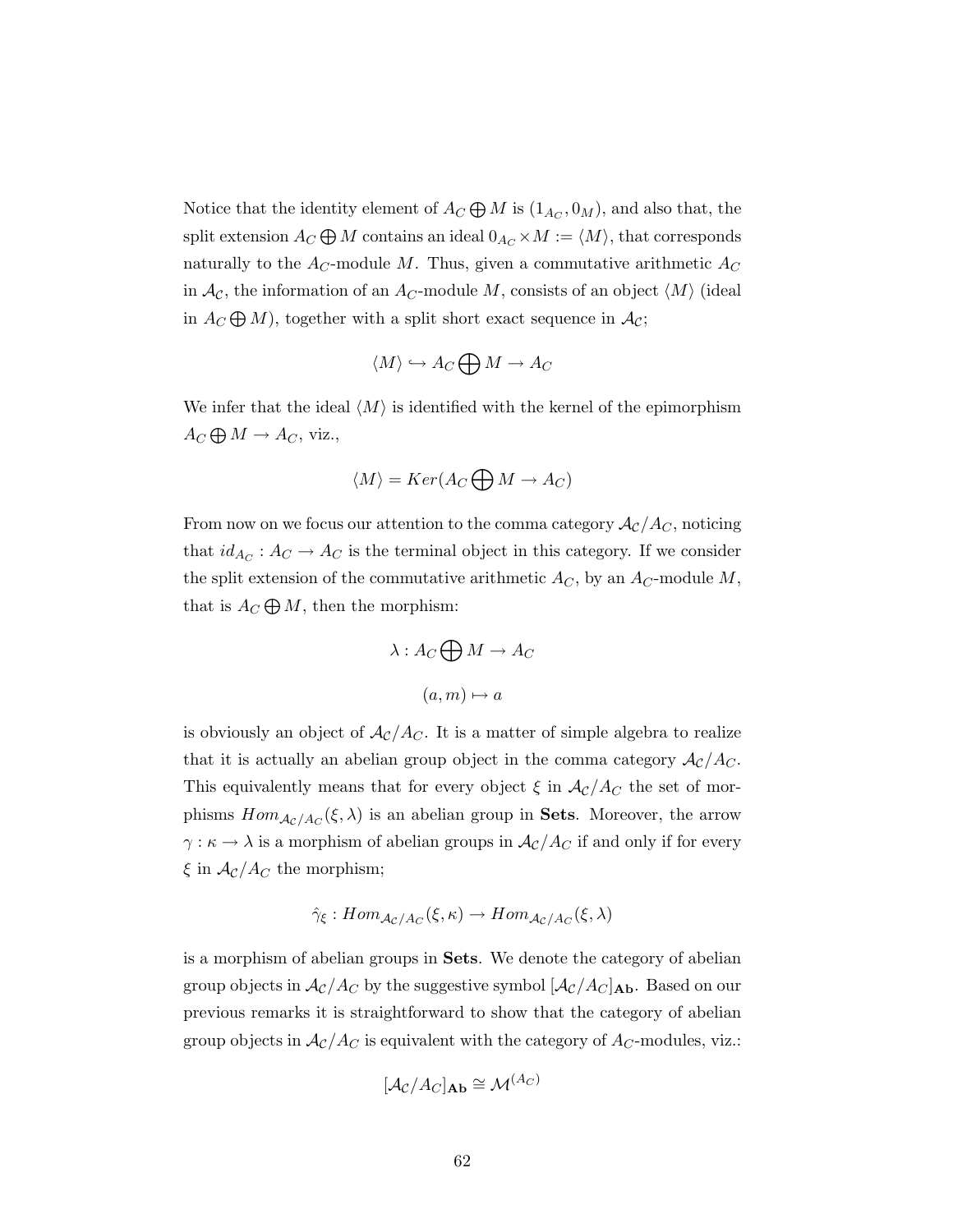Thus, we have managed to characterize intrinsically  $A_C$ -modules as abelian group objects in the relativization of the category of commutative arithmetics  $\mathcal{A}_{\mathcal{C}}$  with respect to  $\mathcal{A}_{\mathcal{C}}$ , and moreover, we have concretely identified them as kernels of split extensions of  $A_C$ .

This characterization is particularly useful if we consider an  $A_C$ -module M as a cohomology module, or equivalently, as a codomain for derivations of objects of  $A_C/A_C$ . For this purpose, let us initially notice that if  $k : B_C \rightarrow$  $A_C$  is an arbitrary object in  $\mathcal{A}_C/A_C$ , then any  $A_C$ -module M is also a  $B_C$ module via the map  $k$ . We define a derivations functor from the comma category  $A_{\mathcal{C}}/A_C$  to the category of abelian groups **Ab**:

$$
\mathbf{Der}(-,M): \mathcal{A}_{\mathcal{C}}/A_{C} \to \mathbf{Ab}
$$

Then if we evaluate the derivations functor at the commutative arithmetic  $B_C$  we obtain:

$$
\mathbf{Der}(B_C, M) \cong Hom_{\mathcal{A}_C/A_C}(B_C, A_C \bigoplus M)
$$

This means that, given an object  $k : B_C \to A_C$  in  $A_C/A_C$ , then a derivation  $d_{B_C}: B_C \to M$  is the same as the following morphism in  $\mathcal{A}_{\mathcal{C}}/A_C$ :



Now we notice that the morphism:  $\lambda: A_C \bigoplus M \to A_C$  is actually an object in  $[\mathcal{A}_{\mathcal{C}}/A_C]_{\mathbf{Ab}}$ . Hence, we consider it as an object of  $[\mathcal{A}_{\mathcal{C}}/A_C]$  via the action of an inclusion functor:

$$
\Upsilon_{A_C} : [\mathcal{A}_C/\mathcal{A}_C]_{\mathbf{Ab}} \hookrightarrow [\mathcal{A}_C/\mathcal{A}_C]
$$

$$
[\lambda : A_C \bigoplus M \to A_C] \mapsto [\Upsilon_{A_C}(\lambda) : \Upsilon_{A_C}(M) \to A_C]
$$

Thus we obtain the isomorphism:

$$
\mathbf{Der}(B_C, M) \cong Hom_{\mathcal{A}_C/A_C}(B_C, \Upsilon_{A_C}(M))
$$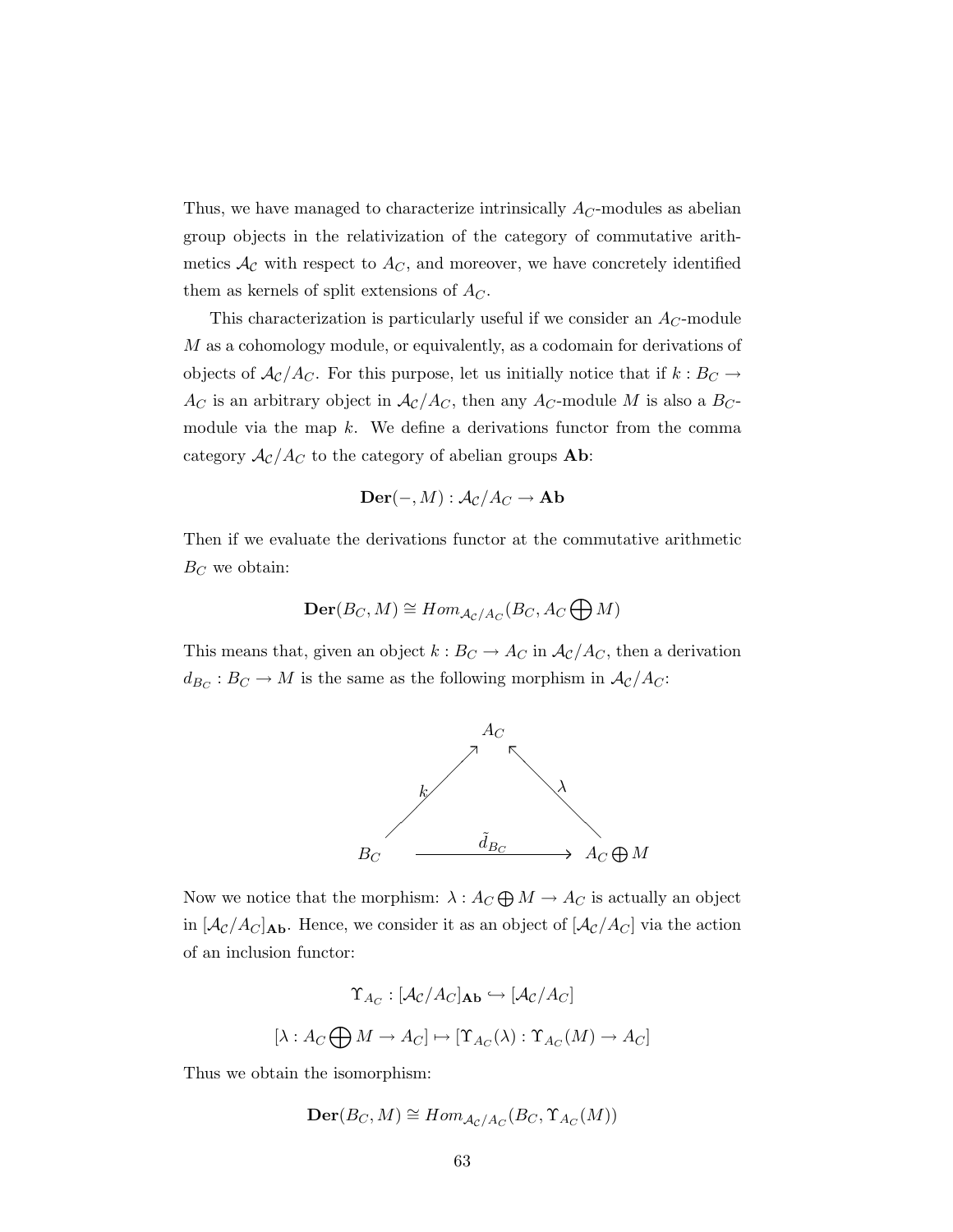The inclusion functor  $\Upsilon_{A_C}$  has a left adjoint functor;

$$
\mathbf{\Omega}^{A_C} : [\mathcal{A}_C / A_C] \to [\mathcal{A}_C / A_C]_{\mathbf{Ab}}
$$

Consequently, if we further take into account the equivalence of categories  $[\mathcal{A}_{\mathcal{C}}/A_{\mathcal{C}}]_{\mathbf{Ab}} \cong \mathcal{M}^{(A_{\mathcal{C}})}$ , the isomorphism above takes the following final form:

$$
\mathbf{Der}(B_C, M) \cong Hom_{\mathcal{M}^{(A_C)}}(\mathbf{\Omega}^{A_C}(B_C), M)
$$

We conclude that the derivations functor  $\mathbf{Der}(-, M) : \mathcal{A}_{\mathcal{C}}/A_C \to \mathbf{Ab}$  is being represented by the abelianization functor  $\mathbf{\Omega}^{A_C} : [\mathcal{A_C}/A_C] \to [\mathcal{A_C}/A_C]_{\mathbf{Ab}}$ . Furthermore, the evaluation of the abelianization functor  $\mathbf{\Omega}^{A_C}$  at an object  $k: B_C \to A_C$  of  $\mathcal{A}_{\mathcal{C}}/A_C$ , viz.  $\mathbf{\Omega}^{A_C}(B_C)$ , is interpreted as the  $A_C$ -module of differentials on  $B_C$ .

At this stage of development it is obvious that, for cohomological purposes, we can easily adapt the previously established notions of modules and derivations to the category of quantum observables algebras  $A_{\mathcal{Q}}$ . Firstly, we simply define the category of  $A_Q$ -modules as the category of abelian group objects in the comma category  $A_{\mathcal{Q}}/A_Q$ , viz.;

$$
\mathcal{M}^{(A_Q)} := [\mathcal{A}_\mathcal{Q}/A_Q]_{\mathbf{Ab}}
$$

Secondly, we use the above definition in order to introduce the notion of an  $A_Q$ -module for derivations in the category  $A_Q$ . For this purpose we define the derivations functor from the comma category  $\mathcal{A}_{\mathcal{Q}}/A_Q$  to the category of abelian groups Ab:

$$
\mathbf{Der}(-,N): \mathcal{A}_{\mathcal{Q}}/A_Q \to \mathbf{Ab}
$$

where N is now an  $A_Q$ -module, or equivalently, an abelian group object in  $A_{\mathcal{Q}}/A_{Q}$ . Hence, if  $K : B_{Q} \to A_{Q}$  denotes an object of  $A_{Q}/A_{Q}$  we obtain the isomorphism:

$$
\mathbf{Der}(B_Q,N)\cong Hom_{\mathcal{A}_Q/A_Q}(B_Q,\Upsilon_{A_Q}(N))
$$

where;

$$
\Upsilon_{A_Q} : [\mathcal{A}_Q / A_Q]_{\mathbf{Ab}} \hookrightarrow [\mathcal{A}_Q / A_Q]
$$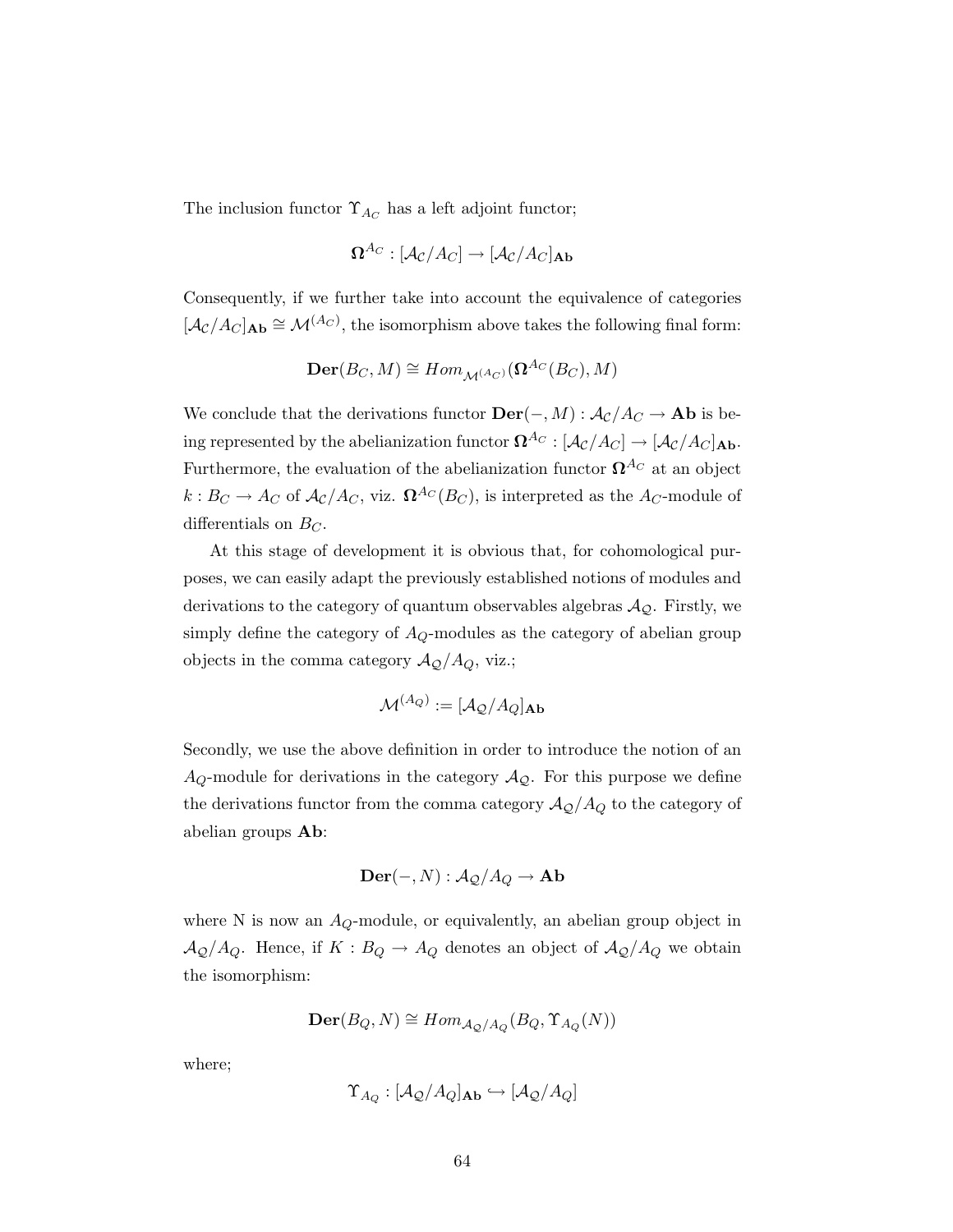denotes the corresponding inclusion functor, having a left adjoint abelianization functor:

$$
\Omega^{A_Q} : [\mathcal{A}_Q/A_Q] \to [\mathcal{A}_Q/A_Q]_{\bf Ab}
$$

Consequently we obtain again the following isomorphism:

$$
\mathbf{Der}(B_Q,N)\cong Hom_{\mathcal{M}^{(A_Q)}}(\mathbf{\Omega}^{A_Q}(B_Q),N)
$$

We conclude that the derivations functor  $\mathbf{Der}(-, N) : \mathcal{A}_{\mathcal{Q}}/A_Q \to \mathbf{Ab}$  is being represented by the abelianization functor  $\mathbf{\Omega}^{A_Q} : [\mathcal{A}_Q/\mathcal{A}_Q] \to [\mathcal{A}_Q/\mathcal{A}_Q]_{\mathbf{Ab}}$ . Furthermore, the evaluation of the abelianization functor  $\Omega^{A_Q}$  at an object  $K: B_Q \to A_Q$  of  $A_Q/A_Q$ , viz.  $\Omega^{A_Q}(B_Q)$ , is interpreted correspondingly as the  $A_Q$ -module of differentials on  $B_Q$ .

#### 9.2 Cohomology of Quantum Observables Algebras

The representation of quantum observables algebras  $A_Q$  in  $\mathcal{A}_Q$  in terms of sheaves over commutative arithmetics  $A_C$  in  $\mathcal{A}_{\mathcal{C}}$  for the Grothendieck topology of epimorphic families on  $\mathcal{A}_{\mathcal{C}}$ , is based on the existence of the adjunctive correspondence  $\mathbf{L} \dashv \mathbf{R}$  as follows:

$$
\mathbf{L}: \mathbf{Sets}^{\mathcal{A}_{\mathcal{C}}^{op}} \overline{\xrightarrow{\hspace{1cm}} \mathcal{A}_{\mathcal{Q}}}: \mathbf{R}
$$

which says that the functor of points  $\bf R$  defined by

$$
\mathbf{R}(A_Q): A_C \rightarrow Hom_{\mathcal{A}_Q}(\mathbf{M}(A_C), A_Q)
$$

has a left adjoint  $\mathbf{L} : \mathbf{Sets}^{\mathcal{A}_{\mathcal{C}}^{op}} \to \mathcal{A}_{\mathcal{Q}}$ , which is defined for each presheaf **P** in  $\textbf{Sets}^{\mathcal{A}_{\mathcal{C}}^{op}}$  as the colimit

$$
\mathbf{L}(\mathbf{P}) = \text{Colim}\{\mathbf{G}(\mathbf{P}, \mathcal{A}_{\mathcal{C}}) \xrightarrow{\mathbf{G}_{\mathbf{P}}} \mathcal{A}_{\mathcal{C}} \xrightarrow{\mathbf{M}} \mathcal{A}_{\mathcal{Q}}\}
$$

Equivalently, there exists a bijection, natural in  $P$  and  $A_Q$  as follows:

$$
Nat(\mathbf{P}, \mathbf{R}(A_Q)) \cong Hom_{\mathcal{A}_{\mathcal{Q}}}(\mathbf{LP}, A_Q)
$$

The adjunction can be characterized in terms of the unit and the counit categorical constructions. For any presheaf  $P \in \mathbf{Sets}^{A_C^{op}}$ , the unit is defined as:

$$
\delta_{\mathbf{P}}:\mathbf{P}{\:\longrightarrow\:}\mathbf{RLP}
$$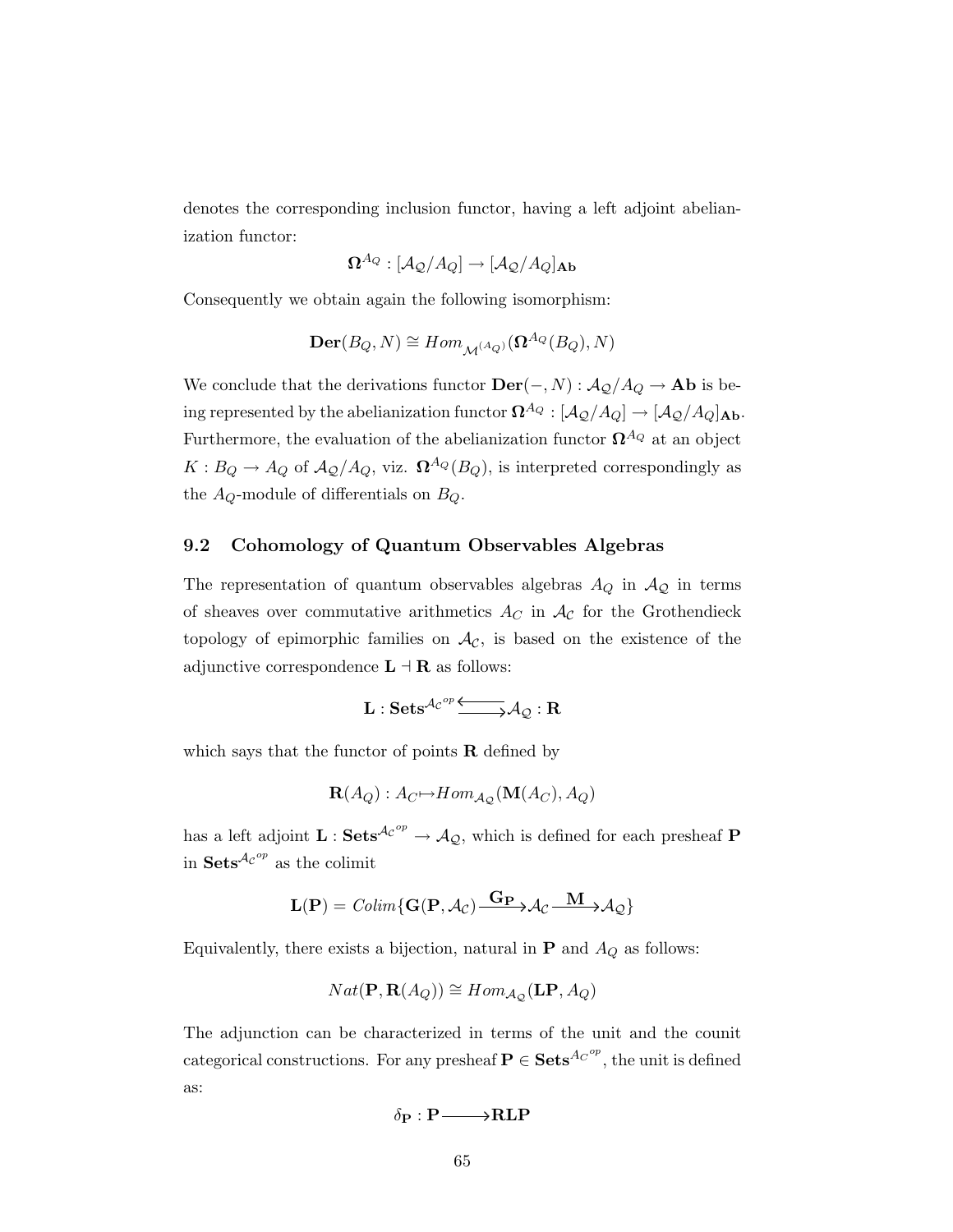On the other side, for each object  $A_Q$  of  $A_Q$  the counit is:

$$
\epsilon_{A_Q} : \mathbf{LR}(A_Q) {\longrightarrow} A_Q
$$

The composite endofunctor  $G := LR : \mathcal{A}_{\mathcal{Q}} \to \mathcal{A}_{\mathcal{Q}}$ , together with the natural transformations  $\delta : G \to G \circ G$ , called comultiplication, and also,  $\epsilon : G \to I$ , called counit, where **I** is the identity functor on  $A_{\mathcal{Q}}$ , is defined as a comonad  $(\mathbf{G}, \delta, \epsilon)$  on the category of quantum observables algebras  $\mathcal{A}_{\mathcal{Q}}$ , provided that the diagrams below commute for each object  $A_Q$  of  $\mathcal{A}_Q$ ;





For a comonad  $(G, \delta, \epsilon)$  on  $\mathcal{A}_{\mathcal{Q}}$ , a G-coalgebra is an object  $A_Q$  of  $\mathcal{A}_{\mathcal{Q}}$ , being equipped with a structural map  $\kappa : A_Q \to \mathbf{G} A_Q$ , such that the following conditions are satisfied;

$$
1 = \epsilon_{A_Q} \circ \kappa : A_Q \to \mathbf{G} A_Q
$$

$$
\mathbf{G} \kappa \circ \kappa = \delta_{A_Q} \circ \kappa : A_Q \to \mathbf{G}^2 A_Q
$$

With the above obvious notion of morphism, this gives a category  $\mathcal{A}_{\mathcal{Q}_{\mathbf{G}}}$  of all G-coalgebras.

The counit of the comonad  $(G, \delta, \epsilon)$  on  $\mathcal{A}_{\mathcal{Q}}$ , that is:

$$
\epsilon_{A_Q}: \mathbf{G} A_Q := \mathbf{LR}(A_Q) = \mathbf{R}(A_Q) \otimes_{\mathcal{A}_C} \mathbf{M} \longrightarrow A_Q
$$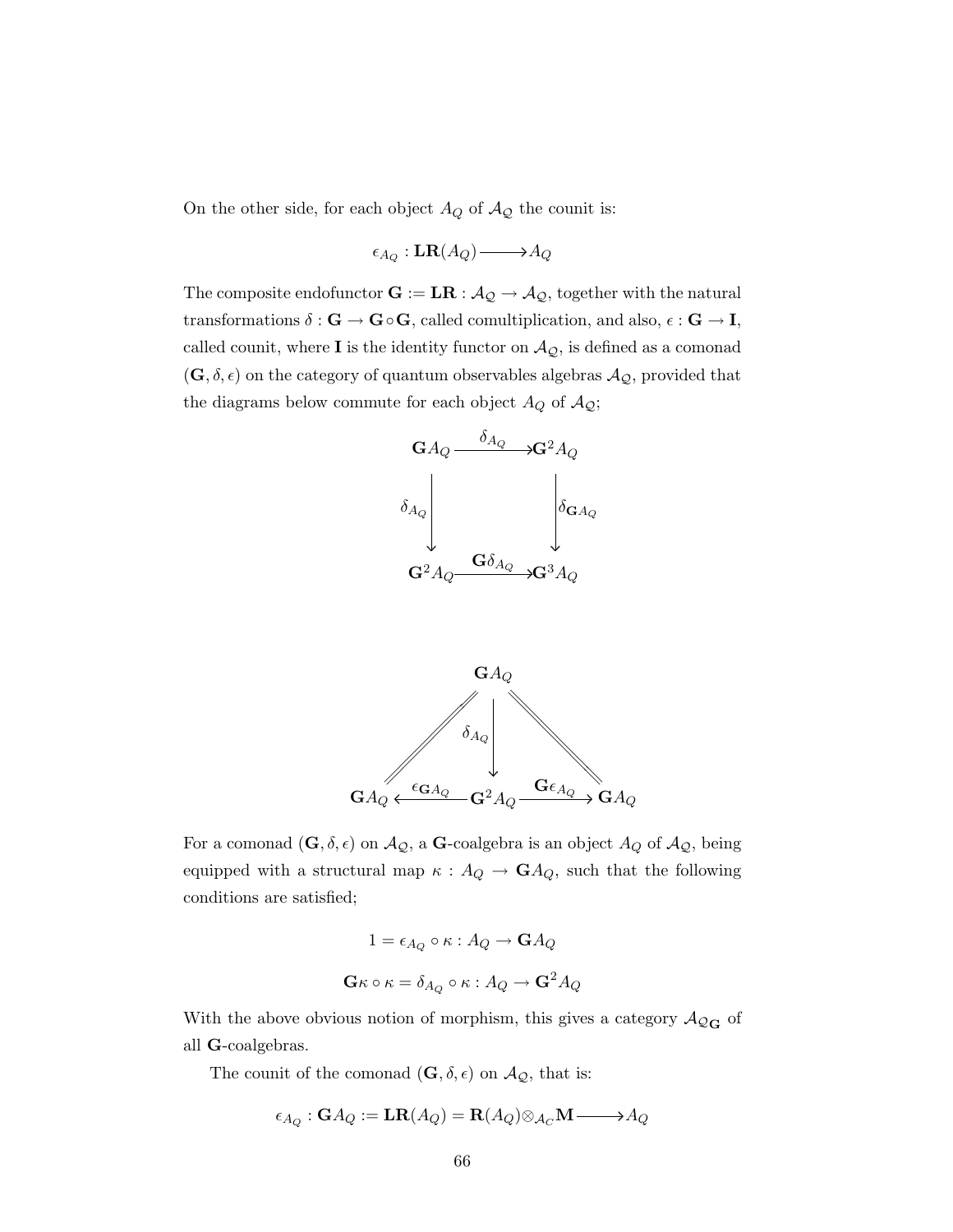is intuitively the first step of a functorial free resolution of an object  $A_Q$ in  $\mathcal{A}_{\mathcal{Q}}$ . Thus, by iteration of **G**, we may extend  $\epsilon_{A_Q}$  to a free simplicial resolution of  $A_Q$  in  $A_Q$ . Most importantly, we will consider the case of defining cohomology groups  $\tilde{\mathbf{H}}^n(A_Q, X_Q)$ ,  $n \geq 0$ , of a quantum observables algebra  $A_Q$  in  $A_Q$  with coefficients in an  $A_Q$ -module  $X_Q$ , relative to the given underlying functor of points  $\mathbf{R} : \mathcal{A}_{\mathcal{Q}} \to \mathbf{Sets}^{\mathcal{A}_{\mathcal{C}}^{op}}$ , defined by  $\mathbf{R}(A_Q)$ :  $A_C \mapsto Hom_{\mathcal{A}_{\mathcal{Q}}}(\mathbf{M}(A_C), A_Q)$ , having a left adjoint  $\mathbf{L} : \mathbf{Sets}^{\mathcal{A}_{\mathcal{C}}^{op}} \to \mathcal{A}_{\mathcal{Q}}$ .

Thus, let  $(G, \delta, \epsilon)$  be the comonad on  $\mathcal{A}_{\mathcal{Q}}$ , that is induced by the adjoint pair of functors  $L : \mathbf{Sets}^{\mathcal{A}_{\mathcal{C}}^{op}} \longrightarrow \mathcal{A}_{\mathcal{Q}} : R$ . The following simplicial object in  $A_{\mathcal{Q}}$  is called the free simplicial comonadic resolution of a quantum observables algebra  $A_Q$  in  $A_Q$ , denoted by  $\mathbf{G}_{\star}A_Q \to A_Q$ :

$$
A_Q \leftarrow^{\epsilon_0 := \epsilon} \mathbf{G} A_Q \underbrace{\epsilon_0}_{\epsilon_1 \epsilon_2 \epsilon_3 \epsilon_4} \mathbf{G}^2 A_Q \underbrace{\epsilon_0, 1, 2}_{\epsilon_2 \epsilon_3 \epsilon_4} \cdots \underbrace{\epsilon_0, 1, \ldots, n-1}_{\epsilon_1 \epsilon_2 \epsilon_3 \epsilon_4} \mathbf{G}^n A_Q \underbrace{\epsilon_0, 1, \ldots, n}_{\epsilon_1 \epsilon_2 \epsilon_3 \epsilon_4} \mathbf{G}^{n+1} A_Q \cdots
$$

In the simplicial resolution above,  $\epsilon_{0,1,2}$  denotes a triplet of arrows etc. Notice that,  $\mathbf{G}^{n+1}$  is the term of degree n, whereas the face operator  $\epsilon_i$ :  $\mathbf{G}^{n+1} \to \mathbf{G}^n$  is  $\mathbf{G}^i \circ \epsilon \circ \mathbf{G}^{n-i}$ , where  $0 \leq i \leq n$ . We can verify the following simplicial identities;

$$
\epsilon_i \circ \epsilon_j = \epsilon_{j+1} \circ \epsilon_i
$$

where  $i \leq j$ . The comonadic resolution  $\mathbf{G}_{\star} A_Q \to A_Q$  induces clearly a comonadic resolution in the comma category  $[\mathcal{A}_{\mathcal{Q}}/A_Q]$ , which we still denote by  $\mathbf{G}_{\star}A_Q \to A_Q$ .

An *n*-cochain of a quantum observables algebra  $A_Q$  with coefficients in an  $A_Q$ -module  $X_Q$ , where, by definition,  $X_Q$  is an object in  $[\mathcal{A}_Q/\mathcal{A}_Q]_{\mathbf{Ab}}$ , is defined as a map  $\mathbf{G}^{n+1}A_Q \to \Upsilon_{A_Q}(X_Q)$  in the comma category  $[\mathcal{A}_{\mathcal{Q}}/A_Q]$ . We remind that, since  $X_Q$  is an abelian group object in  $[\mathcal{A}_{\mathcal{Q}}/A_Q]$ , the set  $Hom_{\mathcal{A}_{\mathcal{Q}}}(A_Q, X_Q)$  has an abelian group structure for every object  $A_Q$  in  $\mathcal{A}_{\mathcal{Q}},$ and moreover, for every arrow  $A_Q \rightarrow A_Q$  in  $A_Q$ , the induced map of sets  $Hom_{\mathcal{A}_{\mathcal{Q}}}(A_Q, X_Q) \to Hom_{\mathcal{A}_{\mathcal{Q}}}(A_Q, X_Q)$  is an abelian groups map. Then, we can identify the set of *n*-cochains with the abelian group of derivations of  $\mathbf{G}^{n+1}A_Q$  into the abelian group object  $X_Q$  in  $[\mathcal{A}_{\mathcal{Q}}/A_Q]_{\mathbf{Ab}}$ . Hence, we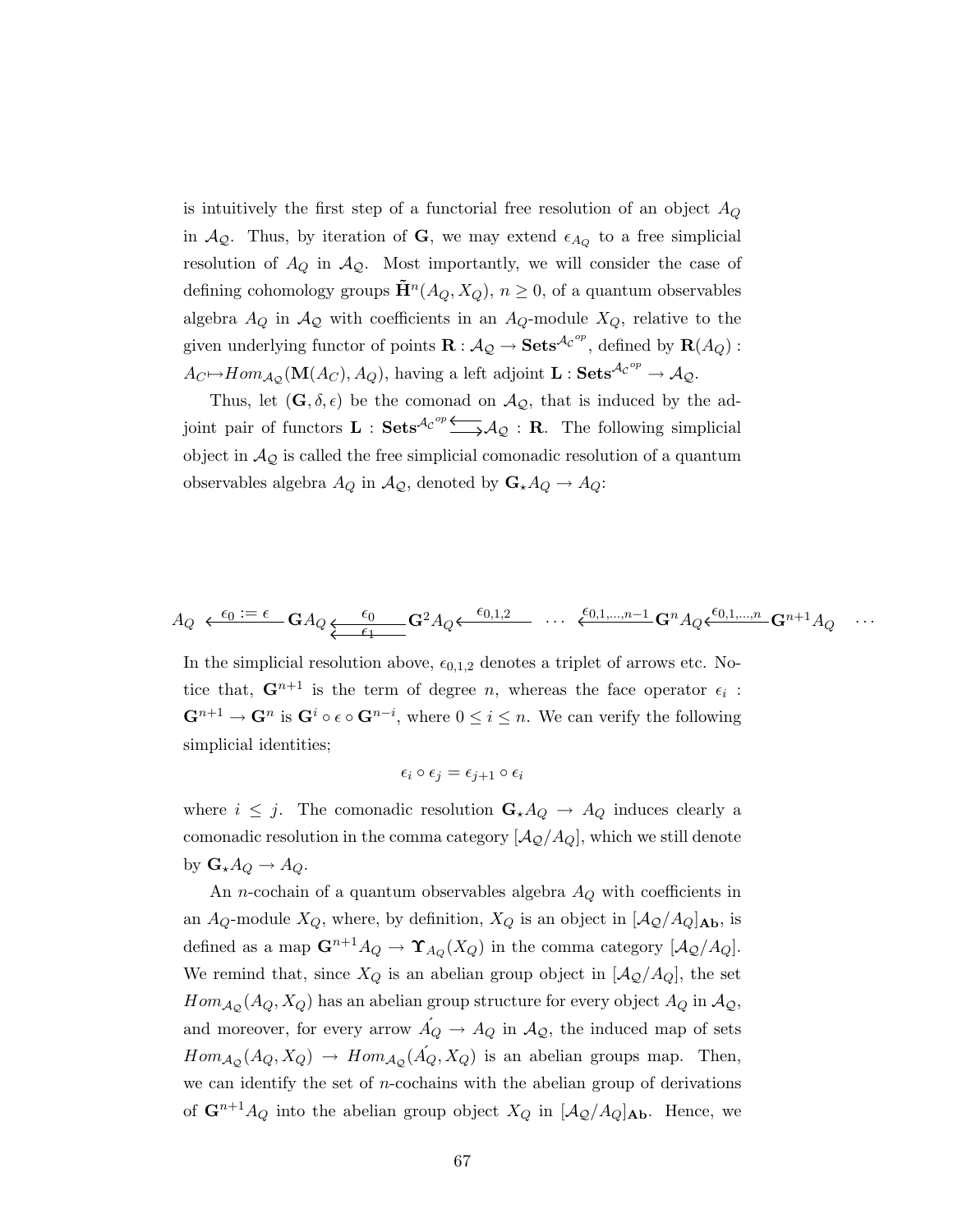consider an *n*-cochain as a derivation map  $\mathbf{G}^{n+1}A_Q \to X_Q$ .

Consequently, the face operators  $\epsilon_i$ , induce abelian group maps;

$$
Der(\epsilon_i A_Q, X_Q): Der(\mathbf{G}^n A_Q, X_Q) \to Der(\mathbf{G}^{n+1} A_Q, X_Q)
$$

Thus, the cohomology can be established by application of the contravariant functor  $\text{Der}(-, X_Q)$  on the free simplicial resolution of a quantum observables algebra  $A_Q$  in  $A_Q$ , obtaining the following cochain complex of abelian groups;

$$
\begin{array}{ccccccccc}\n0 & \xrightarrow{d^0} Der(\mathbf{G}A_Q, X_Q) & \xrightarrow{d^1} Der(\mathbf{G}^2A_Q, X_Q) \\
\downarrow^{d^2} & \cdots & \xrightarrow{d^n} Der(\mathbf{G}^{n+1}A_Q, X_Q) & \xrightarrow{d^{n+1}} \cdots\n\end{array}
$$

where, because of the aforementioned simplicial identities we have:

$$
d^{n+1} = \sum_{i} (-1)^i Der(\epsilon_i A_Q, X_Q)
$$

where  $0 \le i \le n+1$ , and also;

$$
d^{n+1} \circ d^n = 0
$$

written symbolically as;

$$
d^{\mathbf{2}}=0
$$

Finally we may also make use of the following isomorphism:

$$
Der(\mathbf{G} A_Q, X_Q) \simeq Hom(\mathbf{\Omega}^{A_Q}(\mathbf{G} A_Q), X_Q)
$$

where the abelinazation functor  $\Omega^{A_Q} : [\mathcal{A}_Q/A_Q] \to [\mathcal{A}_Q/A_Q]_{Ab}$  represents the derivations functor  $\textbf{Der}(-, X_Q) : \mathcal{A}_{\mathcal{Q}}/A_Q \to \textbf{Ab}$ . In this precise sense,  $\Omega^{A_Q}(\mathbf{G} A_Q) := \hat{\Omega}(\mathbf{G} A_Q)$  is identified with the  $A_Q$ -module of first order differentials or 1-forms on  $GA_Q$ . Thus, equivalently, we obtain the following cochain complex of abelian groups;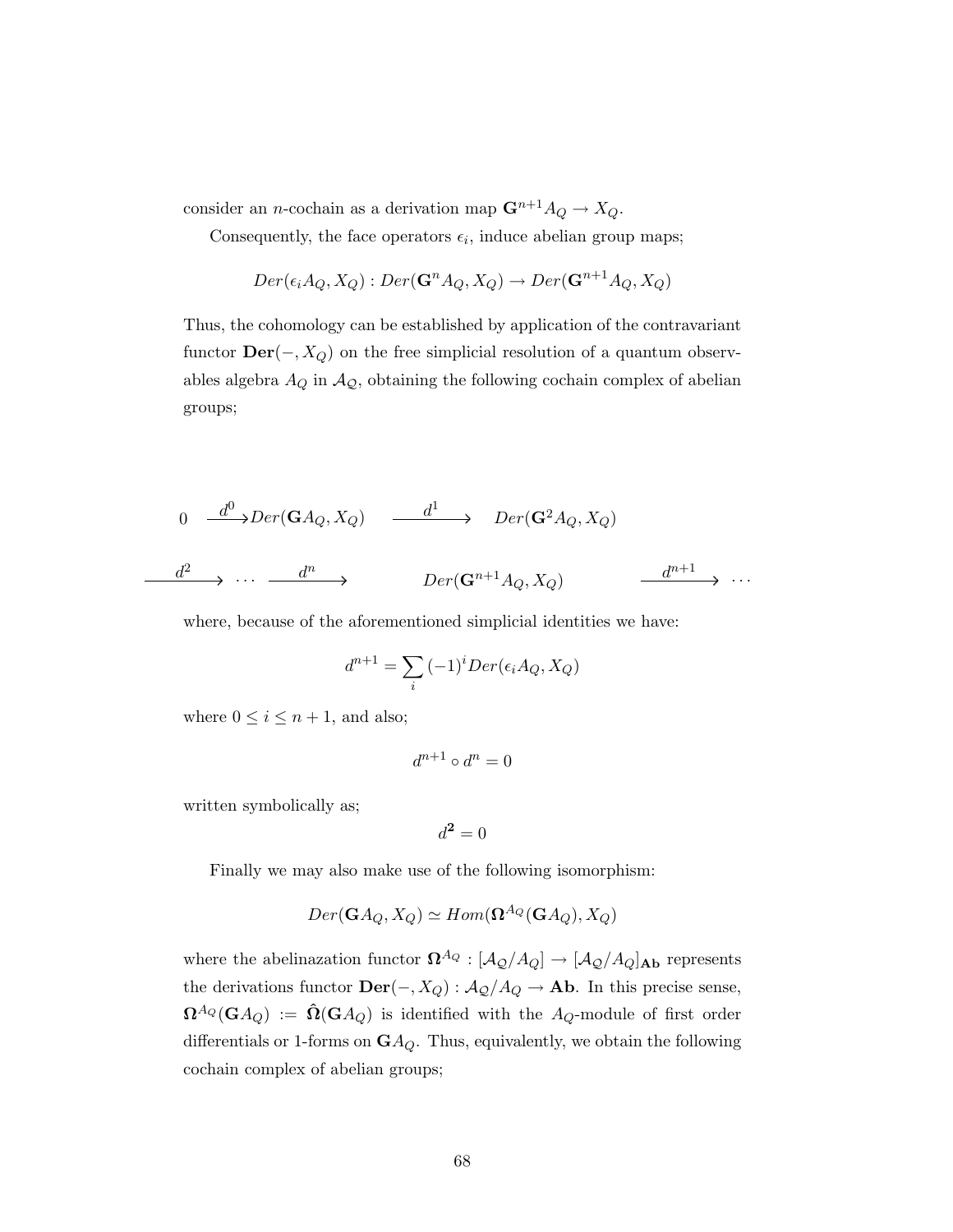$$
\begin{array}{ccccccccc}\n0 & \xrightarrow{d^0} & Hom(\hat{\Omega}(\mathbf{G}A_Q), X_Q) & \xrightarrow{d^1} & Hom(\hat{\Omega}(\mathbf{G}^2A_Q), X_Q) \\
\downarrow^{d^2} & \cdots & \xrightarrow{d^n} & Hom(\hat{\Omega}(\mathbf{G}^{n+1}A_Q), X_Q) & \xrightarrow{d^{n+1}} & \cdots\n\end{array}
$$

Now, we define the cohomology groups  $\tilde{\mathbf{H}}^n(A_Q,X_Q),\,n\geq 0,$  of a quantum observables algebra  $A_Q$  in  $A_Q$  with coefficients in an  $A_Q$ -module  $X_Q$  as follows:

$$
\tilde{\mathbf{H}}^n(A_Q,X_Q):=\mathbf{H}^n[\mathbf{Der}(\mathbf{G}_{\star}A_Q,X_Q)]=\frac{Ker(d^{n+1})}{Im(d^n)}
$$

According to the above, a 1-cocycle is a derivation map  $\omega : \mathbf{G}^2 A_Q \to X_Q$ , such that:

$$
\epsilon_2\omega\circ\epsilon_0\omega=\epsilon_1\circ\omega
$$

where  $\epsilon_i$ :  $\mathbf{G}^3 A_Q \rightarrow \mathbf{G}^2 A_Q$ ,  $i = 0, 1, 2$ . Correspondingly, a 1-coboundary is a derivation map  $v : \mathbf{G} A_Q \to X_Q$ , which can be presented as a mapping of 1-cocycles  $v : \omega \to \omega$  modulo the conditions:

$$
\omega\circ\epsilon_0\upsilon=\epsilon_1\upsilon\circ\acute\omega
$$

#### 9.3 Functorial Connection and Curvature Equation

In this Section we are going to introduce the notion of a functorial quantum connection, together with, the associated curvature of that connection. The connection is intentionally termed functorial because it is precisely induced by the functor of points of a quantum observables algebra  $A_Q$  in  $A_Q$ , restricted as usual to commutative arithmetics. For this purpose it is necessary to define appropriately an  $A_Q$ -module, denoted by  $\Omega_{A_Q}$ , that is going to play the role of a universal object of quantum differential 1-forms in analogy to the classical case. At this stage, it is instructive to remind briefly the analogous construction of the classical universal object of differential 1-forms  $\Omega_{A_C}$ , corresponding to a commutative arithmetic  $A_C$ . According to Kahler, the free A-module  $\Omega$  can be constructed explicitly form the fundamental form of scalars extension of  $A_C$ , that is  $\iota: A_C \hookrightarrow A_C \otimes_R A_C$  by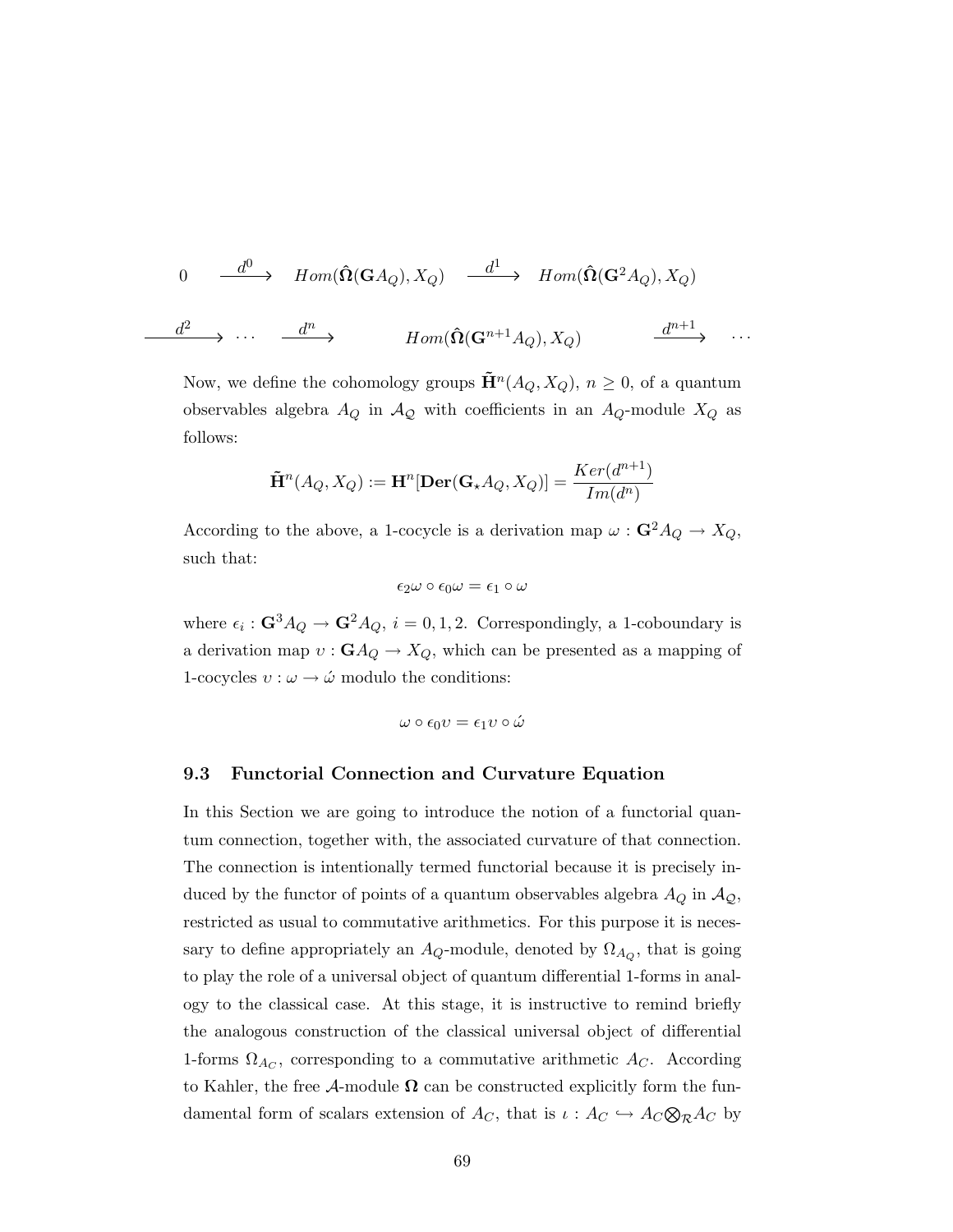considering the diagonal morphism:

$$
\delta: A_C \bigotimes_{\mathcal{R}} A_C \to A_C
$$

$$
f_1 \otimes f_2 \mapsto f_1 \cdot f_2
$$

where  $f_1, f_2 \in A_C$ . Then by taking the kernel of this morphism of algebras, that is the ideal;

$$
I = \{ f_1 \otimes f_2 \in A_C \bigotimes_{\mathcal{R}} A_C : \delta(f_1 \otimes f_2) = 0 \} \subset A_C \bigotimes_{\mathcal{R}} A_C
$$

it can be easily proved that the morphism of  $A_C$ -modules

$$
\Sigma: \Omega_{A_C} \to \frac{I}{I^2}
$$
  

$$
df \mapsto 1 \otimes f - f \otimes 1
$$

is an isomorphism. Thus the free  $A_C$ -module  $\Omega_{A_C}$  of 1-forms is isomorphic with the free  $A_C$ -module  $\frac{I}{I^2}$  of Kahler differentials of the commutative arithmetic  $A_C$  over  $R$ , according to the following split short exact sequence:

$$
\Omega_{A_C} \hookrightarrow A_C \oplus \Omega_{A_C} \cdot \epsilon \to A_C
$$

where  $\epsilon^2 = 0$ , formulated equivalently as follows:

$$
0\to \Omega_{A_C}\to A_C\bigotimes_{\mathcal{R}}A_C\to A_C
$$

In the quantum case, as we have explained in detain in Section 9.2, the counit of the adjunction  $\epsilon_{A_Q} : \mathbf{LR}(A_Q) \to A_Q$ , defined by the composite endofunctor  $\mathbf{G} := \mathbf{LR} : \mathcal{A}_{\mathcal{Q}} \to \mathcal{A}_{\mathcal{Q}}$ , constitutes the first step of a functorial free resolution of a quantum observables algebra  $A_Q$  in  $A_Q$ , generated by iterating the endofunctor G. In this setting, and in analogy to the classical case, we define the  $A_Q$ -module  $\Omega_{A_Q}$  of quantum differential 1-forms, by means of the following split short exact sequence:

$$
0 \to J_{A_Q} \to \mathbf{R}(A_Q) \otimes_{\mathcal{A}_C} \mathbf{M} \to A_Q
$$

According to the above, we obtain that  $\Omega_{A_Q} = \frac{J_{A_Q}}{J_{A_Q}^2}$  $\frac{\sigma_{A_Q}}{J^2_{A_Q}}$ , where  $J_{A_Q} = \textbf{Ker}(\epsilon_{A_Q})$ denotes the kernel of the counit of the adjunction. Subsequently, we may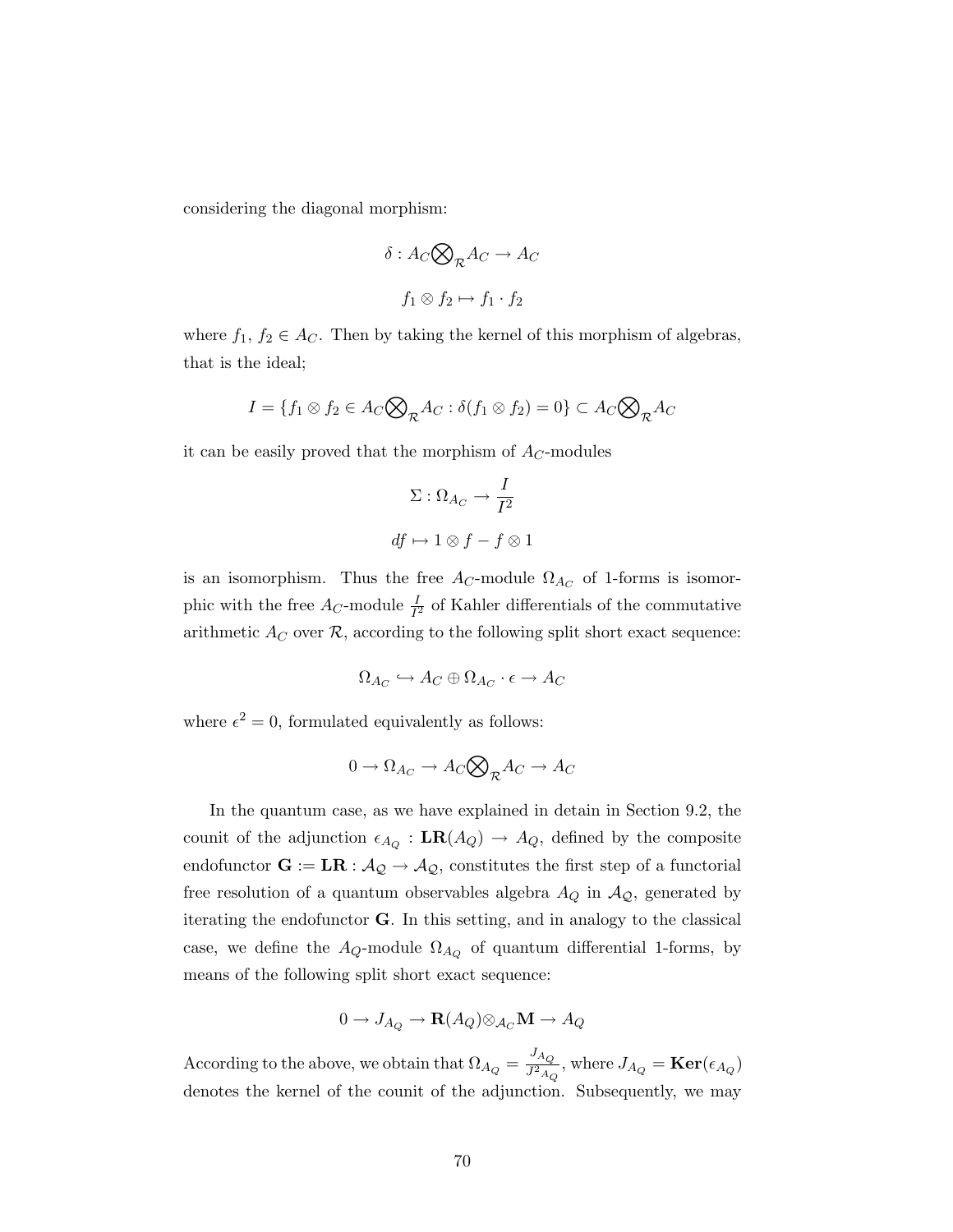apply the algebraic construction, for each  $n \in N$ ,  $n \geq 2$ , of the *n*-fold exterior product  $\Omega^n_{A_Q} = \Lambda^n \Omega^1_{A_Q}$ . Thus, we may now set up the algebraic de Rham complex of  $A_Q$  as follows:

$$
A_Q \to \Omega_{A_Q} \to \ldots \to \Omega^n_{A_Q} \to \ldots
$$

For the purpose of introducing the notion of a functorial quantum connection, the crucial idea comes from the realization that the functor of points of a quantum observables algebra restricted to commutative arithmetics, viz.,  $\mathbf{R}(A_Q)$ , is a left exact functor, because it is the right adjoint functor of the established adjunction. Thus, it preserves the short exact sequence defining the object of quantum differential 1-forms, in the following form:

$$
0 \to \mathbf{R}(\Omega_{A_Q}) \to \mathbf{R}(\mathbf{G}(A_Q)) \to \mathbf{R}(A_Q)
$$

Hence, we immediately obtain that:  $\mathbf{R}(\Omega_{A_Q}) = \frac{Z}{Z^2}$ , where  $Z = \textbf{Ker}(\mathbf{R}(\epsilon_{A_Q}))$ .

Then, in analogy to the paradigmatic classical algebraic situation, we define the notion of a functorial quantum connection, denoted by  $\nabla_{\mathbf{R}(A_Q)}$ , in terms of the following Leibniz natural transformation:

$$
\nabla_{\mathbf{R}(A_Q)} : \mathbf{R}(A_Q) \to \mathbf{R}(\Omega_{A_Q})
$$

Thus, the quantum connection  $\nabla_{\mathbf{R}(A_Q)}$  induces a sequence of functorial morphisms, or equivalently, natural transformations as follows:

$$
\mathbf{R}(A_Q) \to \mathbf{R}(\Omega_{A_Q}) \to \ldots \to \mathbf{R}(\Omega^n_{A_Q}) \to \ldots
$$

Let us denote by;

$$
\mathbf{R}_{\nabla} : \mathbf{R}(A_Q) \to \mathbf{R}(\Omega^2_{A_Q})
$$

the composition  $\nabla^1 \circ \nabla^0$  in the obvious notation, where  $\nabla^0 := \nabla_{\mathbf{R}(A_Q)}$ . The natural transformation  $\mathbf{R}_{\nabla}$  is called the curvature of the functorial quantum connection  $\nabla_{\mathbf{R}(A_Q)}$ . Furthermore, the latter sequence of functorial morphisms, is actually a complex if and only if  $\mathbf{R}_{\nabla} = 0$ . We say that the quantum connection  $\nabla_{\mathbf{R}(A_Q)}$  is integrable or flat if  $\mathbf{R}_{\nabla} = 0$ , referring to the above complex as the functorial de Rham complex of the integrable connection  $\nabla_{\mathbf{R}(A_Q)}$  in that case. Thus we arrive at the following conclusion: The vanishing of the curvature of the functorial quantum connection, viz.:

$$
\mathbf{R}_{\nabla}=0
$$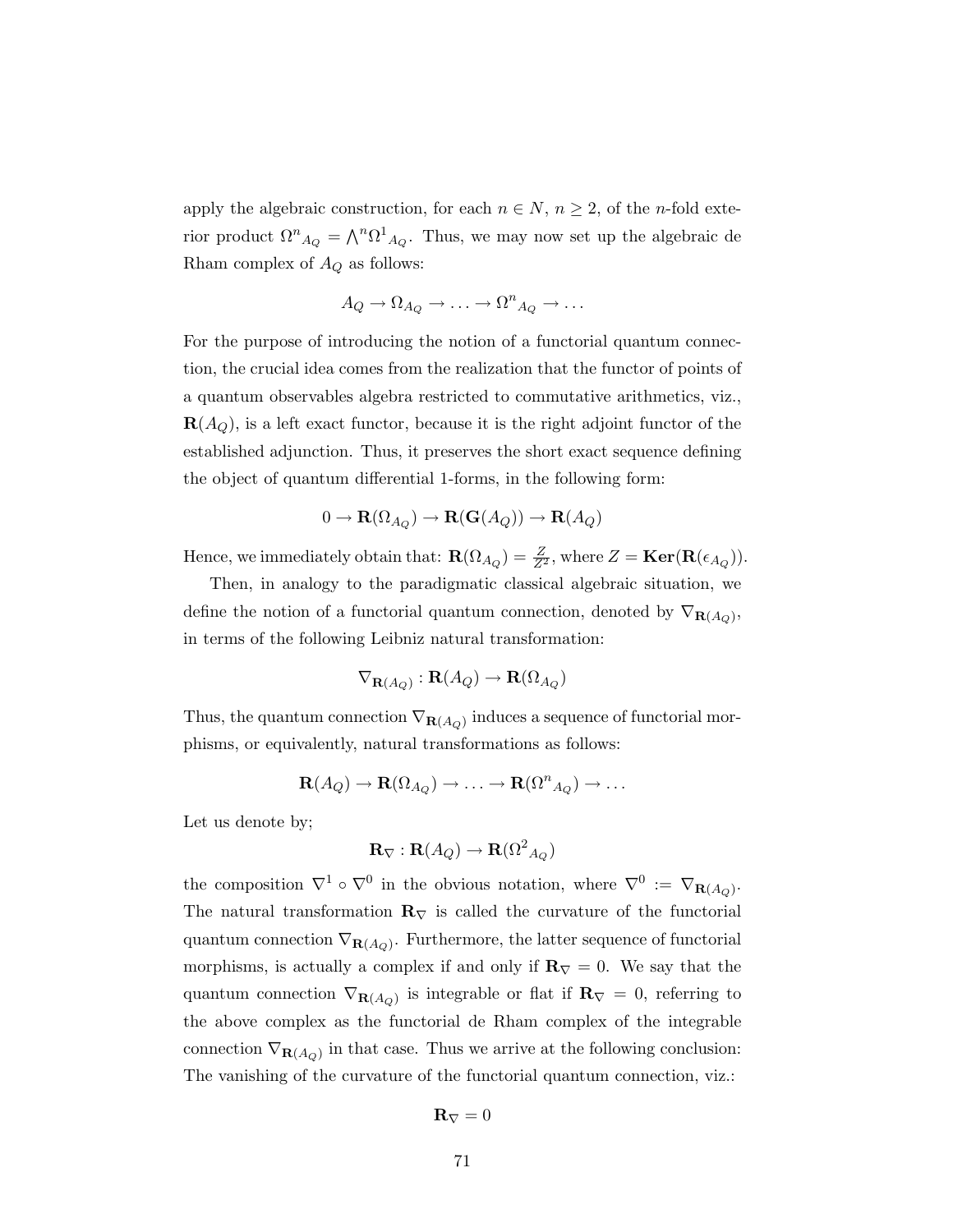can be interpreted as the transposition of Einstein's equations in the quantum regime, that is inside the topos  $\text{Shv}(\mathcal{A}_{\mathcal{C}})$  of sheaves of algebras over the base category of commutative algebraic contexts, in the absence of cohomological obstructions. We may explain the curvature of the quantum connection as the effect of non-trivial interlocking of commutative arithmetics, in some underlying diagram of a quantum observables algebras being formed by such localizing commutative arithmetics. The non-trivial gluing of commutative arithmetics in localization systems of a quantum observables algebra is caused by topological obstructions. These obstructions can be associated with the elements of the non-trivial cohomology groups of a quantum observables algebra  $A_Q$ , in  $A_Q$ . From a physical viewpoint, these obstructions can be understood as geometric phases related with the monodromy of the quantum connection, being evaluated at points  $A_C$  of the functor of points of a quantum observables algebra  $A_Q$  restricted to commutative arithmetics, which, in turn, has been respectively interpreted as a prelocalization system of  $A_Q$ . Intuitively, a non-vanishing curvature may be understood as the non-local attribute detected by an observer employing a commutative arithmetic in a discretely topologized categorical environment, in the attempt to understand the quantum localization properties, after having introduced a potential, or equivalently, a connection, in order to account for these properties by means of a differential geometric mechanism. Thus, the physical meaning of curvature is associated with the apparent existence of non-local correlations from the restricted spatial perspective of disjoint classical commutative arithmetics  $A_C$ .

### 10 EPILOGUE

The representation of quantum observables algebras,  $A_Q$  in  $A_Q$ , as sheaves, with respect to the Grothendieck topology of epimorphic families on  $\mathcal{A}_C,$  is of a remarkable physical significance. If we remind the discussion of the physical meaning of the adjunction, expressed in terms of the information content, communicated between commutative arithmetics and quantum arithmetics, we arrive to the following conclusion: the totality of the content of information, included in the quantum species of observables structure remains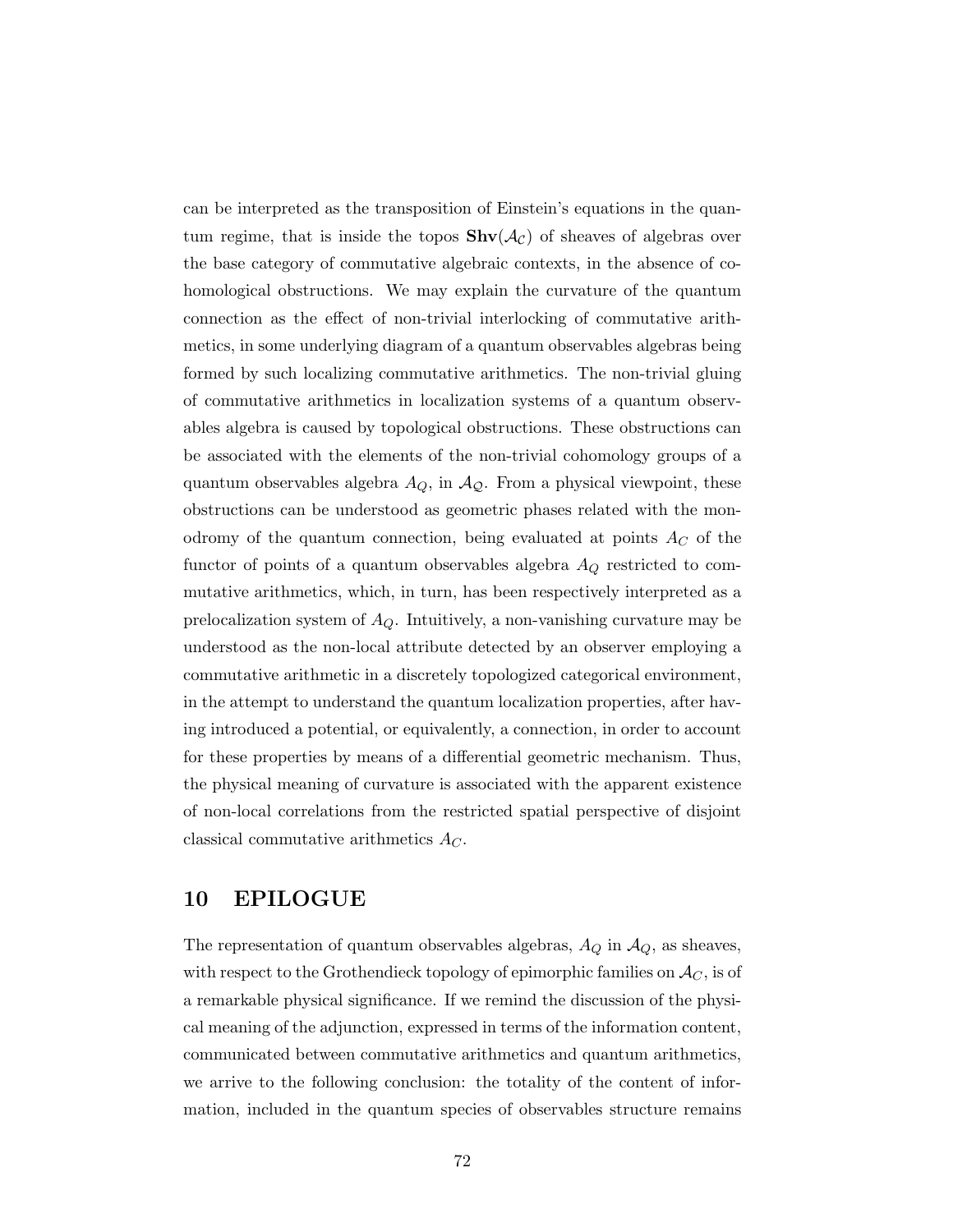invariant, under commutative algebras decodings, corresponding to local arithmetics for measurement of observables, in covering sieves of quantum observables algebras, if, and only if, the counit of the fundamental adjunction is a quantum algebraic isomorphism. In this manner, the fundamental adjunction is being restricted to an equivalence of categories  $\mathbf{Sh}(\mathcal{A}_{C}, \mathbf{J}) \cong \mathcal{A}_{Q};$ making thus, in effect,  $\mathcal{A}_{Q}$  a Grothendieck topos, equivalent with the topos of sheaves on the site  $(\mathcal{A}_{C}, \mathbf{J})$ . The above correspondence, that can be understood as a topos-theoretic generalization of Bohr's correspondence principle, essentially shows that the process of quantization is categorically equivalent with the process of subcanonical localization and sheafification of information in commutative terms, appropriately formulated in a generalized topological fashion,  $\hat{a}$  la Grothendieck.

We also claim that the sheaf-theoretic representation of a quantum observables algebra reveals that its deep conceptual significance is related not to its global non-commutative character, but, on the precise manner that distinct local contexts of observation, understood as commutative arithmetics, are being interconnected together, so as its informational content is preserved in the totality of its operational commutative decodings. By the latter, we precisely mean contextual operational procedures for probing the quantum regime of observable structure, which categorically give rise to covering sieves, substantiated as interconnected epimorphic families of the generalized elements of the sheafified functor of points of a quantum observables algebra  $\mathbf{R}(A_Q)$ . The sheaf-theoretic representation expresses exactly the compatibility of these commutative algebras of observables on their overlaps in such a way as to leave invariant the amount of information contained in a quantum system. We may adopt the term reference frames of commutative arithmetics for a geometric characterization of these local contexts of encoding the information related to a quantum system, emphasizing their prominent role in the organization of meaning associated with a quantum algebra of observables. Moreover this terminology signifies the intrinsic contextuality of algebras of quantum observables, as filtered through the base commutative localizing category, and is suggestive of the introduction of a relativity principle in the quantum level of observable structure, as a categorical extension of Takeuti's and Davis's research program [38, 39],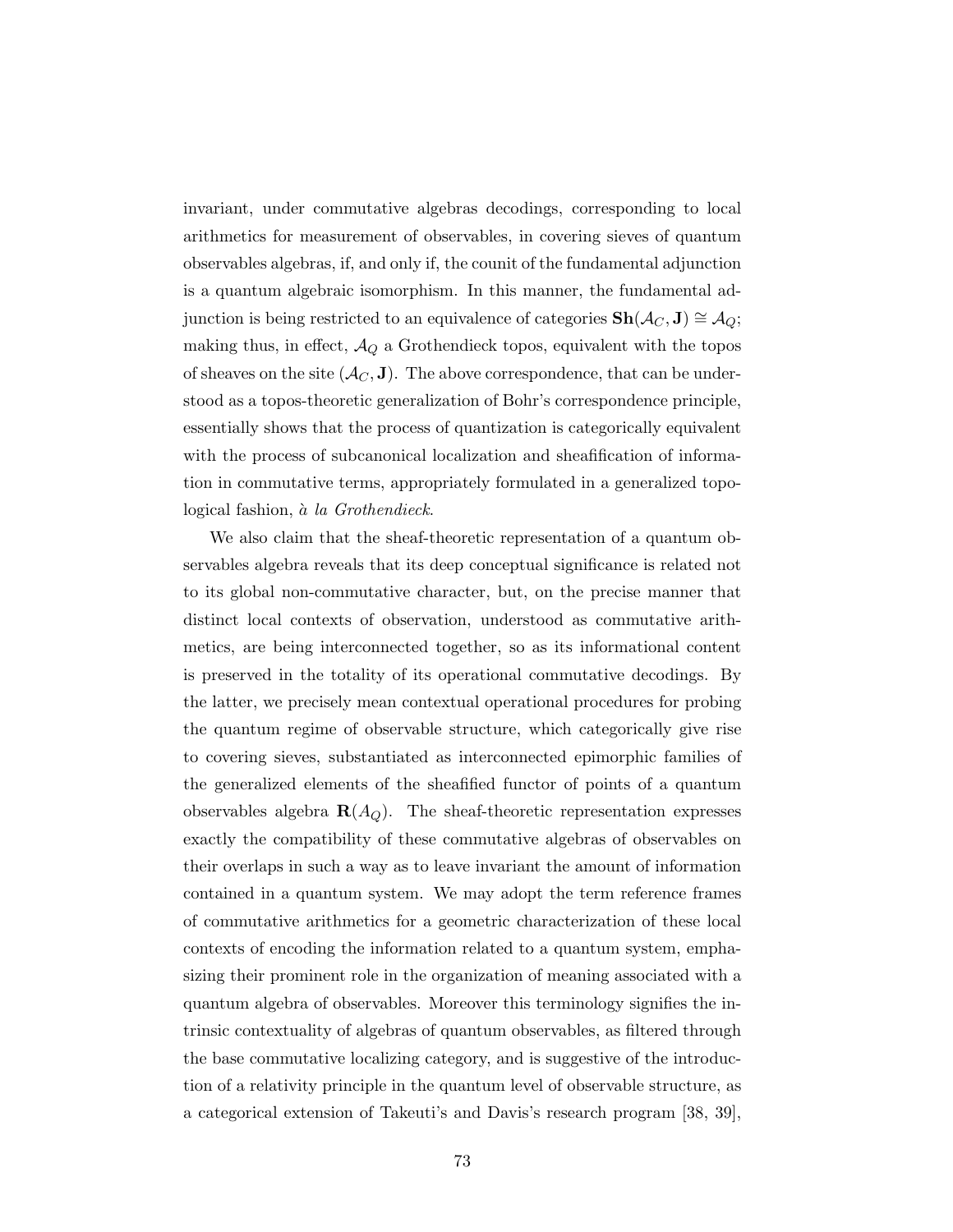related, in the present embodiment, with the invariance of the informational content with respect to commutative arithmetics reference frames contained in covering sieves of quantum observables algebras.

Furthermore, the sheaf-theoretic representation of quantum observables algebras makes possible the extension of the mechanism of Differential Geometry in the quantum regime by a proper adaptation of the methodology of ADG in a topos-theoretic environment. More concretely, in the terminology of ADG the differential geometric mechanism is incorporated in the functioning of differential triads consisting of commutative localized arithmetics, modules of variations of arithmetics and Leibniz sheaf morphisms from the domains of the former to the codomains of the latter, instantiating appropriate differentials. Most importantly the mechanism itself is functorial in nature, or equivalently, is always in force irrespectively of the relativizations pertaining the domains and codomains of the differentials introduced, provided that the same localization properties are respected in the corresponding categorical environments of the domains and codomains of differentials.

The differential geometric mechanism is expressed in the classical case by a category of differential triads attached to the category of commutative observable algebras equipped with the discrete Grothendieck topology, whereas in the quantum case, by a category of differential triads attached to the category of commutative observables algebras, being a generating subcategory of the category of quantum observables algebras, equipped with the Grothendieck topology of epimorphic families. As a consequence of the difference in the categorical localization properties classical arithmetics are different from quantum arithmetics. In a local cover belonging to a covering epimorphic sieve, a quantum arithmetic appears as a quotient of a commutative algebra over an ideal, incorporating information about all the other covers being compatible with it in a localization system of the former. Despite the difference in the corresponging arithmetics and modules of variations of them, the mechanism expressed universally as a morphism from the employed arithmetics to the modules of variations of these arithmetics is functorial with respect to its domain and codomain instantiations localized categorically in the same fashion in each case. Realization of this subtle point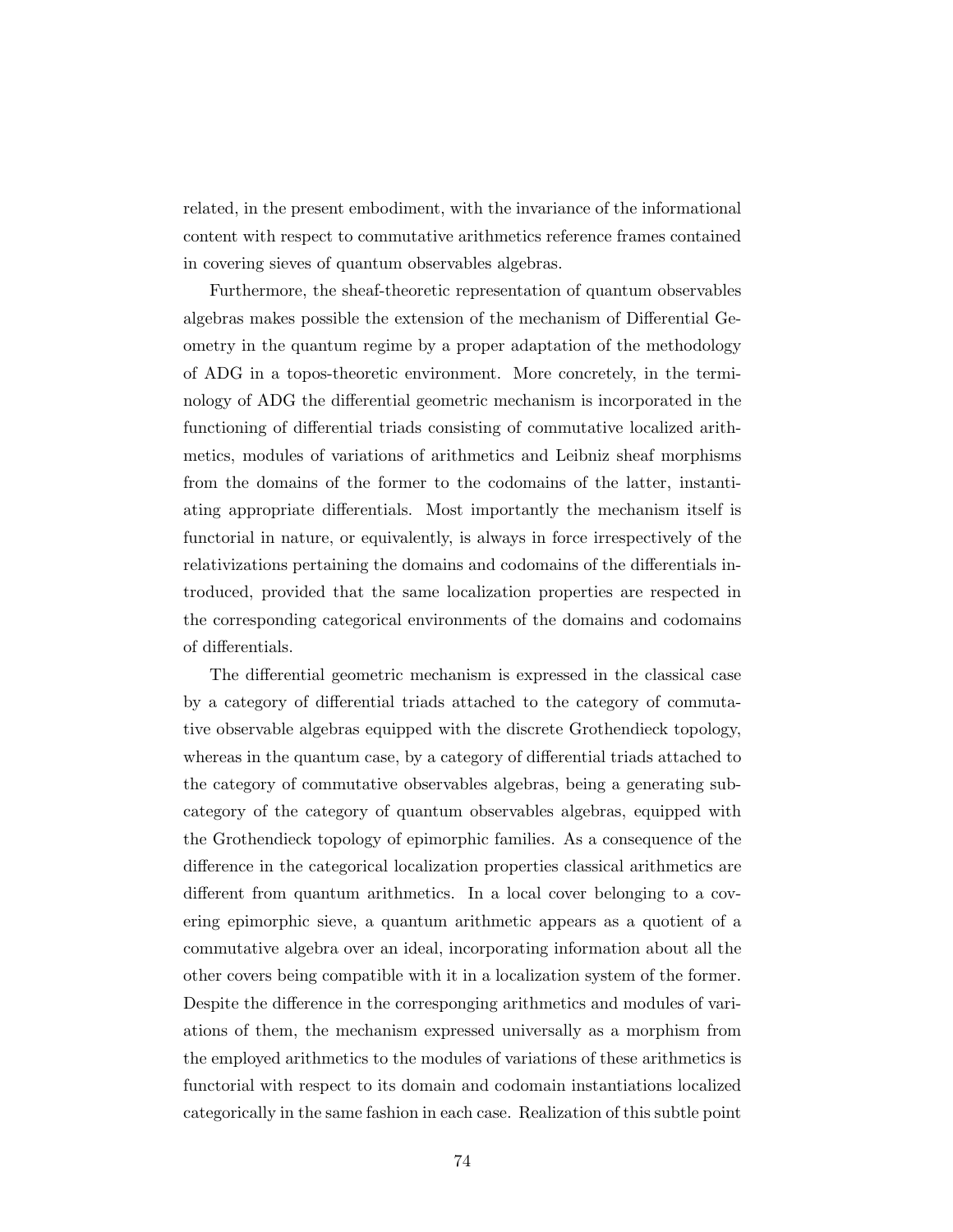has subsequently forced us to argue that the real power of the abstract differential geometric mechanism, referring to propagation of information related to observation, is substantiated in cases where the categorical localization of the arithmetics used for observation is different from the categorical localization that is actually applicable in the modules containing variations of observations. As we have seen this is exactly the case when a disjoint classical commutative arithmetic  $A_C$ , in the environment of  $A_C$  equipped with the discrete Grothendieck topology, is used for description of a quantum system whose actual variation is described by the  $A_Q$ -module  $\Omega^{A_Q}(A_C)$ , denoting the  $A_Q$ -module of differentials on  $A_C$  corresponding to the arrow  $A_C \rightarrow A_Q$ . From the perspective of classical arithmetics in discretely topologized categorical environments the explication of the differential geometric mechanism necessitates the introduction of a connection, termed quantum potential, for the explanation of the -peculiar from their viewpoint- categorical localization rules respected by variations of observations in the quantum regime. The detectable effect emanating from the introduction of this potential for the description of the mechanism of information propagation in the resources offered by their arithmetics, is the appearance of the strength of the employed potential, expressed geometrically as the curvature of the associated connection. It is instructive to make clear that, in the present scheme, the geometric notion of curvature does not refer to an underlying background manifold, since such a structure has neither been postulated nor has it been required at all in the development of the differential geometric mechanism according to ADG. The physical meaning of curvature is associated with the apparent existence of non-local correlations from the perspective of disjoint classical commutative arithmetics  $A_C$ . Put differently, curvature is the detectable effect on a locus associated with a classical commutative arithmetic in a discretely topologized categorical environment, when observation of quantum behavior takes place, constituting the denotator of non-local correlations, stemming exclusively from the restricted sense of spatial locality that the locus shares in its discrete classical categorical environment. On the contrary, the form of quantum arithmetics, constructed by epimorphic covering families of sieves from interlocking commutative domain reference frames, incorporate a generalized notion of localization, not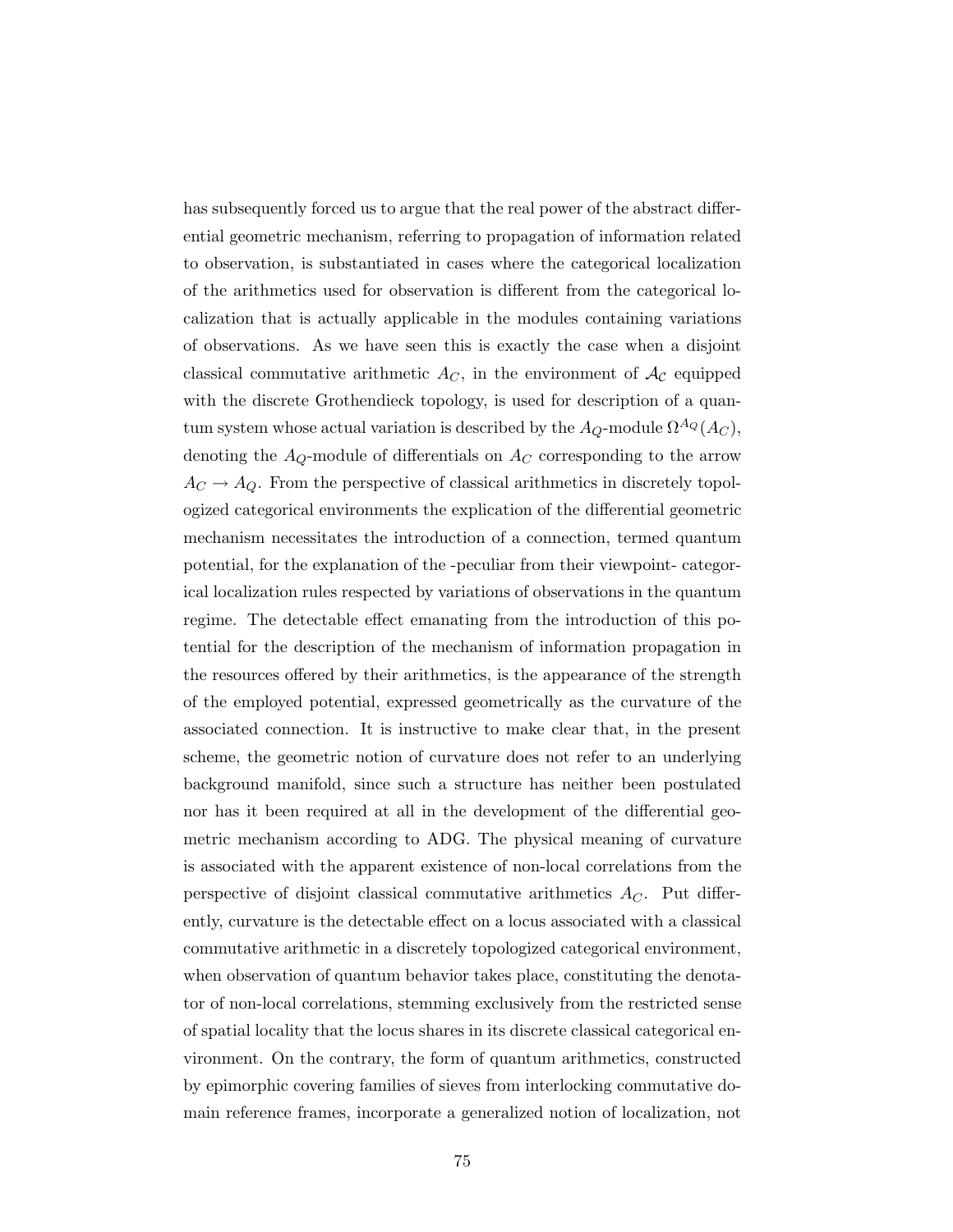associated with its former restricted spatial connotation, but being defined only in the relational local terms of compatible information collation among those frames.

Considering the above scheme of interpretation seriously, we may assert, characteristically, that the transition in the meaning of generalized localization and its observable effects, as related with the formulation of a dynamical model that reflects the transition from the classical to the quantum regime, can be understood in terms of the observational locoi, corresponding to the respective arithmetics, as a conceptual transformation from a space of unrelated points endowed with a classically conceived point-localization structure, to a category of interconnected generalized points, being themselves localizing morphisms in covering sieves, and ultimately constituting a Grothendieck topos.

Thus, essentially the transition reflects a shift in the semantics of localization schemes, from a set-theoretic to a topos-theoretic one. Put differently, the notion of space of the classical theory is replaced by that one of a Grothendieck topos, equivalent with the topos of sheaves on the site  $(\mathcal{A}_C, \mathbf{J})$ , where the latter is simply understood as a generalized spatial framework of interrelation of experimentally gathered information, referring to quantum observable behaviour, being expressed in reference frames of interlocking commutative arithmetics. Remarkably, the algebraic sheaf-theoretic framework of ADG, conceived via the categorical and topos-theoretic adaptation attempted in this work, vindicates further the possibility of extending the "mechanism of differentials" in the quantum regime. The latter is being effectuated by the realization that the character of the mechanism is functorial with respect to the kind of arithmetics used for description of observable physical behaviour. Put differently, this means that the differential geometric mechanism of description of information propagation in physical terms, is covariant with respect to the arithmetics employed, denoting reference frames of a topos-theoretic nature, for decoding its content. Consequently, we are naturally directed towards a functorial formulation of the differential geometric mechanism, characterizing the dynamics of information propagation, through observable attributes, localized over commutative reference frames of variable form, thus, affording a language of dynamics suited to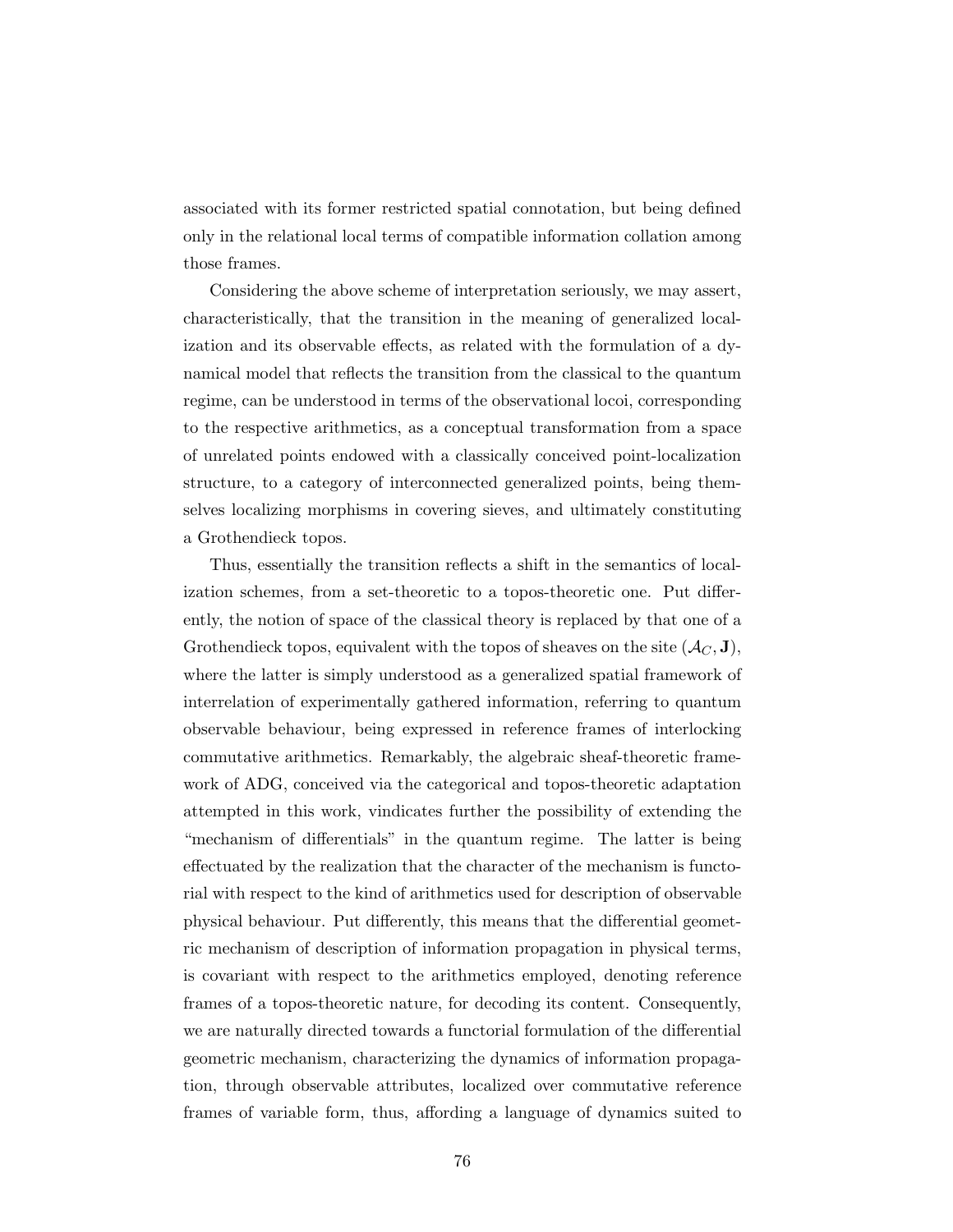localization schemes of a topos theoretical nature, suitable for the transcription of dynamics from the classical to the quantum regime of observable behaviour.

More concretely, the process of gluing information along the loci of overlapping commutative arithmetics, interpreted in this generalized topostheoretic localization environment, generates dynamics, involving the transition from the classical to the quantum regime, by means of the notion of a functorial connection and its associated curvature natural transformation, conceived in a precise cohomological manner. In this sense, the vanishing of the curvature of the functorial quantum connection, viz.,  $\mathbf{R}_{\nabla} = 0$ , can be interpreted as the transposition of Einstein's equations in the quantum regime, that is inside the topos  $\text{Shv}(\mathcal{A}_{\mathcal{C}})$  of sheaves of algebras over the base category of commutative algebraic contexts, in the absence of cohomological obstructions.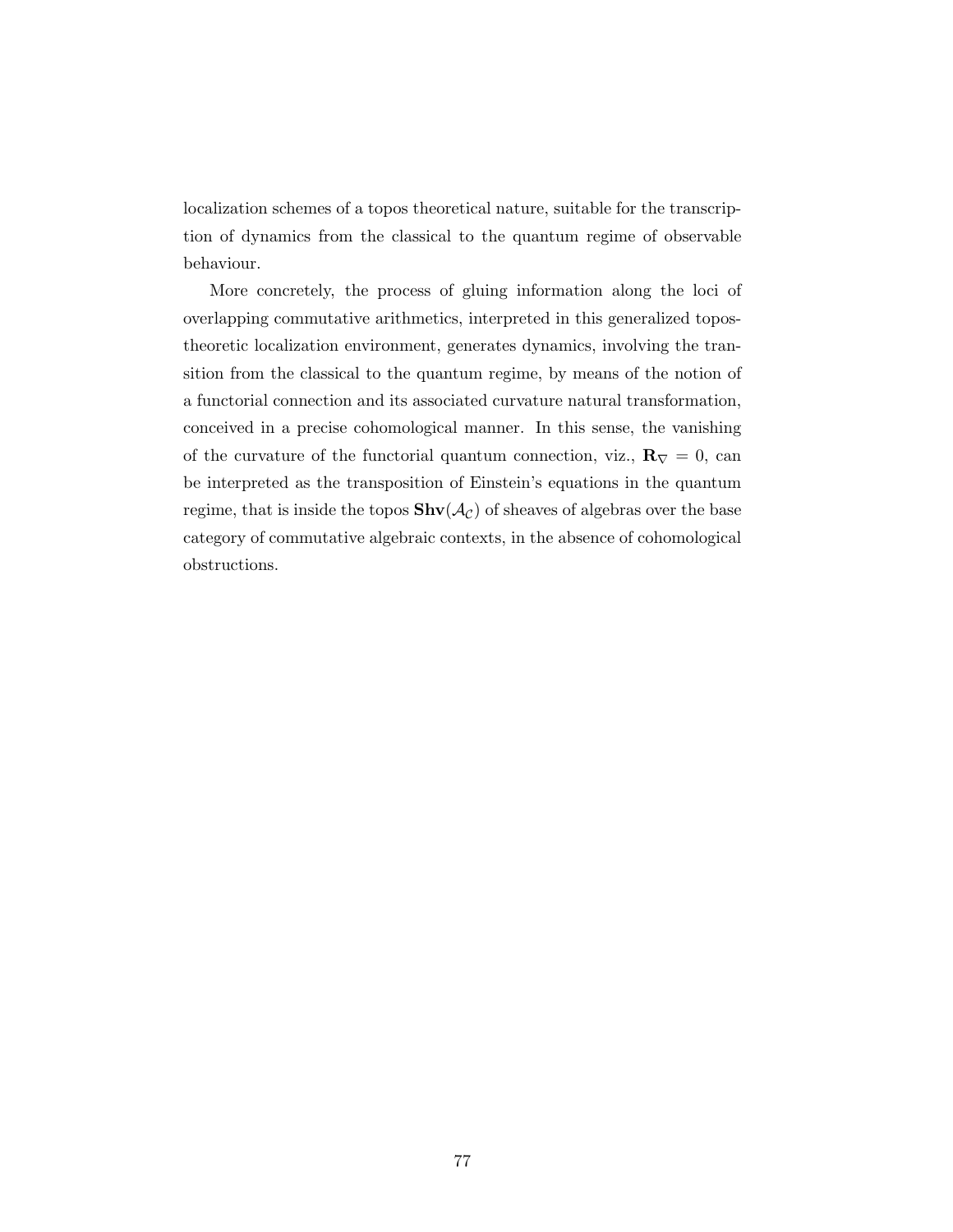Acknowledgments: I would gratefully like to acknowledge A. Mallios for his continuous and enthousiastic interest in this work, as well as, for numerous enlightening and really instrumental discussions we have had in several occasions; the present form of the paper owes much to all these. The author is supported by an I.K.Y. Hellenic State Research Fellowship Programme.

## References

- [1] A. Mallios, Geometry of Vector Sheaves: An Axiomatic Approach to Differential Geometry, Vols 1-2, Kluwer Academic Publishers, Dordrecht (1998).
- [2] A. Mallios, Remarks on "singularities", Progress in Mathematical Physics, Columbus, F. (Ed.), Nova Science Publishers, Hauppauge, New York (2003) (invited paper); gr-qc/0202028.
- [3] A. Mallios, Quantum gravity and "singularities", Note di Matematica, in press (2006) (invited paper); physics/0405111.
- [4] A. Mallios, On Algebra Spaces (2005); preprint.
- [5] A. Mallios, Modern Differential Geometry in Gauge Theories: vol. 1. Maxwell Fields, Birkhäuser, Boston, 2005.
- [6] A. Mallios, Modern Differential Geometry in Gauge Theories: vol. 2. Yang-Mills Fields, (forthcoming by Birkhäuser, Boston, 2006).
- [7] A. Mallios, E. E. Rosinger, Abstract Differential Geometry, differential algebras of generalized functions, and de Rham cohomology, Acta Appl. Math. **55**, 231 (1999).
- [8] A. Mallios, E. E. Rosinger, Space-Time foam dense singularities and de Rham cohomology, Acta Appl. Math. 67, 59 (2001).
- [9] Bohr N. Atomic Physics and Human Knowledge, John Wiley, New York, 1958.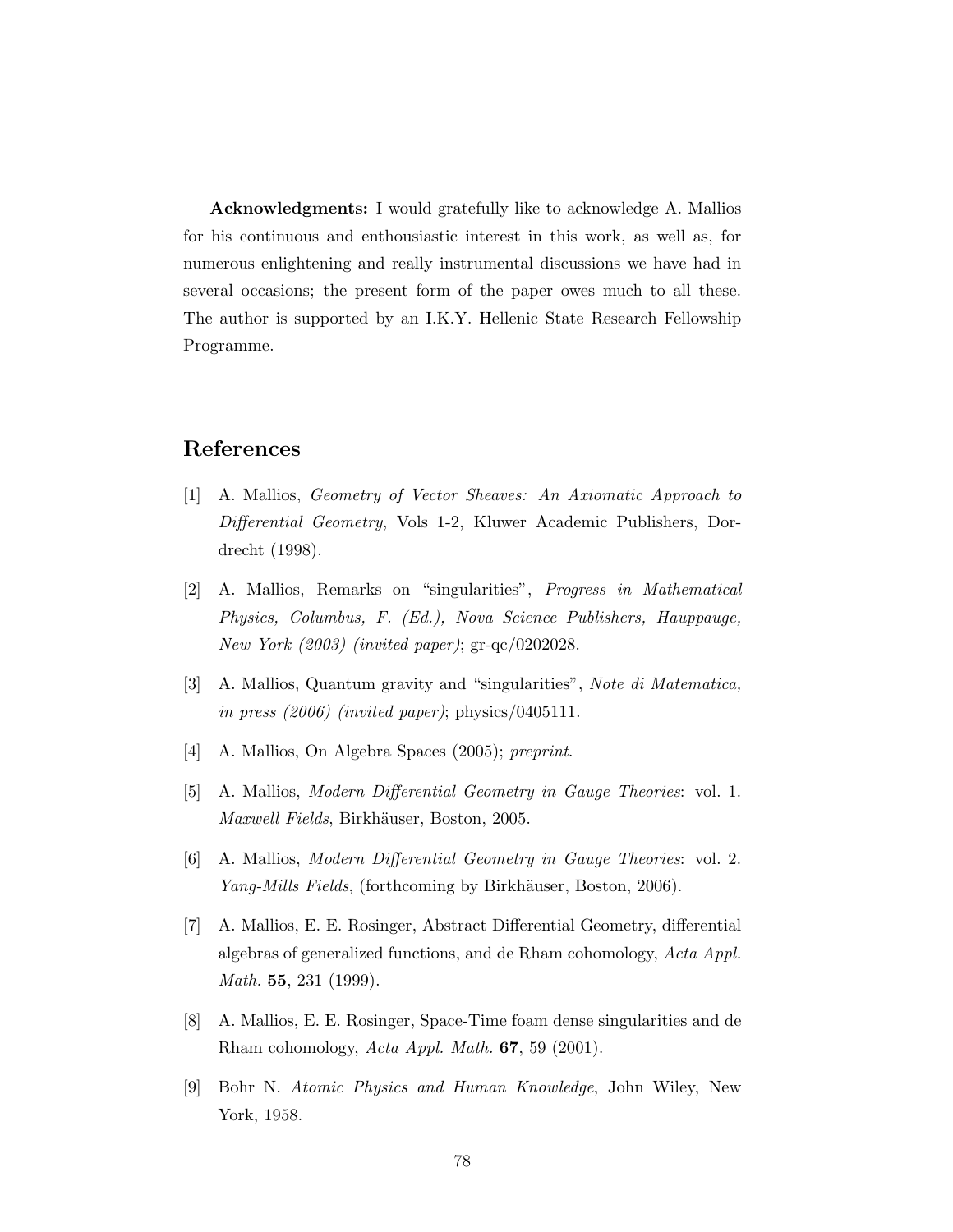- [10] Folse H. J. The Philosophy of Niels Bohr. The Framework of Complementarity, North-Holland, New York, 1985.
- [11] Bub J., Interpreting the Quantum World, Cambridge University Press, Cambridge, 1997.
- [12] Dieks D. J., Quantum Mechanics and Experience, Studies in History and Philosophy of Modern Physics, 23 (1993).
- [13] V. S. Varadarajan, Geometry of Quantum Theory, Vol. 1, Van Nostrand, Princeton, New Jersey, 1968.
- [14] F. W. Lawvere and S. H. Schanuel, Conceptual Mathematics, Cambridge University Press, Cambridge, 1997.
- [15] S. MacLane, Categories for the Working Mathematician, Springer-Verlag, New York, 1971.
- [16] F. Borceaux, Handbook of Categorical Algebra, Vols. 1-3, Cambridge U. P., Cambridge, 1994.
- [17] G. M. Kelly, Basic Concepts of Enriched Category Theory, London Math. Soc. Lecture Notes Series 64, Cambridge U. P., Cambridge, 1971.
- [18] J. L. Bell, Observations on Category Theory, Axiomathes 12, 2001.
- [19] J. L. Bell, From Absolute to Local Mathematics, Synthese 69, 1986.
- [20] J. L. Bell, Categories, Toposes and Sets, Synthese, 51, No.3, 1982.
- [21] S. MacLane and I. Moerdijk, Sheaves in Geometry and Logic, Springer-Verlag, New York, 1992.
- [22] J. L. Bell, Toposes and Local Set Theories, Oxford University Press, Oxford, 1988.
- [23] M. Artin, A. Grothendieck, and J. L. Verdier, *Theorie de topos et co*homologie etale des schemas, (Springer LNM 269 and 270, Springer-Verlag, Berlin, 1972).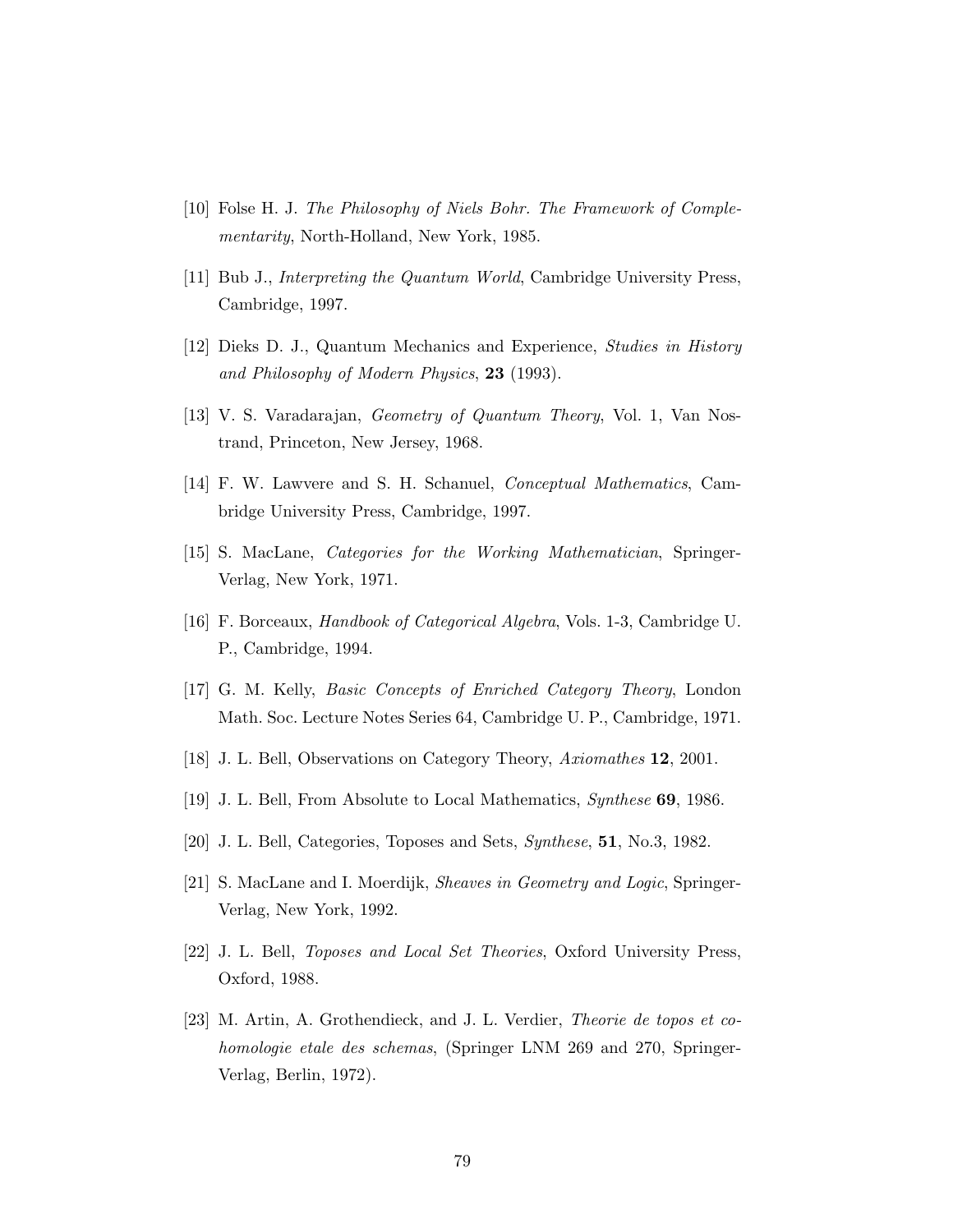- [24] A. Mallios, On localizing topological algebras, Contemporary Mathematics **341** (2004), gr-qc/0211032.
- [25] E. Zafiris, Probing Quantum Structure Through Boolean Localization Systems for Measurement of Observables, International Journal of Theoretical Physics  $39, (12)$   $(2001)$ .
- [26] E. Zafiris, Boolean Coverings of Quantum Observable Structure: A Setting for an Abstract Differential Geometric Mechanism, Journal of Geometry and Physics 50, 99 (2004).
- [27] E. Zafiris, Quantum Event Structures from the perspective of Grothendieck Topoi, Foundations of Physics 34(7), (2004).
- [28] E. Zafiris, Interpreting Observables in a Quantum World from the Categorial Standpoint, *International Journal of Theoretical Physics* 43, (1) (2004).
- [29] E. Zafiris, Generalized Topological Covering Systems on Quantum Events Structures, Journal of Physics A: Mathematical and General 39, (2006).
- [30] J. Butterfield and C. J. Isham, A Topos Perspective on the Kochen-Specker Theorem: I. Quantum States as Generalized Valuations, International Journal of Theoretical Physics 37, 2669 (1998).
- [31] J. Butterfield and C. J. Isham, A Topos Perspective on the Kochen-Specker Theorem: II. Conceptual Aspects and Classical Analogues, International Journal of Theoretical Physics 38, 827 (1999).
- [32] J. P. Rawling and S. A. Selesnick, Orthologic and Quantum Logic. Models and Computational Elements, Journal of the Association for Computing Machinery 47, 721 (2000).
- [33] I. Raptis, Presheaves, Sheaves, and their Topoi in Quantum Gravity and Quantum Logic, gr-qc/0110064.
- [34] J. Butterfield and C. J. Isham, Some Possible Roles for Topos Theory in Quantum Theory and Quantum Gravity, Foundations of Physics 30, 1707 (2000).